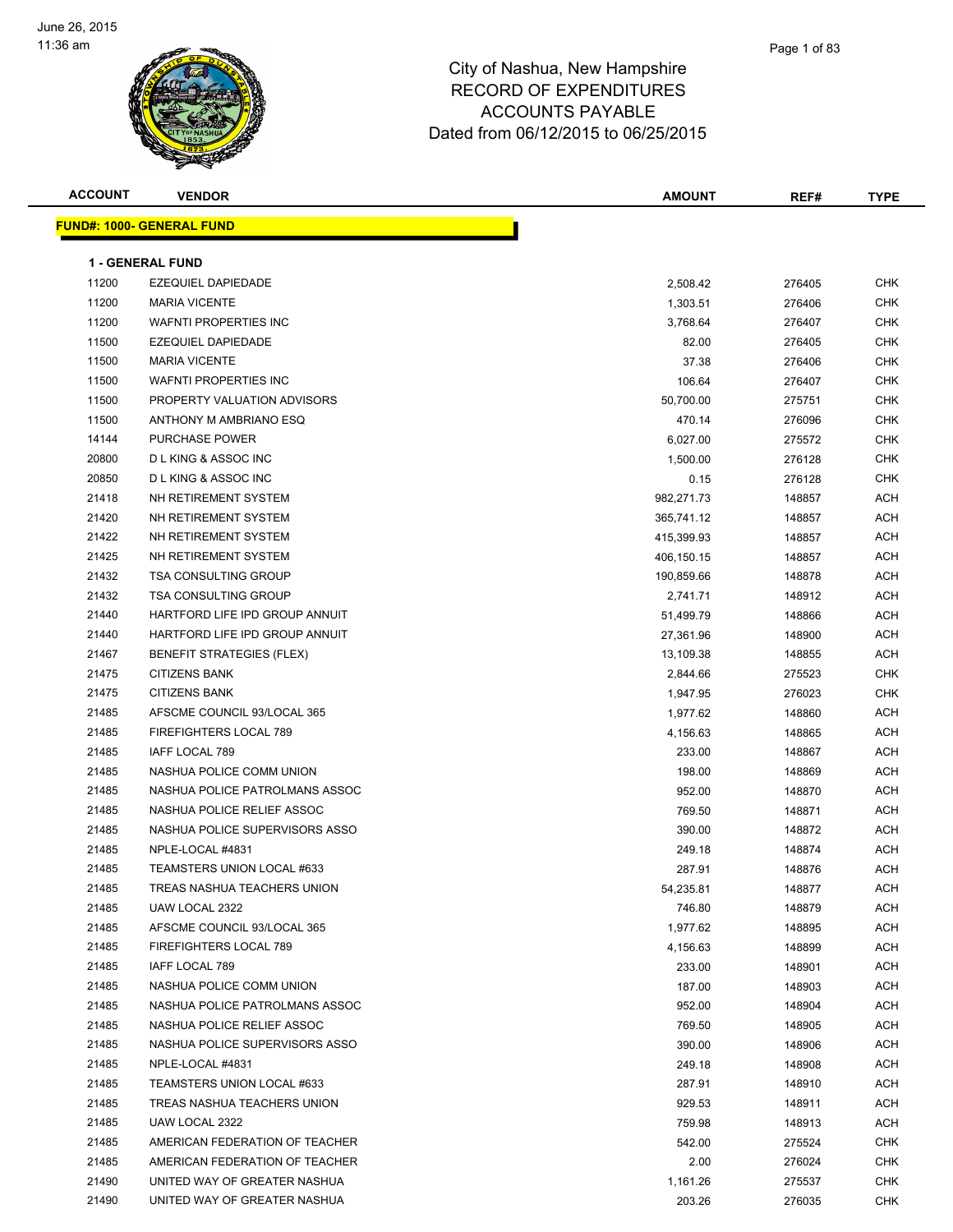

| <b>ACCOUNT</b> | <b>VENDOR</b>                    | <b>AMOUNT</b> | REF#   | <b>TYPE</b> |
|----------------|----------------------------------|---------------|--------|-------------|
|                | <b>FUND#: 1000- GENERAL FUND</b> |               |        |             |
|                |                                  |               |        |             |
|                | <b>1 - GENERAL FUND</b>          |               |        |             |
| 21495          | <b>WAGE ASSIGNMENT</b>           | 150.00        | 148861 | <b>ACH</b>  |
| 21495          | <b>WAGE ASSIGNMENT</b>           | 594.00        | 148862 | <b>ACH</b>  |
| 21495          | <b>WAGE ASSIGNMENT</b>           | 175.00        | 148863 | <b>ACH</b>  |
| 21495          | <b>WAGE ASSIGNMENT</b>           | 188.00        | 148864 | <b>ACH</b>  |
| 21495          | <b>WAGE ASSIGNMENT</b>           | 300.00        | 148868 | <b>ACH</b>  |
| 21495          | <b>WAGE ASSIGNMENT</b>           | 259.00        | 148875 | <b>ACH</b>  |
| 21495          | <b>WAGE ASSIGNMENT</b>           | 150.00        | 148896 | <b>ACH</b>  |
| 21495          | <b>WAGE ASSIGNMENT</b>           | 175.00        | 148897 | <b>ACH</b>  |
| 21495          | <b>WAGE ASSIGNMENT</b>           | 188.00        | 148898 | <b>ACH</b>  |
| 21495          | <b>WAGE ASSIGNMENT</b>           | 300.00        | 148902 | <b>ACH</b>  |
| 21495          | <b>WAGE ASSIGNMENT</b>           | 259.00        | 148909 | <b>ACH</b>  |
| 21495          | <b>WAGE ASSIGNMENT</b>           | 1,424.00      | 275525 | <b>CHK</b>  |
| 21495          | <b>WAGE ASSIGNMENT</b>           | 1.15          | 275526 | <b>CHK</b>  |
| 21495          | <b>WAGE ASSIGNMENT</b>           | 56.25         | 275527 | <b>CHK</b>  |
| 21495          | <b>WAGE ASSIGNMENT</b>           | 54.10         | 275528 | <b>CHK</b>  |
| 21495          | <b>WAGE ASSIGNMENT</b>           | 104.00        | 275529 | <b>CHK</b>  |
| 21495          | <b>WAGE ASSIGNMENT</b>           | 1,454.31      | 275530 | <b>CHK</b>  |
| 21495          | <b>WAGE ASSIGNMENT</b>           | 11.54         | 275531 | <b>CHK</b>  |
| 21495          | <b>WAGE ASSIGNMENT</b>           | 11.54         | 275532 | <b>CHK</b>  |
| 21495          | <b>WAGE ASSIGNMENT</b>           | 311.88        | 275533 | <b>CHK</b>  |
| 21495          | <b>WAGE ASSIGNMENT</b>           | 427.81        | 275534 | <b>CHK</b>  |
| 21495          | <b>WAGE ASSIGNMENT</b>           | 237.00        | 275535 | <b>CHK</b>  |
| 21495          | <b>WAGE ASSIGNMENT</b>           | 50.00         | 275536 | <b>CHK</b>  |
| 21495          | <b>WAGE ASSIGNMENT</b>           | 1,219.03      | 275538 | <b>CHK</b>  |
| 21495          | <b>WAGE ASSIGNMENT</b>           | 869.00        | 275539 | <b>CHK</b>  |
| 21495          | <b>WAGE ASSIGNMENT</b>           | 1,424.00      | 276025 | <b>CHK</b>  |
| 21495          | <b>WAGE ASSIGNMENT</b>           | 1.15          | 276026 | <b>CHK</b>  |
| 21495          | <b>WAGE ASSIGNMENT</b>           | 56.25         | 276027 | <b>CHK</b>  |
| 21495          | <b>WAGE ASSIGNMENT</b>           | 50.77         | 276028 | <b>CHK</b>  |
| 21495          | <b>WAGE ASSIGNMENT</b>           | 104.00        | 276029 | CHK         |
| 21495          | <b>WAGE ASSIGNMENT</b>           | 1,454.31      | 276030 | <b>CHK</b>  |
| 21495          | WAGE ASSIGNMENT                  | 11.54         | 276031 | <b>CHK</b>  |
| 21495          | <b>WAGE ASSIGNMENT</b>           | 11.54         | 276032 | CHK         |
| 21495          | <b>WAGE ASSIGNMENT</b>           | 311.88        | 276033 | <b>CHK</b>  |
| 21495          | <b>WAGE ASSIGNMENT</b>           | 237.00        | 276034 | <b>CHK</b>  |
| 21538          | NASHUA TEACHERS UNION            | 9,796.11      | 148873 | ACH         |
| 21538          | NASHUA TEACHERS UNION            | 84.56         | 148907 | <b>ACH</b>  |
| 21921          | STATE OF NH-MV                   | 13,501.02     | 148853 | ACH         |
| 21921          | STATE OF NH -MV                  | 13,842.56     | 148858 | ACH         |
| 21921          | STATE OF NH-MV                   | 16,364.18     | 148859 | ACH         |
| 21921          | STATE OF NH -MV                  | 15,883.39     | 148880 | ACH         |
| 21921          | STATE OF NH-MV                   | 7,623.49      | 148881 | ACH         |
| 21921          | STATE OF NH-MV                   | 13,981.74     | 148884 | <b>ACH</b>  |
| 21921          | STATE OF NH-MV                   | 13,799.60     | 148891 | ACH         |
| 21921          | STATE OF NH-MV                   | 18,043.74     | 148892 | ACH         |
| 21921          | STATE OF NH-MV                   | 17,502.40     | 148893 | ACH         |
| 21921          | STATE OF NH-MV                   | 18,155.32     | 148914 | ACH         |
| 21922          | STATE OF NH DEPT OF SAFETY       | 44.25         | 275596 | <b>CHK</b>  |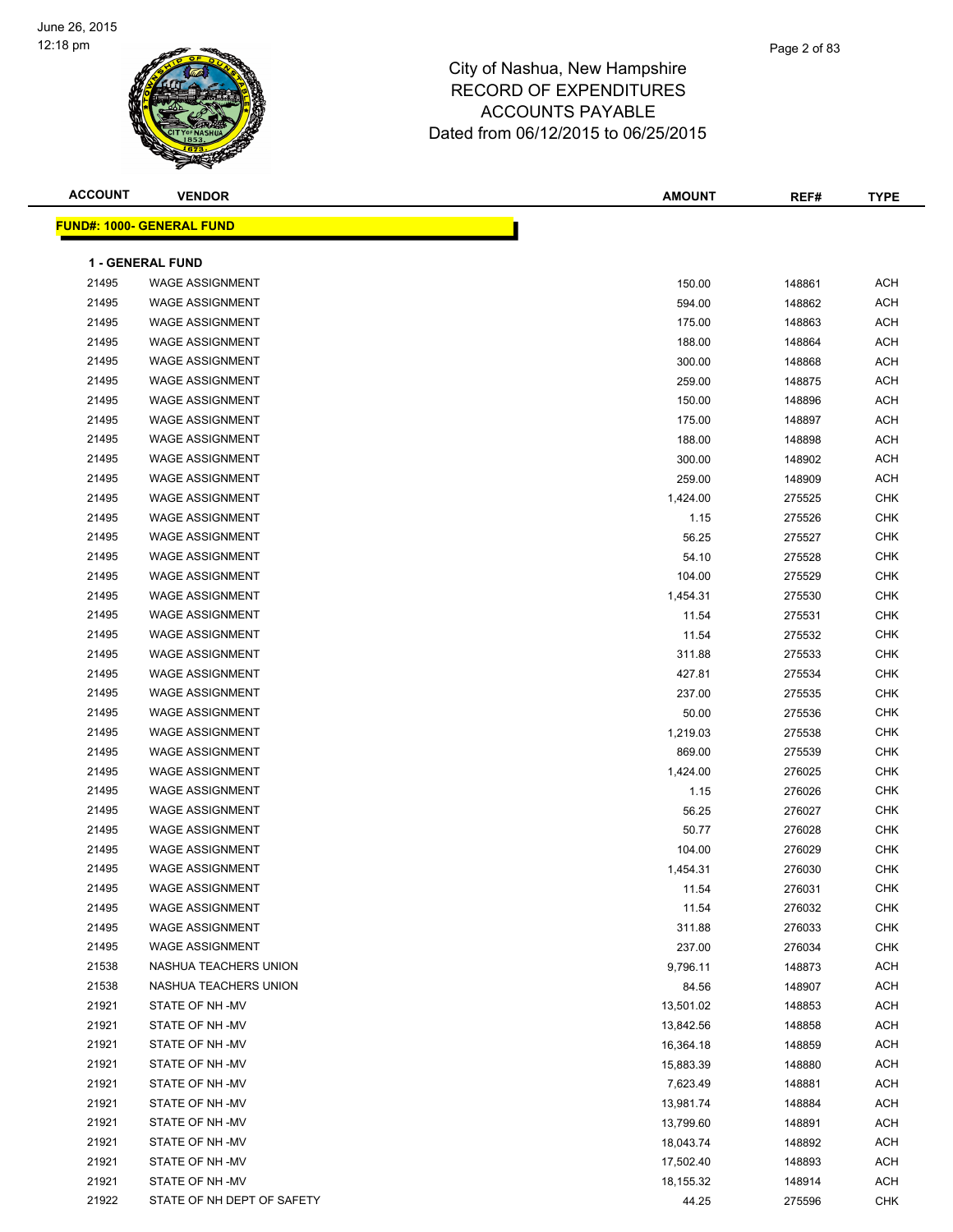

#### Page 3 of 83

# City of Nashua, New Hampshire RECORD OF EXPENDITURES ACCOUNTS PAYABLE Dated from 06/12/2015 to 06/25/2015

| <b>ACCOUNT</b>     | <b>VENDOR</b>                                       | <b>AMOUNT</b>  | REF#   | <b>TYPE</b> |
|--------------------|-----------------------------------------------------|----------------|--------|-------------|
|                    | <u> UND#: 1000- GENERAL FUND</u>                    |                |        |             |
|                    | TOTAL 1 - GENERAL FUND                              | \$2,774,683.65 |        |             |
|                    |                                                     |                |        |             |
| <b>101 - MAYOR</b> |                                                     |                |        |             |
| 53460              | DAVID J ALUKONIS                                    | 3,500.00       | 276095 | <b>CHK</b>  |
| 54828              | US BANK EQUIPMENT FINANCE                           | 85.24          | 275996 | <b>CHK</b>  |
|                    | <b>TOTAL 101 - MAYOR</b>                            | \$3,585.24     |        |             |
|                    | <b>102 - BOARD OF ALDERMEN</b>                      |                |        |             |
| 53428              | <b>DONNA GRAHAM</b>                                 | 400.00         | 275670 | <b>CHK</b>  |
|                    | TOTAL 102 - BOARD OF ALDERMEN                       | \$400.00       |        |             |
| <b>103 - LEGAL</b> |                                                     |                |        |             |
| 55200              | NEW HAMPSHIRE BAR ASSOC                             | 1,070.00       | 275590 | <b>CHK</b>  |
| 55614              | HILLSBOROUGH COUNTY REGISTRY                        | 12.00          | 275682 | <b>CHK</b>  |
|                    | TOTAL 103 - LEGAL                                   | \$1,082.00     |        |             |
|                    | 107 - CITY CLERK                                    |                |        |             |
| 42508              | TREASURER STATE OF NH                               | 1,710.00       | 275599 | <b>CHK</b>  |
| 44149              | TREASURER STATE OF NH                               | 6,828.00       | 275599 | <b>CHK</b>  |
| 55600              | <b>EVANS PRINTING</b>                               | 894.32         | 276135 | <b>CHK</b>  |
| 55607              | UNITED PARCEL SERVICE                               | 8.98           | 275601 | <b>CHK</b>  |
| 61100              | PAUL BERGERON                                       | 195.56         | 276057 | <b>CHK</b>  |
| 61100              | WB MASON CO INC                                     | 52.31          | 276242 | <b>CHK</b>  |
| 61650              | WB MASON CO INC                                     | 315.50         | 276242 | <b>CHK</b>  |
|                    | <b>TOTAL 107 - CITY CLERK</b>                       | \$10,004.67    |        |             |
|                    | <b>109 - CIVIC &amp; COMMUNITY ACTIVITIES</b>       |                |        |             |
| 56207              | THE ACTORSINGERS                                    | 750.00         | 275540 | <b>CHK</b>  |
| 56207              | CITY ARTS NASHUA/ARTWALK                            | 3,000.00       | 275544 | <b>CHK</b>  |
| 56207              | <b>GATE CITY CHARTER SCHOOL</b>                     | 500.00         | 275551 | <b>CHK</b>  |
| 56207              | NASHUA CHAMBER ORCHESTRA                            | 2,000.00       | 275564 | <b>CHK</b>  |
| 56207              | NASHUA INT'L SCULPTURE SYMP                         | 2,000.00       | 275565 | <b>CHK</b>  |
| 56207              | NORTHERN BALLET THEATRE DANCE                       | 3,000.00       | 275568 | <b>CHK</b>  |
| 56207              | POSITIVE STREET ART                                 | 1,500.00       | 275571 | <b>CHK</b>  |
| 56207              | SPARTANS DRUM & BUGLE CORPS                         | 2,950.00       | 275575 | <b>CHK</b>  |
| 56207              | SYMPHONY NEW HAMPSHIRE                              | 5,000.00       | 275577 | <b>CHK</b>  |
| 56207              | <b>COMMUNITY MUSIC SCHOOL</b>                       | 3,000.00       | 276120 | <b>CHK</b>  |
| 56228              | NASHUA SENIORS MEAL PROGRAM                         | 2,286.97       | 275730 | <b>CHK</b>  |
|                    | <b>TOTAL 109 - CIVIC &amp; COMMUNITY ACTIVITIES</b> | \$25,986.97    |        |             |
|                    |                                                     |                |        |             |

#### **113 - BENEFITS**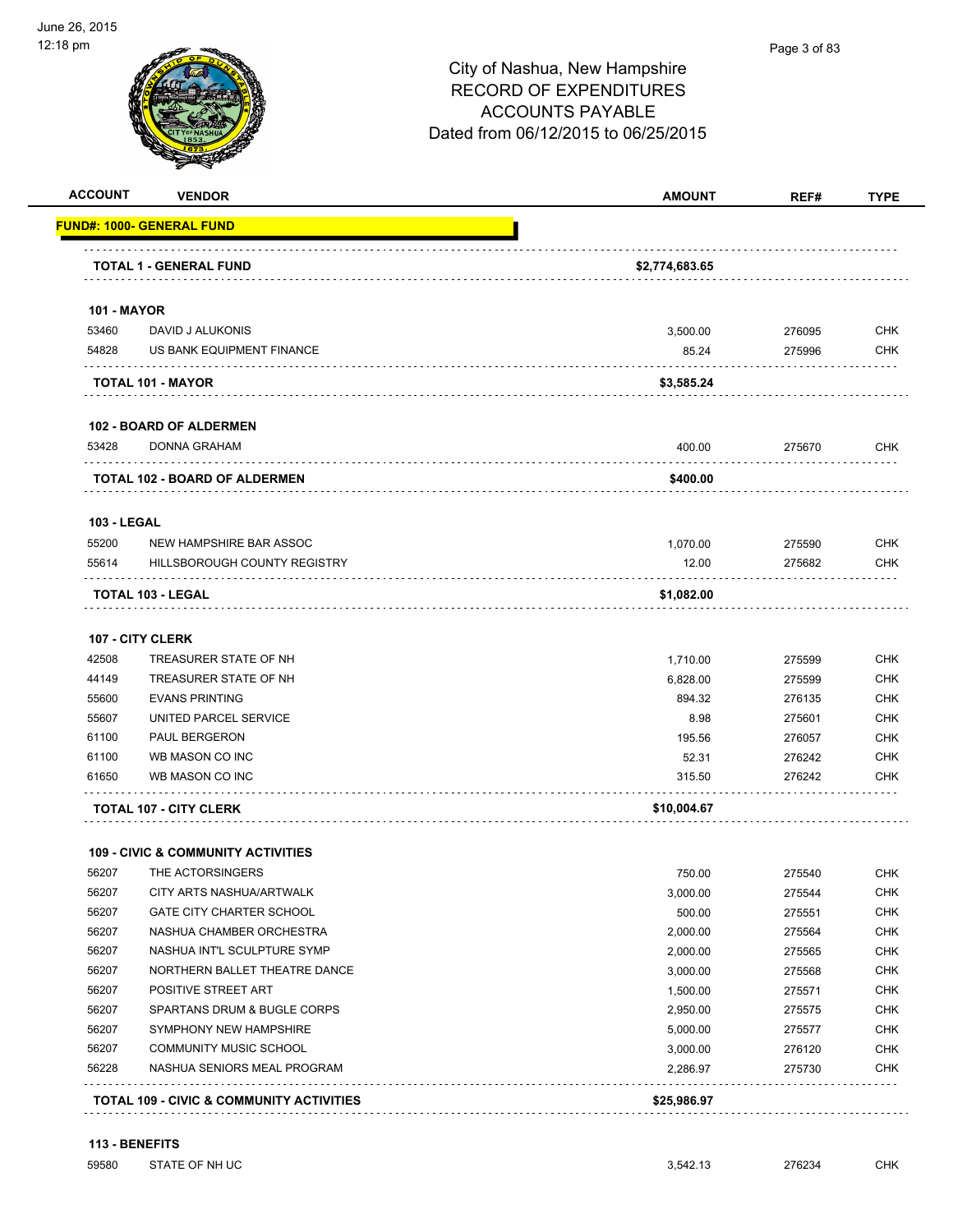

| <b>ACCOUNT</b> | <b>VENDOR</b>                         | <b>AMOUNT</b> | REF#   | <b>TYPE</b> |
|----------------|---------------------------------------|---------------|--------|-------------|
|                | FUND#: 1000- GENERAL FUND             |               |        |             |
|                | <b>TOTAL 113 - BENEFITS</b>           | \$3,542.13    |        |             |
|                |                                       |               |        |             |
|                | <b>120 - TELECOMMUNICATIONS</b>       |               |        |             |
| 55100          | <b>CALE AMERICA</b>                   | 990.00        | 275633 | <b>CHK</b>  |
| 55109          | <b>BAYRING COMMUNICATIONS</b>         | 2,246.75      | 275581 | <b>CHK</b>  |
| 55109          | <b>FAIRPOINT COMMUNICATIONS</b>       | 817.85        | 275583 | <b>CHK</b>  |
| 55109          | LANGUAGE LINE SERVICES                | 56.95         | 275699 | <b>CHK</b>  |
| 55109          | PACIFIC TELEMANAGEMENT SERVICE        | 75.00         | 275744 | <b>CHK</b>  |
| 55109          | <b>FAIRPOINT COMMUNICATIONS</b>       | 91.99         | 276073 | <b>CHK</b>  |
| 55118          | VERIZON WIRELESS-342053899-000        | 800.52        | 275602 | CHK         |
|                | TOTAL 120 - TELECOMMUNICATIONS        | \$5,079.06    |        |             |
|                | <b>122 - INFORMATION TECHNOLOGY</b>   |               |        |             |
| 54400          | SHI INTERNATIONAL CORP                | 1,621.00      | 276230 | <b>CHK</b>  |
| 54407          | <b>ADMINS INC</b>                     | 45,600.00     | 275606 | <b>CHK</b>  |
| 54407          | <b>CUMMINS NORTHEAST LLC</b>          | 627.00        | 275644 | <b>CHK</b>  |
| 54407          | PITNEY BOWES GLOBAL FIN SRVS          | 323.58        | 276218 | <b>CHK</b>  |
| 54407          | SHI INTERNATIONAL CORP                | 3,975.99      | 276230 | <b>CHK</b>  |
| 54414          | AXIS BUSINESS SOLUTIONS               | 2,330.18      | 275620 | <b>CHK</b>  |
| 54428          | AFFILIATED COMPUTER SERVICES          | 18,218.00     | 275608 | <b>CHK</b>  |
| 55118          | AT & T MOBILITY                       | 32.10         | 276068 | <b>CHK</b>  |
| 55118          | AT & T MOBILITY                       | 76.22         | 276069 | <b>CHK</b>  |
| 71221          | FIBERTRONICS, INC                     | 443.84        | 275658 | <b>CHK</b>  |
|                | TOTAL 122 - INFORMATION TECHNOLOGY    | \$73,247.91   |        |             |
|                | <b>126 - FINANCIAL SERVICES</b>       |               |        |             |
| 42200          | ALLAN D DICHARD                       | 84.00         | 275612 | <b>CHK</b>  |
| 42200          | <b>IMPACT SCIENCE TECHNOLOGY</b>      | 157.56        | 275685 | <b>CHK</b>  |
| 42200          | <b>GORDAN A SALADINO</b>              | 10.00         | 275760 | <b>CHK</b>  |
| 42200          | <b>SCOTT SANDERS</b>                  | 615.00        | 275762 | CHK         |
| 42200          | <b>THOMAS E MASON</b>                 | 209.20        | 276182 | CHK         |
| 42200          | TIMOTHY E MOORE II                    | 172.20        | 276196 | CHK         |
| 54828          | US BANK EQUIPMENT FINANCE             | 28.14         | 275997 | <b>CHK</b>  |
| 54828          | US BANK EQUIPMENT FINANCE             | 96.71         | 275999 | <b>CHK</b>  |
| 54828          | US BANK EQUIPMENT FINANCE             | 87.58         | 276000 | <b>CHK</b>  |
| 61100          | CONWAY OFFICE SOLUTIONS               | 9.61          | 275641 | <b>CHK</b>  |
| 61100          | WB MASON CO INC                       | 169.14        | 275784 | <b>CHK</b>  |
| 61100          | CONWAY OFFICE SOLUTIONS               | 9.61          | 276122 | <b>CHK</b>  |
| 61100          | WB MASON CO INC                       | 94.78         | 276242 | <b>CHK</b>  |
|                | <b>TOTAL 126 - FINANCIAL SERVICES</b> | \$1,743.53    |        |             |

| 54100 | <b>EVERSOURCE</b>      | 2.203.90 | 275582 | <b>CHK</b> |
|-------|------------------------|----------|--------|------------|
| 54100 | EVERSOURCE             | 5.472.96 | 276072 | <b>CHK</b> |
| 54114 | LIBERTY UTILITIES - NH | 161.12   | 275585 | <b>CHK</b> |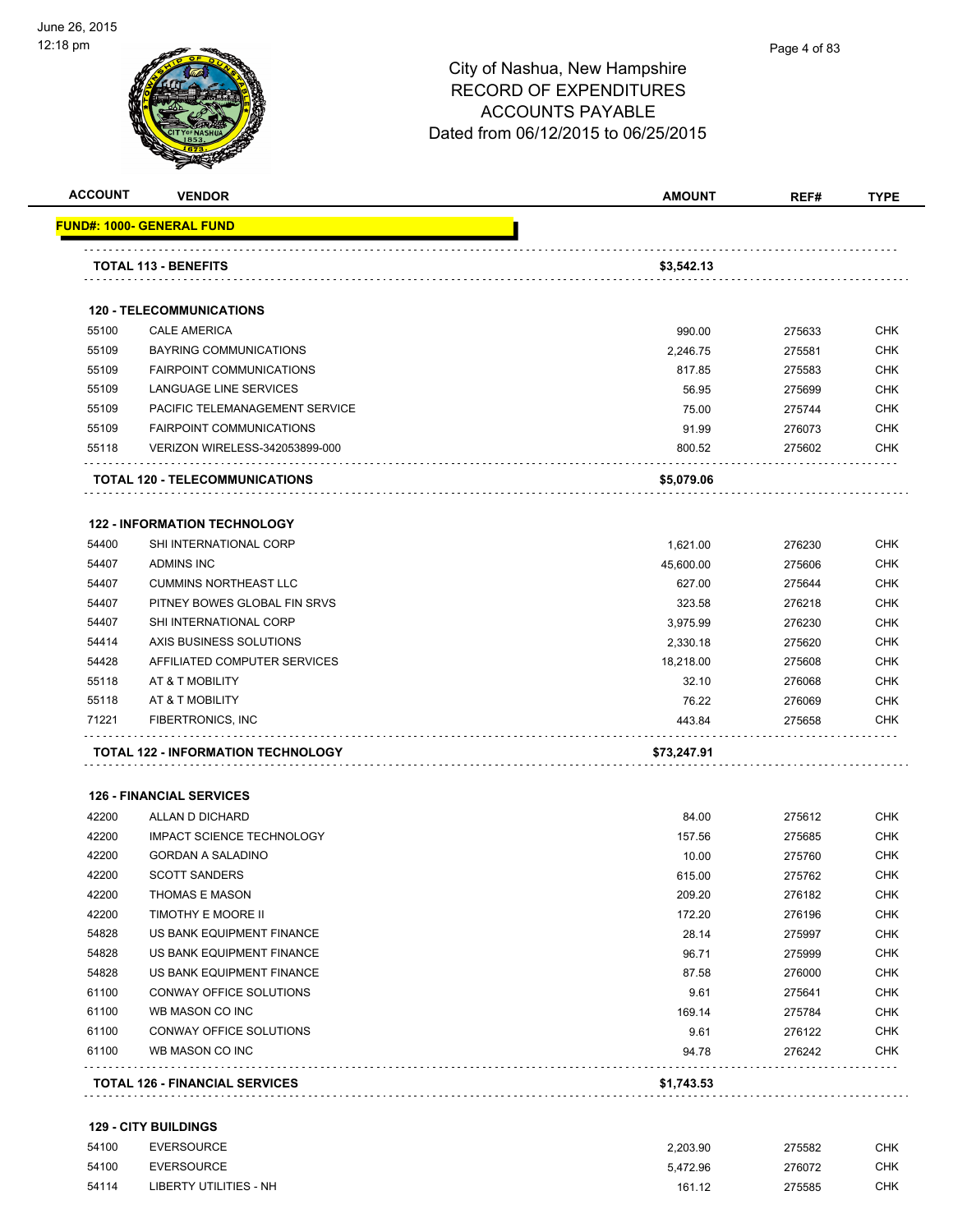

| <b>ACCOUNT</b> | <b>VENDOR</b>                           | <b>AMOUNT</b>  | REF#             | <b>TYPE</b> |
|----------------|-----------------------------------------|----------------|------------------|-------------|
|                | <u> FUND#: 1000- GENERAL FUND</u>       |                |                  |             |
|                | <b>129 - CITY BUILDINGS</b>             |                |                  |             |
| 54114          | DIRECT ENERGY BUSINESS                  | 81.16          | 275650           | <b>CHK</b>  |
| 54114          | <b>DIRECT ENERGY BUSINESS</b>           | 11.69          | 276133           | <b>CHK</b>  |
| 54141          | PENNICHUCK WATER WORKS INC              | 606.27         | 276082           | <b>CHK</b>  |
| 54228          | BAIN PEST CONTROL SERVICE INC           | 225.00         | 275623           | <b>CHK</b>  |
| 54243          | <b>VIKING CONTROLS INC</b>              | 860.00         | 275781           | <b>CHK</b>  |
| 55118          | AT & T MOBILITY                         | 126.93         | 276068           | <b>CHK</b>  |
|                | <b>TOTAL 129 - CITY BUILDINGS</b>       | \$9,749.03     |                  |             |
|                | <b>130 - PURCHASING</b>                 |                |                  |             |
| 54828          | US BANK EQUIPMENT FINANCE               | 361.36         | 275998           | <b>CHK</b>  |
| 54842          | PITNEY BOWES GLOBAL FIN SRVS            | 1,107.00       | 276218           | <b>CHK</b>  |
| 61242          | <b>ALPHAGRAPHICS</b>                    | 106.70         | 275614           | <b>CHK</b>  |
| 61242          | LINDENMEYR MUNROE                       | 320.10         | 275701           | <b>CHK</b>  |
|                | <b>TOTAL 130 - PURCHASING</b>           | \$1,895.16     |                  |             |
|                | 132 - ASSESSING                         |                |                  |             |
| 55200          | ANGELO MARINO                           | 99.00          | 275560           | <b>CHK</b>  |
| 55200          | <b>NNEREN</b>                           | 54.00          | 276209           | <b>CHK</b>  |
| 55307          | <b>ASHLEY LAVOIE</b>                    | 200.00         | 276050           | <b>CHK</b>  |
| 55421          | ANGELO MARINO                           | 316.20         | 276052           | <b>CHK</b>  |
| 61650          | CONWAY OFFICE SOLUTIONS                 | 9.61           | 275641           | <b>CHK</b>  |
|                | <b>TOTAL 132 - ASSESSING</b>            | \$678.81       |                  |             |
| 134 - GIS      |                                         |                |                  |             |
| 53500          | PICTOMETRY INTL CORP                    |                | 275747           | <b>CHK</b>  |
| 54407          |                                         | 20,585.07      |                  | <b>CHK</b>  |
| 61650          | MAPLOGIC CORPORATION<br>WB MASON CO INC | 375.00<br>7.48 | 275707<br>275784 | <b>CHK</b>  |
|                | <b>TOTAL 134 - GIS</b>                  | \$20,967.55    |                  |             |
|                |                                         |                |                  |             |
|                | <b>140 - PINEWOOD CEMETERY</b>          |                |                  |             |
| 55699          | MARK K COULOMBE & SONS LLC              | 497.50         | 275709           | <b>CHK</b>  |
| 71025          | HOME DEPOT CREDIT SERVICE 3065          | 260.12         | 276158<br>.      | <b>CHK</b>  |
|                | <b>TOTAL 140 - PINEWOOD CEMETERY</b>    | \$757.62       |                  |             |
|                | <b>142 - WOODLAWN CEMETERY</b>          |                |                  |             |
| 54100          | <b>EVERSOURCE</b>                       | 370.58         | 275582           | <b>CHK</b>  |
| 54114          | LIBERTY UTILITIES - NH                  | 86.66          | 276077           | <b>CHK</b>  |
| 54280          | HOME DEPOT CREDIT SERVICE 3065          | 622.08         | 276158           | <b>CHK</b>  |
| 54280          | NASHUA WALLPAPER & PAINT CO             | 423.92         | 276203           | <b>CHK</b>  |
| 54487          | STILL'S POWER EQUIPMENT                 | 173.70         | 275769           | <b>CHK</b>  |
| 61299          | PETTY CASH                              | 26.66          | 275570           | <b>CHK</b>  |
| 61499          | PETTY CASH                              | 1.40           | 275570           | <b>CHK</b>  |
| 61549          | PETTY CASH                              | 52.50          | 275570           | <b>CHK</b>  |
|                |                                         |                |                  |             |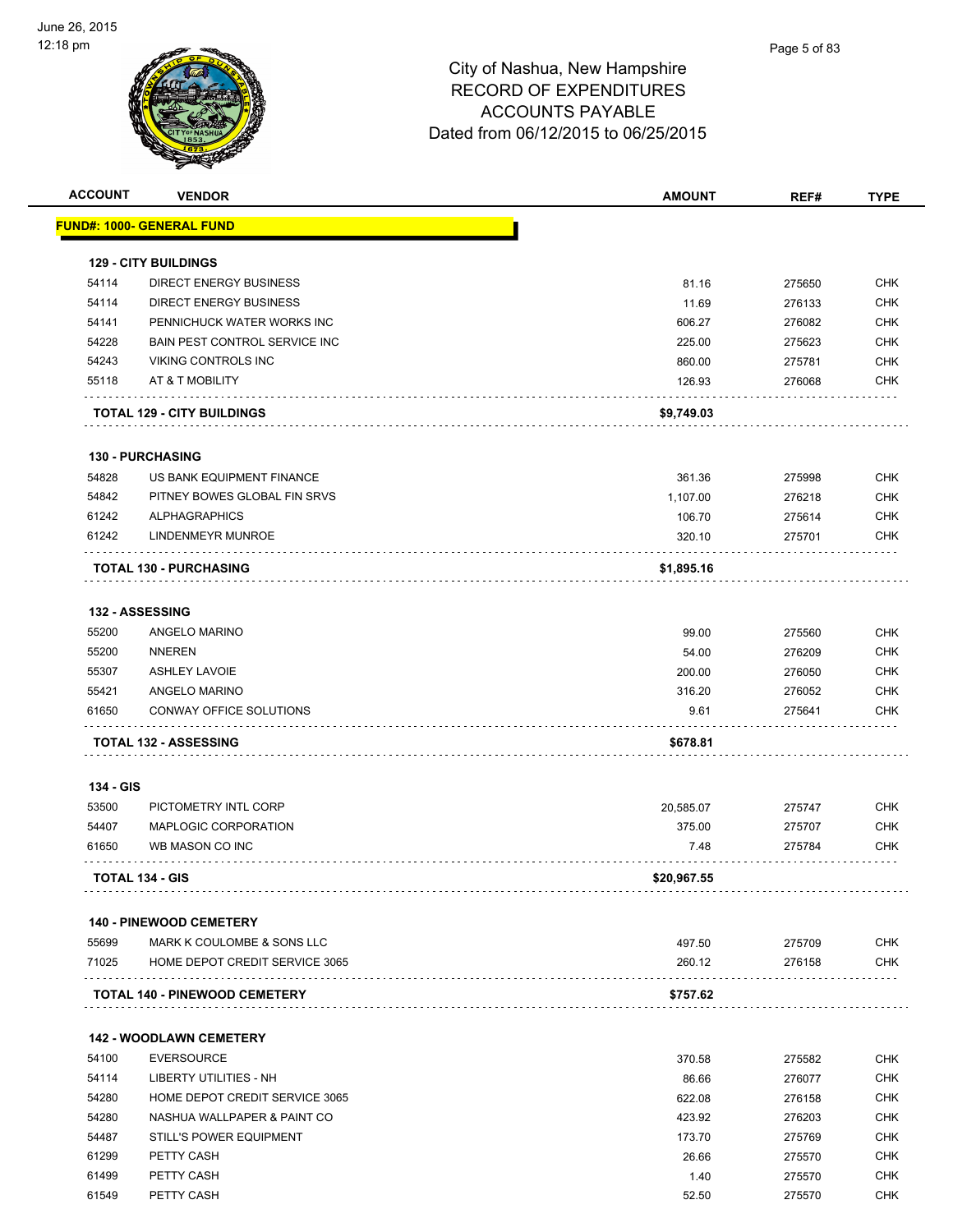| <b>ACCOUNT</b> | <b>VENDOR</b>                                         | <b>AMOUNT</b> | REF#   | <b>TYPE</b> |
|----------------|-------------------------------------------------------|---------------|--------|-------------|
|                | <b>FUND#: 1000- GENERAL FUND</b>                      |               |        |             |
|                | <b>142 - WOODLAWN CEMETERY</b>                        |               |        |             |
| 61549          | <b>FRIZZHOME GARDENS</b>                              | 749.10        | 275663 | <b>CHK</b>  |
|                | <b>TOTAL 142 - WOODLAWN CEMETERY</b>                  | \$2,506.60    |        |             |
|                | <b>144 - EDGEWOOD &amp; SUBURBAN CEMETERIES</b>       |               |        |             |
| 54100          | <b>EVERSOURCE</b>                                     | 128.28        | 275582 | <b>CHK</b>  |
| 54141          | PENNICHUCK WATER WORKS INC                            | 127.49        | 275594 | <b>CHK</b>  |
| 54280          | NASHUA WALLPAPER & PAINT CO                           | 156.09        | 275731 | <b>CHK</b>  |
| 54280          | HOME DEPOT CREDIT SERVICE 3065                        | 96.25         | 276158 | <b>CHK</b>  |
| 54280          | NASHUA WALLPAPER & PAINT CO                           | 222.74        | 276203 | <b>CHK</b>  |
| 61100          | WB MASON CO INC                                       | 29.03         | 275784 | <b>CHK</b>  |
| 61705          | MAFFEES GARAGE INC                                    | 939.24        | 275705 | <b>CHK</b>  |
| 61705          | MAYNARD & LESIEUR, INC.                               | 236.00        | 275715 | <b>CHK</b>  |
| 71000          | AMERICAN CEMETERY SUPPLIES INC                        | 475.75        | 275616 | <b>CHK</b>  |
|                | <b>TOTAL 144 - EDGEWOOD &amp; SUBURBAN CEMETERIES</b> | \$2,410.87    |        |             |

#### **150 - POLICE**

| 52809 | <b>JENNIFER CARTIER</b>         | 200.00   | 275542 | <b>CHK</b> |
|-------|---------------------------------|----------|--------|------------|
| 52809 | <b>GALEN DOUD</b>               | 200.00   | 275549 | <b>CHK</b> |
| 52809 | <b>RANDY DUMAIS</b>             | 250.00   | 275550 | <b>CHK</b> |
| 52809 | DANIEL HAYDEN                   | 200.00   | 275553 | <b>CHK</b> |
| 52809 | <b>GEORGE JASEK</b>             | 200.00   | 275554 | <b>CHK</b> |
| 52809 | <b>RYAN JONES</b>               | 108.96   | 275555 | <b>CHK</b> |
| 52809 | <b>TY KUCHARSKI</b>             | 200.00   | 275558 | <b>CHK</b> |
| 52809 | <b>JAMES MALONEY</b>            | 239.40   | 275559 | <b>CHK</b> |
| 52809 | DANIEL ARCHAMBAULT              | 120.00   | 276036 | <b>CHK</b> |
| 52809 | PATRICK HANNON                  | 197.89   | 276042 | <b>CHK</b> |
| 52809 | <b>MIKE WELCH</b>               | 200.00   | 276066 | <b>CHK</b> |
| 54100 | <b>EVERSOURCE</b>               | 139.83   | 275582 | <b>CHK</b> |
| 54100 | <b>EVERSOURCE</b>               | 737.11   | 276072 | <b>CHK</b> |
| 54114 | <b>LIBERTY UTILITIES - NH</b>   | 1,085.68 | 276010 | <b>CHK</b> |
| 54114 | <b>LIBERTY UTILITIES - NH</b>   | 27.45    | 276011 | <b>CHK</b> |
| 54114 | <b>LIBERTY UTILITIES - NH</b>   | 49.50    | 276021 | <b>CHK</b> |
| 54114 | <b>LIBERTY UTILITIES - NH</b>   | 45.15    | 276076 | <b>CHK</b> |
| 54141 | PENNICHUCK WATER WORKS INC      | 24.39    | 275594 | <b>CHK</b> |
| 54243 | J LAWRENCE HALL INC             | 1,740.16 | 275689 | <b>CHK</b> |
| 54280 | METRO GROUP INC                 | 201.00   | 275719 | <b>CHK</b> |
| 54280 | <b>B &amp; S LOCKSMITHS INC</b> | 94.00    | 276099 | <b>CHK</b> |
| 54280 | DEPENDABLE LOCK SERVICE INC     | 15.00    | 276132 | <b>CHK</b> |
| 54487 | <b>KRAFT POWER CORPORATION</b>  | 766.70   | 275698 | <b>CHK</b> |
| 54487 | AMERICAN TANK MANAGEMENT INC    | 690.00   | 276097 | <b>CHK</b> |
| 54487 | SOUTHWORTH-MILTON INC           | 656.00   | 276233 | <b>CHK</b> |
| 54600 | <b>BEST FORD</b>                | 55.02    | 275630 | <b>CHK</b> |
| 54600 | DAVE ILLGS COLLISION REPAIR CE  | 273.79   | 275646 | <b>CHK</b> |
| 54842 | PITNEY BOWES GLOBAL FIN SRVS    | 317.13   | 276218 | <b>CHK</b> |
| 54849 | <b>FAIRPOINT COMMUNICATIONS</b> | 256.48   | 275583 | <b>CHK</b> |
| 54849 | STATE OF NH DEPT OF SAFETY      | 1,125.00 | 275596 | <b>CHK</b> |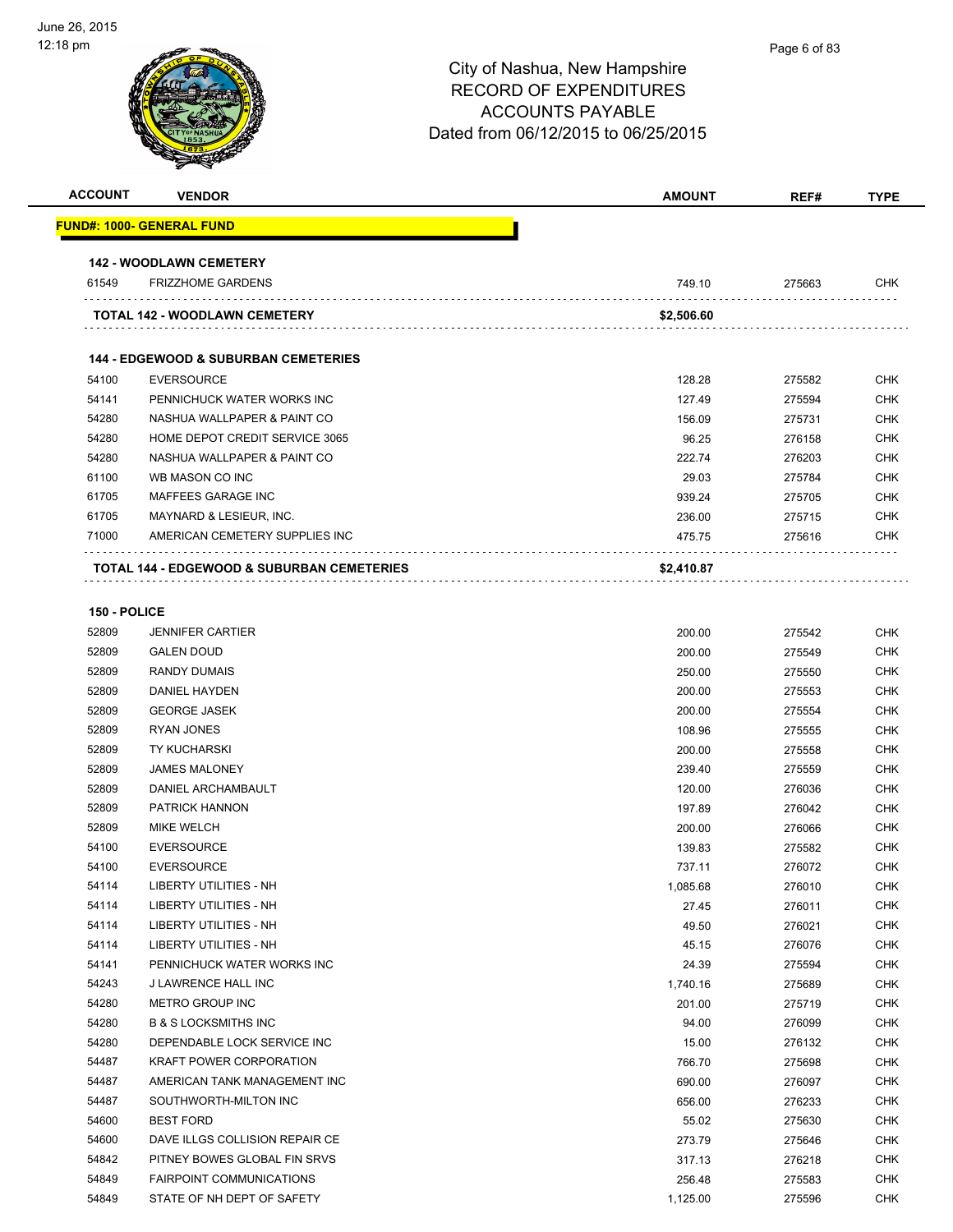

| <b>ACCOUNT</b> | <b>VENDOR</b>                      | AMOUNT            | REF#             | <b>TYPE</b>        |
|----------------|------------------------------------|-------------------|------------------|--------------------|
|                | <u> FUND#: 1000- GENERAL FUND</u>  |                   |                  |                    |
|                |                                    |                   |                  |                    |
| 150 - POLICE   |                                    |                   |                  |                    |
| 54849          | COMCAST CABLE COMMUNICATIONS I     | 142.85            | 276070           | <b>CHK</b>         |
| 54849          | DIRECTV INC                        | 4.33              | 276071           | CHK                |
| 54849          | <b>FAIRPOINT COMMUNICATIONS</b>    | 62.24             | 276073           | <b>CHK</b>         |
| 55118          | VERIZON WIRELESS-581499451         | 490.25            | 276084           | <b>CHK</b>         |
| 55300          | PATRICK HANNON                     | 432.60            | 275552           | CHK                |
| 55300          | DANIEL MEDEROS                     | 470.26            | 275561           | <b>CHK</b>         |
| 55307          | <b>JASON REINOLD</b>               | 46.00             | 275573           | CHK                |
| 55307          | <b>BRIAN TREFRY</b>                | 46.00             | 275579           | CHK                |
| 55307          | <b>BENJAMIN TURNER</b>             | 46.00             | 275580           | <b>CHK</b>         |
| 55307          | <b>JOSEPH DEWITT</b>               | 46.00             | 276039           | CHK                |
| 55307          | NICHOLAS JOWDERS                   | 46.00             | 276046           | CHK                |
| 55307          | <b>ANDREW KARLIS</b>               | 46.00             | 276047           | <b>CHK</b>         |
| 55307          | PETTY CASH                         | 7.25              | 276062           | CHK                |
| 55421          | NEW HAMPSHIRE BAR ASSOC            | 225.00            | 275566           | CHK                |
| 55421          | NEW HAMPSHIRE BAR ASSOC            | 350.00            | 275567           | CHK                |
| 55421          | NEW HAMPSHIRE BAR ASSOC            | 535.00            | 275590           | CHK                |
| 55607          | USPS-CMRS-PB #14658595             | 1,000.00          | 148916           | ACH                |
| 55607          | PETTY CASH                         | 16.95             | 276062           | CHK                |
| 61100          | <b>GRANITE STATE STAMPS INC</b>    | 45.77             | 275673           | CHK                |
| 61100          | <b>GRANITE STATE STAMPS INC</b>    | 26.75             | 276151           | CHK                |
| 61107          | <b>BEN'S UNIFORMS</b>              |                   |                  | CHK                |
| 61107          | RILEYS SPORT SHOP INC              | 2,760.95<br>65.00 | 275628<br>275757 | <b>CHK</b>         |
| 61107          | ALECS SHOE STORE INC               |                   |                  | <b>CHK</b>         |
| 61107          | <b>BEN'S UNIFORMS</b>              | 3,920.99          | 276094           |                    |
|                | <b>GRANITE STATE POLICE SUPPLY</b> | 242.36            | 276104           | CHK<br><b>CHK</b>  |
| 61107<br>61110 | <b>BEN'S UNIFORMS</b>              | 139.98            | 276150           | <b>CHK</b>         |
|                | STAR PACKER BADGES                 | 350.00            | 275628           | CHK                |
| 61110<br>61110 | <b>BEN'S UNIFORMS</b>              | 100.00            | 275768           | <b>CHK</b>         |
| 61142          | AIRGAS USA LLC                     | 245.00            | 276104<br>275609 |                    |
| 61185          | NAT'L LAW ENFORCEMENT SUPPLY       | 420.80            |                  | CHK<br>CHK         |
| 61299          | PETTY CASH                         | 80.09<br>9.98     | 276204<br>276062 | <b>CHK</b>         |
|                | THE DURKIN CO INC                  |                   |                  |                    |
| 61428<br>61428 | CENTRAL PAPER PRODUCTS CO          | 523.67            | 275652           | CHK.<br><b>CHK</b> |
| 61428          | HOME DEPOT CREDIT SERVICE 3073     | 270.74            | 276114           | <b>CHK</b>         |
| 61607          | ADVANCED ELECTRONIC DESIGN INC     | 38.16             | 276159           |                    |
|                | <b>MAYNARD &amp; LESIEUR INC</b>   | 272.00            | 276093           | CHK                |
| 61705          |                                    | 623.88            | 275712           | <b>CHK</b>         |
| 61705          | SULLIVAN TIRE COMPANY              | 42.00             | 275772           | <b>CHK</b>         |
| 61799          | <b>BEST FORD</b>                   | 133.51            | 275630           | CHK                |
| 61799          | CARPARTS OF NASHUA                 | 470.98            | 275634           | <b>CHK</b>         |
| 61799          | DEPENDABLE LOCK SERVICE INC        | 105.00            | 275649           | CHK                |
| 61799          | MACMULKIN CHEVROLET INC            | 5.20              | 275704           | CHK                |
| 61799          | NEW ENGLAND PARTS WAREHOUSE        | 166.15            | 275733           | <b>CHK</b>         |
| 61799          | NORTHERN FOREIGN CAR PARTS INC     | 331.74            | 275739           | CHK                |
| 61799          | PETTY CASH                         | 50.00             | 276062           | <b>CHK</b>         |
| 61799          | <b>BELLETETES INC</b>              | 15.16             | 276103           | <b>CHK</b>         |
| 61799          | <b>CARPARTS OF NASHUA</b>          | 62.47             | 276110           | CHK                |
| 61910          | PETTY CASH                         | 62.00             | 276060           | CHK                |
| 61910          | PETTY CASH                         | 170.18            | 276061           | <b>CHK</b>         |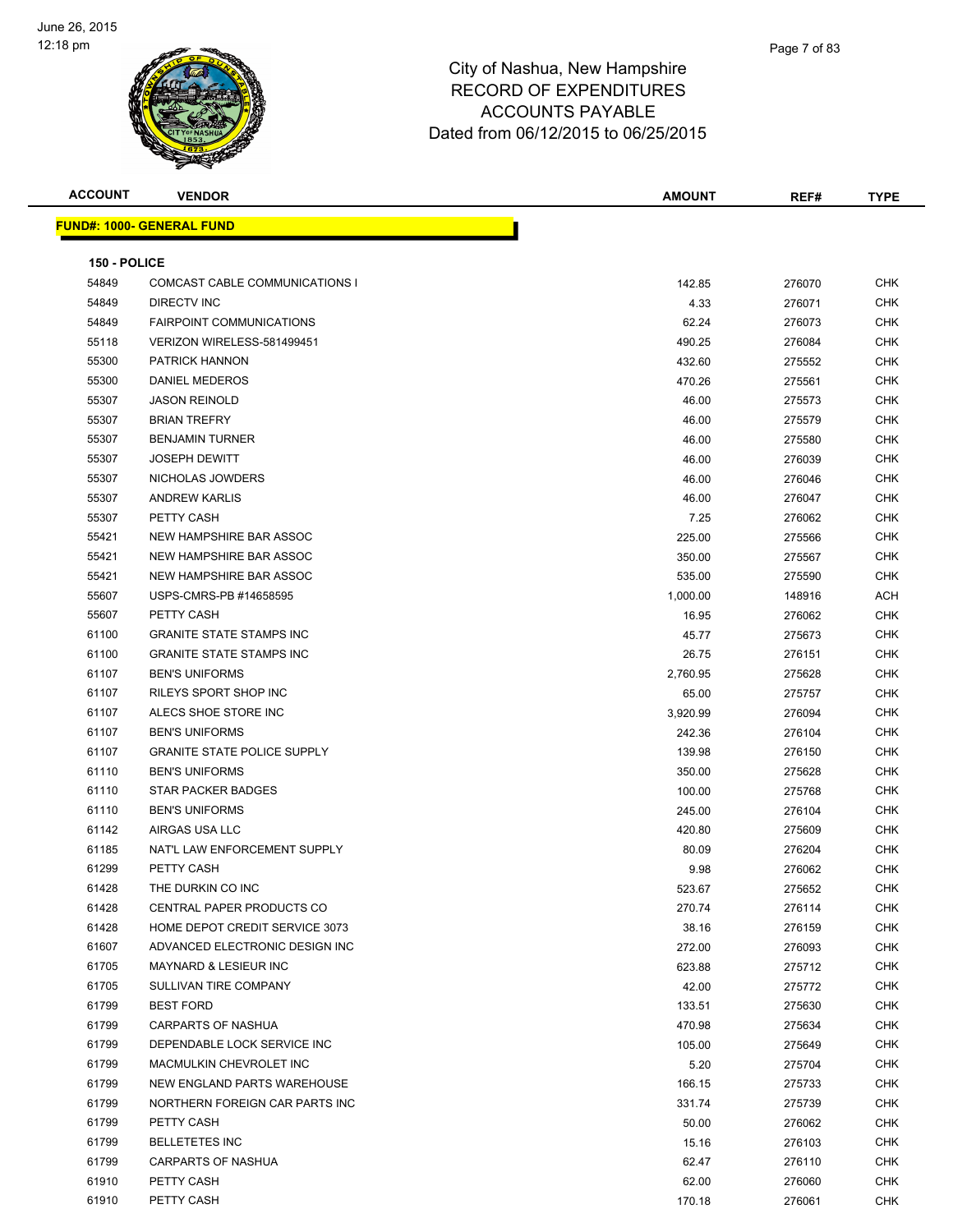

| <b>ACCOUNT</b>    | <b>VENDOR</b>                     | <b>AMOUNT</b> | REF#   | <b>TYPE</b> |
|-------------------|-----------------------------------|---------------|--------|-------------|
|                   | <u> FUND#: 1000- GENERAL FUND</u> |               |        |             |
| 150 - POLICE      |                                   |               |        |             |
| 71025             | P B ELECTRONICS INC               | 457.00        | 275743 | <b>CHK</b>  |
| 71025             | MATCO TOOLS                       | 285.95        | 276184 | <b>CHK</b>  |
| 71400             | PETTY CASH                        | 29.95         | 276062 | <b>CHK</b>  |
|                   | <b>TOTAL 150 - POLICE</b>         | \$26,951.78   |        |             |
| <b>152 - FIRE</b> |                                   |               |        |             |
| 54100             | <b>EVERSOURCE</b>                 | 5,772.16      | 275582 | <b>CHK</b>  |
| 54100             | <b>EVERSOURCE</b>                 | 18.78         | 276072 | <b>CHK</b>  |
| 54114             | LIBERTY UTILITIES - NH            | 73.25         | 275584 | <b>CHK</b>  |
| 54114             | <b>DIRECT ENERGY BUSINESS</b>     | 587.51        | 275650 | <b>CHK</b>  |
| 54114             | LIBERTY UTILITIES - NH            | 366.65        | 276009 | <b>CHK</b>  |
| 54114             | LIBERTY UTILITIES - NH            | 209.86        | 276014 | <b>CHK</b>  |
| 54114             | LIBERTY UTILITIES - NH            | 263.04        | 276075 | <b>CHK</b>  |
| 54114             | DIRECT ENERGY BUSINESS            | 428.59        | 276133 | <b>CHK</b>  |
| 54141             | PENNICHUCK WATER WORKS INC        | 509.65        | 275594 | <b>CHK</b>  |
| 54141             | PENNICHUCK WATER WORKS INC        | 395.18        | 276082 | <b>CHK</b>  |
| 54228             | <b>JP PEST SERVICES</b>           | 89.00         | 276166 | <b>CHK</b>  |
| 54243             | AE MECHANICAL INC                 | 430.20        | 275607 | <b>CHK</b>  |
| 54280             | AE MECHANICAL INC                 | 2,294.00      | 275607 | CHK         |
| 54280             | CHICK BEAULIEU INC                | 23.05         | 275637 | <b>CHK</b>  |
| 54280             | <b>FIMBEL GARAGE DOORS</b>        | 395.00        | 276137 | CHK         |
| 54487             | INDUSTRIAL PROTECTION SERVICES    | 2,044.20      | 275686 | <b>CHK</b>  |
| 54487             | BK SYSTEMS INC                    | 300.00        | 276105 | <b>CHK</b>  |
| 54600             | JACK YOUNG CO INC                 | 637.24        | 276167 | <b>CHK</b>  |
| 55118             | AT & T MOBILITY                   | 170.92        | 276068 | <b>CHK</b>  |
| 61100             | WB MASON CO INC                   | 373.42        | 275784 | <b>CHK</b>  |
| 61110             | BERGERON PROTECTIVE CLOTHING      | 8,426.25      | 275629 | <b>CHK</b>  |
| 61300             | NEW ENGLAND RACING FUEL INC       | 535.00        | 275734 | <b>CHK</b>  |
| 61428             | NEW ENGLAND PAPER & SUPPLY        | 497.94        | 276205 | <b>CHK</b>  |
| 61699             | ALLOY CASTINGS CO INC             | 2,740.00      | 275613 | <b>CHK</b>  |
| 61699             | M & M ELECTRICAL SUPPLY CO INC    | 62.64         | 276179 | <b>CHK</b>  |
| 61799             | INTERSTATE BATTERY OF SOUTHERN    | 145.36        | 275688 | CHK         |
| 61799             | MINUTEMAN TRUCKS INC              | 101.11        | 275723 | <b>CHK</b>  |
|                   | <b>TOTAL 152 - FIRE</b>           | \$27,890.00   |        |             |

|       | <b>TOTAL 153 - BUILDING INSPECTION</b> | \$411.35 |        |            |
|-------|----------------------------------------|----------|--------|------------|
| 55307 | DAWN MICHAUD                           | 121.35   | 275562 | <b>CHK</b> |
| 55200 | <b>ICC</b>                             | 240.00   | 276074 | <b>CHK</b> |
| 55200 | NH BUILDING OFFICIALS SUPPORT          | 50.00    | 275592 | <b>CHK</b> |

#### **155 - CODE ENFORCEMENT**

| 55118 | AT & T MOBILITY | 97.18  | 276068      | <b>CHK</b> |
|-------|-----------------|--------|-------------|------------|
| 55307 | ROBERT SOUSA    | 303.60 | 276064<br>. | CHK        |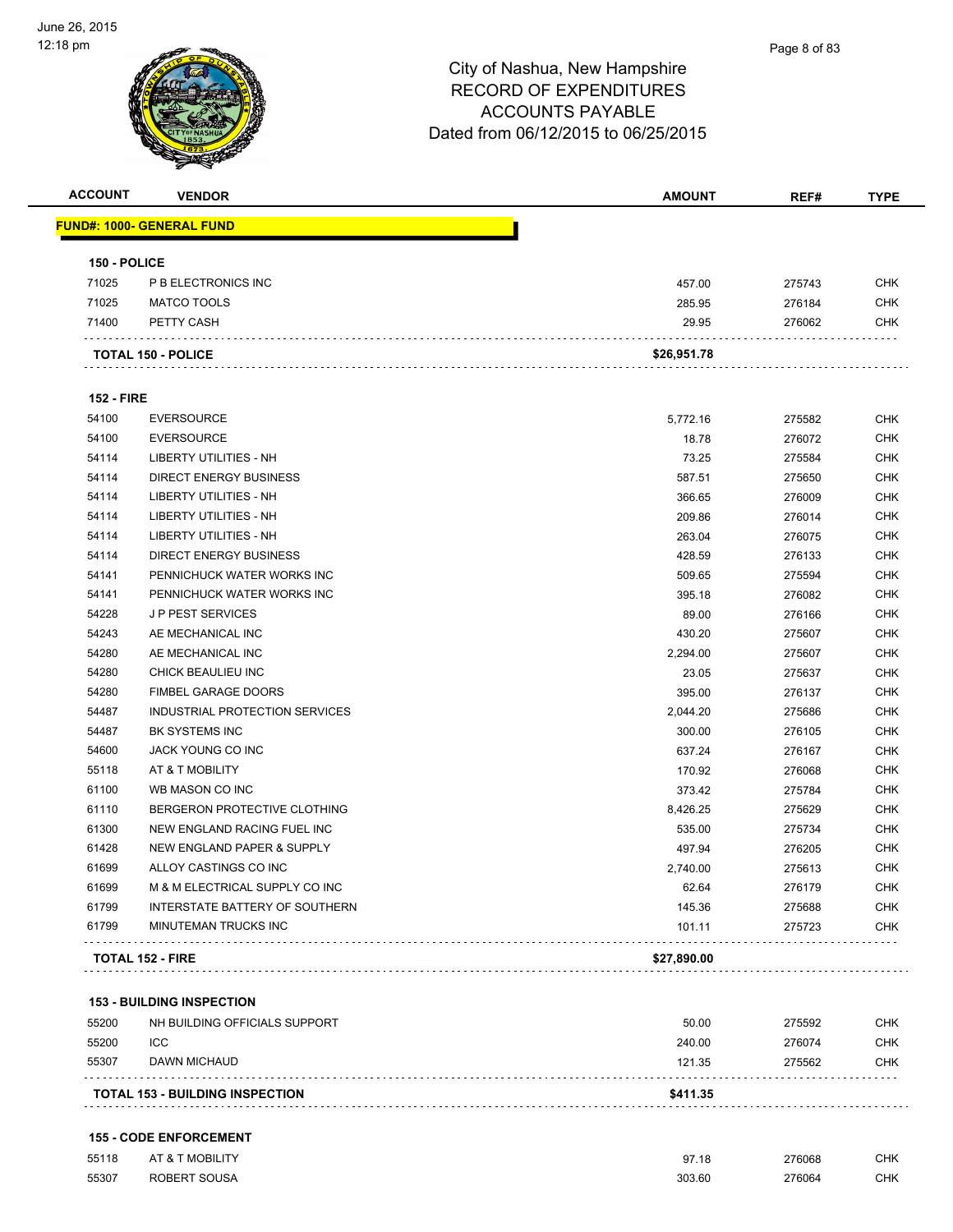

| <b>ACCOUNT</b> | <b>VENDOR</b>                               | <b>AMOUNT</b> | REF#   | <b>TYPE</b> |
|----------------|---------------------------------------------|---------------|--------|-------------|
|                | FUND#: 1000- GENERAL FUND                   |               |        |             |
|                |                                             |               |        |             |
|                | <b>TOTAL 155 - CODE ENFORCEMENT</b>         | \$400.78      |        |             |
|                | <b>156 - EMERGENCY MANAGEMENT</b>           |               |        |             |
| 55307          | <b>JUSTIN KATES</b>                         | 117.00        | 276048 | <b>CHK</b>  |
| 61100          | <b>JUSTIN KATES</b>                         | 44.46         | 276048 | CHK         |
|                |                                             |               |        |             |
|                | <b>TOTAL 156 - EMERGENCY MANAGEMENT</b>     | \$161.46      |        |             |
|                | <b>157 - CITYWIDE COMMUNICATIONS</b>        |               |        |             |
| 54100          | <b>EVERSOURCE</b>                           | 884.05        | 276072 | <b>CHK</b>  |
| 54487          | D & R TOWING INC                            | 170.50        | 276127 | <b>CHK</b>  |
| 55118          | VERIZON WIRELESS-581499451                  | 40.01         | 276084 | <b>CHK</b>  |
| 55699          | PAGE STREET LEASING LLC                     | 75.00         | 276212 | <b>CHK</b>  |
| 61107          | QRST'S                                      | 884.00        | 275753 | CHK         |
| 61799          | <b>CARPARTS OF NASHUA</b>                   | 85.08         | 275634 | <b>CHK</b>  |
|                | TOTAL 157 - CITYWIDE COMMUNICATIONS         | \$2,138.64    |        |             |
|                |                                             |               |        |             |
|                | <b>160 - PUBLIC WORKS-ADMIN/ENGINEERING</b> |               |        |             |
| 54100          | <b>EVERSOURCE</b>                           | 912.83        | 276072 | <b>CHK</b>  |
| 54114          | <b>LIBERTY UTILITIES - NH</b>               | 58.14         | 276011 | <b>CHK</b>  |
| 54141          | PENNICHUCK WATER WORKS INC                  | 61.98         | 276082 | <b>CHK</b>  |
| 54280          | J LAWRENCE HALL INC                         | 953.53        | 276165 | <b>CHK</b>  |
| 55118          | AT & T MOBILITY                             | 199.34        | 276068 | <b>CHK</b>  |
| 55200          | NH PUBLIC WORKS ASSOCIATION                 | 100.00        | 276081 | CHK         |
| 61100          | NEW ENGLAND PAPER & SUPPLY                  | 172.96        | 276205 | CHK         |
|                | TOTAL 160 - PUBLIC WORKS-ADMIN/ENGINEERING  | \$2,458.78    |        |             |
| 161 - STREETS  |                                             |               |        |             |
| 54100          | <b>EVERSOURCE</b>                           | 1,219.16      | 275582 | CHK         |
| 54100          | <b>EVERSOURCE</b>                           | 979.23        | 276072 | <b>CHK</b>  |
| 54114          | LIBERTY UTILITIES - NH                      | 166.12        | 276013 | <b>CHK</b>  |
| 54236          | CALLOGIX INC                                | 195.30        | 276109 | <b>CHK</b>  |
| 54275          | HI-WAY SAFETY SYSTEMS INC                   | 22,339.09     | 276157 | <b>CHK</b>  |
| 54280          | <b>GRAINGER</b>                             | 141.68        | 275671 | <b>CHK</b>  |
| 54600          | <b>B-B CHAIN INC</b>                        | 29.00         | 275622 | <b>CHK</b>  |
| 54600          | <b>BEST FORD</b>                            | 159.95        | 275630 | <b>CHK</b>  |
| 54600          | CARPARTS OF NASHUA                          | 84.30         | 275634 | <b>CHK</b>  |
| 54600          | <b>FASTENAL CO</b>                          | 174.25        | 275657 | <b>CHK</b>  |
| 54600          | <b>JOE GRAFIX LLC</b>                       | 620.00        | 275692 | <b>CHK</b>  |
| 54600          | MCDEVITT TRUCKS INC                         | 80.76         | 275716 | <b>CHK</b>  |
|                |                                             |               |        | <b>CHK</b>  |
| 54600          | <b>NAPA AUTO PARTS</b>                      | 131.04        | 275725 |             |

 R WHITE EQUIPMENT CENTER INC 34.00 275755 CHK SOUTHWORTH-MILTON INC 259.29 275767 CHK 54600 SWEEPER PARTS SALES **1986 120 SWEEPER PARTS SALES** 275774 CHK SYN-TECH SYSTEMS 120.25 275775 CHK BELLETETES INC 29.69 276103 CHK

Page 9 of 83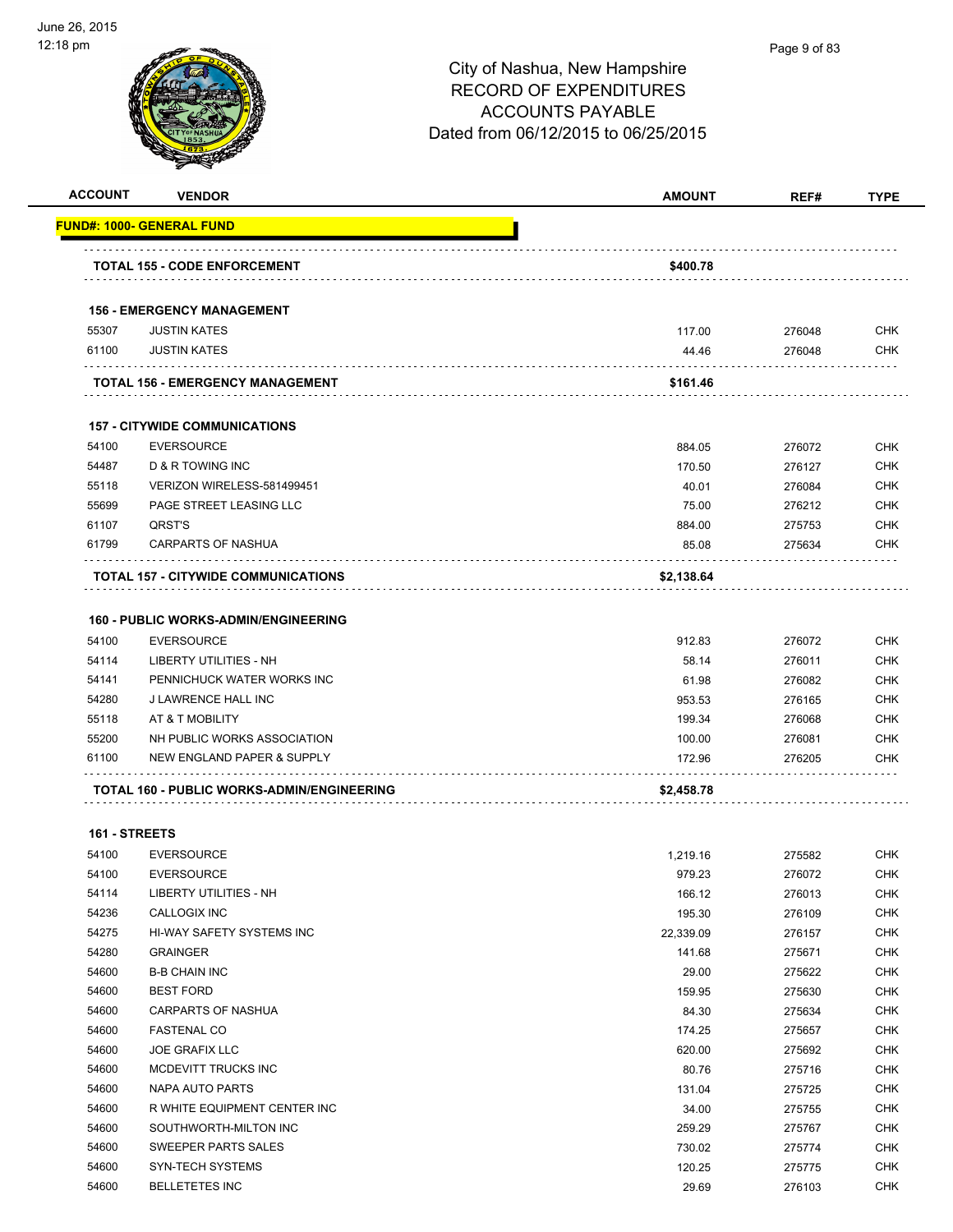

| <b>FUND#: 1000- GENERAL FUND</b><br>161 - STREETS<br>54600<br>54600<br>54600<br>54600<br>54600<br>54600<br>54600<br>54600<br>55118<br>61107 | <b>CARPARTS OF NASHUA</b><br>DONOVAN EQUIPMENT CO INC<br><b>G H BERLIN WINDWARD</b><br><b>JOE GRAFIX LLC</b><br>LEMELIN ENVIRONMENTAL SERVICES<br>LIBERTY INTNL TRUCKS OF NH LLC<br>MACMULKIN CHEVROLET INC<br>NAPA AUTO PARTS<br>AT & T MOBILITY<br>UNIFIRST CORPORATION<br>PHOENIX SCREEN PRINTING | 218.41<br>249.03<br>91.36<br>310.00<br>1,183.07<br>153.74<br>50.19<br>205.62<br>201.67<br>564.29 | 276110<br>276134<br>276141<br>276171<br>276176<br>276177<br>276181<br>276199 | <b>CHK</b><br><b>CHK</b><br><b>CHK</b><br><b>CHK</b><br><b>CHK</b><br><b>CHK</b><br><b>CHK</b><br><b>CHK</b> |
|---------------------------------------------------------------------------------------------------------------------------------------------|------------------------------------------------------------------------------------------------------------------------------------------------------------------------------------------------------------------------------------------------------------------------------------------------------|--------------------------------------------------------------------------------------------------|------------------------------------------------------------------------------|--------------------------------------------------------------------------------------------------------------|
|                                                                                                                                             |                                                                                                                                                                                                                                                                                                      |                                                                                                  |                                                                              |                                                                                                              |
|                                                                                                                                             |                                                                                                                                                                                                                                                                                                      |                                                                                                  |                                                                              |                                                                                                              |
|                                                                                                                                             |                                                                                                                                                                                                                                                                                                      |                                                                                                  |                                                                              |                                                                                                              |
|                                                                                                                                             |                                                                                                                                                                                                                                                                                                      |                                                                                                  |                                                                              |                                                                                                              |
|                                                                                                                                             |                                                                                                                                                                                                                                                                                                      |                                                                                                  |                                                                              |                                                                                                              |
|                                                                                                                                             |                                                                                                                                                                                                                                                                                                      |                                                                                                  |                                                                              |                                                                                                              |
|                                                                                                                                             |                                                                                                                                                                                                                                                                                                      |                                                                                                  |                                                                              |                                                                                                              |
|                                                                                                                                             |                                                                                                                                                                                                                                                                                                      |                                                                                                  |                                                                              |                                                                                                              |
|                                                                                                                                             |                                                                                                                                                                                                                                                                                                      |                                                                                                  |                                                                              |                                                                                                              |
|                                                                                                                                             |                                                                                                                                                                                                                                                                                                      |                                                                                                  |                                                                              |                                                                                                              |
|                                                                                                                                             |                                                                                                                                                                                                                                                                                                      |                                                                                                  | 276068                                                                       | <b>CHK</b>                                                                                                   |
|                                                                                                                                             |                                                                                                                                                                                                                                                                                                      |                                                                                                  | 275778                                                                       | <b>CHK</b>                                                                                                   |
| 61107                                                                                                                                       |                                                                                                                                                                                                                                                                                                      | 896.00                                                                                           | 276215                                                                       | <b>CHK</b>                                                                                                   |
| 61107                                                                                                                                       | UNIFIRST CORPORATION                                                                                                                                                                                                                                                                                 | 556.32                                                                                           | 276237                                                                       | <b>CHK</b>                                                                                                   |
| 61142                                                                                                                                       | NH BRAGG & SONS INC                                                                                                                                                                                                                                                                                  | 234.75                                                                                           | 275737                                                                       | <b>CHK</b>                                                                                                   |
| 61166                                                                                                                                       | <b>BOT L GAS INC</b>                                                                                                                                                                                                                                                                                 | 127.00                                                                                           | 276108                                                                       | <b>CHK</b>                                                                                                   |
| 61300                                                                                                                                       | DENNIS K BURKE INC                                                                                                                                                                                                                                                                                   | 14,231.76                                                                                        | 275648                                                                       | <b>CHK</b>                                                                                                   |
| 61428                                                                                                                                       | <b>B-B CHAIN INC</b>                                                                                                                                                                                                                                                                                 | 45.00                                                                                            | 276100                                                                       | <b>CHK</b>                                                                                                   |
| 61507                                                                                                                                       | <b>CONTINENTAL PAVING INC</b>                                                                                                                                                                                                                                                                        | 453.32                                                                                           | 275640                                                                       | <b>CHK</b>                                                                                                   |
| 61507                                                                                                                                       | CONTINENTAL PAVING INC                                                                                                                                                                                                                                                                               | 518.52                                                                                           | 276121                                                                       | <b>CHK</b>                                                                                                   |
| 61556                                                                                                                                       | <b>FASTENAL CO</b>                                                                                                                                                                                                                                                                                   | 72.42                                                                                            | 275657                                                                       | <b>CHK</b>                                                                                                   |
| 61556                                                                                                                                       | M & M ELECTRICAL SUPPLY CO INC                                                                                                                                                                                                                                                                       | 39.60                                                                                            | 275703                                                                       | <b>CHK</b>                                                                                                   |
| 61556                                                                                                                                       | <b>BELLETETES INC</b>                                                                                                                                                                                                                                                                                | 17.27                                                                                            | 276103                                                                       | <b>CHK</b>                                                                                                   |
| 61556                                                                                                                                       | M & M ELECTRICAL SUPPLY CO INC                                                                                                                                                                                                                                                                       | 103.30                                                                                           | 276179                                                                       | <b>CHK</b>                                                                                                   |
| 61560                                                                                                                                       | CORRIVEAU ROUTHIER INC                                                                                                                                                                                                                                                                               | 787.81                                                                                           | 275642                                                                       | <b>CHK</b>                                                                                                   |
| 61560                                                                                                                                       | <b>CORRIVEAU ROUTHIER INC</b>                                                                                                                                                                                                                                                                        | 448.40                                                                                           | 276124                                                                       | <b>CHK</b>                                                                                                   |
| 61562                                                                                                                                       | <b>FRANKLIN PAINT CO INC</b>                                                                                                                                                                                                                                                                         | 1,620.00                                                                                         | 275661                                                                       | <b>CHK</b>                                                                                                   |
| 61562                                                                                                                                       | <b>CRAFCO INC</b>                                                                                                                                                                                                                                                                                    | 819.12                                                                                           | 276125                                                                       | <b>CHK</b>                                                                                                   |
| 61562                                                                                                                                       | NASHUA WALLPAPER & PAINT CO                                                                                                                                                                                                                                                                          | 197.77                                                                                           | 276203                                                                       | <b>CHK</b>                                                                                                   |
| 61705                                                                                                                                       | MAYNARD & LESIEUR INC                                                                                                                                                                                                                                                                                | 690.00                                                                                           | 275714                                                                       | <b>CHK</b>                                                                                                   |
| 61705                                                                                                                                       | <b>D &amp; R TOWING INC</b>                                                                                                                                                                                                                                                                          | 165.00                                                                                           | 276127                                                                       | <b>CHK</b>                                                                                                   |
| 61709                                                                                                                                       | <b>CARPARTS OF NASHUA</b>                                                                                                                                                                                                                                                                            | 238.41                                                                                           | 275634                                                                       | <b>CHK</b>                                                                                                   |
| 61709                                                                                                                                       | <b>G H BERLIN WINDWARD</b>                                                                                                                                                                                                                                                                           | 879.64                                                                                           | 276141                                                                       | <b>CHK</b>                                                                                                   |
| 61799                                                                                                                                       | <b>NAPA AUTO PARTS</b>                                                                                                                                                                                                                                                                               | (19.97)                                                                                          | 276199                                                                       | <b>CHK</b>                                                                                                   |
| 71025                                                                                                                                       | <b>GRAINGER</b>                                                                                                                                                                                                                                                                                      | 121.32                                                                                           | 276148                                                                       | <b>CHK</b>                                                                                                   |
| 71025                                                                                                                                       | <b>MAYNARD &amp; LESIEUR INC</b>                                                                                                                                                                                                                                                                     | 127.60                                                                                           | 276186                                                                       | CHK                                                                                                          |
|                                                                                                                                             | <b>TOTAL 161 - STREETS</b>                                                                                                                                                                                                                                                                           | \$54,090.87                                                                                      |                                                                              |                                                                                                              |

#### **162 - STREET LIGHTING**

| 54100        | EVERSOURCE                   | 406.87   | 275582 | СНК |
|--------------|------------------------------|----------|--------|-----|
|              |                              |          |        |     |
| <b>TOTAL</b> | LIGHTING<br>. 162 - STREET L | \$406.87 |        |     |

#### **166 - PARKING LOTS**

| 45321 | <b>BLANCA CRUZ</b>             | 45.00    | 276106 | CHK        |
|-------|--------------------------------|----------|--------|------------|
| 54100 | <b>EVERSOURCE</b>              | 1.163.18 | 275582 | CHK        |
| 55307 | <b>JILL STANSFIELD</b>         | 19.09    | 275576 | CHK        |
| 55699 | UNITED SITE SERVICES           | 54.97    | 276238 | <b>CHK</b> |
| 61299 | HOME DEPOT CREDIT SERVICE 3065 | 15.43    | 275683 | <b>CHK</b> |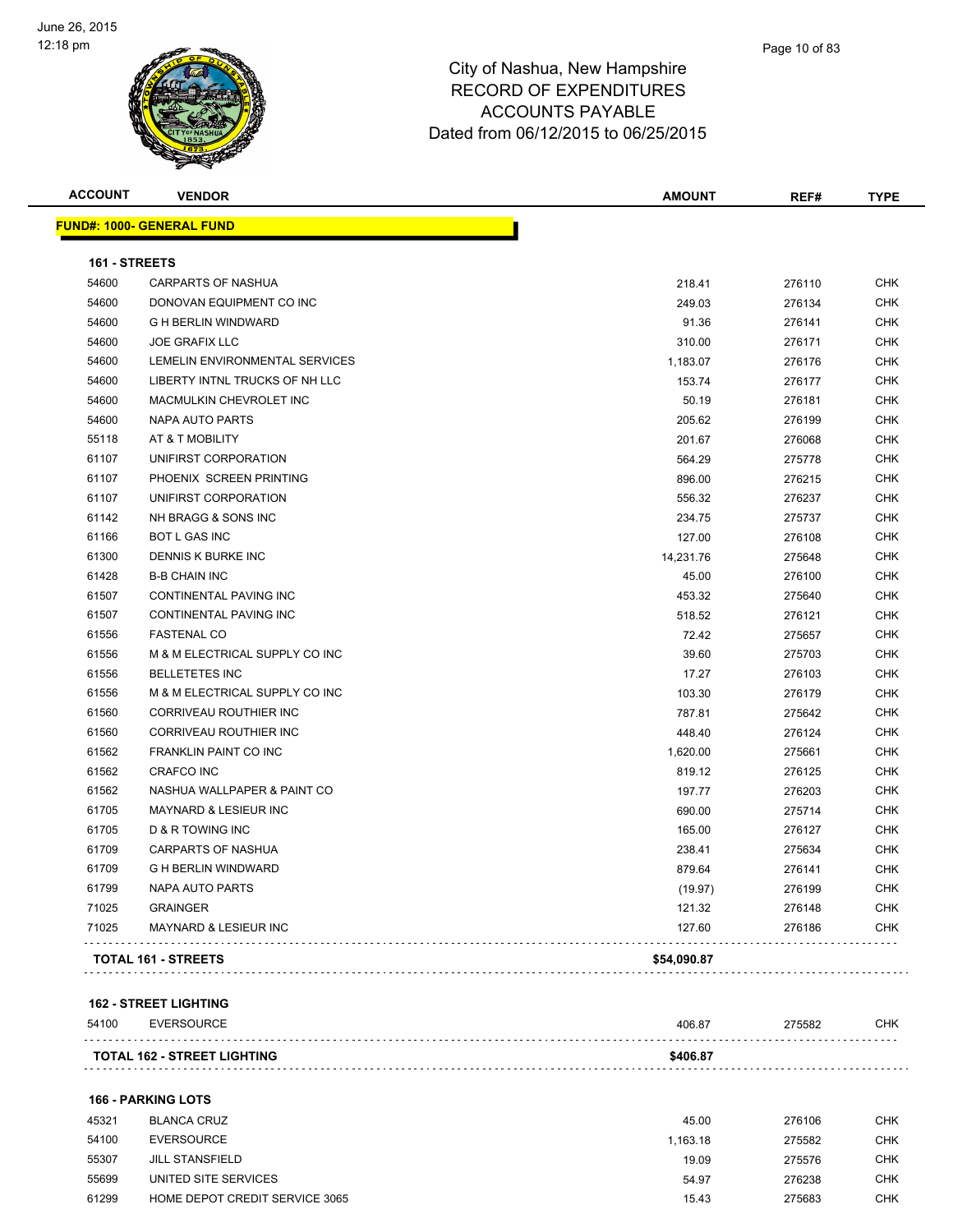

|                | <b>VENDOR</b>                                            | <b>AMOUNT</b>      | REF#             | <b>TYPE</b>              |
|----------------|----------------------------------------------------------|--------------------|------------------|--------------------------|
|                | <u> FUND#: 1000- GENERAL FUND</u>                        |                    |                  |                          |
|                | <b>166 - PARKING LOTS</b>                                |                    |                  |                          |
| 61299          | NASHUA OUTDOOR POWER EQUIPMENT                           | 2.24               | 275729           | <b>CHK</b>               |
| 71600          | SCHROEDER CONSTRUCTION MGMT IN                           | 450.00             | 275765           | <b>CHK</b>               |
| 71600          | POM INC                                                  | 2,332.04           | 276219           | <b>CHK</b>               |
|                | TOTAL 166 - PARKING LOTS                                 | \$4,081.95         |                  |                          |
|                | <b>171 - COMMUNITY SERVICES</b>                          |                    |                  |                          |
| 54100          | <b>EVERSOURCE</b>                                        | 973.53             | 275582           | <b>CHK</b>               |
| 55600          | <b>ALPHAGRAPHICS</b>                                     | 116.75             | 275614           | <b>CHK</b>               |
| 61100          | WB MASON CO INC                                          | 250.84             | 275784           | CHK                      |
| 61100          | WB MASON CO INC                                          | 296.82             | 276242           | <b>CHK</b>               |
| 61299          | 4IMPRINT                                                 | 412.62             | 276087           | <b>CHK</b>               |
|                | <b>TOTAL 171 - COMMUNITY SERVICES</b>                    | \$2,050.56         |                  |                          |
|                | <b>172 - COMMUNITY HEALTH</b>                            |                    |                  |                          |
| 55307          | <b>KAYLA O'BRIEN</b>                                     | 23.25              | 275557           | <b>CHK</b>               |
| 55307          | <b>MARSHA PETERSON</b>                                   | 13.80              | 275569           | <b>CHK</b>               |
|                | <b>LUIS PORRES</b>                                       | 66.13              | 276063           | <b>CHK</b>               |
| 55307          |                                                          |                    |                  |                          |
| 55307          | THERESA CALOPE                                           | 58.36              | 276065           | <b>CHK</b>               |
| 61135          | APIC DISTRIBUTION CENTER<br>TOTAL 172 - COMMUNITY HEALTH | 466.00<br>\$627.54 | 276067           | <b>CHK</b>               |
|                | <b>173 - ENVIRONMENTAL HEALTH</b>                        |                    |                  |                          |
| 55307          | <b>COURTNEY MARRS</b>                                    | 60.75              | 276037           | CHK                      |
| 55307          | <b>MEREDITH LOCKWOOD</b>                                 | 103.04             | 276054           | <b>CHK</b>               |
| 55307          | <b>HEIDI PEEK</b>                                        | 113.28             | 276058           | <b>CHK</b>               |
|                | TOTAL 173 - ENVIRONMENTAL HEALTH                         | \$277.07           |                  |                          |
|                | <b>175 - WELFARE ASSISTANCE</b>                          |                    |                  |                          |
| 55699          | CITY OF ROCHESTER                                        | 8,229.38           | 276118           | <b>CHK</b>               |
| 55810          | MOTEL 6                                                  | 1,605.84           | 275959           | <b>CHK</b>               |
| 55810          | 188 CONCORD ST LLC                                       | 629.37             | 275960           | <b>CHK</b>               |
| 55810          | 23-25 TEMPLE ST REALTY LLC                               | 210.00             | 275961           | <b>CHK</b>               |
| 55810          | ALVIN BONNETTE                                           | 795.00             | 275962           | <b>CHK</b>               |
| 55810          | <b>COUNTRY BARN MOTEL</b>                                | 340.37             | 275963           | CHK                      |
| 55810          | <b>DANA DRURY</b>                                        | 850.00             | 275965           | <b>CHK</b>               |
| 55810          | HARBOR HOMES INC                                         | 700.00             | 275966           | <b>CHK</b>               |
| 55810          | L & G PROPERTIES LLC                                     | 220.00             | 275967           | <b>CHK</b>               |
| 55810          | <b>WILLIAM G MCNALLY</b>                                 | 800.00             | 275969           | <b>CHK</b>               |
| 55810          |                                                          |                    |                  |                          |
|                | <b>GILLES QUIRION</b><br><b>GAIL A STEVENS</b>           | 900.00             | 275970           | <b>CHK</b><br><b>CHK</b> |
| 55810          |                                                          | 624.83             | 275971           |                          |
| 55810          | T31 REAL ESTATE LLC                                      | 200.00             | 275972           | <b>CHK</b>               |
| 55810<br>55810 | MOTEL 6<br>188 CONCORD ST LLC                            | 1,894.90<br>879.83 | 276409<br>276410 | <b>CHK</b><br><b>CHK</b> |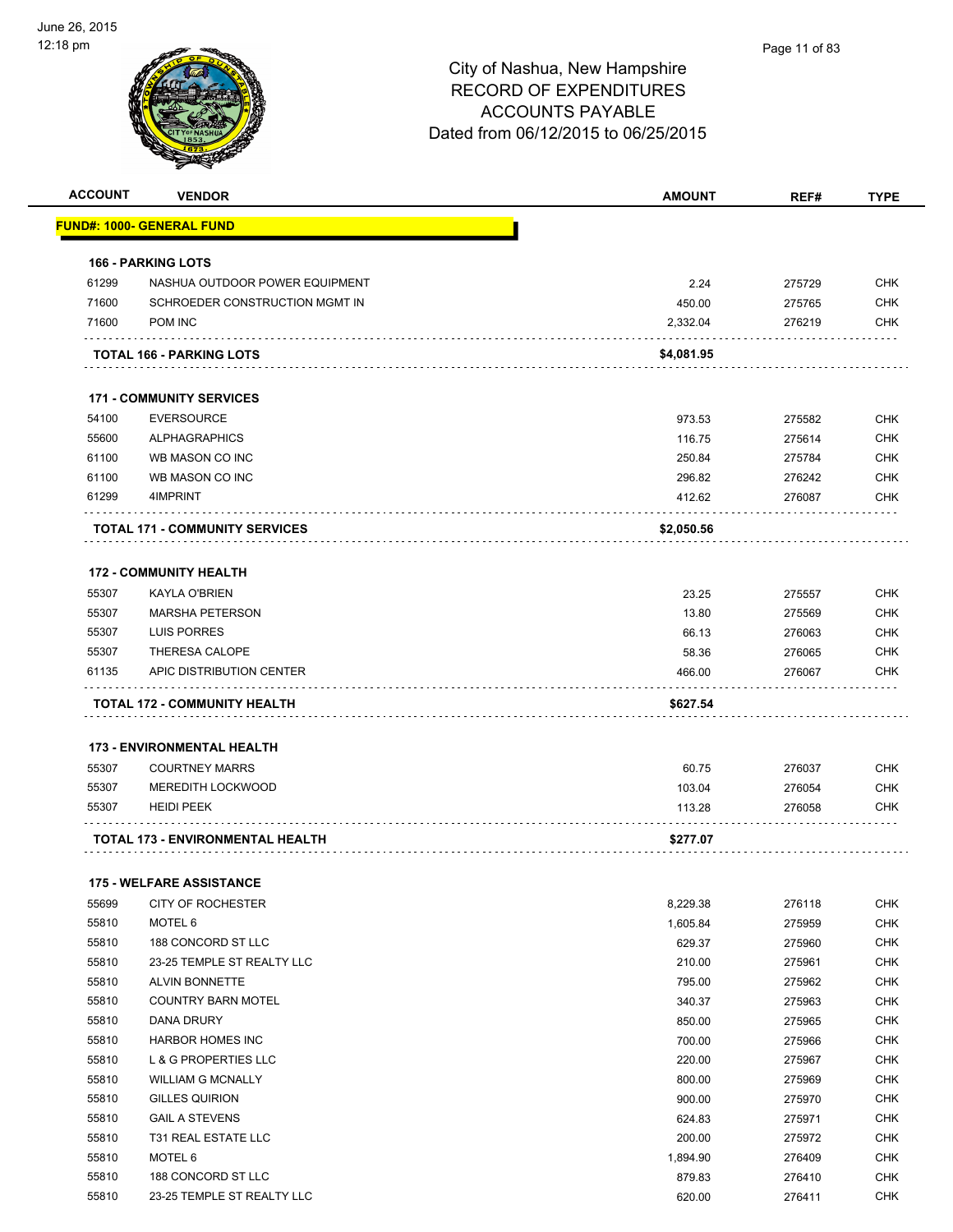

| <b>ACCOUNT</b> | <b>VENDOR</b>                         | <b>AMOUNT</b> | REF#   | <b>TYPE</b> |
|----------------|---------------------------------------|---------------|--------|-------------|
|                | <b>FUND#: 1000- GENERAL FUND</b>      |               |        |             |
|                | <b>175 - WELFARE ASSISTANCE</b>       |               |        |             |
| 55810          | 35 ACTON STREET REALTY LLC            | 863.59        | 276412 | <b>CHK</b>  |
| 55810          | 35-37 CROWN ST REALTY LLC             | 535.04        | 276413 | <b>CHK</b>  |
| 55810          | <b>BCGP PROPERTY MANAGEMENT LLC</b>   | 650.00        | 276414 | <b>CHK</b>  |
| 55810          | <b>GILBERT G CAMPBELL</b>             | 855.00        | 276415 | <b>CHK</b>  |
| 55810          | <b>CHANDLER COURT LLC</b>             | 666.85        | 276416 | <b>CHK</b>  |
| 55810          | <b>COUNTRY BARN MOTEL</b>             | 1,015.82      | 276417 | <b>CHK</b>  |
| 55810          | <b>ADRIAN E CRETE</b>                 | 800.00        | 276418 | <b>CHK</b>  |
| 55810          | DIOMEDES A MEDRANO                    | 800.00        | 276419 | <b>CHK</b>  |
| 55810          | SPENCER D WENDT                       | 642.73        | 276421 | <b>CHK</b>  |
| 55810          | <b>MIRIAM WOLFE</b>                   | 600.00        | 276422 | <b>CHK</b>  |
| 55812          | RITE AID ACCT#1009804                 | 39.98         | 276420 | <b>CHK</b>  |
| 55814          | <b>EVERSOURCE</b>                     | 310.67        | 275957 | <b>CHK</b>  |
| 55814          | <b>LIBERTY UTILITIES</b>              | 1,399.31      | 275958 | <b>CHK</b>  |
| 55814          | <b>LIBERTY UTILITIES</b>              | 1,176.44      | 276408 | <b>CHK</b>  |
| 55816          | MARKET BASKET ACCT 2589096            | 244.02        | 275968 | <b>CHK</b>  |
| 55818          | MARKET BASKET ACCT 2589096            | 33.77         | 275968 | <b>CHK</b>  |
| 55820          | DAVIS FUNERAL HOME                    | 750.00        | 275964 | <b>CHK</b>  |
|                | <b>TOTAL 175 - WELFARE ASSISTANCE</b> | \$30,882.74   |        |             |

#### **177 - PARKS & RECREATION**

| 53999 | AMERICAN TANK MANAGEMENT INC      | 425.00   | 275618 | <b>CHK</b> |
|-------|-----------------------------------|----------|--------|------------|
| 54100 | <b>EVERSOURCE</b>                 |          |        | <b>CHK</b> |
|       |                                   | 5,655.58 | 275582 |            |
| 54100 | <b>EVERSOURCE</b>                 | 16.22    | 276072 | <b>CHK</b> |
| 54114 | <b>DIRECT ENERGY BUSINESS</b>     | 74.95    | 275650 | <b>CHK</b> |
| 54114 | <b>LIBERTY UTILITIES - NH</b>     | 45.15    | 276015 | <b>CHK</b> |
| 54114 | <b>LIBERTY UTILITIES - NH</b>     | 67.19    | 276022 | <b>CHK</b> |
| 54141 | PENNICHUCK WATER WORKS INC        | 3,029.64 | 275594 | <b>CHK</b> |
| 54141 | PENNICHUCK WATER WORKS INC        | 1,743.84 | 276082 | <b>CHK</b> |
| 54280 | ASAP SPRINKLER LLC                | 765.00   | 275619 | <b>CHK</b> |
| 54280 | <b>B &amp; S LOCKSMITHS INC</b>   | 109.65   | 275621 | <b>CHK</b> |
| 54280 | <b>BELLETETES INC</b>             | 46.77    | 275627 | <b>CHK</b> |
| 54280 | F W WEBB CO                       | 665.30   | 275656 | <b>CHK</b> |
| 54280 | <b>FASTENAL CO</b>                | 154.24   | 275657 | <b>CHK</b> |
| 54280 | <b>FIMBEL GARAGE DOORS</b>        | 229.50   | 275659 | <b>CHK</b> |
| 54280 | FRANKLIN PAINT CO INC             | 1,098.00 | 275661 | <b>CHK</b> |
| 54280 | GATE CITY FENCE CO INC            | 995.00   | 275666 | <b>CHK</b> |
| 54280 | GOLF CARS OF NEWHAMPSHIRE LLC     | 550.00   | 275669 | <b>CHK</b> |
| 54280 | HOME DEPOT CREDIT SERVICE 3065    | 3,389.67 | 275683 | <b>CHK</b> |
| 54280 | JOHN DEERE LANDSCAPES LLC         | 378.53   | 275694 | <b>CHK</b> |
| 54280 | JOHNSONS ELECTRIC INC             | 4,855.96 | 275696 | <b>CHK</b> |
| 54280 | M & M ELECTRICAL SUPPLY CO INC    | 22.85    | 275703 | <b>CHK</b> |
| 54280 | NASHUA OUTDOOR POWER EQUIPMENT    | 85.00    | 275729 | <b>CHK</b> |
| 54280 | NASHUA WALLPAPER & PAINT CO       | 1,556.31 | 275731 | <b>CHK</b> |
| 54280 | <b>FASTENAL CO</b>                | 647.87   | 276136 | <b>CHK</b> |
| 54280 | <b>GALLIVAN COMPANY INC</b>       | 740.00   | 276142 | <b>CHK</b> |
| 54280 | GATE CITY FENCE CO INC            | 4,725.00 | 276143 | <b>CHK</b> |
| 54280 | <b>GATE CITY TREE SERVICE LLC</b> | 395.00   | 276144 | <b>CHK</b> |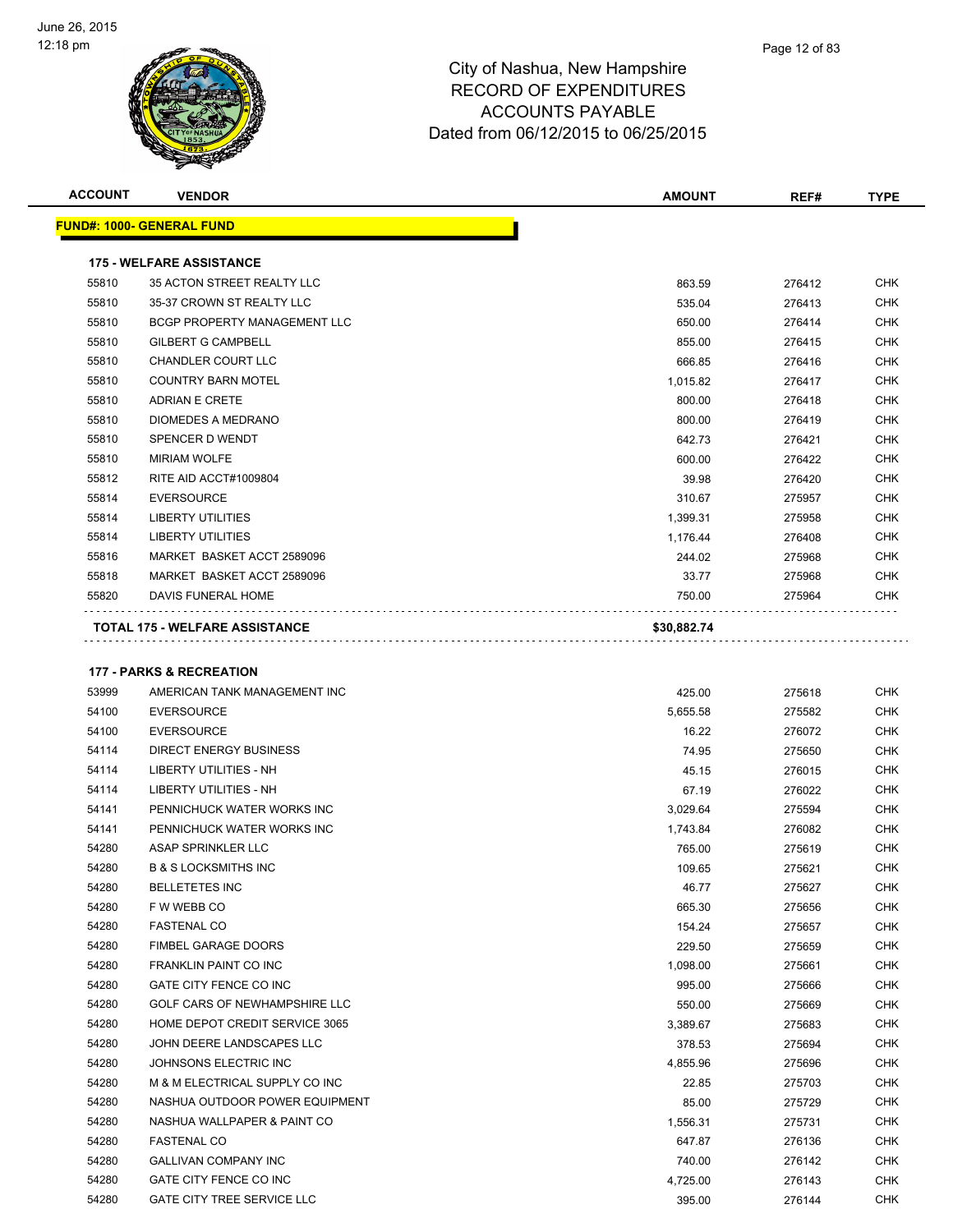

| <b>ACCOUNT</b> | <b>VENDOR</b>                             | <b>AMOUNT</b> | REF#   | <b>TYPE</b> |
|----------------|-------------------------------------------|---------------|--------|-------------|
|                | <u> FUND#: 1000- GENERAL FUND</u>         |               |        |             |
|                | <b>177 - PARKS &amp; RECREATION</b>       |               |        |             |
| 54280          | <b>HAJOCA CORPORATION</b>                 | 54.78         | 276153 | <b>CHK</b>  |
| 54280          | HOME DEPOT CREDIT SERVICE 3065            | 1,822.57      | 276158 | <b>CHK</b>  |
| 54280          | JOHN DEERE LANDSCAPES LLC                 | 186.47        | 276172 | <b>CHK</b>  |
| 54280          | <b>MAZNEK SEPTIC SERVICE LLC</b>          | 525.00        | 276187 | <b>CHK</b>  |
| 54280          | NASHUA WALLPAPER & PAINT CO               | 800.48        | 276203 | <b>CHK</b>  |
| 54280          | <b>POWERPLAN</b>                          | 150.92        | 276220 | <b>CHK</b>  |
| 54600          | <b>D &amp; R TOWING INC</b>               | 400.00        | 275645 | <b>CHK</b>  |
| 54600          | <b>BOSS EQUIPMENT RENTALS</b>             | 180.00        | 276107 | <b>CHK</b>  |
| 54600          | <b>HUDSON SMALL ENGINE</b>                | 177.00        | 276161 | <b>CHK</b>  |
| 54821          | ARCSOURCE INC                             | 520.65        | 276098 | <b>CHK</b>  |
| 55118          | AT & T MOBILITY                           | 167.83        | 276068 | <b>CHK</b>  |
| 55200          | NEW HAMPSHIRE BABE RUTH LEAGUE            | 171.00        | 275735 | <b>CHK</b>  |
| 55200          | <b>WINDHAM BASEBALL SOFTBALL</b>          | 350.00        | 276085 | <b>CHK</b>  |
| 55200          | NEW HAMPSHIRE BABE RUTH LEAGUE            | 300.00        | 276206 | <b>CHK</b>  |
| 55200          | NH BABE RUTH SOFTBALL                     | 80.00         | 276208 | <b>CHK</b>  |
| 55400          | <b>NESTMA</b>                             | 150.00        | 275589 | <b>CHK</b>  |
| 55642          | <b>DALE STEARNS</b>                       | 25.00         | 276402 | <b>CHK</b>  |
| 55642          | <b>DAVID WEBSTER</b>                      | 125.00        | 276404 | <b>CHK</b>  |
| 55654          | ALUMNI BAND OF NATIONAL GUARD             | 250.00        | 275615 | <b>CHK</b>  |
| 55654          | <b>GABRIEL COHEN</b>                      | 600.00        | 275626 | <b>CHK</b>  |
| 55654          | <b>JOAN CORNETT</b>                       | 590.00        | 276123 | <b>CHK</b>  |
| 55656          | AMERICAN LEGION BAND                      | 600.00        | 275617 | <b>CHK</b>  |
| 61107          | <b>M &amp; N SPORTS LLC</b>               | 993.80        | 276180 | <b>CHK</b>  |
| 61107          | PHOENIX SCREEN PRINTING                   | 1,335.25      | 276215 | <b>CHK</b>  |
| 61110          | <b>GRAINGER</b>                           | 230.00        | 275671 | <b>CHK</b>  |
| 61114          | AAA PUMP SERVICE INC                      | 1,788.24      | 276089 | <b>CHK</b>  |
| 61542          | <b>MARSHALL SIGNS INC</b>                 | 225.00        | 275710 | <b>CHK</b>  |
| 61705          | <b>MAYNARD &amp; LESIEUR INC</b>          | 529.73        | 275713 | <b>CHK</b>  |
| 61799          | FREIGHTLINER OF NH INC                    | 283.18        | 275662 | <b>CHK</b>  |
| 61799          | <b>NAPA AUTO PARTS</b>                    | 166.09        | 275727 | <b>CHK</b>  |
| 61799          | NASHUA OUTDOOR POWER EQUIPMENT            | 17.26         | 275729 | <b>CHK</b>  |
| 61799          | <b>NUERA TRANSPORT INC</b>                | 2.20          | 275740 | <b>CHK</b>  |
| 61799          | <b>CARPARTS OF NASHUA</b>                 | 163.02        | 276110 | <b>CHK</b>  |
| 61799          | FREIGHTLINER OF NH INC                    | 10.24         | 276140 | <b>CHK</b>  |
| 61799          | TST HYDRAULICS INC                        | 45.90         | 276236 | <b>CHK</b>  |
|                | <b>TOTAL 177 - PARKS &amp; RECREATION</b> | \$46,483.83   |        |             |
|                |                                           |               |        |             |

#### **179 - LIBRARY**

| 54114 | LIBERTY UTILITIES - NH         | 279.93   | 275586 | <b>CHK</b> |
|-------|--------------------------------|----------|--------|------------|
| 54114 | <b>DIRECT ENERGY BUSINESS</b>  | 210.49   | 276133 | <b>CHK</b> |
| 54141 | PENNICHUCK WATER WORKS INC     | 287.90   | 276082 | <b>CHK</b> |
| 54243 | JOHNSON CONTROLS               | 3.305.36 | 275695 | <b>CHK</b> |
| 54243 | <b>GRAINGER</b>                | 396.00   | 276147 | <b>CHK</b> |
| 54280 | J P PEST SERVICES              | 114.00   | 275690 | <b>CHK</b> |
| 54280 | MORINS LANDSCAPING INC         | 888.00   | 276198 | <b>CHK</b> |
| 54428 | COMCAST CABLE COMMUNICATIONS I | 127.85   | 276070 | <b>CHK</b> |
| 54428 | MESH INTERACTIVE AGENCY        | 1.048.00 | 276192 | <b>CHK</b> |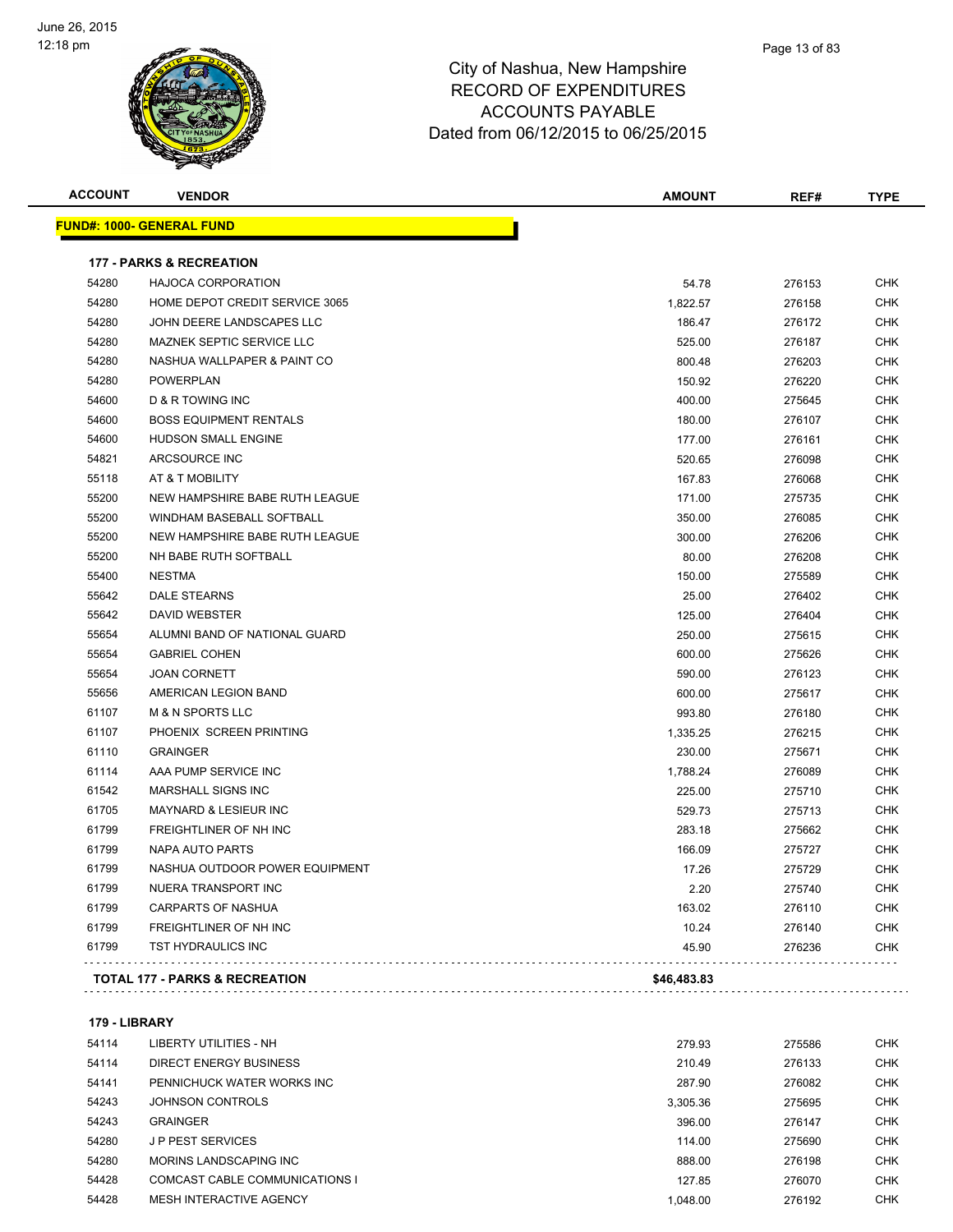

| <b>ACCOUNT</b> | <b>VENDOR</b>                            | <b>AMOUNT</b> | REF#   | <b>TYPE</b> |
|----------------|------------------------------------------|---------------|--------|-------------|
|                | <b>FUND#: 1000- GENERAL FUND</b>         |               |        |             |
| 179 - LIBRARY  |                                          |               |        |             |
| 55109          | AT & T MOBILITY                          | 32.10         | 276068 | <b>CHK</b>  |
| 55307          | CATHERINE SHERMAN PIRES                  | 67.85         | 275635 | <b>CHK</b>  |
| 55307          | <b>LARRY CASE</b>                        | 23.00         | 276111 | <b>CHK</b>  |
| 55307          | <b>SUSAN WILLMORE</b>                    | 100.46        | 276243 | <b>CHK</b>  |
| 55607          | PITNEY BOWES GLOBAL FIN SVCS             | 286.44        | 276217 | <b>CHK</b>  |
| 61100          | WB MASON CO INC                          | 107.04        | 276242 | <b>CHK</b>  |
| 61299          | <b>DEMCO</b>                             | 1,043.63      | 275647 | <b>CHK</b>  |
| 61299          | <b>GENERAL BOOK COVERS</b>               | 199.45        | 275667 | <b>CHK</b>  |
| 61428          | <b>NEW ENGLAND PAPER &amp; SUPPLY</b>    | 438.60        | 275732 | <b>CHK</b>  |
| 61807          | <b>BAKER &amp; TAYLOR</b>                | 6,179.29      | 275624 | <b>CHK</b>  |
| 61807          | <b>INGRAM LIBRARY SERVICES</b>           | 751.43        | 275687 | <b>CHK</b>  |
| 61807          | <b>BAKER &amp; TAYLOR</b>                | 380.75        | 276101 | CHK         |
| 61807          | <b>INGRAM LIBRARY SERVICES</b>           | 36.93         | 276162 | <b>CHK</b>  |
| 61814          | <b>MICRO MARKETING ASSOCIATES</b>        | 220.93        | 275720 | CHK         |
| 61814          | <b>MIDWEST TAPE</b>                      | 249.79        | 275721 | <b>CHK</b>  |
| 61814          | <b>MIDWEST TAPE</b>                      | 453.32        | 276194 | <b>CHK</b>  |
| 61816          | <b>INGRAM LIBRARY SERVICES</b>           | 353.26        | 275687 | <b>CHK</b>  |
| 61816          | <b>NEWSOUND</b>                          | 66.86         | 276207 | <b>CHK</b>  |
| 61819          | <b>INGRAM LIBRARY SERVICES</b>           | 15.19         | 275687 | <b>CHK</b>  |
| 61821          | NADA USED CAR GUIDE                      | 105.00        | 275588 | <b>CHK</b>  |
| 68322          | <b>ERIN BOWMAN</b>                       | 200.00        | 275541 | <b>CHK</b>  |
| 68322          | AC MOORE INC                             | 80.20         | 275605 | <b>CHK</b>  |
| 68322          | SAM'S CLUB DIRECT-0860                   | 249.82        | 275761 | CHK         |
| 68322          | LINDA WALKER                             | 146.25        | 275783 | <b>CHK</b>  |
| 68322          | AC MOORE INC                             | 52.85         | 276090 | <b>CHK</b>  |
|                | <b>TOTAL 179 - LIBRARY</b>               | \$18,497.97   |        |             |
|                | <b>181 - COMMUNITY DEVELOPMENT</b>       |               |        |             |
| 55307          | SARAH MARCHANT                           | 243.80        | 276051 | <b>CHK</b>  |
| 55421          | CONWAY OFFICE SOLUTIONS                  | 6.58          | 276122 | <b>CHK</b>  |
| 61100          | WB MASON CO INC                          | 0.23          | 276242 | <b>CHK</b>  |
|                | <b>TOTAL 181 - COMMUNITY DEVELOPMENT</b> | \$250.61      |        |             |
|                | <b>182 - PLANNING &amp; ZONING</b>       |               |        |             |
| 55307          | <b>MATT TAYLOR</b>                       | 55.78         | 275578 | <b>CHK</b>  |
| 55307          | <b>ROGER HOUSTON</b>                     | 407.10        | 276043 | <b>CHK</b>  |

| ACCESS AV          | 398.00                     | 276091 | CHK        |
|--------------------|----------------------------|--------|------------|
|                    |                            |        |            |
|                    | RICHARD GILLESPIE<br>25.00 | 276145 | <b>CHK</b> |
| <b>LINDA PANNY</b> | 44.25                      | 276056 | <b>CHK</b> |
|                    | ROGER HOUSTON<br>407.10    | 276043 | CHK        |
|                    |                            |        |            |

#### **183 - ECONOMIC DEVELOPMENT**

| 54828 | US BANK EQUIPMENT FINANCE     | 85.24 | 275996 | СНК |
|-------|-------------------------------|-------|--------|-----|
| 61830 | NH ECONOMIC DEVELOPMENT ASSOC |       | 276080 | СНК |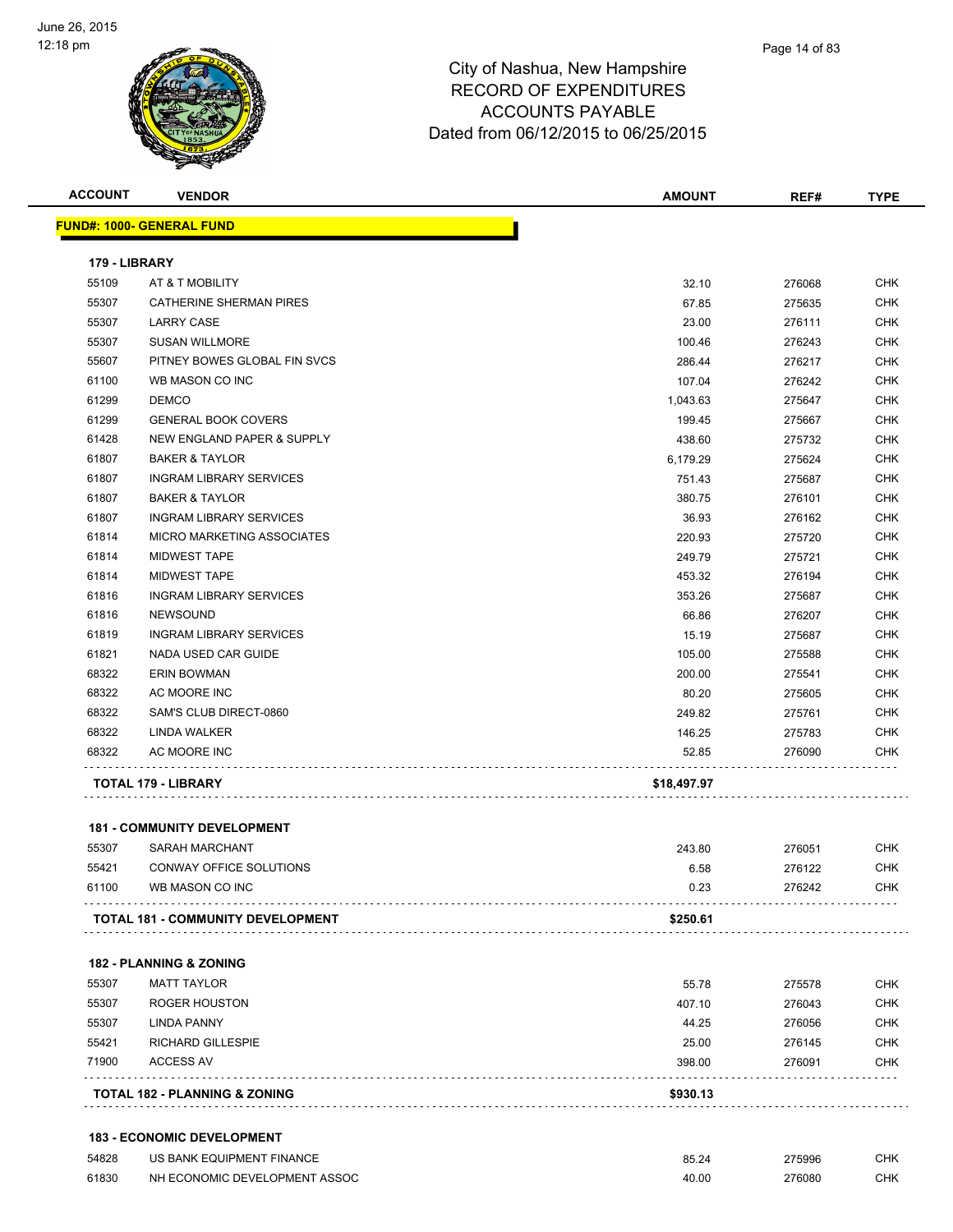

| <b>ACCOUNT</b>      | <b>VENDOR</b>                     | <b>AMOUNT</b> | REF#   | <b>TYPE</b> |
|---------------------|-----------------------------------|---------------|--------|-------------|
|                     | <u> FUND#: 1000- GENERAL FUND</u> |               |        |             |
|                     | TOTAL 183 - ECONOMIC DEVELOPMENT  | \$125.24      |        |             |
| <b>191 - SCHOOL</b> |                                   |               |        |             |
| 52800               | NICHOLAS AUDLEY                   | 1,504.80      | 275806 | <b>CHK</b>  |
| 52800               | PATTIE CHOUINARD                  | 50.00         | 275830 | <b>CHK</b>  |
| 52800               | <b>MARIE COLEMAN</b>              | 3,528.00      | 275832 | CHK         |
| 52800               | <b>AMY CRAIG</b>                  | 1,272.00      | 275837 | <b>CHK</b>  |
| 52800               | <b>JEANAMARIE LOPEZ-CARRASCO</b>  | 374.40        | 275894 | <b>CHK</b>  |
| 52800               | <b>CHRISTINE PAULIK</b>           | 1,272.00      | 275920 | <b>CHK</b>  |
| 52800               | SHARMILA SHENDYE                  | 1,272.00      | 275944 | <b>CHK</b>  |
| 53600               | STATE OF NH CRIMINAL RECORDS      | 1,630.75      | 276256 | CHK         |
| 53600               | OFFICE TEAM                       | 963.20        | 276356 | <b>CHK</b>  |
| 53614               | COMPASSIONATE STAFFING LLC        | 1,721.25      | 275833 | <b>CHK</b>  |
| 53614               | AMY MCCARTNEY                     | 1,386.80      | 275904 | <b>CHK</b>  |
| 53614               | <b>CLARK ASSOC</b>                | 28,560.50     | 276280 | <b>CHK</b>  |
| 53628               | DJ JEFF HAMILTON                  | 250.00        | 275847 | <b>CHK</b>  |
| 53628               | MULTI STATE BILLING SERVICES L    | 7,863.38      | 275907 | <b>CHK</b>  |
| 53628               | <b>CLARITY WATER TECHNOLOGIES</b> | 798.17        | 276279 | <b>CHK</b>  |
| 53628               | COMPUTER HUT dba IT INSIDERS      | 669.90        | 276281 | <b>CHK</b>  |
| 53628               | <b>CHRISTAIN M FURZE</b>          | 200.00        | 276303 | <b>CHK</b>  |
| 53628               | NORTHEAST PRO-CON SOLUTIONS       | 770.00        | 276354 | <b>CHK</b>  |
| 53628               | <b>SECURADYNE SYSTEMS</b>         | 193.00        | 276381 | CHK         |
| 53628               | SIEMENS INDUSTRY INC              | 3,674.00      | 276384 | <b>CHK</b>  |
| 54100               | <b>EVERSOURCE</b>                 | 14,095.30     | 275792 | <b>CHK</b>  |
| 54100               | <b>EVERSOURCE</b>                 | 116,964.86    | 276245 | <b>CHK</b>  |
| 54114               | <b>LIBERTY UTILITIES</b>          | 740.30        | 275795 | <b>CHK</b>  |
| 54114               | <b>DIRECT ENERGY BUSINESS</b>     | 1,138.54      | 275846 | <b>CHK</b>  |
| 54114               | <b>LIBERTY UTILITIES</b>          | 3,426.54      | 276246 | CHK         |
| 54114               | <b>DIRECT ENERGY BUSINESS</b>     | 2,870.39      | 276248 | <b>CHK</b>  |
| 54141               | PENNICHUCK WATER WORKS INC        | 3,856.65      | 275797 | <b>CHK</b>  |
| 54141               | PENNICHUCK WATER WORKS INC        | 1,927.12      | 276247 | CHK         |
| 54243               | CONTROL TECHNOLOGIES INC          | 5,626.90      | 275835 | <b>CHK</b>  |
| 54280               | <b>B &amp; S LOCKSMITHS INC</b>   | 172.76        | 275807 | <b>CHK</b>  |
| 54280               | MARVELL PLATE GLASS INC           | 473.78        | 275901 | <b>CHK</b>  |
| 54280               | NASHUA GLASS                      | 52.00         | 275910 | <b>CHK</b>  |
| 54280               | <b>SECURADYNE SYSTEMS</b>         | 923.00        | 275941 | <b>CHK</b>  |
| 54280               | <b>B &amp; S LOCKSMITHS INC</b>   | 128.93        | 276261 | <b>CHK</b>  |
| 54280               | <b>BSN SPORTS</b>                 | 740.89        | 276272 | <b>CHK</b>  |
| 54280               | FIMBEL GARAGE DOORS               | 275.00        | 276297 | <b>CHK</b>  |
| 54280               | MARVELL PLATE GLASS INC           | 278.02        | 276340 | <b>CHK</b>  |
| 54280               | <b>RC WELDING LLC</b>             | 160.00        | 276366 | <b>CHK</b>  |
| 54280               | SHIFFLER EQUIPMENT SALES INC      | 603.48        | 276383 | <b>CHK</b>  |
| 54280               | STANLEY ELEVATOR CO INC           | 279.00        | 276388 | CHK         |
| 54450               | PARTS & PIECES                    | 159.00        | 276358 | <b>CHK</b>  |
| 54487               | <b>NELSON PIANO SERVICE</b>       | 209.75        | 275913 | <b>CHK</b>  |
| 54487               | WB MASON CO INC                   | 839.44        | 276394 | <b>CHK</b>  |
| 54600               | DMR SERVICES                      | 1,585.79      | 275848 | <b>CHK</b>  |
| 54600               | MAYNARD & LESIEUR INC             | 271.70        | 275902 | <b>CHK</b>  |
|                     |                                   |               |        |             |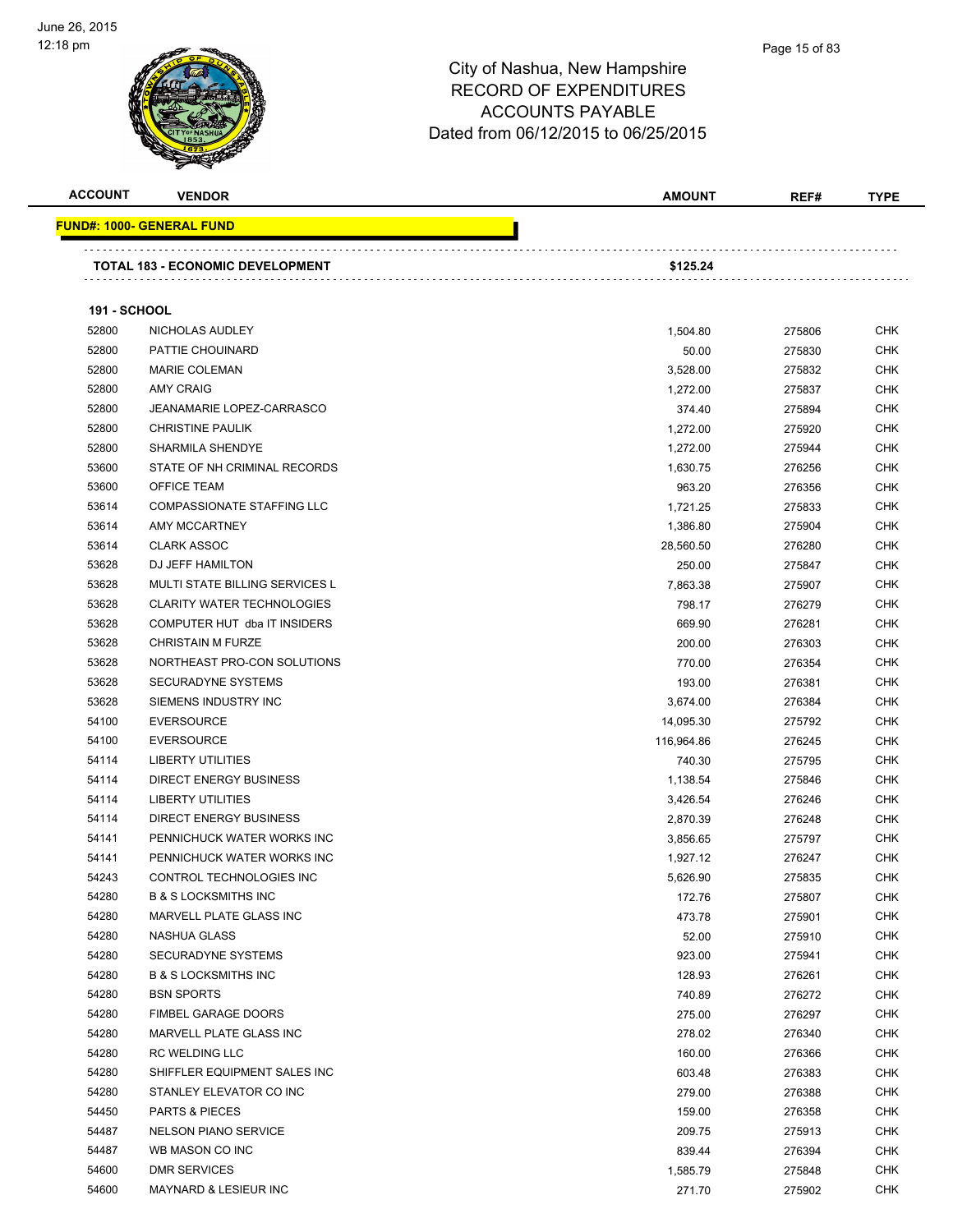

| <b>ACCOUNT</b>      | <b>VENDOR</b>                     | <b>AMOUNT</b> | REF#   | <b>TYPE</b> |
|---------------------|-----------------------------------|---------------|--------|-------------|
|                     | <u> FUND#: 1000- GENERAL FUND</u> |               |        |             |
|                     |                                   |               |        |             |
| <b>191 - SCHOOL</b> |                                   |               |        |             |
| 54600               | SANEL AUTO PARTS CO               | 256.74        | 275933 | <b>CHK</b>  |
| 54821               | PITNEY BOWES GLOBAL FIN SRVS      | 345.00        | 276362 | <b>CHK</b>  |
| 54899               | CHRISTIAN PARTY RENTAL            | 455.00        | 276277 | <b>CHK</b>  |
| 55109               | <b>FAIRPOINT COMMUNICATIONS</b>   | 852.34        | 275583 | <b>CHK</b>  |
| 55109               | <b>EARTHLINK BUSINESS</b>         | 1,090.36      | 275790 | <b>CHK</b>  |
| 55109               | <b>EARTHLINK BUSINESS</b>         | 260.96        | 275791 | <b>CHK</b>  |
| 55109               | <b>FAIRPOINT COMMUNICATIONS</b>   | 101.52        | 275793 | <b>CHK</b>  |
| 55109               | <b>FAIRPOINT COMMUNICATIONS</b>   | 35.00         | 276251 | <b>CHK</b>  |
| 55109               | VERIZON WIRELESS 742005979        | 445.50        | 276257 | <b>CHK</b>  |
| 55300               | <b>BRITTANY BOONE</b>             | 20.00         | 276268 | <b>CHK</b>  |
| 55307               | <b>MARCIA BAGLEY</b>              | 161.42        | 275808 | <b>CHK</b>  |
| 55307               | KIMBERLY CALLAN                   | 106.95        | 275823 | CHK         |
| 55307               | ALESA CUNNINGHAM                  | 40.92         | 275842 | <b>CHK</b>  |
| 55307               | <b>JAMES FIRMIN</b>               | 82.08         | 275860 | <b>CHK</b>  |
| 55307               | <b>STACY HYNES</b>                | 96.03         | 275880 | <b>CHK</b>  |
| 55307               | LISA JANOSIK                      | 33.06         | 275883 | CHK         |
| 55307               | <b>MARC LAQUERRE</b>              | 88.26         | 275891 | CHK         |
| 55307               | <b>MARK LUCAS</b>                 | 12.65         | 275895 | CHK         |
| 55307               | <b>MARIE ALSUP</b>                | 127.19        | 276259 | <b>CHK</b>  |
| 55307               | <b>ESTHER BRODEUR</b>             | 10.35         | 276271 | <b>CHK</b>  |
| 55307               | MICHAEL CONLEY                    | 299.00        | 276282 | CHK         |
| 55307               | <b>KAREN CREBASE</b>              | 69.63         | 276285 | <b>CHK</b>  |
| 55307               | LISA GINGRAS                      | 361.30        | 276307 | <b>CHK</b>  |
| 55307               | DELESE HOVEY                      | 50.89         | 276318 | <b>CHK</b>  |
| 55307               | DAVID QUIMBY                      | 41.40         | 276364 | <b>CHK</b>  |
| 55307               | KATHLEEN SAAD                     | 58.37         | 276373 | <b>CHK</b>  |
| 55307               | LINDA SELLNER                     | 89.70         | 276382 | <b>CHK</b>  |
| 55307               | ANN MARIE WELLMAN                 | 15.41         | 276395 | <b>CHK</b>  |
| 55400               | <b>JYOTIN SHARMA</b>              | 220.00        | 275943 | CHK         |
| 55400               | <b>NEIL CLAFFEY</b>               | 120.00        | 276278 | CHK         |
| 55400               | KIM VITCHKOSKI                    | 100.00        | 276392 | CHK         |
| 55600               | JOSTENS INC                       | 1,461.63      | 275885 | <b>CHK</b>  |
| 55600               | THE COPY SHOP                     | 2,420.00      | 276283 | <b>CHK</b>  |
| 55600               | <b>JOSTENS INC</b>                | 16.90         | 276320 | <b>CHK</b>  |
| 55607               | <b>POSTMASTER</b>                 | 1,062.00      | 275923 | <b>CHK</b>  |
| 55628               | DAVE'S QUALITY DRY CLEANING       | 1,248.00      | 276288 | <b>CHK</b>  |
| 55635               | NASHUA SCHOOL DISTRICT 42         | 530.00        | 148915 | <b>ACH</b>  |
| 55642               | <b>JOYCE DROWN</b>                | 64.00         | 275849 | <b>CHK</b>  |
| 55642               | <b>GERALD GADBOIS</b>             | 64.00         | 275866 | <b>CHK</b>  |
| 55642               | TOM PELLETIER                     | 84.00         | 275921 | <b>CHK</b>  |
| 55642               | <b>GARY SIMPSON</b>               | 64.00         | 275945 | <b>CHK</b>  |
| 55642               | <b>PAUL VIENS</b>                 | 62.00         | 275951 | <b>CHK</b>  |
| 55642               | <b>JOSEPH E KELLY</b>             | 64.00         | 276322 | <b>CHK</b>  |
| 55642               | <b>GORDON R SCHUPMANN</b>         | 84.00         | 276379 | <b>CHK</b>  |
| 55690               | FIRST STUDENT INC                 | 14,795.49     | 275861 | <b>CHK</b>  |
| 55690               | FIRST STUDENT INC                 | 13,679.40     | 276298 | <b>CHK</b>  |
| 55690               | TIM & JOHN FRIZZELL               | 239.20        | 276302 | <b>CHK</b>  |
| 55691               | CARING HANDS TRANSPORTATION LL    | 16,065.00     | 275825 | <b>CHK</b>  |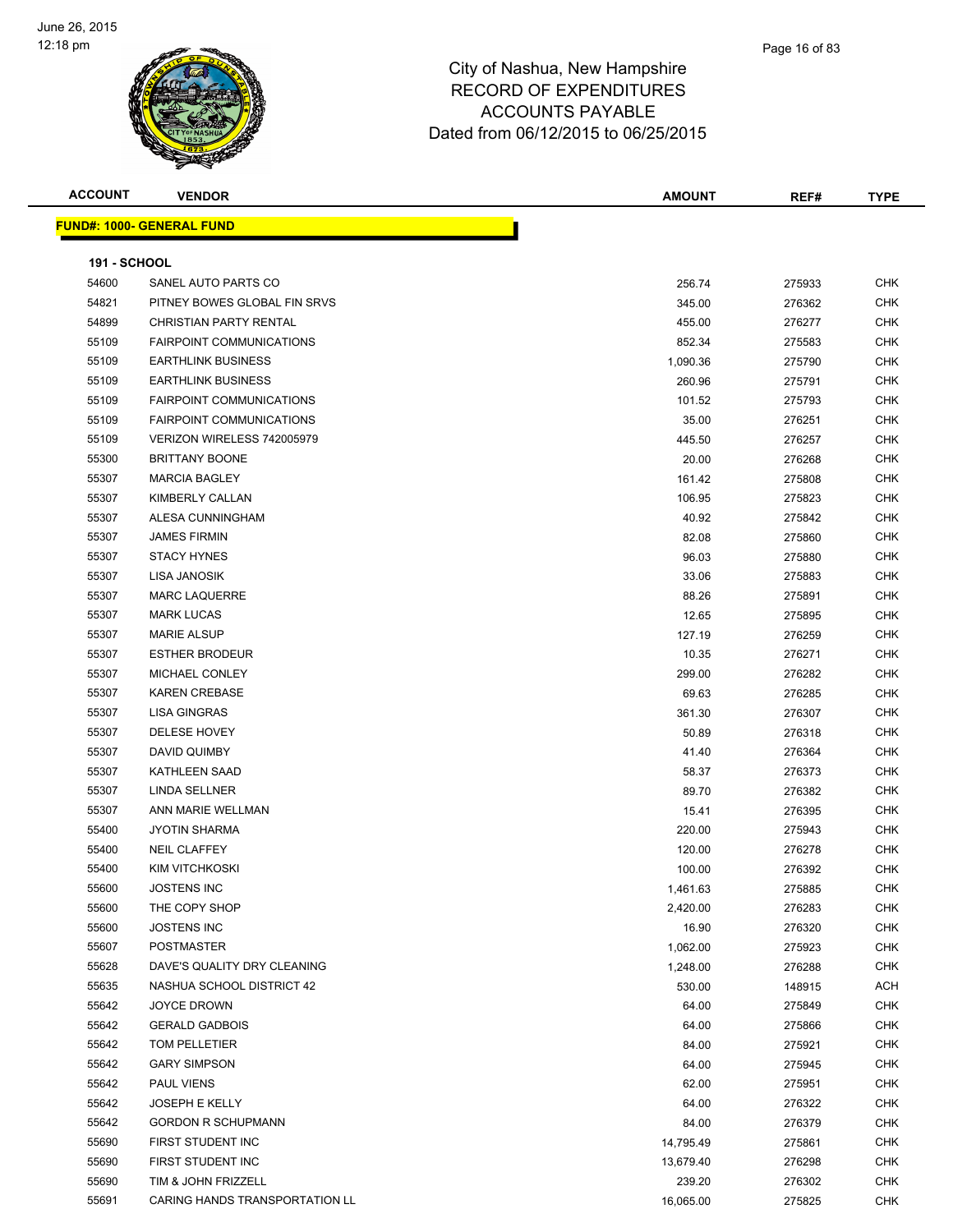

| <b>ACCOUNT</b> | <b>VENDOR</b>                            | <b>AMOUNT</b> | REF#   | <b>TYPE</b> |
|----------------|------------------------------------------|---------------|--------|-------------|
|                | <b>FUND#: 1000- GENERAL FUND</b>         |               |        |             |
|                |                                          |               |        |             |
| 191 - SCHOOL   |                                          |               |        |             |
| 55691          | DERRY COOPERATIVE SCHOOL DISTR           | 585.00        | 275845 | <b>CHK</b>  |
| 55691          | FIRST STUDENT INC                        | 155,982.29    | 275861 | <b>CHK</b>  |
| 55694          | <b>VERMONT PERMANENCY INITIATIVE</b>     | 4,667.94      | 275812 | <b>CHK</b>  |
| 55694          | <b>BOOTHBY THERAPY SERVICES LLC</b>      | 268.80        | 275818 | <b>CHK</b>  |
| 55694          | CHAMBERLAIN INTERNATIONAL SCH            | 11,316.24     | 275829 | <b>CHK</b>  |
| 55694          | CROTCHED MOUNTAIN REHAB CTR              | 10,571.49     | 275839 | CHK         |
| 55694          | <b>EASTER SEALS OF NEW HAMPSHIRE</b>     | 14,341.18     | 275854 | <b>CHK</b>  |
| 55694          | NASHOBA LEARNING GROUP                   | 31,804.28     | 275909 | <b>CHK</b>  |
| 55694          | NFI NORTH INC                            | 1,517.76      | 275915 | <b>CHK</b>  |
| 55694          | <b>REGIONAL SERVICES &amp; EDUCATION</b> | 930.79        | 275928 | <b>CHK</b>  |
| 55694          | <b>CREST COLLABORATIVE</b>               | 5,008.00      | 276286 | <b>CHK</b>  |
| 55694          | <b>EASTER SEALS OF NEW HAMPSHIRE</b>     | 39,854.06     | 276292 | <b>CHK</b>  |
| 55694          | LEARNING CENTER FOR THE DEAF             | 4,640.70      | 276330 | <b>CHK</b>  |
| 55694          | MILFORD SCHOOL DISTRICT                  | 6,035.59      | 276343 | <b>CHK</b>  |
| 55694          | MOUNT PROSPECT ACADEMY INC               | 8,919.60      | 276344 | <b>CHK</b>  |
| 55694          | NASHUA CHILDRENS HOME                    | 47,142.76     | 276347 | <b>CHK</b>  |
| 55694          | <b>REGIONAL SERVICES &amp; EDUCATION</b> | 21,961.45     | 276370 | CHK         |
| 55694          | SPAULDING YOUTH CENTER                   | 8,146.94      | 276387 | <b>CHK</b>  |
| 55694          | <b>VALLEY COLLABORATIVE</b>              | 18,653.00     | 276391 | <b>CHK</b>  |
| 61100          | <b>BEST BUY BUSINESS ADVANTAGE</b>       | 119.33        | 275813 | <b>CHK</b>  |
| 61100          | PERMA-BOUND                              | 664.49        | 275922 | <b>CHK</b>  |
| 61100          | <b>SCHOOL SPECIALTY</b>                  | 420.39        | 275939 | <b>CHK</b>  |
| 61100          | WB MASON CO INC                          | 13,329.94     | 275954 | <b>CHK</b>  |
| 61100          | CENTRAL PAPER PRODUCTS CO                | 243.68        | 276276 | <b>CHK</b>  |
| 61100          | PERMA-BOUND                              | 164.22        | 276361 | <b>CHK</b>  |
| 61100          | <b>SCHOOL SPECIALTY</b>                  | 960.78        | 276378 | <b>CHK</b>  |
| 61100          | WB MASON CO INC                          | 5,557.79      | 276394 | <b>CHK</b>  |
| 61135          | UNITED PARCEL SERVICE                    | 54.87         | 275799 | <b>CHK</b>  |
| 61135          | <b>ACP DIRECT</b>                        | 151.54        | 275801 | <b>CHK</b>  |
| 61135          | <b>BARNES &amp; NOBLE INC</b>            | 374.15        | 275809 | <b>CHK</b>  |
| 61135          | <b>BLUE ROBOTICS INC</b>                 | 121.00        | 275815 | CHK         |
| 61135          | LYNNE BROWN                              | 169.70        | 275821 | CHK         |
| 61135          | CARD TECH ID                             | 1,050.00      | 275824 | <b>CHK</b>  |
| 61135          | CRYSTAL ROCK BOTTLED WATER               | 28.00         | 275841 | <b>CHK</b>  |
| 61135          | <b>HEATHER DUBOIS</b>                    | 73.44         | 275851 | CHK         |
| 61135          | EPS LITERACY AND INTERVENTION            | 55.55         | 275857 | <b>CHK</b>  |
| 61135          | <b>JAMES FIRMIN</b>                      | 43.22         | 275860 | CHK         |
| 61135          | FIRST STUDENT INC                        | 60.00         | 275861 | CHK         |
| 61135          | G.Q.F. MANUFACTURING CO                  | 173.23        | 275865 | CHK         |
| 61135          | HALO BRANDED SOLUTIONS INC               | 473.50        | 275871 | CHK         |
| 61135          | <b>HANNAFORD</b>                         | 172.62        | 275873 | CHK         |
| 61135          | <b>HEINEMANN</b>                         | 125.00        | 275875 | CHK         |
| 61135          | J W PEPPER & SONS INC                    | 1,158.05      | 275882 | CHK         |
| 61135          | KIDS DISCOVER                            | 400.50        | 275886 | <b>CHK</b>  |
| 61135          | <b>KEITH KLAWES</b>                      | 28.99         | 275888 | CHK         |
| 61135          | LAKESHORE LEARNING MATERIALS             | 264.25        | 275889 | CHK         |
| 61135          | LEARNING RESOURCES/ED INSIGHTS           | 262.87        | 275893 | CHK         |
| 61135          | MAINE OXY                                | 27.00         | 275899 | CHK         |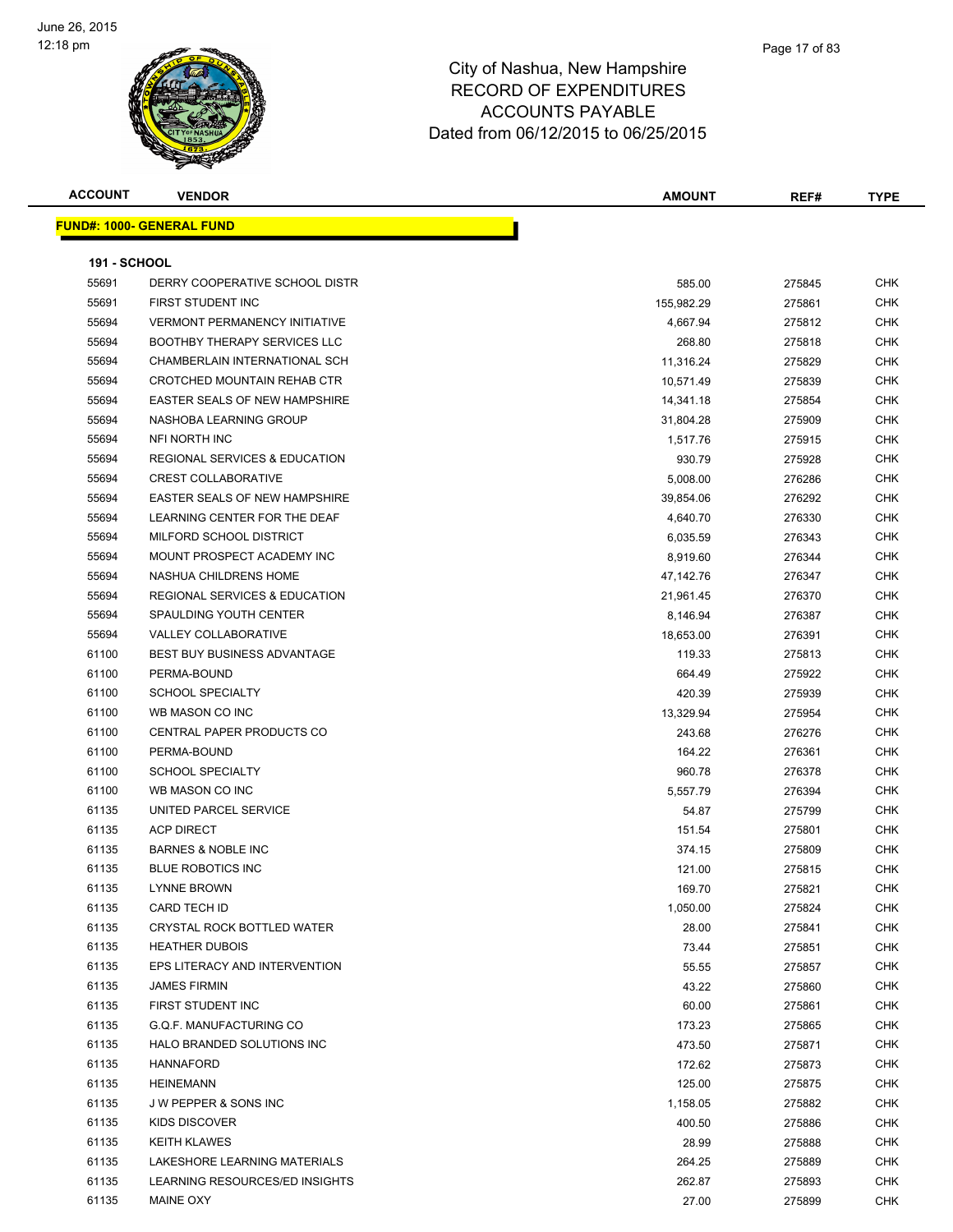

| <b>ACCOUNT</b>      | <b>VENDOR</b>                     | <b>AMOUNT</b> | REF#   | <b>TYPE</b>       |
|---------------------|-----------------------------------|---------------|--------|-------------------|
|                     | <u> FUND#: 1000- GENERAL FUND</u> |               |        |                   |
|                     |                                   |               |        |                   |
| <b>191 - SCHOOL</b> |                                   |               |        |                   |
| 61135               | MARKET BASKET ACCT 2589096        | 647.00        | 275900 | <b>CHK</b>        |
| 61135               | <b>SALLY MONROE</b>               | 38.93         | 275906 | <b>CHK</b>        |
| 61135               | <b>NASCO</b>                      | 2,647.35      | 275908 | <b>CHK</b>        |
| 61135               | <b>NCS PEARSON</b>                | 1,807.06      | 275912 | <b>CHK</b>        |
| 61135               | NORTH CENTER FOOD SERVICE         | 300.72        | 275917 | CHK               |
| 61135               | PERMA-BOUND                       | 2,454.65      | 275922 | <b>CHK</b>        |
| 61135               | PREMIER AGENDAS                   | 1,872.00      | 275924 | CHK               |
| 61135               | PRO-ED                            | 60.50         | 275926 | CHK               |
| 61135               | REALLY GOOD STUFF INC             | 53.92         | 275927 | <b>CHK</b>        |
| 61135               | ROCHESTER 100 INC                 | 120.75        | 275929 | CHK               |
| 61135               | <b>ISA ROSS</b>                   | 39.89         | 275931 | <b>CHK</b>        |
| 61135               | SANE                              | 1,233.45      | 275932 | <b>CHK</b>        |
| 61135               | <b>SARGENT WELCH</b>              | 127.88        | 275934 | CHK               |
| 61135               | <b>SCHOOL SPECIALTY</b>           | 10,934.29     | 275939 | CHK               |
| 61135               | SOCIAL STUDIES SCHOOL SERVICE     | 14.00         | 275946 | CHK               |
| 61135               | ANNE SULLIVAN                     | 69.92         | 275948 | CHK               |
| 61135               | SUPERIOR PRINTING, INC.           | 124.18        | 275949 | CHK               |
| 61135               | <b>WAL-MART</b>                   | 157.00        | 275952 | CHK               |
| 61135               | WB MASON CO INC                   | 4,636.26      | 275954 | CHK               |
| 61135               | WILLIAM V MACGILL & CO            | 260.88        | 275956 | CHK               |
| 61135               | BIRCH HILL SCHOOL PETTY CASH      | 65.86         | 276249 | CHK               |
| 61135               | <b>BARNES &amp; NOBLE INC</b>     | 375.90        | 276262 | <b>CHK</b>        |
| 61135               | <b>BELLETETES INC</b>             | 398.18        | 276264 | <b>CHK</b>        |
| 61135               | CARTRIDGE WORLD NASHUA            | 163.99        | 276274 | CHK               |
| 61135               | CENTRAL PAPER PRODUCTS CO         | 653.94        | 276276 | <b>CHK</b>        |
| 61135               | PAMELA DEGENNARO                  | 19.96         | 276289 | <b>CHK</b>        |
| 61135               | <b>DEMCO</b>                      | 308.81        | 276290 | CHK               |
| 61135               | <b>ERIC ARMIN INC</b>             | 1,359.34      | 276294 | CHK               |
| 61135               | ETA HAND2MIND                     | 22.34         | 276295 | CHK               |
| 61135               | <b>GENERAL LINEN SERVICE INC</b>  | 219.61        | 276306 | CHK               |
| 61135               | NICHOLAS HAMMOND                  | 8.49          | 276312 | CHK               |
|                     | RICHARD HEUSLEIN                  | 30.37         | 276313 |                   |
| 61135<br>61135      | HOUGHTON MIFFLIN HARCOURT PUB     |               |        | CHK<br><b>CHK</b> |
|                     | <b>JW PEPPER &amp; SONS INC</b>   | 2,482.59      | 276317 |                   |
| 61135               | KINDERMUSIK INTERNATIONAL INC     | 207.95        | 276319 | <b>CHK</b>        |
| 61135               |                                   | 342.40        | 276323 | CHK               |
| 61135               | LAKESHORE LEARNING MATERIALS      | 67.85         | 276326 | <b>CHK</b>        |
| 61135               | JEFFREY LEONE                     | 91.00         | 276331 | CHK               |
| 61135               | MARKERBOARD PEOPLE                | 2,580.00      | 276336 | CHK               |
| 61135               | MARKERTEK VIDEO SUPPLY            | 162.41        | 276337 | <b>CHK</b>        |
| 61135               | MARKET BASKET ACCT 2589096        | 765.76        | 276338 | CHK               |
| 61135               | LISA MARSHALL                     | 34.67         | 276339 | CHK               |
| 61135               | MSC INDUSTRIAL SUPPLY CO INC      | 375.14        | 276345 | CHK               |
| 61135               | <b>NASCO</b>                      | 375.54        | 276346 | <b>CHK</b>        |
| 61135               | <b>NCS PEARSON</b>                | 606.64        | 276351 | <b>CHK</b>        |
| 61135               | <b>OPTIMA INC</b>                 | 118.74        | 276357 | <b>CHK</b>        |
| 61135               | PAXTON PATTERSON                  | 229.88        | 276359 | CHK               |
| 61135               | PERMA-BOUND                       | 45.87         | 276361 | <b>CHK</b>        |
| 61135               | REALLY GOOD STUFF INC             | 73.93         | 276368 | <b>CHK</b>        |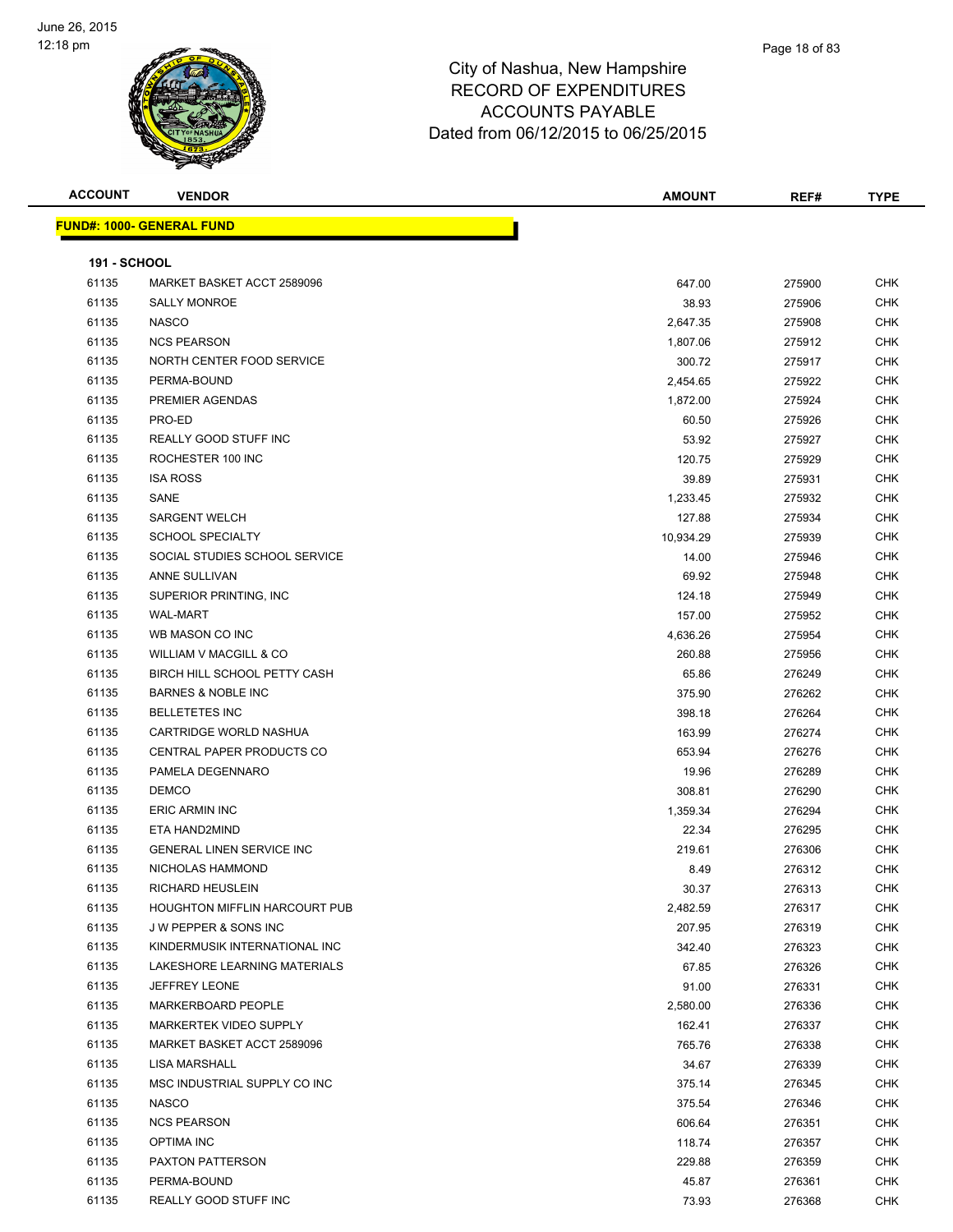

| <b>ACCOUNT</b>      | <b>VENDOR</b>                        | <b>AMOUNT</b> | REF#   | <b>TYPE</b> |  |  |
|---------------------|--------------------------------------|---------------|--------|-------------|--|--|
|                     | <u> FUND#: 1000- GENERAL FUND</u>    |               |        |             |  |  |
|                     |                                      |               |        |             |  |  |
| <b>191 - SCHOOL</b> |                                      |               |        |             |  |  |
| 61135               | <b>SCHOLASTIC INC</b>                | 149.39        | 276374 | <b>CHK</b>  |  |  |
| 61135               | <b>SCHOLASTIC INC</b>                | 1,849.30      | 276375 | <b>CHK</b>  |  |  |
| 61135               | <b>SCHOOL SPECIALTY</b>              | 3,912.28      | 276378 | CHK         |  |  |
| 61135               | <b>RENEE SCHWARZ</b>                 | 440.89        | 276380 | CHK         |  |  |
| 61135               | SOCIAL STUDIES SCHOOL SERVICE        | 361.97        | 276386 | <b>CHK</b>  |  |  |
| 61135               | SUPER DUPER SCHOOL CO                | 72.45         | 276390 | <b>CHK</b>  |  |  |
| 61135               | <b>WAL-MART</b>                      | 81.36         | 276393 | <b>CHK</b>  |  |  |
| 61135               | WB MASON CO INC                      | 11,002.90     | 276394 | <b>CHK</b>  |  |  |
| 61142               | WILLIAM V MACGILL & CO               | 1,661.28      | 275956 | <b>CHK</b>  |  |  |
| 61142               | WB MASON CO INC                      | 92.31         | 276394 | <b>CHK</b>  |  |  |
| 61249               | KATHLEEN DUDEVOIR                    | 305.28        | 275852 | <b>CHK</b>  |  |  |
| 61249               | <b>NCS PEARSON</b>                   | 143.25        | 275912 | <b>CHK</b>  |  |  |
| 61249               | HOUGHTON MIFFLIN HARCOURT PUB.       | 349.48        | 276316 | <b>CHK</b>  |  |  |
| 61299               | <b>BELLETETES INC</b>                | 253.47        | 275811 | CHK         |  |  |
| 61299               | <b>BSN SPORTS</b>                    | 107.38        | 275822 | CHK         |  |  |
| 61299               | <b>DEMCO</b>                         | 1,342.13      | 275844 | <b>CHK</b>  |  |  |
| 61299               | <b>FASTENAL CO</b>                   | 248.55        | 275859 | <b>CHK</b>  |  |  |
| 61299               | HOME DEPOT CREDIT SERVICES           | 37.85         | 275878 | <b>CHK</b>  |  |  |
| 61299               | LISA JANOSIK                         | 39.24         | 275883 | <b>CHK</b>  |  |  |
| 61299               | PASEK CORP                           | 700.19        | 275919 | <b>CHK</b>  |  |  |
| 61299               | <b>BRENTWOOD PETTY CASH</b>          | 176.60        | 276250 | <b>CHK</b>  |  |  |
| 61299               | <b>BELLETETES INC</b>                | 208.84        | 276264 | <b>CHK</b>  |  |  |
| 61299               | <b>FASTENAL CO</b>                   | 796.69        | 276296 | <b>CHK</b>  |  |  |
| 61299               | HOME DEPOT CREDIT SERVICES           | 223.41        | 276315 | <b>CHK</b>  |  |  |
| 61299               | LAURA MASSUA                         | 6.98          | 276341 | <b>CHK</b>  |  |  |
| 61299               | NASHUA WALLPAPER & PAINT CO          | 28.28         | 276349 | CHK         |  |  |
| 61299               | <b>JOHN RICHARD</b>                  | 183.26        | 276372 | <b>CHK</b>  |  |  |
| 61407               | INTERSTATE BATTERY OF SOUTHERN       | 1,024.19      | 275881 | <b>CHK</b>  |  |  |
| 61407               | M & M ELECTRICAL SUPPLY CO INC       | 3,932.31      | 275896 | <b>CHK</b>  |  |  |
| 61407               | CED                                  | 3,186.64      | 276275 | <b>CHK</b>  |  |  |
| 61407               | M & M ELECTRICAL SUPPLY CO INC       | 1,142.75      | 276333 | <b>CHK</b>  |  |  |
| 61407               | REXEL                                | 921.35        | 276371 | CHK         |  |  |
| 61414               | F W WEBB CO                          | 2,654.19      | 275858 | <b>CHK</b>  |  |  |
| 61414               | <b>HAJOCA CORPORATION</b>            | 89.72         | 275870 | <b>CHK</b>  |  |  |
| 61414               | <b>GRANITE GROUP</b>                 | 148.99        | 276309 | <b>CHK</b>  |  |  |
| 61414               | <b>HAJOCA CORPORATION</b>            | 123.52        | 276311 | <b>CHK</b>  |  |  |
| 61421               | BEARINGS SPECIALTY CO INC            | 74.00         | 275810 | CHK         |  |  |
| 61421               | <b>GRAINGER</b>                      | 995.30        | 275869 | <b>CHK</b>  |  |  |
| 61421               | <b>HEATING SPECIALTIES OF NH INC</b> | 434.90        | 275874 | <b>CHK</b>  |  |  |
| 61421               | CAPP INC                             | 1,995.00      | 276273 | <b>CHK</b>  |  |  |
| 61421               | <b>GRAINGER</b>                      | 596.34        | 276308 | <b>CHK</b>  |  |  |
| 61428               | CENTRAL PAPER PRODUCTS CO            | 4,870.60      | 276276 | <b>CHK</b>  |  |  |
| 61428               | NATIONWIDE SALES & SERVICE           | 192.30        | 276350 | <b>CHK</b>  |  |  |
| 61599               | JOHN DEERE LANDSCAPES LLC            | 5.35          | 275884 | <b>CHK</b>  |  |  |
| 61599               | NASHUA OUTDOOR POWER EQUIPMENT       | 214.44        | 275911 | <b>CHK</b>  |  |  |
| 61599               | NASHUA OUTDOOR POWER EQUIPMENT       | 60.21         | 276348 | <b>CHK</b>  |  |  |
| 61599               | <b>READ CUSTOM SOILS</b>             | 1,934.00      | 276367 | <b>CHK</b>  |  |  |
| 61607               | COMPUTER HUT dba IT INSIDERS         | 1,149.00      | 275834 | <b>CHK</b>  |  |  |
|                     |                                      |               |        |             |  |  |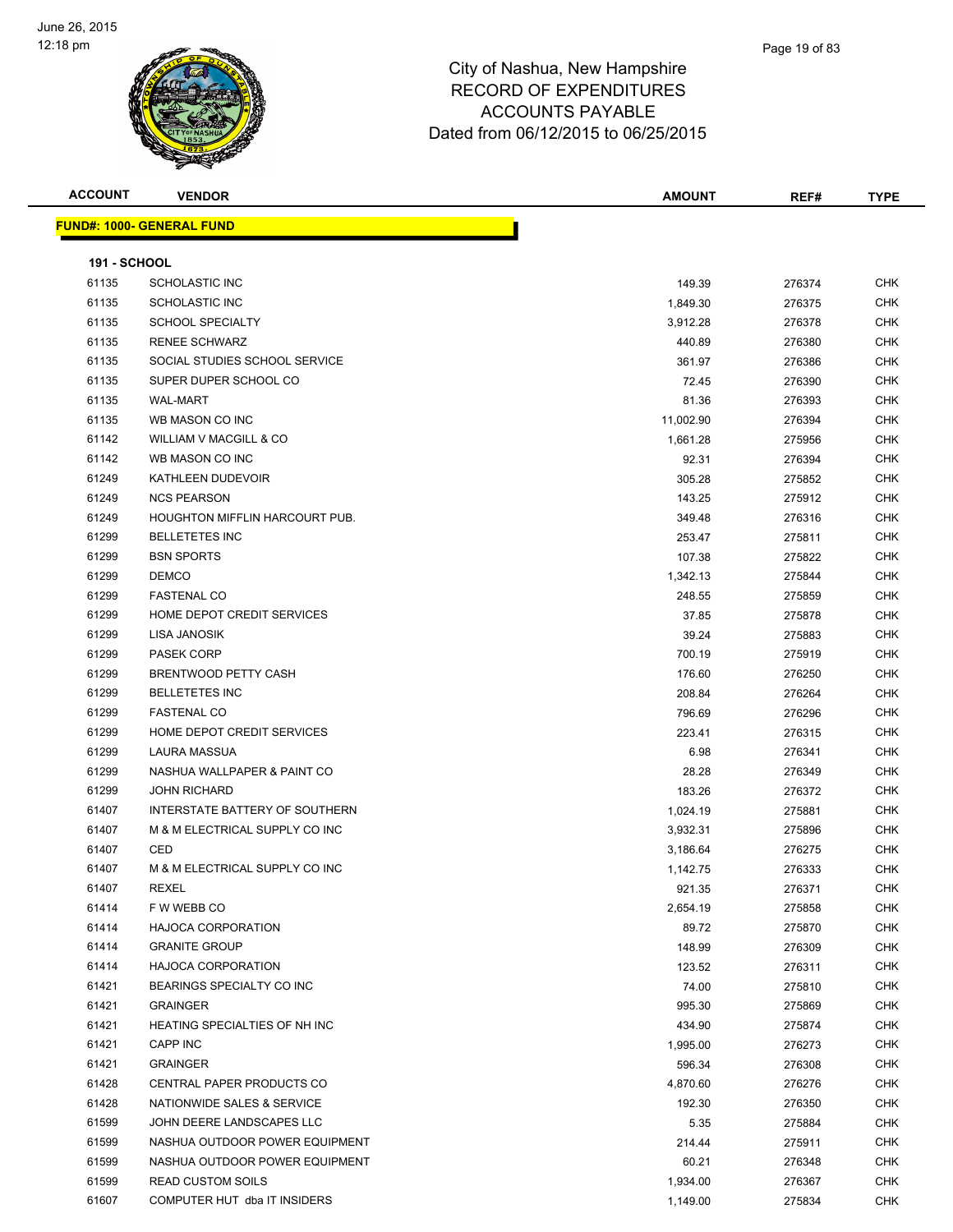

| <b>ACCOUNT</b>      | <b>VENDOR</b>                      | <b>AMOUNT</b> | REF#   | <b>TYPE</b> |
|---------------------|------------------------------------|---------------|--------|-------------|
|                     | <b>FUND#: 1000- GENERAL FUND</b>   |               |        |             |
| <b>191 - SCHOOL</b> |                                    |               |        |             |
| 61607               | WB MASON CO INC                    | 523.58        | 275954 | <b>CHK</b>  |
| 61607               | WB MASON CO INC                    | 15.98         | 276394 | <b>CHK</b>  |
| 61807               | <b>SCHOOL SPECIALTY</b>            | 93.73         | 276378 | <b>CHK</b>  |
| 61814               | <b>BARNES &amp; NOBLE INC</b>      | 392.77        | 275809 | <b>CHK</b>  |
| 61814               | <b>DS ASSOCIATES</b>               | 684.71        | 275850 | <b>CHK</b>  |
| 61814               | FOLLETT SCHOOL SOLUTIONS INC       | 47.61         | 275862 | <b>CHK</b>  |
| 61814               | FOLLETT SCHOOL SOLUTIONS INC       | 868.79        | 275863 | <b>CHK</b>  |
| 61814               | FOLLETT SCHOOL SOLUTIONS INC       | 635.32        | 275864 | <b>CHK</b>  |
| 61814               | PERMA-BOUND                        | 1,349.01      | 275922 | <b>CHK</b>  |
| 61814               | SCHOLASTIC BOOK FAIRS - 14         | 658.00        | 275935 | <b>CHK</b>  |
| 61814               | FOLLETT SCHOOL SOLUTIONS INC       | 78.24         | 276301 | <b>CHK</b>  |
| 61821               | <b>EBSCO INFORMATION SERVICES</b>  | 638.46        | 276293 | <b>CHK</b>  |
| 61830               | <b>EBSCO INFORMATION SERVICES</b>  | (28.10)       | 276293 | <b>CHK</b>  |
| 61875               | FOLLETT SCHOOL SOLUTIONS INC       | 2,032.56      | 275863 | <b>CHK</b>  |
| 61875               | FOLLETT SCHOOL SOLUTIONS INC       | 537.20        | 275864 | <b>CHK</b>  |
| 61875               | LAKESHORE LEARNING MATERIALS       | 965.59        | 275889 | <b>CHK</b>  |
| 61875               | PERMA-BOUND                        | 448.18        | 275922 | <b>CHK</b>  |
| 61875               | <b>SCHOLASTIC INC</b>              | 1,653.91      | 275936 | <b>CHK</b>  |
| 61875               | <b>SCHOLASTIC INC</b>              | 572.56        | 275937 | <b>CHK</b>  |
| 61875               | <b>SCHOLASTIC INC</b>              | 728.25        | 275938 | <b>CHK</b>  |
| 61875               | FOLLETT SCHOOL SOLUTIONS INC       | 137.34        | 276300 | CHK         |
| 61875               | PERMA-BOUND                        | 617.10        | 276361 | <b>CHK</b>  |
| 61875               | <b>SCHOLASTIC INC</b>              | 894.57        | 276375 | <b>CHK</b>  |
| 61875               | <b>SCHOLASTIC INC</b>              | 265.02        | 276376 | <b>CHK</b>  |
| 61875               | <b>SCHOLASTIC INC</b>              | 765.86        | 276377 | <b>CHK</b>  |
| 71221               | APPLE INC                          | 3,132.00      | 275804 | <b>CHK</b>  |
| 71221               | COMPUTER HUT dba IT INSIDERS       | 4,241.03      | 275834 | <b>CHK</b>  |
| 71221               | <b>HEWLETT PACKARD COMPANY</b>     | 7,068.00      | 275876 | <b>CHK</b>  |
| 71221               | PRO AV SYSTEMS INC                 | 499.00        | 275925 | <b>CHK</b>  |
| 71221               | <b>APPLE INC</b>                   | 4,552.95      | 276260 | <b>CHK</b>  |
| 71221               | HEWLETT PACKARD COMPANY            | 1,151.64      | 276314 | <b>CHK</b>  |
| 71221               | WB MASON CO INC                    | 227.62        | 276394 | CHK         |
| 71228               | LAYTON TECHNOLOGY, INC             | 3,225.00      | 276329 | <b>CHK</b>  |
| 71800               | WB MASON CO INC                    | 129.95        | 275954 | <b>CHK</b>  |
| 71800               | K-LOG, INC                         | 309.00        | 276321 | <b>CHK</b>  |
| 71999               | <b>ACP DIRECT</b>                  | 635.46        | 275801 | CHK         |
| 71999               | BEST BUY BUSINESS ADVANTAGE        | 126.16        | 275813 | <b>CHK</b>  |
| 71999               | PRO AV SYSTEMS INC                 | 9,753.03      | 275925 | <b>CHK</b>  |
| 71999               | <b>WENGER CORP</b>                 | 3,090.00      | 275955 | <b>CHK</b>  |
| 71999               | <b>BEST BUY BUSINESS ADVANTAGE</b> | 2,103.39      | 276265 | <b>CHK</b>  |
| 71999               | <b>BSN SPORTS</b>                  | 496.27        | 276272 | <b>CHK</b>  |
| 71999               | <b>EAI EDUCATION</b>               | 139.00        | 276291 | <b>CHK</b>  |
| 71999               | M E O'BRIEN & SONS INC             | 892.00        | 276334 | <b>CHK</b>  |
| 71999               | OFFICE ALTERNATIVES LLC            | 295.00        | 276355 | <b>CHK</b>  |
|                     | TOTAL 191 - SCHOOL                 | \$840,830.55  |        |             |

. . . . . . . . . . . . . . . . .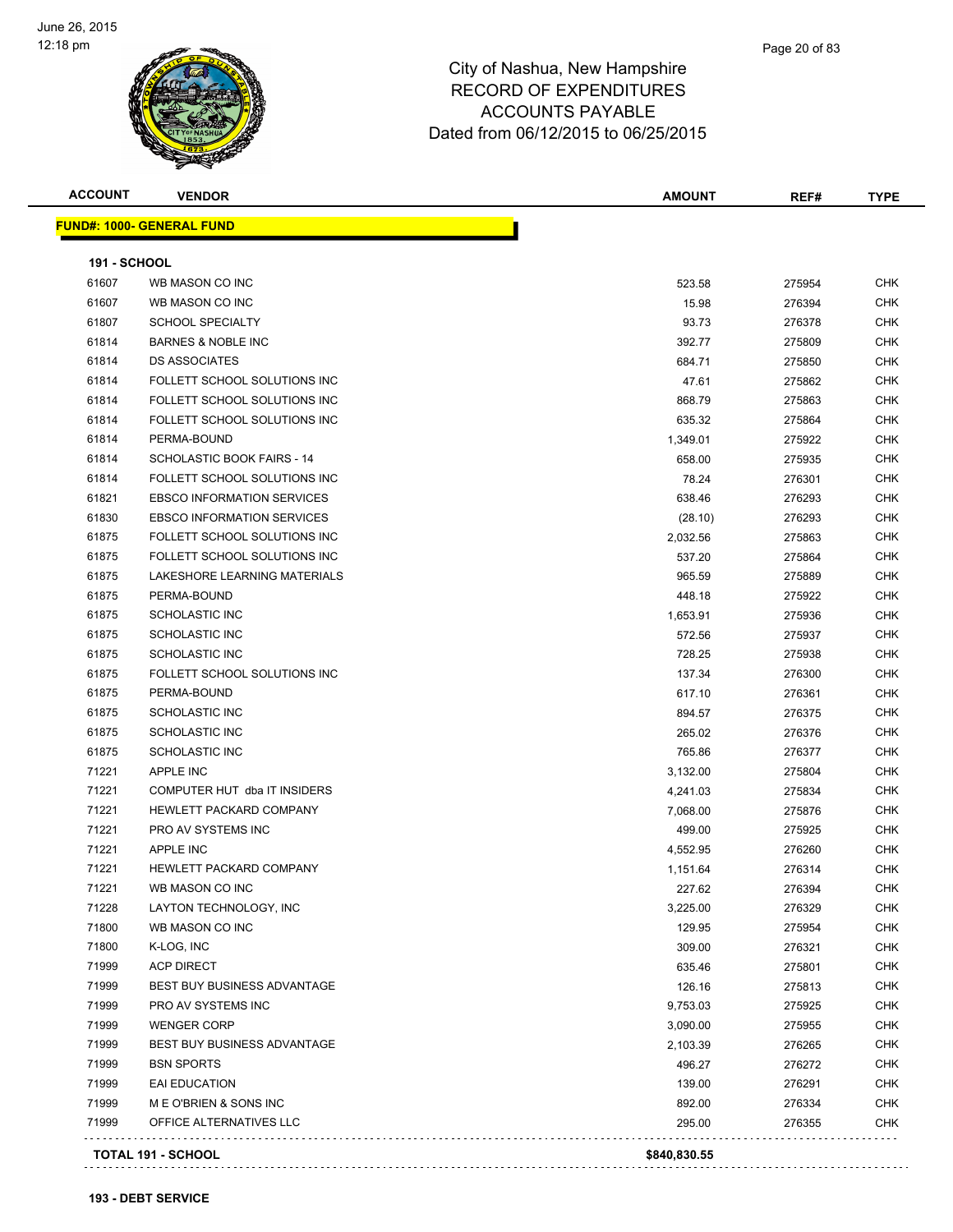| 12:18 pm       | <b>VENDOR</b>                                      | City of Nashua, New Hampshire<br><b>RECORD OF EXPENDITURES</b><br><b>ACCOUNTS PAYABLE</b><br>Dated from 06/12/2015 to 06/25/2015 | Page 21 of 83 |             |
|----------------|----------------------------------------------------|----------------------------------------------------------------------------------------------------------------------------------|---------------|-------------|
| <b>ACCOUNT</b> |                                                    | <b>AMOUNT</b>                                                                                                                    | REF#          | <b>TYPE</b> |
|                | <b>FUND#: 1000- GENERAL FUND</b>                   |                                                                                                                                  |               |             |
|                | <b>193 - DEBT SERVICE</b>                          |                                                                                                                                  |               |             |
| 75300          | UNITED PARCEL SERVICE                              | 7.44                                                                                                                             | 275601        | <b>CHK</b>  |
|                | <b>TOTAL 193 - DEBT SERVICE</b>                    | \$7.44                                                                                                                           | .             |             |
|                | <b>TOTAL FUND 1000 - GENERAL FUND</b>              | \$3,998,276.96                                                                                                                   |               |             |
|                | <b>FUND#: 1001- GF-CAPITAL IMPROVEMENTS</b>        |                                                                                                                                  |               |             |
|                | 152 - FIRE-CAP IMP                                 |                                                                                                                                  |               |             |
| 81100          | CHICK BEAULIEU INC<br>.                            | 261.95                                                                                                                           | 275637        | <b>CHK</b>  |
|                | TOTAL 152 - FIRE-CAP IMP                           | \$261.95                                                                                                                         |               |             |
|                | 161 - STREETS-CAP IMP                              |                                                                                                                                  |               |             |
| 81100          | JENNINGS EXCAVATION INC                            | 125.00                                                                                                                           | 276169        | <b>CHK</b>  |
| 81100          | A H HARRIS & SONS INC                              | 1,025.00                                                                                                                         | 276088        | <b>CHK</b>  |
| 81100          | <b>BELLETETES INC</b>                              | 166.43                                                                                                                           | 276103        | <b>CHK</b>  |
| 81100          | CORRIVEAU ROUTHIER INC                             | 21.78                                                                                                                            | 276124        | <b>CHK</b>  |
| 81100          | JENNINGS EXCAVATION INC                            | 125.00                                                                                                                           | 276169        | <b>CHK</b>  |
| 81100          | MILLICAN NURSERIES INC                             | 3,395.00                                                                                                                         | 275722        | <b>CHK</b>  |
| 81100          | A H HARRIS & SONS INC                              | 1,097.76                                                                                                                         | 276088        | <b>CHK</b>  |
| 81100          | <b>BELLETETES INC</b>                              | 141.26                                                                                                                           | 276103        | <b>CHK</b>  |
| 81100          | CORRIVEAU ROUTHIER INC                             | 10,809.40                                                                                                                        | 276124        | <b>CHK</b>  |
| 81100          | GRANITE STATE CONCRETE CO INC                      | 1,535.00                                                                                                                         | 276149        | <b>CHK</b>  |
| 81100          | HOME DEPOT CREDIT SERVICE 3065                     | 578.44                                                                                                                           | 276158        | <b>CHK</b>  |
| 81100          | JENNINGS EXCAVATION INC                            | 125.00                                                                                                                           | 276169        | <b>CHK</b>  |
| 81100          | M & M ELECTRICAL SUPPLY CO INC                     | 81.35                                                                                                                            | 276179        | <b>CHK</b>  |
|                | TOTAL 161 - STREETS-CAP IMP                        | \$19,226.42                                                                                                                      |               |             |
| 191 - SCHOOL   |                                                    |                                                                                                                                  |               |             |
| 81100          | <b>GALE ASSOCIATES INC</b>                         | 3,500.00                                                                                                                         | 276304        | <b>CHK</b>  |
|                | <b>TOTAL 191 - SCHOOL</b>                          | \$3,500.00                                                                                                                       |               |             |
|                |                                                    |                                                                                                                                  |               |             |
|                | <b>TOTAL FUND 1001 - GF-CAPITAL IMPROVEMENTS</b>   | \$22,988.37                                                                                                                      |               |             |
|                | <b>FUND#: 1010- GF-PRIOR YEAR ESCROWS/EXPENSES</b> |                                                                                                                                  |               |             |
| 71221          | 122 - IT-PRIOR YEAR<br>AXIS BUSINESS SOLUTIONS     | 51,236.18                                                                                                                        | 275620        | <b>CHK</b>  |
| .              | TOTAL 122 - IT-PRIOR YEAR                          | \$51,236.18                                                                                                                      | .             |             |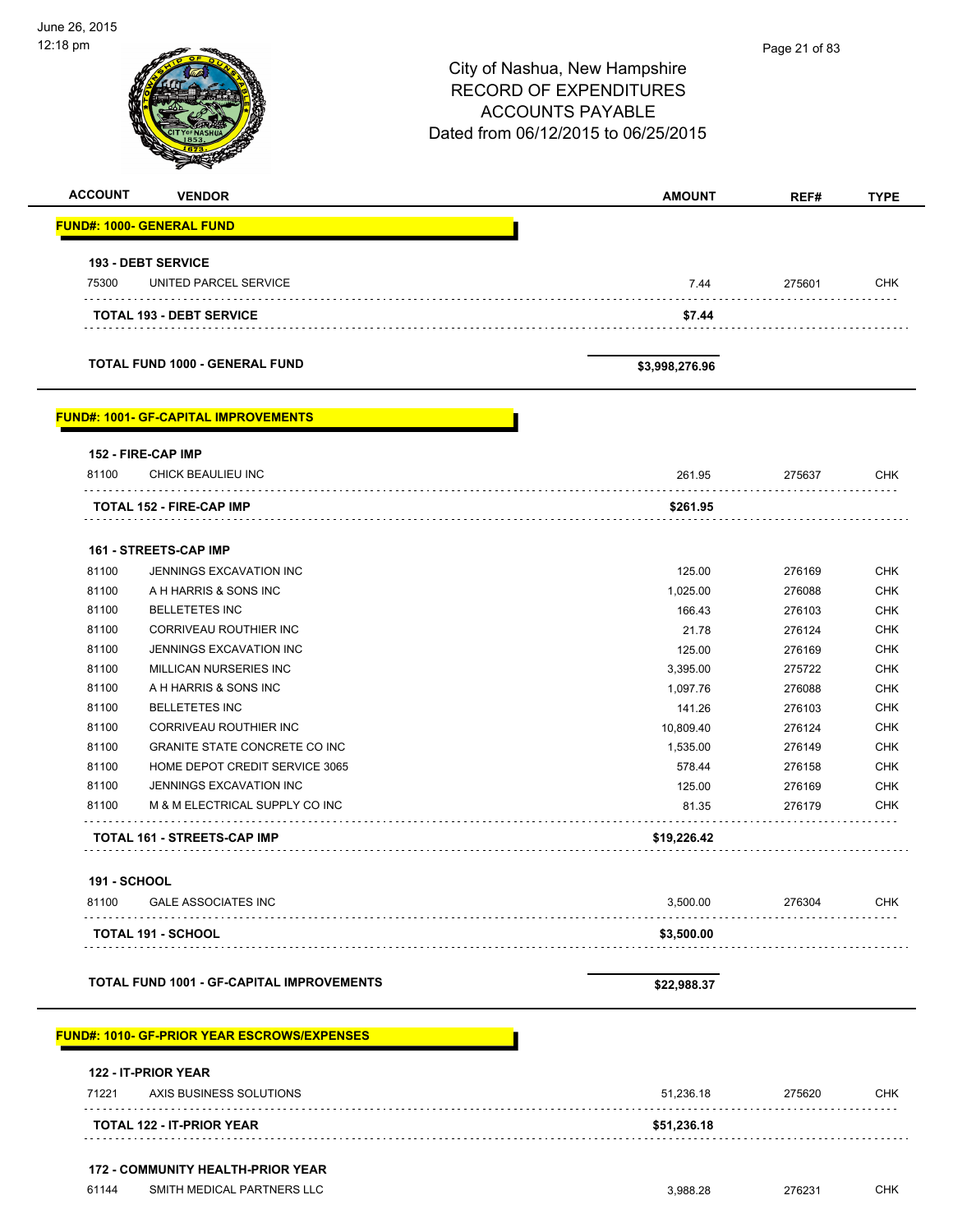| June 26, 2015<br>12:18 pm |                                                    | City of Nashua, New Hampshire<br><b>RECORD OF EXPENDITURES</b><br><b>ACCOUNTS PAYABLE</b><br>Dated from 06/12/2015 to 06/25/2015 | Page 22 of 83    |                          |  |
|---------------------------|----------------------------------------------------|----------------------------------------------------------------------------------------------------------------------------------|------------------|--------------------------|--|
| <b>ACCOUNT</b>            | <b>VENDOR</b>                                      | <b>AMOUNT</b>                                                                                                                    | REF#             | <b>TYPE</b>              |  |
|                           | <b>FUND#: 1010- GF-PRIOR YEAR ESCROWS/EXPENSES</b> |                                                                                                                                  |                  |                          |  |
|                           |                                                    |                                                                                                                                  |                  |                          |  |
|                           | TOTAL 172 - COMMUNITY HEALTH-PRIOR YEAR            | \$3,988.28                                                                                                                       |                  |                          |  |
|                           | TOTAL FUND 1010 - GF-PRIOR YEAR ESCROWS/EXPENSES   | \$55,224.46                                                                                                                      |                  |                          |  |
|                           | <b>FUND#: 2100- FOOD SERVICES FUND</b>             |                                                                                                                                  |                  |                          |  |
| 44503                     | <b>GEORGE ALLEN</b>                                | 19.25                                                                                                                            | 275803           | <b>CHK</b>               |  |
| 44503                     | <b>JOSEPH BLUMENTHAL</b>                           | 30.00                                                                                                                            | 275816           | <b>CHK</b>               |  |
| 44503                     | CARLA DECOLOGERO                                   | 161.90                                                                                                                           | 275843           | <b>CHK</b>               |  |
| 44503                     | MIGUELINA DUFFY                                    | 19.00                                                                                                                            | 275853           | <b>CHK</b>               |  |
| 44503                     | <b>SUSAN ELSASS</b>                                | 103.25                                                                                                                           | 275856           | <b>CHK</b>               |  |
| 44503                     | <b>SUSAN HIXON</b>                                 | 78.00                                                                                                                            | 275877           | <b>CHK</b>               |  |
| 44503                     | <b>CAROL LANDRY</b>                                | 11.50                                                                                                                            | 275890           | <b>CHK</b>               |  |
| 44503                     | ROSEANNA LAVALLEE                                  | 19.50                                                                                                                            | 275892           | <b>CHK</b>               |  |
| 44503                     | <b>SHAYNE SEIDL</b>                                | 15.45                                                                                                                            | 275942           | <b>CHK</b>               |  |
| 44503                     | <b>MARIA PERKINSON</b>                             | 36.40                                                                                                                            | 276360           | <b>CHK</b>               |  |
| 44503                     | <b>STACIE SULLIVAN</b>                             | 8.25                                                                                                                             | 276389           | <b>CHK</b>               |  |
| 54487                     | AFFILIATED HVAC SERVICES LLC                       | 191.00                                                                                                                           | 275802           | <b>CHK</b>               |  |
| 54487                     | AFFILIATED HVAC SERVICES LLC                       | 635.50                                                                                                                           | 276258           | <b>CHK</b>               |  |
| 54487                     | <b>BASSETT SERVICES CORPORATION</b>                | 109.60                                                                                                                           | 276263           | <b>CHK</b>               |  |
| 55307                     | LISA BORDELEAU                                     | 87.64                                                                                                                            | 276269           | <b>CHK</b>               |  |
| 55307                     | PAMELA CORREA                                      | 87.64                                                                                                                            | 276284           | <b>CHK</b>               |  |
| 55307                     | <b>KAREN GUSTIN</b>                                | 109.42                                                                                                                           | 276310           | <b>CHK</b>               |  |
| 55307                     | <b>KARYN LAWLESS</b>                               | 171.08                                                                                                                           | 276328           | <b>CHK</b>               |  |
| 55307                     | PAULE RALPH                                        | 77.98                                                                                                                            | 276365           | <b>CHK</b>               |  |
| 55307                     | ODETTE SLOSEK                                      | 83.30                                                                                                                            | 276385           | <b>CHK</b>               |  |
| 55607                     | ANN HOVEY                                          | 9.80                                                                                                                             | 275879           | <b>CHK</b>               |  |
| 61214                     | <b>BIMBO FOODS BAKERIES INC</b>                    | 1,256.75                                                                                                                         | 275814           | <b>CHK</b>               |  |
| 61214                     | <b>BOSTON PIE INC</b>                              | 1,556.10                                                                                                                         | 275819           | <b>CHK</b>               |  |
| 61214                     | CENTRAL PAPER PRODUCTS CO                          | 601.84                                                                                                                           | 275828           | <b>CHK</b>               |  |
| 61214                     | COCA COLA BOTTLING CO                              | 161.60                                                                                                                           | 275831           | <b>CHK</b>               |  |
| 61214                     | COSTA FRUIT & PRODUCE CO INC                       | 1,122.88                                                                                                                         | 275836           | <b>CHK</b>               |  |
| 61214                     | <b>GARELICK FARMS LYNN</b>                         | 12,892.85                                                                                                                        | 275867           | <b>CHK</b>               |  |
| 61214                     | GILLS PIZZA CO                                     | 2,492.30                                                                                                                         | 275868           | <b>CHK</b>               |  |
| 61214                     | M SAUNDERS INC                                     | 2,410.02                                                                                                                         | 275897           | <b>CHK</b>               |  |
| 61214                     | NEW ENGLAND ICE CREAM                              | 2,436.15                                                                                                                         | 275914           | <b>CHK</b>               |  |
| 61214                     | <b>BIMBO FOODS BAKERIES INC</b>                    | 333.10                                                                                                                           | 276267           | <b>CHK</b>               |  |
| 61214                     | <b>BOSTON PIE INC</b>                              | 894.90                                                                                                                           | 276270           | <b>CHK</b>               |  |
| 61214                     | <b>GARELICK FARMS LYNN</b>                         | 5,645.24                                                                                                                         | 276305           | <b>CHK</b>               |  |
| 61214<br>61299            | <b>M SAUNDERS INC</b><br>CENTRAL PAPER PRODUCTS CO | 674.11                                                                                                                           | 276335           | <b>CHK</b><br><b>CHK</b> |  |
| 61299                     | CENTRAL PAPER PRODUCTS CO                          | 12,574.97                                                                                                                        | 275828           | <b>CHK</b>               |  |
| 71000                     | KITTREDGE EQUIPMENT CO - NH                        | 1,187.49<br>238.84                                                                                                               | 276276<br>275887 | <b>CHK</b>               |  |
| 71000                     | KITTREDGE EQUIPMENT CO - NH                        | 10,834.00                                                                                                                        | 276325           | <b>CHK</b>               |  |
| 71221                     | COMPUTER HUT dba IT INSIDERS                       | 580.65                                                                                                                           | 275834           | <b>CHK</b>               |  |
|                           | TOTAL FUND 2100 - FOOD SERVICES FUND               | \$59,959.25                                                                                                                      |                  |                          |  |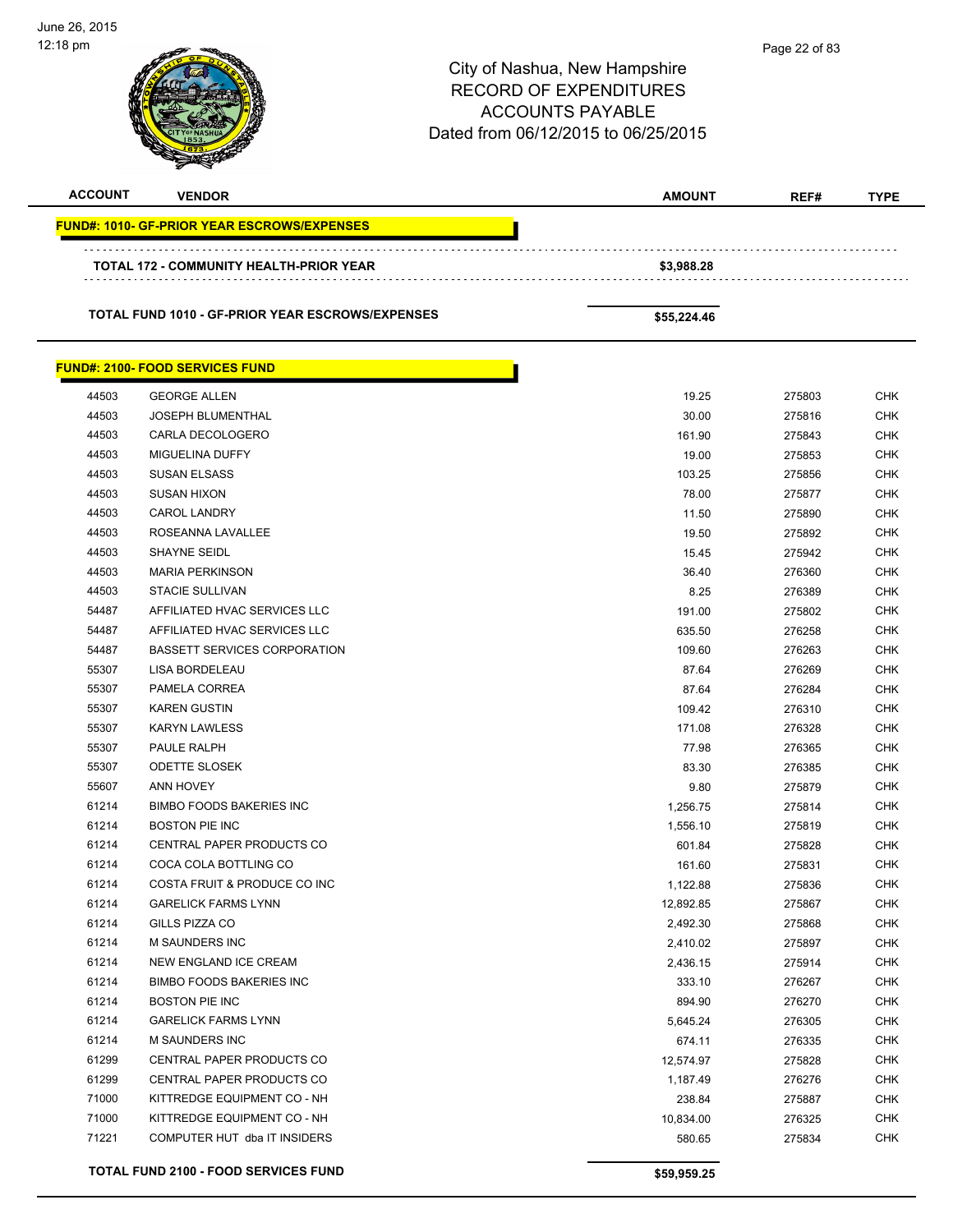

| <b>ACCOUNT</b> | <b>VENDOR</b>                                   | <b>AMOUNT</b> | REF#   | <b>TYPE</b> |
|----------------|-------------------------------------------------|---------------|--------|-------------|
|                | <b>FUND#: 2201- DRIVERS EDUCATION FUND</b>      |               |        |             |
| 61799          | <b>BEST FORD</b>                                | 59.89         | 276266 | <b>CHK</b>  |
|                | <b>TOTAL FUND 2201 - DRIVERS EDUCATION FUND</b> |               |        |             |
|                |                                                 | \$59.89       |        |             |
|                | <b>FUND#: 2204- SUMMER SCHOOL</b>               |               |        |             |
| 22250          | <b>ILONA NEMETH</b>                             | 500.00        | 276352 | <b>CHK</b>  |
|                | <b>TOTAL FUND 2204 - SUMMER SCHOOL</b>          | \$500.00      |        |             |
|                | <b>FUND#: 2207- ADULT ED/CONTINUING ED</b>      |               |        |             |
| 44600          | FRED M WALDMAN                                  | 115.00        | 275953 | <b>CHK</b>  |
| 61135          | <b>JOSTENS INC</b>                              | 10.05         | 276320 | <b>CHK</b>  |
| 61299          | CARTRIDGE WORLD NASHUA                          | 269.98        | 275826 | <b>CHK</b>  |
| 61299          | <b>CARTRIDGE WORLD NASHUA</b>                   | 275.96        | 276274 | <b>CHK</b>  |
|                | <b>TOTAL FUND 2207 - ADULT ED/CONTINUING ED</b> | \$670.99      |        |             |
|                | <b>FUND#: 2212- ATHLETICS REVENUE FUND</b>      |               |        |             |
| 61299          | NIXON CO INC                                    | 1,685.00      | 275916 | <b>CHK</b>  |
| 71999          | <b>M-F ATHLETIC</b>                             | 900.00        | 275898 | <b>CHK</b>  |
| 71999          | <b>SCOTT MAYS</b>                               | 35.78         | 275903 | <b>CHK</b>  |
|                | <b>TOTAL FUND 2212 - ATHLETICS REVENUE FUND</b> | \$2,620.78    |        |             |
|                | <b>FUND#: 2222- AFTER SCHOOL PROGRAM</b>        |               |        |             |
| 55300          | AMY CREAR                                       | 50.00         | 275838 | <b>CHK</b>  |
| 55300          | INN & SPA AT MILL FALLS                         | 648.20        | 276252 | <b>CHK</b>  |
| 55300          | LACONIA SCHOOL DISTRICT                         | 980.00        | 276253 | <b>CHK</b>  |
| 55690          | FIRST STUDENT INC                               | 1,596.19      | 275861 | <b>CHK</b>  |
| 61299          | AC MOORE INC                                    | 14.70         | 275800 | <b>CHK</b>  |
| 61299          | <b>HEATHER BOUCHER</b>                          | 4.99          | 275820 | <b>CHK</b>  |
| 61299          | COSTA FRUIT & PRODUCE CO INC                    | 591.00        | 275836 | <b>CHK</b>  |
| 61299          | <b>GARELICK FARMS LYNN</b>                      | 229.30        | 275867 | <b>CHK</b>  |
| 61299          | LINDA HAMM                                      | 39.00         | 275872 | <b>CHK</b>  |
| 61299          | MARKET BASKET ACCT 2589096                      | 166.43        | 275900 | <b>CHK</b>  |
| 61299          | WB MASON CO INC                                 | 284.00        | 275954 | <b>CHK</b>  |
| 61299          | <b>GARELICK FARMS LYNN</b>                      | 101.55        | 276305 | <b>CHK</b>  |
| 61299          | M SAUNDERS INC                                  | 42.50         | 276335 | <b>CHK</b>  |
|                | TOTAL FUND 2222 - AFTER SCHOOL PROGRAM          | \$4,747.86    |        |             |

**FUND#: 2247- CULINARY ARTS**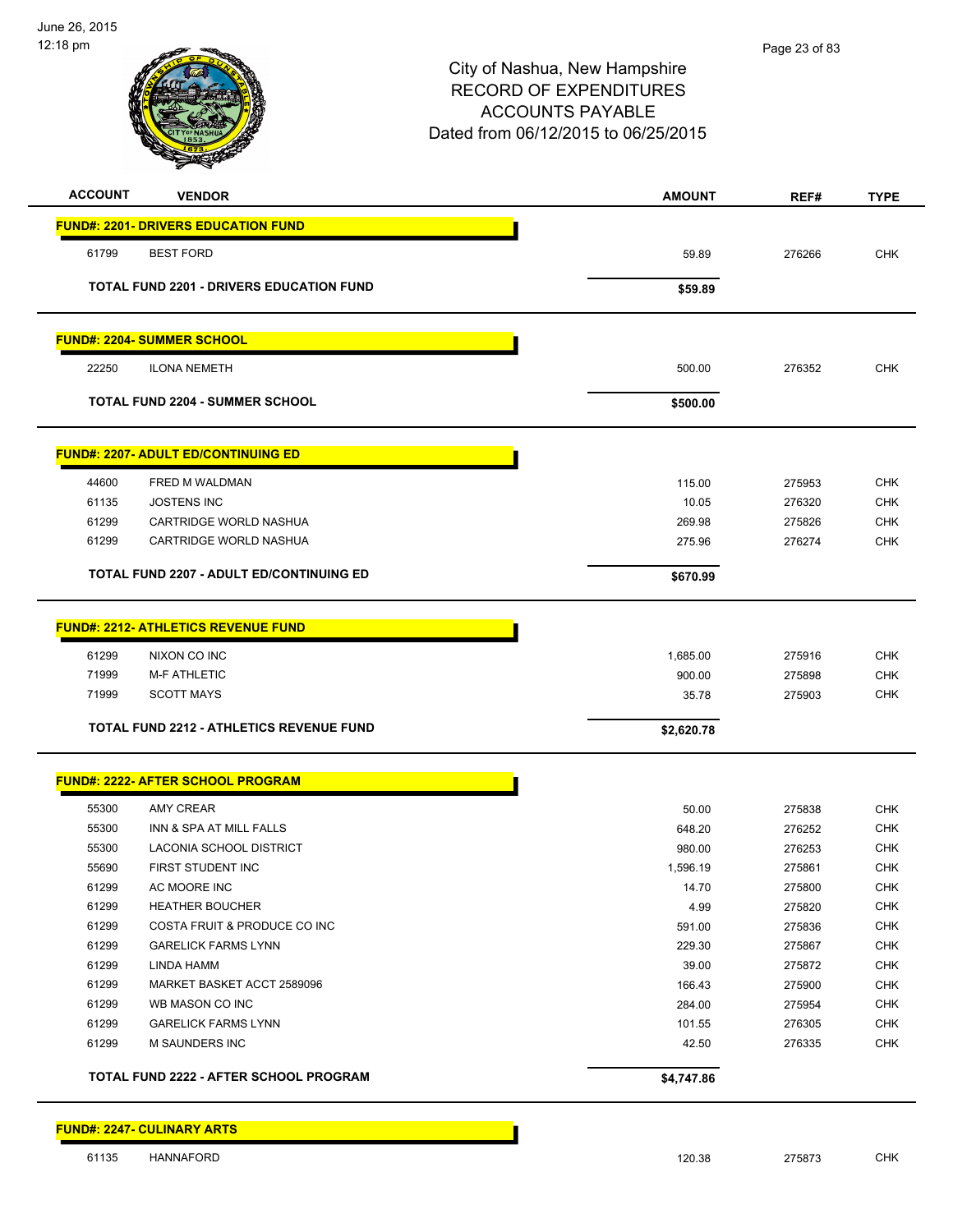

| <b>ACCOUNT</b> | <b>VENDOR</b>                                          | <b>AMOUNT</b>      | REF#             | <b>TYPE</b>              |
|----------------|--------------------------------------------------------|--------------------|------------------|--------------------------|
|                | TOTAL FUND 2247 - CULINARY ARTS                        | \$120.38           |                  |                          |
|                | <b>FUND#: 2257- SPECIAL ED LOCAL</b>                   |                    |                  |                          |
| 53628          | <b>AMY MCCARTNEY</b>                                   | 6,699.70           | 275904           | <b>CHK</b>               |
| 55691          | FIRST STUDENT INC                                      | 163,471.32         | 275861           | <b>CHK</b>               |
| 55694          | <b>CLARK ASSOC</b>                                     | 10,879.50          | 276280           | <b>CHK</b>               |
|                | <b>TOTAL FUND 2257 - SPECIAL ED LOCAL</b>              | \$181,050.52       |                  |                          |
|                | <b>FUND#: 2502- LAW ENFORCEMENT TRAINING FUND</b>      |                    |                  |                          |
| 53999          | <b>CHARLES C HEMP</b>                                  | 1,950.00           | 276156           | CHK                      |
|                | TOTAL FUND 2502 - LAW ENFORCEMENT TRAINING FUND        | \$1,950.00         |                  |                          |
|                |                                                        |                    |                  |                          |
|                | <b>FUND#: 2503- PARKS &amp; REC PROGRAMS FUND</b>      |                    |                  |                          |
| 44549          | <b>THOMAS DWANE</b>                                    | 3,975.00           | 276007           | <b>CHK</b>               |
| 44549          | AMY YOUNG                                              | 180.00             | 276396           | <b>CHK</b>               |
| 44549          | ARUN VISWANATHAN                                       | 125.00             | 276397           | <b>CHK</b>               |
| 44549          | <b>DEREK TAYLOR</b>                                    | 90.00              | 276398           | <b>CHK</b>               |
| 44549          | <b>DIANA STERN</b>                                     | 525.00             | 276399           | <b>CHK</b>               |
| 44549          | <b>RIFFAT FAHEEM</b>                                   | 90.00              | 276400           | <b>CHK</b>               |
| 44549          | <b>SRIVALI DARISI</b>                                  | 55.00              | 276401           | <b>CHK</b>               |
| 44549          | <b>UMA AUDI</b>                                        | 90.00              | 276403           | <b>CHK</b>               |
|                | <b>TOTAL FUND 2503 - PARKS &amp; REC PROGRAMS FUND</b> | \$5,130.00         |                  |                          |
|                | <b>FUND#: 2504- HOLMAN STADIUM EVENTS FUND</b>         |                    |                  |                          |
| 55658          | <b>SIGN DESIGN</b>                                     | 75.00              | 275766           | <b>CHK</b>               |
|                | TOTAL FUND 2504 - HOLMAN STADIUM EVENTS FUND           | \$75.00            |                  |                          |
|                | <b>FUND#: 2505- GOVT &amp; EDUCATION CHANNELS FUND</b> |                    |                  |                          |
| 53470          | <b>JOHN COLLINS</b>                                    |                    | 276119           | <b>CHK</b>               |
| 53470          | <b>MIKE JEYNES</b>                                     | 150.00             |                  | CHK                      |
|                |                                                        | 137.50<br>150.00   | 276170           |                          |
| 53470<br>53470 | <b>THOMAS KING</b>                                     |                    | 276174           | <b>CHK</b>               |
|                | <b>JIM MCLEAN</b>                                      | 450.00             | 276188           | <b>CHK</b>               |
| 53470          | TIM O'NEIL                                             | 675.00             | 276211           | <b>CHK</b>               |
| 53470          | FRANK J WALLENT<br><b>EVERSOURCE</b>                   | 375.00             | 276240           | <b>CHK</b><br><b>CHK</b> |
| 54100          | <b>LIBERTY UTILITIES - NH</b>                          | 253.57             | 276072           |                          |
| 54114          | PENNICHUCK WATER WORKS INC                             | 16.15              | 276011           | <b>CHK</b><br><b>CHK</b> |
| 54141<br>55200 | PETER JOHNSON                                          | 16.91              | 276082           | <b>CHK</b>               |
|                |                                                        | 150.00             | 276059           |                          |
| 55607<br>61299 | PETER JOHNSON                                          | 5.95               | 276059           | <b>CHK</b><br><b>CHK</b> |
|                | <b>ACCESS AV</b>                                       | 672.56             | 276091           |                          |
| 81100<br>81100 | PETER JOHNSON<br><b>ACCESS AV</b>                      | 143.84<br>3,789.00 | 276059<br>276091 | <b>CHK</b><br><b>CHK</b> |
|                |                                                        |                    |                  |                          |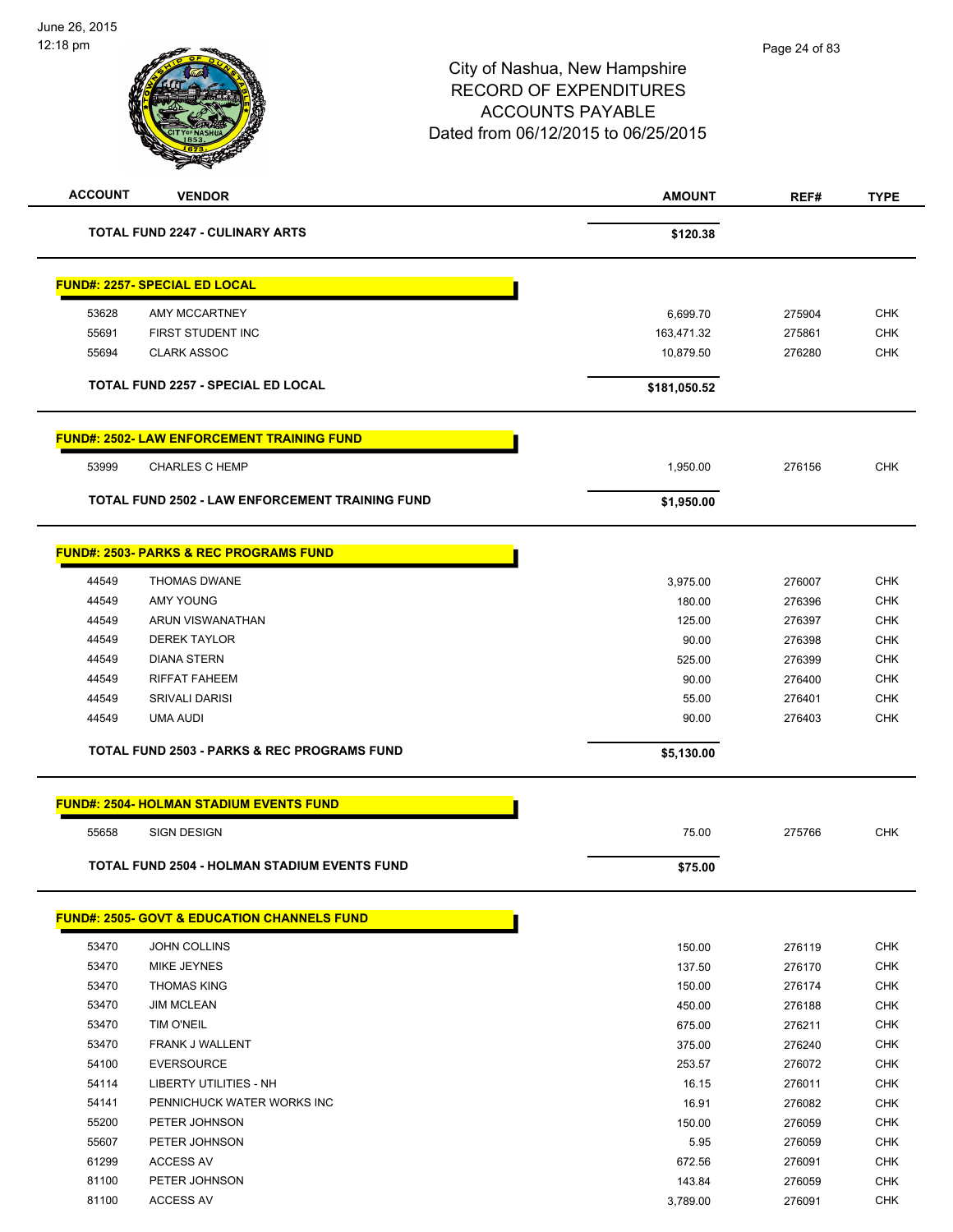| <b>ACCOUNT</b> | <b>VENDOR</b>                                               | <b>AMOUNT</b> | REF#   | <b>TYPE</b> |
|----------------|-------------------------------------------------------------|---------------|--------|-------------|
|                | <b>TOTAL FUND 2505 - GOVT &amp; EDUCATION CHANNELS FUND</b> | \$6,985.48    |        |             |
|                | <b>FUND#: 2506- HUNT BLDG FACILITY RENTAL FUND</b>          |               |        |             |
| 44590          | <b>KRISTEN MACKAY</b>                                       | 500.00        | 275522 | <b>CHK</b>  |
| 54100          | <b>EVERSOURCE</b>                                           | 335.47        | 275582 | <b>CHK</b>  |
| 54114          | <b>DIRECT ENERGY BUSINESS</b>                               | 101.80        | 275650 | <b>CHK</b>  |
| 54141          | PENNICHUCK WATER WORKS INC                                  | 159.20        | 276082 | <b>CHK</b>  |
|                | TOTAL FUND 2506 - HUNT BLDG FACILITY RENTAL FUND            | \$1,096.47    |        |             |
|                | <b>FUND#: 2508- SPECIAL ROAD &amp; HIGHWAY FUND</b>         |               |        |             |
| 81704          | S W COLE ENGINEERING INC                                    | 1,000.00      | 275759 | <b>CHK</b>  |
|                | <b>TOTAL FUND 2508 - SPECIAL ROAD &amp; HIGHWAY FUND</b>    | \$1,000.00    |        |             |
|                | <b>FUND#: 3030- EMERGENCY MGMT GRANTS FUND</b>              |               |        |             |
| 68332          | <b>KRISTINE SUMINSKI</b>                                    | 300.00        | 276049 | <b>CHK</b>  |
|                | TOTAL FUND 3030 - EMERGENCY MGMT GRANTS FUND                | \$300.00      |        |             |
|                | <b>FUND#: 3060- FIRE GRANTS FUND</b>                        |               |        |             |
| 71000          | <b>FISHER SCIENTIFIC</b>                                    | 13,595.30     | 276138 | <b>CHK</b>  |
|                | <b>TOTAL FUND 3060 - FIRE GRANTS FUND</b>                   | \$13,595.30   |        |             |
|                | <b>FUND#: 3068- COMMUNITY SERVICES GRANTS FUND</b>          |               |        |             |
| 55100          | AT & T MOBILITY                                             | 76.22         | 276068 | <b>CHK</b>  |
| 55300          | <b>AMY MOUTENOT</b>                                         | 69.25         | 276055 | CHK         |
| 55300          | PATRICIA CROOKER                                            | 156.50        | 275547 | <b>CHK</b>  |
| 55600          | <b>ALPHAGRAPHICS</b>                                        | 496.81        | 275614 | <b>CHK</b>  |
| 55600          | <b>ALPHAGRAPHICS</b>                                        | 606.65        | 275614 | <b>CHK</b>  |
| 55810          | <b>HARBOR HOMES INC</b>                                     | 36,797.00     | 275677 | <b>CHK</b>  |
| 61250          | <b>ALPHAGRAPHICS</b>                                        | 1,879.09      | 275614 | <b>CHK</b>  |
| 68235          | <b>HARBOR HOMES INC</b>                                     | 2,575.79      | 275677 | <b>CHK</b>  |
|                | TOTAL FUND 3068 - COMMUNITY SERVICES GRANTS FUND            | \$42,657.31   |        |             |
|                | <b>FUND#: 3070- COMMUNITY HEALTH GRANTS FUND</b>            |               |        |             |
| 61142          | NH MEDICAL DENTAL SUPPLY LLC                                | 53.00         | 275738 | <b>CHK</b>  |
| 61142          | NH MEDICAL DENTAL SUPPLY LLC                                | 47.00         | 275738 | <b>CHK</b>  |
| 61142          | ORASURE TECHNOLOGIES INC                                    | 645.72        | 275741 | <b>CHK</b>  |
| 61250          | NEW HAMPSHIRE UNION LEADER                                  | 787.50        | 275591 | <b>CHK</b>  |
|                | TOTAL FUND 3070 - COMMUNITY HEALTH GRANTS FUND              | \$1,533.22    |        |             |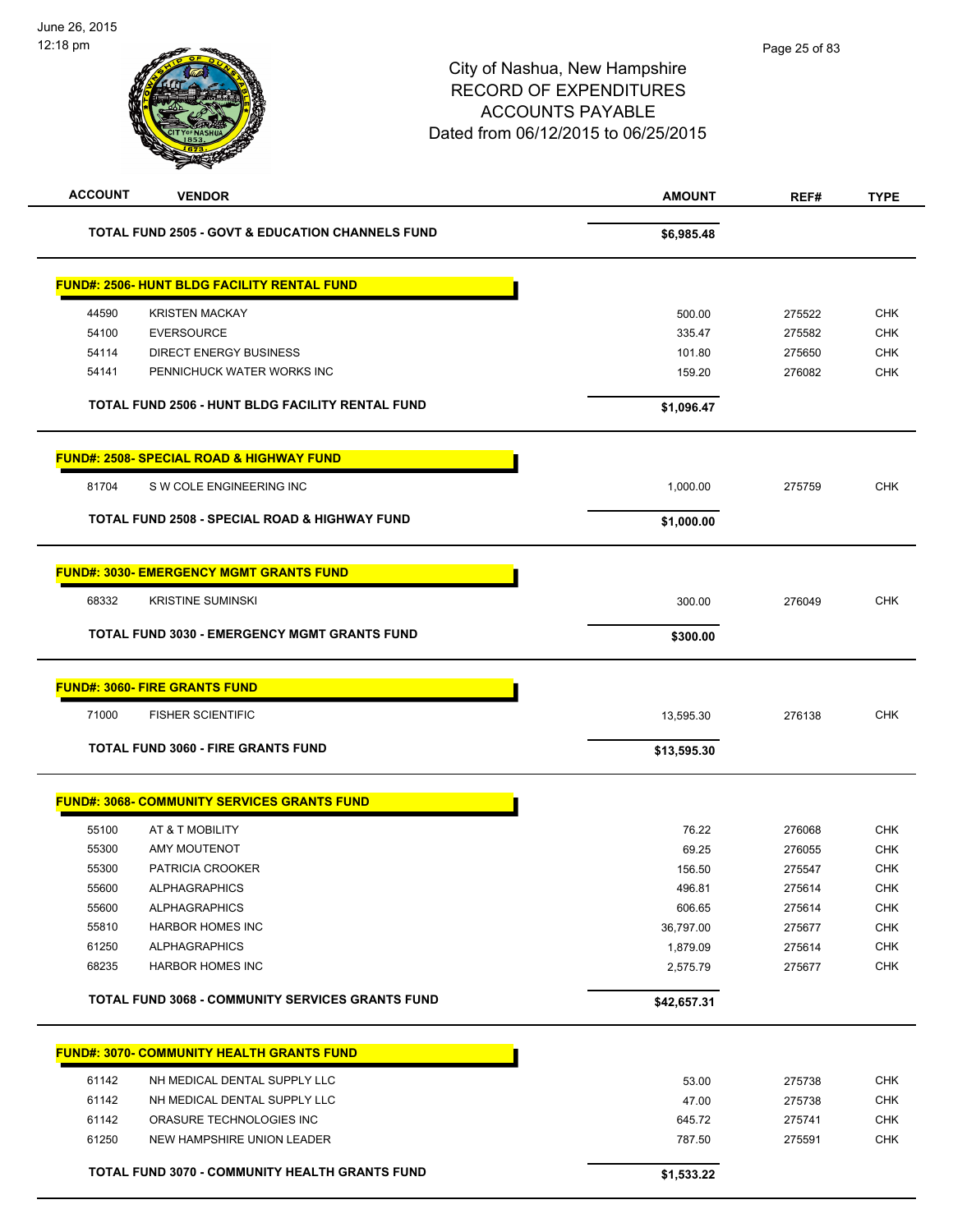$\overline{a}$ 

 $\overline{\phantom{0}}$ 



| <b>ACCOUNT</b> | <b>VENDOR</b>                                         | <b>AMOUNT</b>            | REF#             | <b>TYPE</b>              |
|----------------|-------------------------------------------------------|--------------------------|------------------|--------------------------|
|                | <b>FUND#: 3080- COMMUNITY DEVELOPMENT GRANTS</b>      |                          |                  |                          |
|                |                                                       |                          |                  |                          |
| 81600<br>81600 | FLEGAL LAW OFFICES<br><b>FLEGAL LAW OFFICES</b>       | 135,777.69<br>110,460.72 | 275519<br>275520 | <b>CHK</b>               |
| 81600          | <b>CITY OF NASHUA</b>                                 | 500.77                   |                  | <b>CHK</b><br><b>CHK</b> |
|                |                                                       |                          | 276436           |                          |
|                | <b>TOTAL FUND 3080 - COMMUNITY DEVELOPMENT GRANTS</b> | \$246,739.18             |                  |                          |
|                | <b>FUND#: 3090- URBAN PROGRAM GRANTS FUND</b>         |                          |                  |                          |
| 54210          | JWP & SONS CONTRACTING LLC                            | 2,800.00                 | 275556           | <b>CHK</b>               |
| 54210          | <b>DAD'S ABATEMENT LLC</b>                            | 220.00                   | 275548           | <b>CHK</b>               |
| 54225          | ALCHEMY LEAD MANAGMENT                                | 12,590.00                | 275610           | <b>CHK</b>               |
| 55118          | AT & T MOBILITY                                       | 32.10                    | 276068           | <b>CHK</b>               |
| 55699          | SOUTHERN NH SERVICES                                  | 20,618.65                | 276232           | <b>CHK</b>               |
| 61299          | MAJOR SAFETY SERVICE INC                              | 706.75                   | 275706           | <b>CHK</b>               |
| 69010          | NASHUA POLICE ATHLETIC LEAGUE                         | 15,000.00                | 276202           | <b>CHK</b>               |
| 69075          | NH LEGAL ASSISTANCE                                   | 396.65                   | 275593           | <b>CHK</b>               |
| 69075          | <b>HARBOR HOMES-MAPLE ARMS</b>                        | 2,036.00                 | 275678           | <b>CHK</b>               |
|                | TOTAL FUND 3090 - URBAN PROGRAM GRANTS FUND           | \$54,400.15              |                  |                          |
|                |                                                       |                          |                  |                          |
|                | <b>FUND#: 3100- ECONOMIC DEVELOPMENT GRANTS</b>       |                          |                  |                          |
| 61299          | ELIZABETH HAMILTON                                    | 117.88                   | 276041           | <b>CHK</b>               |
|                | TOTAL FUND 3100 - ECONOMIC DEVELOPMENT GRANTS         | \$117.88                 |                  |                          |
|                |                                                       |                          |                  |                          |
|                | <b>FUND#: 3120- TRANSIT GRANTS FUND</b>               |                          |                  |                          |
| 54100          | <b>EVERSOURCE</b>                                     | 938.19                   | 276072           | <b>CHK</b>               |
| 54100          | <b>EVERSOURCE</b>                                     | 859.21                   | 275582           | <b>CHK</b>               |
| 54100          | <b>EVERSOURCE</b>                                     | 261.79                   | 275582           | <b>CHK</b>               |
| 54114          | LIBERTY UTILITIES - NH                                | 59.75                    | 276011           | <b>CHK</b>               |
| 54114          | <b>LIBERTY UTILITIES - NH</b>                         | 81.90                    | 276012           | <b>CHK</b>               |
| 54114          | DIRECT ENERGY BUSINESS                                | 17.17                    | 275650           | CHK                      |
| 54141          | PENNICHUCK WATER WORKS INC                            | 61.99                    | 276082           | <b>CHK</b>               |
| 55118          | AT & T MOBILITY                                       | 124.91                   | 276068           | <b>CHK</b>               |
| 55699          | J LAWRENCE HALL INC                                   | 561.00                   | 275689           | <b>CHK</b>               |
| 55699          | <b>CINTAS UNIFORMS</b>                                | 45.96                    | 276116           | <b>CHK</b>               |
| 61299          | WB MASON CO INC                                       | 49.71                    | 276242           | <b>CHK</b>               |
| 61299          | J LAWRENCE HALL INC                                   | 334.89                   | 275689           | <b>CHK</b>               |
| 61299          | <b>BATTERIES PLUS</b>                                 | 84.95                    | 276102           | <b>CHK</b>               |
| 61299          | CENTRAL PAPER PRODUCTS CO                             | 227.56                   | 276114           | <b>CHK</b>               |
| 61299          | HOME DEPOT CREDIT SERVICE 3065                        | 59.00                    | 276158           | <b>CHK</b>               |
| 61300          | CITY OF NASHUA/TAX COLLECTORS                         | 102.91                   | 275545           | <b>CHK</b>               |
| 61799          | <b>CUMMINS NORTHEAST LLC</b>                          | 333.09                   | 275644           | <b>CHK</b>               |
| 61799          | DEPENDABLE LOCK SERVICE INC                           | 96.00                    | 275649           | <b>CHK</b>               |
| 61799          | FREIGHTLINER OF NH INC                                | 113.60                   | 275662           | CHK                      |
| 61799          | GILLIG LLC                                            | 348.90                   | 275668           | <b>CHK</b>               |
| 61799          | NAPA AUTO PARTS                                       | 1,158.48                 | 275728           | <b>CHK</b>               |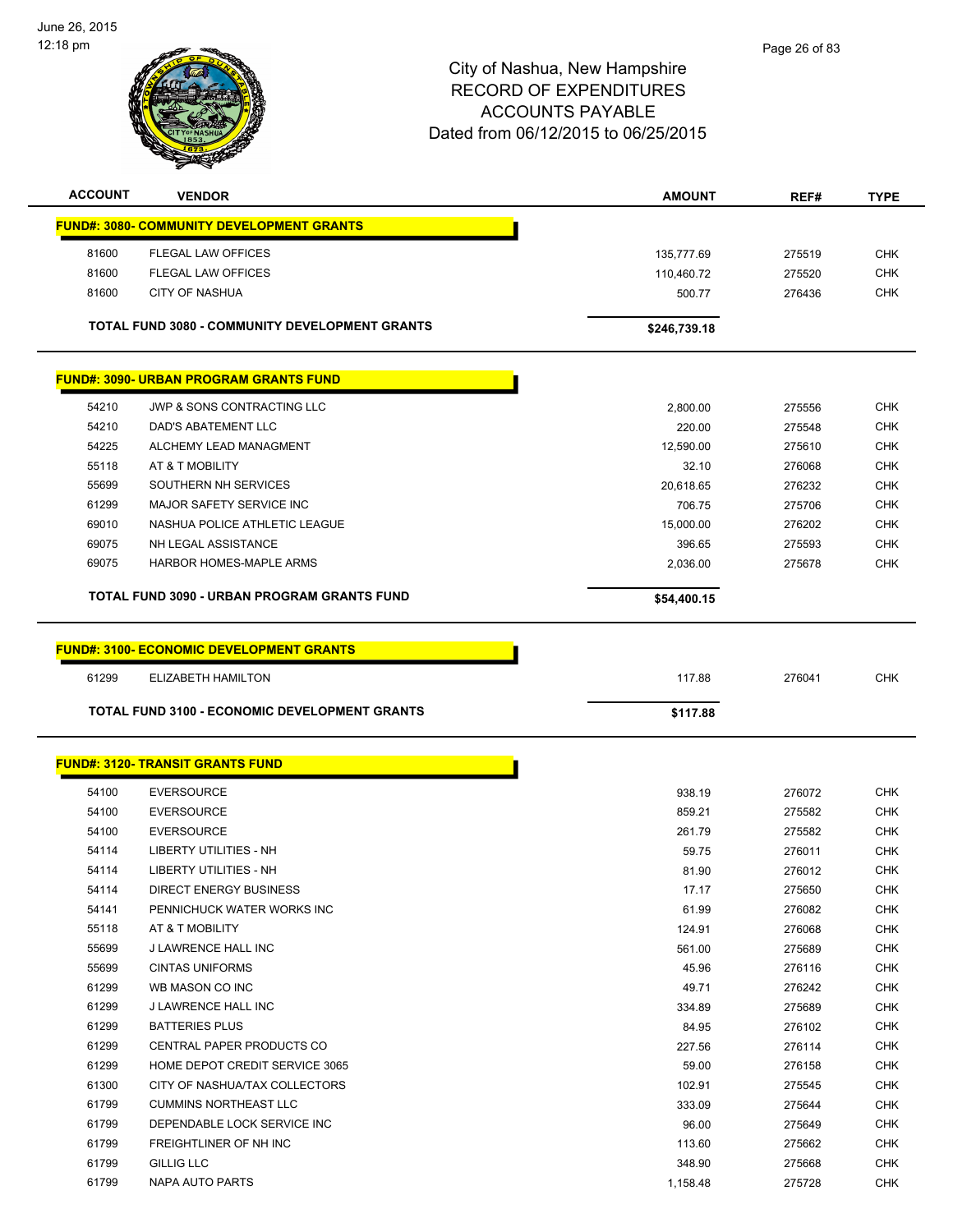

| <b>ACCOUNT</b> | <b>VENDOR</b>                                | <b>AMOUNT</b> | REF#   | <b>TYPE</b> |
|----------------|----------------------------------------------|---------------|--------|-------------|
|                | <b>FUND#: 3120- TRANSIT GRANTS FUND</b>      |               |        |             |
| 61799          | RYDER FLEET PRODUCTS                         | 31.72         | 275758 | <b>CHK</b>  |
| 61799          | <b>CUMMINS NORTHEAST LLC</b>                 | 253.37        | 276126 | <b>CHK</b>  |
| 61799          | <b>GILLIG LLC</b>                            | 258.17        | 276146 | <b>CHK</b>  |
| 61799          | HOME DEPOT CREDIT SERVICE 3065               | 12.40         | 276158 | <b>CHK</b>  |
| 61799          | NAPA AUTO PARTS                              | (12.00)       | 276201 | <b>CHK</b>  |
| 61799          | <b>NAPA AUTO PARTS</b>                       | 497.73        | 275728 | <b>CHK</b>  |
| 61799          | <b>QUIRK GM PARTS DEPOT</b>                  | 394.33        | 275754 | <b>CHK</b>  |
| 61799          | <b>NAPA AUTO PARTS</b>                       | 148.85        | 276201 | <b>CHK</b>  |
| 61799          | <b>QUIRK GM PARTS DEPOT</b>                  | 1,436.00      | 276222 | <b>CHK</b>  |
| 61799          | <b>CUMMINS NORTHEAST LLC</b>                 | (392.78)      | 275644 | <b>CHK</b>  |
| 61799          | NAPA AUTO PARTS                              | (70.00)       | 275725 | <b>CHK</b>  |
| 61799          | NAPA AUTO PARTS                              | 320.19        | 275728 | <b>CHK</b>  |
| 61799          | <b>FASTENAL CO</b>                           | 6.31          | 276136 | <b>CHK</b>  |
| 61799          | <b>NAPA AUTO PARTS</b>                       | 334.69        | 276201 | <b>CHK</b>  |
| 61799          | YANKEE TRUCK LLC                             | 131.34        | 276244 | <b>CHK</b>  |
| 61799          | HOME DEPOT CREDIT SERVICE 3065               | 61.89         | 275683 | <b>CHK</b>  |
| 61799          | NAPA AUTO PARTS                              | 29.92         | 275728 | <b>CHK</b>  |
| 61799          | RYDER FLEET PRODUCTS                         | 202.71        | 275758 | <b>CHK</b>  |
| 61799          | <b>FASTENAL CO</b>                           | 92.04         | 276136 | <b>CHK</b>  |
| 61799          | HOME DEPOT CREDIT SERVICE 3065               | 32.90         | 276158 | <b>CHK</b>  |
| 61799          | NAPA AUTO PARTS                              | 6.04          | 276201 | <b>CHK</b>  |
| 61799          | NAPA AUTO PARTS                              | 37.12         | 275728 | <b>CHK</b>  |
| 68240          | PURE WATERS OF NEW ENGLAND LLC               | 31.50         | 275752 | <b>CHK</b>  |
|                | <b>TOTAL FUND 3120 - TRANSIT GRANTS FUND</b> | \$9,765.40    |        |             |
|                | <u> FUND#: 3300- LIBRARY GRANTS FUND</u>     |               |        |             |
| 55699          | DOUGLAS WHEELER                              | 250.00        | 276040 | <b>CHK</b>  |
|                | <b>TOTAL FUND 3300 - LIBRARY GRANTS FUND</b> | \$250.00      |        |             |
|                | <b>FUND#: 3800- SCHOOL GRANTS FUND</b>       |               |        |             |
| 53600          | <b>STEVE BLUNT</b>                           | 200.00        | 275817 | <b>CHK</b>  |
| 53600          | NASHUA HIGH SCHOOL SOUTH                     | 640.00        | 276254 | <b>CHK</b>  |
| 53628          | ASCENTRIA COMMUNITY SERVICES                 | 99.00         | 275805 | <b>CHK</b>  |
| 53628          | <b>HOLLY LAVINE</b>                          | 150.00        | 276327 | <b>CHK</b>  |
| 55109          | <b>FAIRPOINT COMMUNICATIONS</b>              | 170.52        | 275583 | <b>CHK</b>  |
| 55300          | <b>CAITLIN PORPIGLIA</b>                     | 548.70        | 276363 | <b>CHK</b>  |
| 55300          | PLYMOUTH STATE UNIVERSITY POLI               | 580.64        | 276255 | <b>CHK</b>  |
| 55300          | <b>TEACHER'S COLLEGE</b>                     | 749.00        | 275798 | CHK         |
| 55300          | <b>MARIA ROGER</b>                           | 44.00         | 275930 | <b>CHK</b>  |
| 55300          | <b>NHCTA</b>                                 | 1,896.00      | 275789 | <b>CHK</b>  |
| 55300          | FLORIDA GULF COAST UNIVERSITY                | 2,700.00      | 275794 | <b>CHK</b>  |
| 55400          | <b>NHASP</b>                                 | 1,990.00      | 276353 | <b>CHK</b>  |
| 55400          | REGENTS OF U.C.                              | 725.00        | 276369 | <b>CHK</b>  |

 MARIA ROGER 519.00 275930 CHK FIRST STUDENT INC 241.50 275861 CHK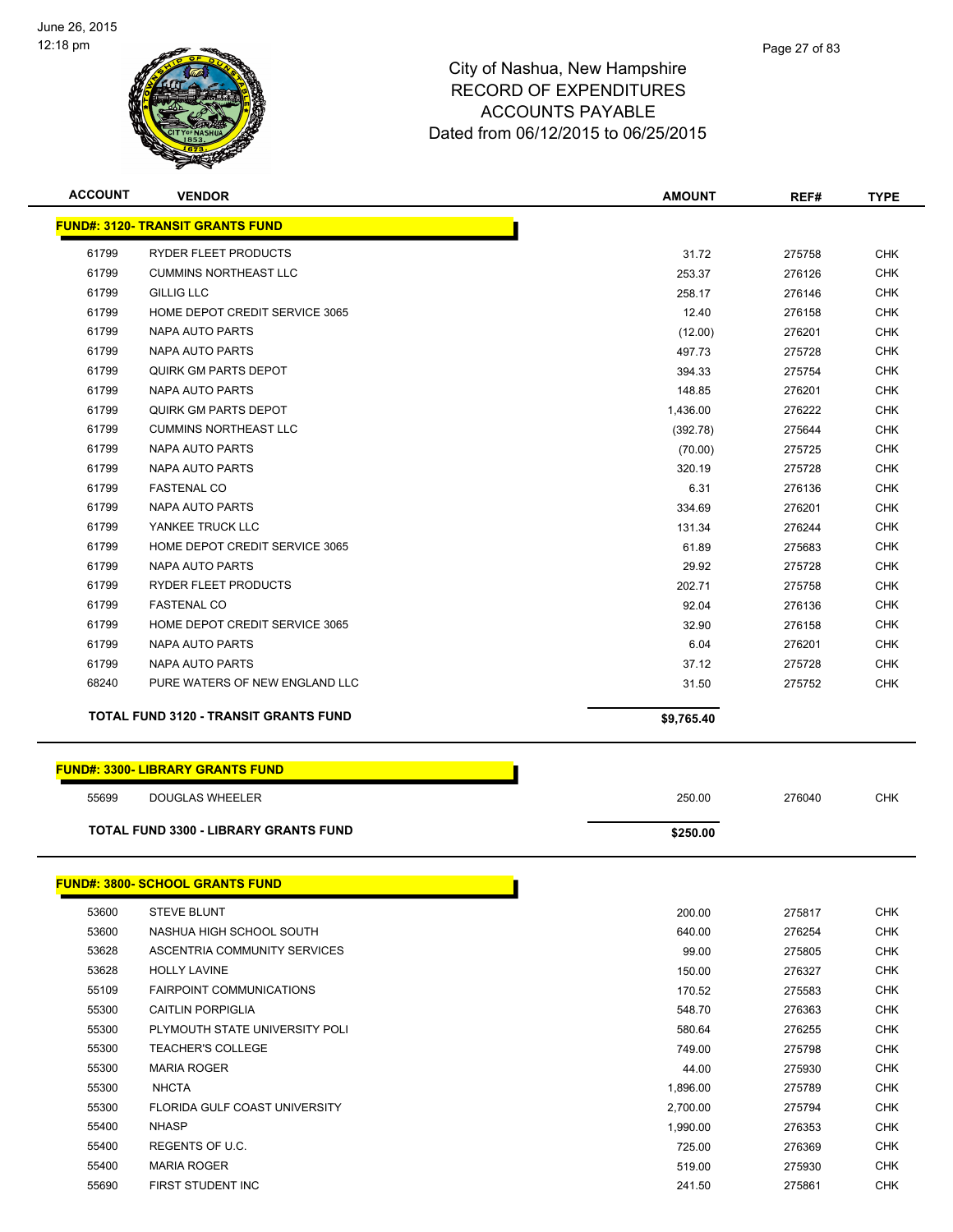

| <b>ACCOUNT</b> | <b>VENDOR</b>                               | <b>AMOUNT</b> | REF#   | <b>TYPE</b> |
|----------------|---------------------------------------------|---------------|--------|-------------|
|                | <b>FUND#: 3800- SCHOOL GRANTS FUND</b>      |               |        |             |
| 55690          | FIRST STUDENT INC                           | 290.64        | 276298 | <b>CHK</b>  |
| 61135          | <b>SOCIAL THINKING</b>                      | 145.20        | 275947 | <b>CHK</b>  |
| 61135          | <b>SCHOOL SPECIALTY</b>                     | 222.97        | 275939 | <b>CHK</b>  |
| 61135          | <b>SCHOOL SPECIALTY</b>                     | 201.42        | 276378 | <b>CHK</b>  |
| 61299          | <b>TARA KINSELLA</b>                        | 26.23         | 276324 | <b>CHK</b>  |
| 61299          | WB MASON CO INC                             | 345.96        | 276394 | <b>CHK</b>  |
| 61299          | CARTRIDGE WORLD NASHUA                      | 243.85        | 275826 | <b>CHK</b>  |
| 61299          | LUCIE L CROWDER                             | 49.32         | 275840 | <b>CHK</b>  |
| 61299          | CYNTHIA MICHAUD                             | 80.57         | 275905 | <b>CHK</b>  |
| 61299          | ORIENTAL TRADING CO INC                     | 28.97         | 275918 | <b>CHK</b>  |
| 61299          | LUCIE L CROWDER                             | 20.50         | 276287 | <b>CHK</b>  |
| 61299          | WB MASON CO INC                             | 181.43        | 276394 | <b>CHK</b>  |
| 61299          | NASHUA HIGH SCHOOL SOUTH                    | 1,170.00      | 275796 | <b>CHK</b>  |
| 61299          | <b>SCHOOL SPECIALTY</b>                     | 157.90        | 275939 | <b>CHK</b>  |
| 61299          | <b>FLAGHOUSE INC</b>                        | 195.87        | 276299 | <b>CHK</b>  |
| 61299          | LAKESHORE LEARNING MATERIALS                | 724.19        | 276326 | <b>CHK</b>  |
| 61299          | <b>SCHOOL SPECIALTY</b>                     | 1,125.84      | 276378 | <b>CHK</b>  |
| 61807          | <b>CENTER FOR TEACHING</b>                  | 3,240.00      | 275827 | <b>CHK</b>  |
| 61875          | PLYMOUTH STATE UNIVERSITY POLI              | 289.06        | 276255 | <b>CHK</b>  |
| 61875          | <b>TARA KINSELLA</b>                        | 40.42         | 276324 | <b>CHK</b>  |
| 61875          | <b>SCHOLASTIC INC</b>                       | 825.00        | 275938 | <b>CHK</b>  |
| 61875          | <b>HOUGHTON MIFFLIN HARCOURT PUB</b>        | 1,177.01      | 276317 | <b>CHK</b>  |
| 61875          | LIFE SPACE CRISIS INTERVENTION              | 3,905.00      | 276332 | <b>CHK</b>  |
| 71221          | COMPUTER HUT dba IT INSIDERS                | 4,197.36      | 276281 | <b>CHK</b>  |
| 71228          | APPLE INC                                   | 5,000.00      | 276260 | <b>CHK</b>  |
| 71999          | PRO AV SYSTEMS INC                          | 17,880.00     | 275925 | <b>CHK</b>  |
| 71999          | SCHOOLHOUSE OUTFITTERS, LLC                 | 583.27        | 275940 | <b>CHK</b>  |
| 71999          | TECH ED CONCEPTS INC                        | 1,470.00      | 275950 | <b>CHK</b>  |
| 71999          | <b>MEDICALESHOP</b>                         | 1,560.00      | 276342 | <b>CHK</b>  |
|                | <b>TOTAL FUND 3800 - SCHOOL GRANTS FUND</b> | \$56,631.34   |        |             |
|                |                                             |               |        |             |

#### **FUND#: 3810- FOOD SERVICE GRANTS FUND**

| 61214 | <b>M SAUNDERS INC</b>        | 682.47   | 275897 | <b>CHK</b> |
|-------|------------------------------|----------|--------|------------|
| 61214 | <b>M SAUNDERS INC</b>        | 16.54    | 276335 | <b>CHK</b> |
| 61214 | <b>M SAUNDERS INC</b>        | 23.01    | 275897 | <b>CHK</b> |
| 61214 | <b>M SAUNDERS INC</b>        | 44.62    | 276335 | <b>CHK</b> |
| 61214 | M SAUNDERS INC               | 991.68   | 275897 | CHK        |
| 61214 | COSTA FRUIT & PRODUCE CO INC | 22.00    | 275836 | <b>CHK</b> |
| 61214 | <b>M SAUNDERS INC</b>        | 1,935.06 | 275897 | <b>CHK</b> |
| 61214 | <b>M SAUNDERS INC</b>        | 630.39   | 275897 | <b>CHK</b> |
| 61214 | <b>M SAUNDERS INC</b>        | 1,296.29 | 275897 | <b>CHK</b> |
| 61214 | <b>M SAUNDERS INC</b>        | 1,925.21 | 275897 | <b>CHK</b> |
| 61214 | <b>M SAUNDERS INC</b>        | 966.02   | 275897 | <b>CHK</b> |
| 61299 | <b>M SAUNDERS INC</b>        | 197.75   | 275897 | <b>CHK</b> |
| 61299 | <b>M SAUNDERS INC</b>        | 10.72    | 276335 | <b>CHK</b> |
| 61299 | <b>M SAUNDERS INC</b>        | 183.51   | 275897 | <b>CHK</b> |
| 61299 | COSTA FRUIT & PRODUCE CO INC | 10.00    | 275836 | <b>CHK</b> |
|       |                              |          |        |            |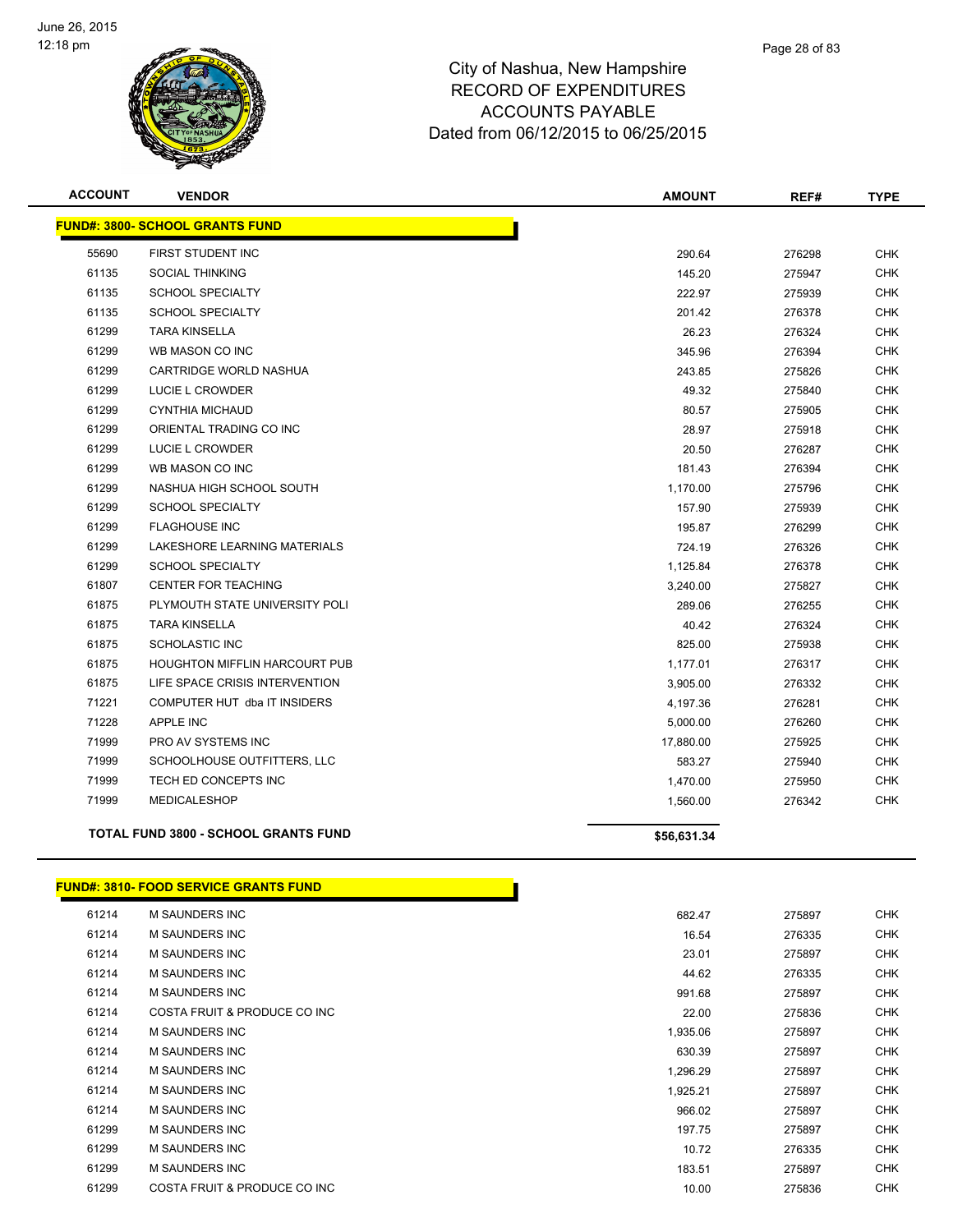

| <b>ACCOUNT</b> | <b>VENDOR</b>                                          | <b>AMOUNT</b>    | REF#             | <b>TYPE</b> |
|----------------|--------------------------------------------------------|------------------|------------------|-------------|
|                | <b>FUND#: 3810- FOOD SERVICE GRANTS FUND</b>           |                  |                  |             |
| 61299          | M SAUNDERS INC                                         | 97.25            | 275897           | <b>CHK</b>  |
| 61299          | M SAUNDERS INC                                         | 381.22           | 275897           | <b>CHK</b>  |
| 61299          | M SAUNDERS INC                                         | 6.51             | 276335           | <b>CHK</b>  |
| 61299          | M SAUNDERS INC                                         | 34.96            | 276335           | <b>CHK</b>  |
| 61299          | M SAUNDERS INC                                         | 476.65           | 275897           | <b>CHK</b>  |
|                | <b>TOTAL FUND 3810 - FOOD SERVICE GRANTS FUND</b>      | \$9,931.86       |                  |             |
|                | <b>FUND#: 4005- TRAFFIC VIOLATIONS FUND</b>            |                  |                  |             |
| 45400          | ROBERT BEAUBIEN                                        | 10.00            | 276225           | <b>CHK</b>  |
| 45400          | <b>SHARON CLARKE</b>                                   | 20.00            | 276229           | <b>CHK</b>  |
| 55699          | <b>1ST PRIORITY TOWING &amp; RECOVERY</b>              | 695.00           | 275603           | <b>CHK</b>  |
| 55699          | <b>D &amp; R TOWING INC</b>                            | 755.00           | 275645           | <b>CHK</b>  |
|                | <b>TOTAL FUND 4005 - TRAFFIC VIOLATIONS FUND</b>       | \$1,480.00       |                  |             |
|                |                                                        |                  |                  |             |
|                | <b>FUND#: 4010- MOTOR VEHICLE ADMIN FUND</b>           |                  |                  |             |
| 55699          | CINTAS DOCUMENT MANAGEMENT                             | 46.31            | 275638           | <b>CHK</b>  |
|                | <b>TOTAL FUND 4010 - MOTOR VEHICLE ADMIN FUND</b>      | \$46.31          |                  |             |
|                | <b>FUND#: 4025- DOJ DRUG FORFEITURE FUND</b>           |                  |                  |             |
| 54100          | <b>EVERSOURCE</b>                                      | 268.92           | 275582           | <b>CHK</b>  |
| 56315          | HILLSBOROUGH COUNTY CHILD                              | 1,666.66         | 275681           | <b>CHK</b>  |
| 61799          | MACMULKIN CHEVROLET INC                                | 75.60            | 275704           | <b>CHK</b>  |
| 61799          | <b>QUIRK GM PARTS DEPOT</b>                            | 80.64            | 276222           | <b>CHK</b>  |
| 71221          | <b>DELL MARKETING LP</b>                               | 44.99            | 276130           | <b>CHK</b>  |
|                | TOTAL FUND 4025 - DOJ DRUG FORFEITURE FUND             | \$2,136.81       |                  |             |
|                |                                                        |                  |                  |             |
|                | <b>FUND#: 4032- PISTOL PERMIT FEES FUND</b>            |                  |                  |             |
| 55699          | <b>MARIKAS TAILOR SHOP</b>                             | 140.00           | 275708           | <b>CHK</b>  |
|                | TOTAL FUND 4032 - PISTOL PERMIT FEES FUND              | \$140.00         |                  |             |
|                | <b>FUND#: 4085- RIVERFRONT PROMENADE TIF FUND</b>      |                  |                  |             |
| 54280          | <b>GREENSCAPE INC</b>                                  | 1,543.00         | 276152           | <b>CHK</b>  |
|                | <b>TOTAL FUND 4085 - RIVERFRONT PROMENADE TIF FUND</b> | \$1,543.00       |                  |             |
|                | <b>FUND#: 4090- LIB-LOST/DAMAGED BOOK FINES</b>        |                  |                  |             |
| 55699          | UNIQUE MANAGEMENT SERVICES INC                         |                  |                  | <b>CHK</b>  |
| 61875          | <b>BAKER &amp; TAYLOR</b>                              | 205.85<br>206.24 | 275779           | <b>CHK</b>  |
| 61875          | <b>INGRAM LIBRARY SERVICES</b>                         | 22.40            | 275624<br>275687 | <b>CHK</b>  |
|                |                                                        |                  |                  |             |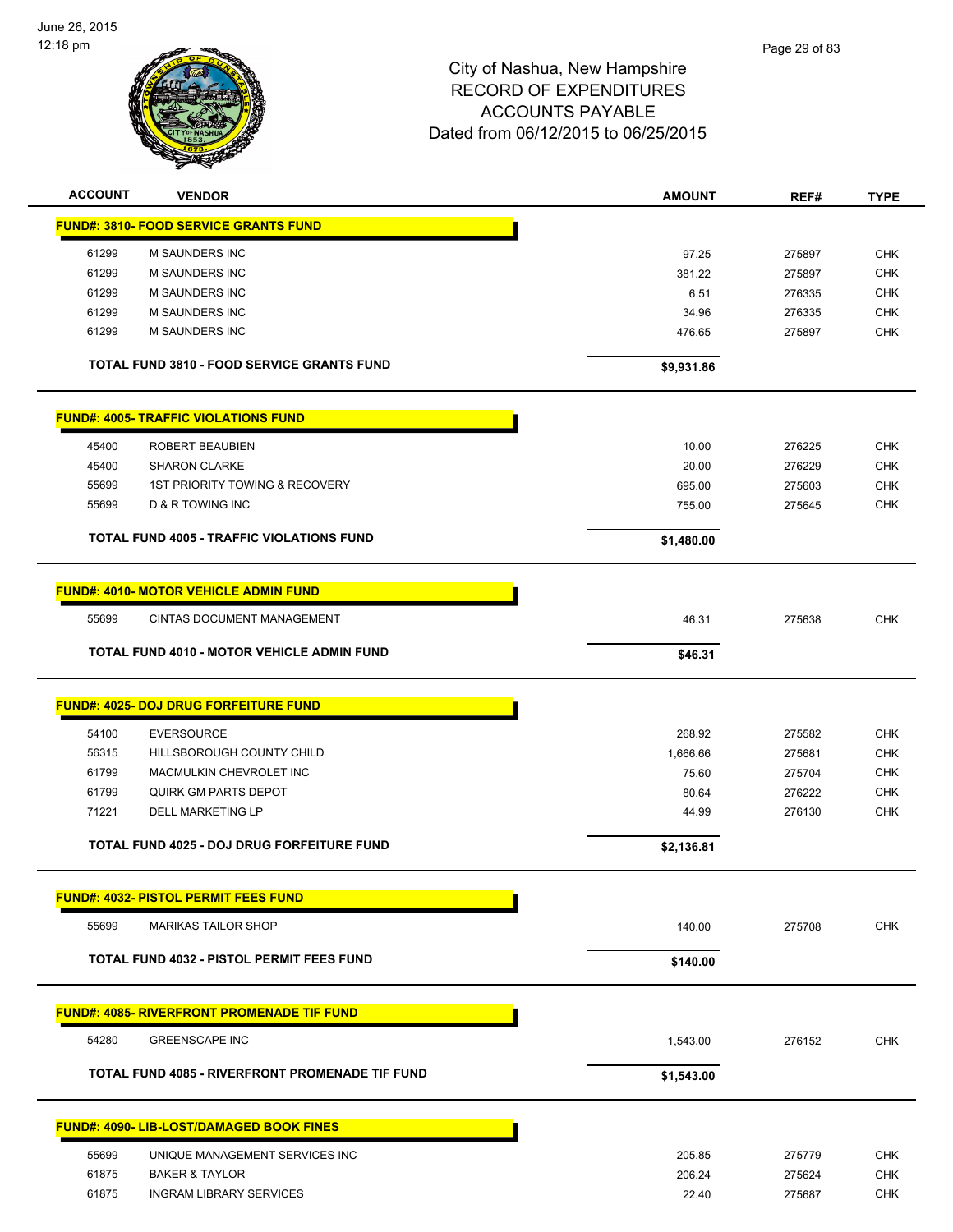

| <b>ACCOUNT</b> | <b>VENDOR</b>                                    | <b>AMOUNT</b> | REF#   | <b>TYPE</b> |
|----------------|--------------------------------------------------|---------------|--------|-------------|
|                | <b>FUND#: 4090- LIB-LOST/DAMAGED BOOK FINES</b>  |               |        |             |
|                |                                                  |               |        |             |
| 71000          | 3M                                               | 13,363.00     | 275604 | <b>CHK</b>  |
|                | TOTAL FUND 4090 - LIB-LOST/DAMAGED BOOK FINES    | \$13,797.49   |        |             |
|                | <u> FUND#: 4600- ECON DEV-GREATER NASHUA RLF</u> |               |        |             |
| 53628          | <b>MERRA &amp; KANAKIS PC</b>                    | 94.00         | 276191 | <b>CHK</b>  |
|                | TOTAL FUND 4600 - ECON DEV-GREATER NASHUA RLF    | \$94.00       |        |             |
|                | <b>FUND#: 5010- CAP PROJECTS-INFO TECHNOLOGY</b> |               |        |             |
| 81342          | FRONTLINE TECHNOLOGIES GRP LLC                   | 6,500.00      | 275664 | <b>CHK</b>  |
|                | TOTAL FUND 5010 - CAP PROJECTS-INFO TECHNOLOGY   | \$6,500.00    |        |             |
|                | <b>FUND#: 5050- CAPITAL PROJ-COMMUNICATIONS</b>  |               |        |             |
| 53999          | COMCAST CABLE COMMUNICATIONS I                   | 99.90         | 276070 | <b>CHK</b>  |
| 53999          | 2-WAY COMMUNICATIONS SERVICE                     | 2.200.00      | 276086 | <b>CHK</b>  |
| 81300          | MOTOROLA SOLUTIONS INC                           | 142.83        | 275587 | <b>CHK</b>  |
| 81300          | MOTOROLA SOLUTIONS INC                           | 62.20         | 276079 | <b>CHK</b>  |
| 81300          | ADAMSON INDUSTRIES CORP                          | 94.00         | 276092 | <b>CHK</b>  |
|                | TOTAL FUND 5050 - CAPITAL PROJ-COMMUNICATIONS    | \$2,598.93    |        |             |
|                | <b>FUND#: 5200- CAPITAL PROJECTS-STREETS</b>     |               |        |             |
| 81700          | CLD CONSULTING ENGINEERS INC                     | 460.98        | 275639 | <b>CHK</b>  |
| 81700          | JOHN TURNER CONSULTING INC                       | 597.00        | 276173 | <b>CHK</b>  |
| 81700          | <b>STV INCORPORATED</b>                          | 6,568.21      | 275771 | <b>CHK</b>  |
|                | TOTAL FUND 5200 - CAPITAL PROJECTS-STREETS       | \$7,626.19    |        |             |
|                |                                                  |               |        |             |
|                | <b>FUND#: 5700- CAP PROJECTS-BROAD ST PKWY</b>   |               |        |             |
| 81700          | INTERNATIONAL CHIMNEY CORP                       | 164,400.00    | 276163 | <b>CHK</b>  |
| 81700          | WB MASON CO INC                                  | 156.99        | 275784 | <b>CHK</b>  |
| 81700          | R S AUDLEY INC                                   | 55,452.76     | 276223 | <b>CHK</b>  |
| 81700          | PARSONS BRINKERHOFF INC                          | 12,309.61     | 275745 | <b>CHK</b>  |
| 81700          | <b>HAYNER SWANSON INC</b>                        | 30,610.60     | 276154 | <b>CHK</b>  |
| 81700          | PARSONS BRINCKERHOFF INC                         | 21,574.60     | 276213 | <b>CHK</b>  |
| 81700          | PARSONS BRINKERHOFF INC                          | 27,842.60     | 275745 | <b>CHK</b>  |
| 81700          | HAYNER SWANSON INC                               | 6,667.73      | 276154 | <b>CHK</b>  |
| 81700          | PARSONS BRINCKERHOFF INC                         | 33,601.02     | 276213 | <b>CHK</b>  |
| 81700          | PARSONS BRINKERHOFF INC                          | 930.86        | 275745 | <b>CHK</b>  |
| 81700          | HAYNER SWANSON INC                               | 13,825.84     | 276154 | <b>CHK</b>  |
| 81700          | PARSONS BRINCKERHOFF INC                         | 1,778.72      | 276213 | <b>CHK</b>  |
| 81700          | PARSONS BRINKERHOFF INC                          | 4,270.91      | 275745 | <b>CHK</b>  |
| 81700          | HAYNER SWANSON INC                               | 47,450.87     | 276154 | CHK         |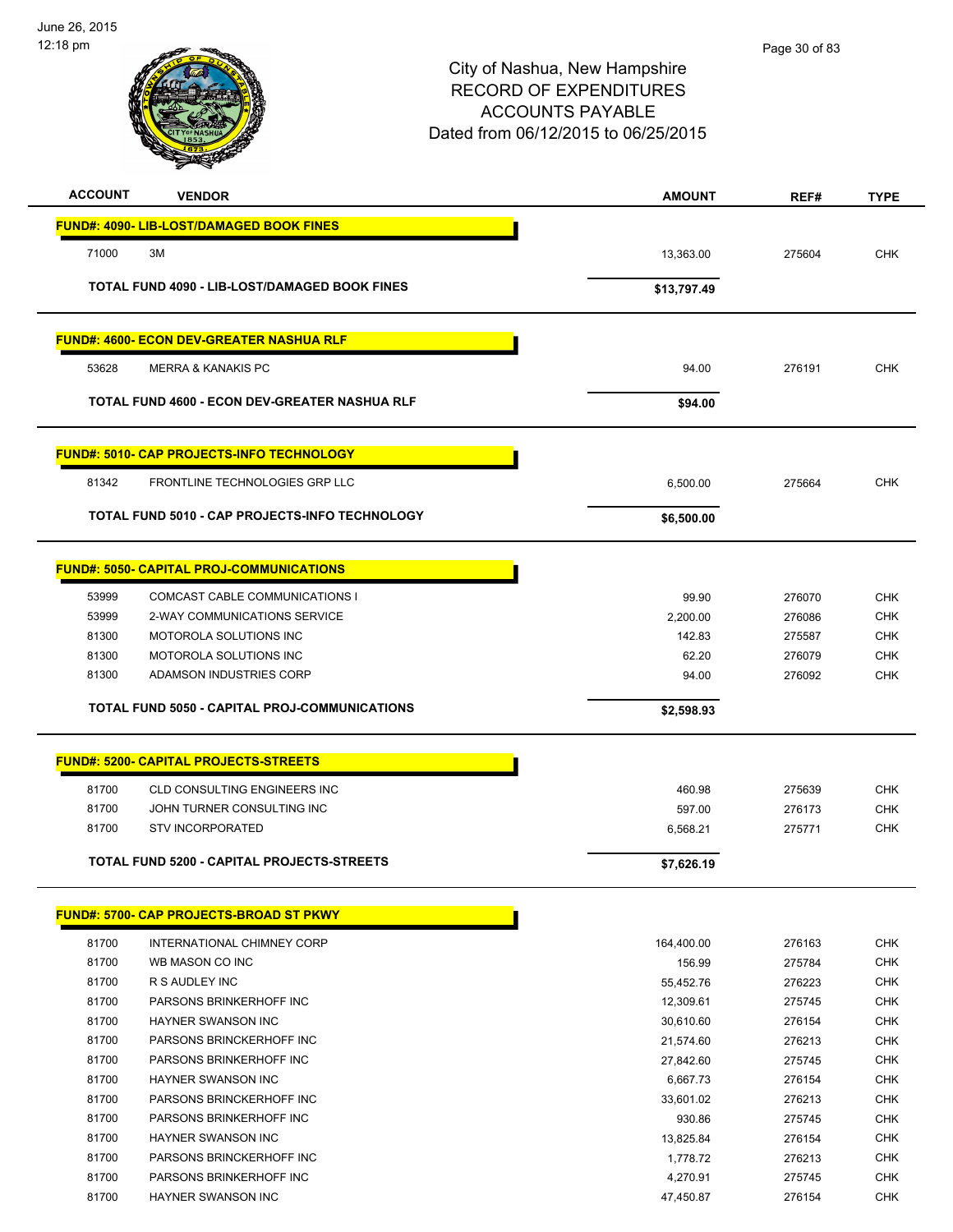

| <b>ACCOUNT</b> | <b>VENDOR</b>                                  | <b>AMOUNT</b> | REF#   | <b>TYPE</b> |
|----------------|------------------------------------------------|---------------|--------|-------------|
|                | <b>FUND#: 5700- CAP PROJECTS-BROAD ST PKWY</b> |               |        |             |
| 81700          | PARSONS BRINCKERHOFF INC                       | 1.472.65      | 276213 | <b>CHK</b>  |
| 81700          | HALL MORSE ANDERSON SPINELLA                   | 1.954.15      | 275675 | <b>CHK</b>  |
| 81700          | <b>DENNIS MIRES PA</b>                         | 125.00        | 276131 | <b>CHK</b>  |
| 81700          | HAYNER SWANSON INC                             | 6.961.30      | 276154 | <b>CHK</b>  |
| 81700          | <b>RPF ENVIRONMENTAL INC</b>                   | 9.925.00      | 276227 | <b>CHK</b>  |
| 81700          | WARD GEOTECHNICAL CONSULTING                   | 2.915.00      | 276241 | <b>CHK</b>  |
| 81700          | HALL MORSE ANDERSON SPINELLA                   | 1.668.15      | 275675 | <b>CHK</b>  |
|                | TOTAL FUND 5700 - CAP PROJECTS-BROAD ST PKWY   | \$445,894.36  |        |             |

|       | <b>FUND#: 6000- SOLID WASTE FUND</b> |          |        |  |
|-------|--------------------------------------|----------|--------|--|
| 21707 | DANIEL WEBSTER COLLEGE INC           | 1,000.00 | 276129 |  |
| 21707 | <b>CHERYL MILROY</b>                 | 300.00   | 276195 |  |
| 53107 | UNITED PARCEL SERVICE                | 5.95     | 275601 |  |
| 53107 | SANBORN HEAD & ASSOC INC             | 6,710.10 | 276228 |  |
| 54100 | <b>EVERSOURCE</b>                    | 66.28    | 276072 |  |
| 54280 | <b>BELLETETES INC</b>                | 36.53    | 275627 |  |
| 54280 | <b>B &amp; S LOCKSMITHS INC</b>      | 104.91   | 276099 |  |
| 54280 | HOME DEPOT CREDIT SERVICE 3065       | 96.36    | 276158 |  |
| 54280 | <b>ISCO INDUSTRIES</b>               | 1,327.10 | 276164 |  |
| 54600 | <b>BOOMER MCLOUD</b>                 | 529.96   | 275631 |  |
| 54600 | <b>CARPARTS OF NASHUA</b>            | 602.56   | 275634 |  |
| 54600 | LIBERTY INTNL TRUCKS OF NH LLC       | 209.85   | 275700 |  |
| 54600 | M & B MACHINING AND WELDING          | 208.00   | 275702 |  |
| 54600 | MCNEILUS TRUCK & MANUFACTURING       | 253.77   | 275717 |  |
| 54600 | NAPA AUTO PARTS                      | 66.52    | 275726 |  |
| 54600 | <b>POWERPLAN</b>                     | 2,010.62 | 275750 |  |
| 54600 | SANEL AUTO PARTS CO                  | 15.93    | 275763 |  |
| 54600 | <b>CARPARTS OF NASHUA</b>            | 315.78   | 276110 |  |
| 54600 | <b>CENTRAL EQUIPMENT LLC</b>         | 9,449.00 | 276113 |  |
| 54600 | <b>FLEETPRIDE INC</b>                | 55.25    | 276139 |  |
| 54600 | FREIGHTLINER OF NH INC               | 223.22   | 276140 |  |
| 54600 | <b>G H BERLIN WINDWARD</b>           | 1,149.60 | 276141 |  |
| 54600 | MCNEILUS TRUCK & MANUFACTURING       | 304.11   | 276190 |  |
| 54600 | NAPA AUTO PARTS                      | 72.55    | 276200 |  |
| 54828 | US BANK EQUIPMENT FINANCE            | 113.54   | 275996 |  |
| 54828 | US BANK EQUIPMENT FINANCE            | 28.14    | 275997 |  |
| 55109 | <b>FAIRPOINT COMMUNICATIONS</b>      | 32.75    | 276073 |  |
| 55200 | <b>SWANA</b>                         | 200.00   | 275773 |  |
| 55307 | SARAH O HYLAND                       | 99.76    | 275574 |  |
| 55699 | UNIVERSAL RECYCLING TECH             | 8,849.61 | 275780 |  |
| 55699 | <b>CALLOGIX INC</b>                  | 83.70    | 276109 |  |
| 55699 | NRRA (NORTHEAST RESOURCE RECOV       | 270.00   | 276210 |  |
| 55699 | UNIVERSAL RECYCLING TECH             | 2,247.32 | 276239 |  |
| 61100 | WB MASON CO INC                      | 188.01   | 275784 |  |
| 61107 | UNIFIRST CORPORATION                 | 169.01   | 275778 |  |
| 61107 | PHOENIX SCREEN PRINTING              | 302.00   | 276215 |  |
| 61110 | ALECS SHOE STORE INC                 | 110.00   | 275611 |  |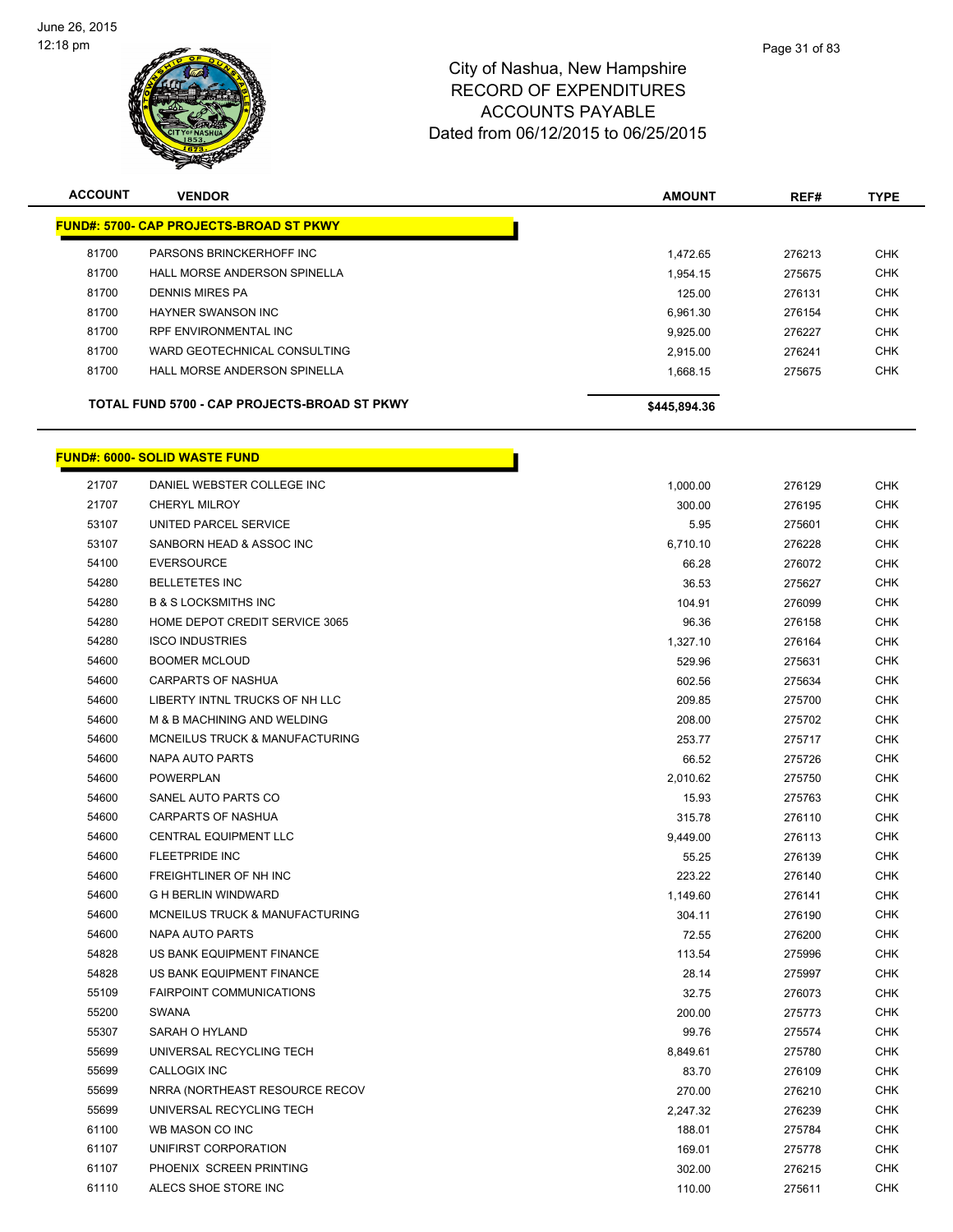

| <b>ACCOUNT</b>                       | <b>VENDOR</b>                      | <b>AMOUNT</b> | REF#   | <b>TYPE</b> |  |
|--------------------------------------|------------------------------------|---------------|--------|-------------|--|
| <b>FUND#: 6000- SOLID WASTE FUND</b> |                                    |               |        |             |  |
| 61110                                | ALECS SHOE STORE INC               | 329.95        | 276094 | <b>CHK</b>  |  |
| 61192                                | <b>GRAINGER</b>                    | 49.20         | 275672 | <b>CHK</b>  |  |
| 61307                                | SHATTUCK MALONE OIL CO             | 1,561.32      | 275595 | <b>CHK</b>  |  |
| 61307                                | SHATTUCK MALONE OIL CO             | 1,414.83      | 276083 | <b>CHK</b>  |  |
| 61560                                | <b>TRAFFIC SAFETY STORE</b>        | 4,514.65      | 275776 | <b>CHK</b>  |  |
| 61650                                | WB MASON CO INC                    | 323.25        | 275784 | <b>CHK</b>  |  |
| 61705                                | <b>MAYNARD &amp; LESIEUR INC</b>   | 3,582.06      | 275711 | <b>CHK</b>  |  |
| 61705                                | <b>MAYNARD &amp; LESIEUR INC</b>   | 1,884.80      | 276185 | <b>CHK</b>  |  |
|                                      | TOTAL FUND 6000 - SOLID WASTE FUND | \$51,467.85   |        |             |  |

|       | <b>FUND#: 6200- WASTEWATER FUND</b> |           |        |            |  |  |
|-------|-------------------------------------|-----------|--------|------------|--|--|
| 53107 | EASTERN ANALYTICAL INC              | 65.00     | 275653 | <b>CHK</b> |  |  |
| 53107 | WOODARD & CURRAN INC                | 9,822.00  | 275787 | <b>CHK</b> |  |  |
| 53107 | CHEMSERVE ENVIRONMENTAL ANALYS      | 161.21    | 276115 | <b>CHK</b> |  |  |
| 54100 | <b>EVERSOURCE</b>                   | 1,377.98  | 275582 | <b>CHK</b> |  |  |
| 54100 | <b>EVERSOURCE</b>                   | 39,847.54 | 276072 | <b>CHK</b> |  |  |
| 54114 | DIRECT ENERGY BUSINESS              | 8.28      | 275650 | <b>CHK</b> |  |  |
| 54114 | <b>LIBERTY UTILITIES - NH</b>       | 144.80    | 276016 | <b>CHK</b> |  |  |
| 54114 | <b>LIBERTY UTILITIES - NH</b>       | 270.19    | 276017 | <b>CHK</b> |  |  |
| 54114 | <b>LIBERTY UTILITIES - NH</b>       | 60.60     | 276018 | <b>CHK</b> |  |  |
| 54114 | <b>LIBERTY UTILITIES - NH</b>       | 51.30     | 276019 | <b>CHK</b> |  |  |
| 54114 | <b>LIBERTY UTILITIES - NH</b>       | 57.37     | 276020 | <b>CHK</b> |  |  |
| 54114 | <b>LIBERTY UTILITIES - NH</b>       | 253.88    | 276078 | <b>CHK</b> |  |  |
| 54141 | PENNICHUCK WATER WORKS INC          | 184.70    | 275594 | <b>CHK</b> |  |  |
| 54141 | PENNICHUCK WATER WORKS INC          | 7,472.04  | 276082 | <b>CHK</b> |  |  |
| 54221 | CASELLA ORGANICS                    | 30,812.86 | 276112 | <b>CHK</b> |  |  |
| 54300 | CRISP CONTRACTING LLC               | 2,300.00  | 275546 | <b>CHK</b> |  |  |
| 54300 | <b>BROX INDUSTRIES INC</b>          | 184.10    | 275632 | <b>CHK</b> |  |  |
| 54300 | CRISP CONTRACTING LLC               | 3,950.00  | 276038 | <b>CHK</b> |  |  |
| 54300 | CORRIVEAU ROUTHIER INC              | 829.50    | 276124 | <b>CHK</b> |  |  |
| 54300 | <b>HUDSON QUARY CORP</b>            | 1,724.60  | 276160 | <b>CHK</b> |  |  |
| 54300 | ROBERT W CHAMPAGNE                  | 3,995.00  | 276226 | <b>CHK</b> |  |  |
| 54300 | TEAM EJP CONCORD NH                 | 1,957.06  | 276235 | CHK        |  |  |
| 54487 | <b>FASTENAL CO</b>                  | 125.84    | 275657 | <b>CHK</b> |  |  |
| 54487 | <b>FISHER SCIENTIFIC</b>            | 240.55    | 275660 | <b>CHK</b> |  |  |
| 54487 | <b>GRAINGER</b>                     | 1,539.56  | 275671 | <b>CHK</b> |  |  |
| 54487 | HAMPSHIRE PUMP AND EQUIPMENT        | 1,616.73  | 275676 | <b>CHK</b> |  |  |
| 54487 | M & B MACHINING AND WELDING         | 542.00    | 275702 | <b>CHK</b> |  |  |
| 54487 | PINE MOTOR PARTS                    | 189.98    | 275748 | CHK        |  |  |
| 54487 | SANEL AUTO PARTS CO                 | 321.54    | 275764 | CHK        |  |  |
| 54487 | <b>ULINE</b>                        | 692.83    | 275777 | <b>CHK</b> |  |  |
| 54487 | AMERICAN TANK MANAGEMENT INC        | 1,490.00  | 276097 | CHK        |  |  |
| 54487 | <b>HAJOCA CORPORATION</b>           | 1,653.14  | 276153 | CHK        |  |  |
| 54487 | M & M ELECTRICAL SUPPLY CO INC      | 53.34     | 276179 | <b>CHK</b> |  |  |
| 54487 | MASS CRANE & HOIST SERVICE INC      | 1,415.00  | 276183 | CHK        |  |  |
| 54487 | MCMASTER-CARR                       | 372.25    | 276189 | <b>CHK</b> |  |  |
| 54487 | <b>PINE MOTOR PARTS</b>             | 8.58      | 276216 | <b>CHK</b> |  |  |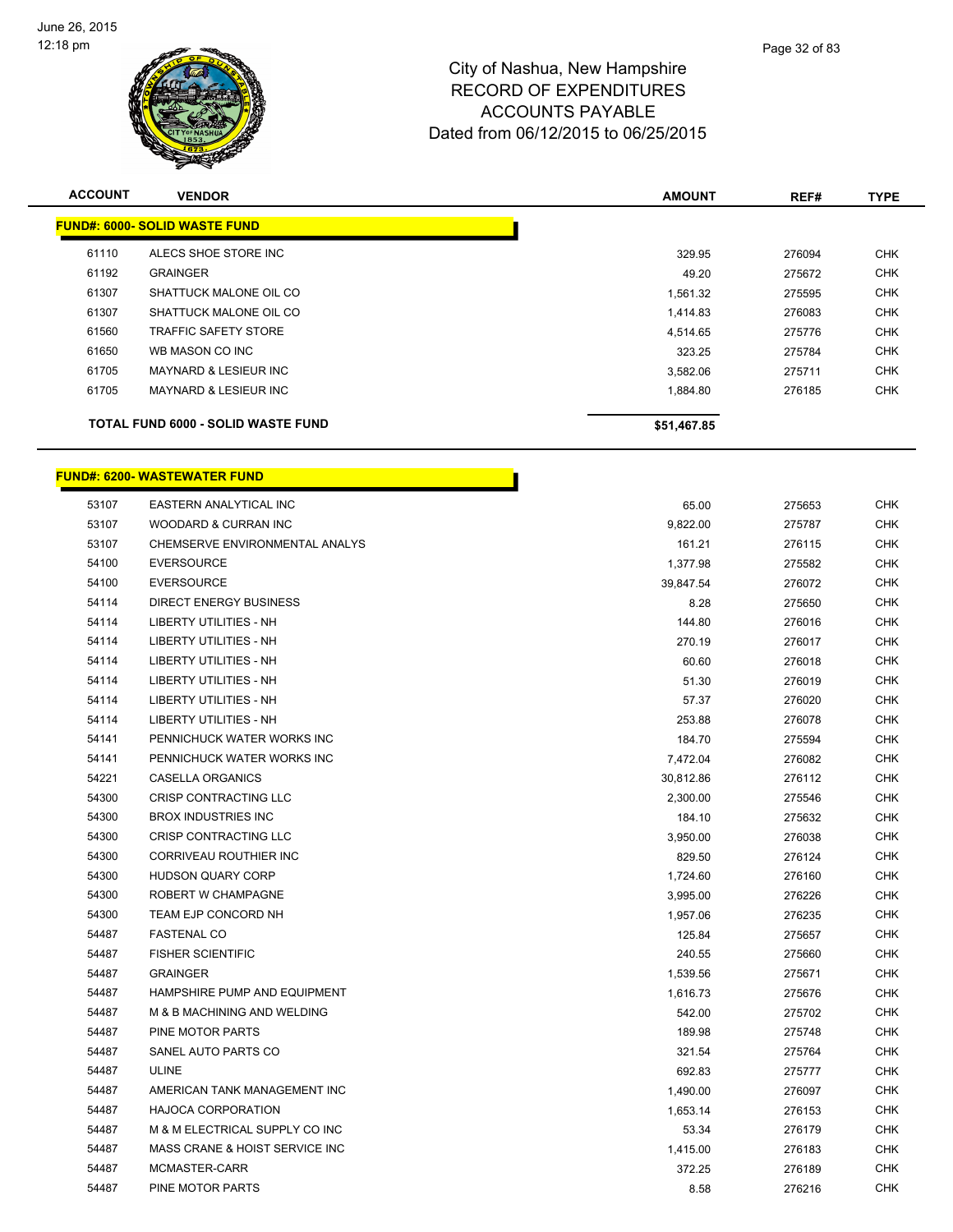

| <b>ACCOUNT</b> | <b>VENDOR</b>                            | <b>AMOUNT</b> | REF#   | <b>TYPE</b> |
|----------------|------------------------------------------|---------------|--------|-------------|
|                | <b>FUND#: 6200- WASTEWATER FUND</b>      |               |        |             |
| 54600          | <b>CUES INC</b>                          | 3,087.12      | 275643 | <b>CHK</b>  |
| 54828          | US BANK EQUIPMENT FINANCE                | 28.14         | 275997 | <b>CHK</b>  |
| 55109          | <b>BAYRING COMMUNICATIONS</b>            | 60.21         | 275581 | <b>CHK</b>  |
| 55109          | <b>FAIRPOINT COMMUNICATIONS</b>          | 735.51        | 275583 | <b>CHK</b>  |
| 55118          | AT & T MOBILITY                          | 170.16        | 276068 | <b>CHK</b>  |
| 55421          | TREASURER STATE OF NH                    | 50.00         | 275598 | <b>CHK</b>  |
| 55500          | TREASURER STATE OF NH                    | 233.40        | 275600 | <b>CHK</b>  |
| 55618          | <b>CITIZENS BANK</b>                     | 1,600.80      | 148882 | <b>ACH</b>  |
| 55618          | <b>CITIZENS BANK</b>                     | 2,226.92      | 148883 | <b>ACH</b>  |
| 55699          | <b>CALLOGIX INC</b>                      | 160.00        | 276109 | <b>CHK</b>  |
| 61107          | UNIFIRST CORPORATION                     | 507.97        | 275778 | <b>CHK</b>  |
| 61149          | ERA - A WATERS CO                        | 461.81        | 275654 | <b>CHK</b>  |
| 61149          | <b>VWR INTERNATIONAL</b>                 | 545.60        | 275782 | <b>CHK</b>  |
| 61156          | <b>BASF CORP</b>                         | 8,465.75      | 275625 | <b>CHK</b>  |
| 61156          | POLYDYNE INC                             | 18,334.00     | 275749 | <b>CHK</b>  |
| 61156          | JCI JONES CHEMICALS INC                  | 2,374.40      | 276168 | <b>CHK</b>  |
| 61156          | PVS CHEMICAL SOLUTIONS INC               | 6,679.73      | 276221 | <b>CHK</b>  |
| 61299          | <b>GERALDINE CIARDELLI</b>               | 51.00         | 275543 | <b>CHK</b>  |
| 61299          | HOME DEPOT CREDIT SERVICE 3065           | 257.44        | 275683 | <b>CHK</b>  |
| 61299          | <b>NOELLE OSBORNE</b>                    | 55.26         | 275742 | <b>CHK</b>  |
| 61299          | MOORE MEDICAL LLC                        | 170.72        | 276197 | <b>CHK</b>  |
| 71228          | PITNEY BOWES GLOBAL FIN SRVS             | 323.58        | 276218 | <b>CHK</b>  |
| 81200          | INDUSTRIAL CORROSION SERVICES            | 18,699.00     | 276044 | <b>CHK</b>  |
| 81700          | <b>HAZEN &amp; SAWYER PC</b>             | 23,441.39     | 275680 | <b>CHK</b>  |
| 81700          | <b>HAZEN &amp; SAWYER PC</b>             | 7,822.74      | 276155 | <b>CHK</b>  |
| 81700          | PENTA CORP                               | 52,381.48     | 275746 | <b>CHK</b>  |
| 81700          | <b>WOODARD &amp; CURRAN</b>              | 43,229.49     | 275786 | <b>CHK</b>  |
| 81700          | <b>HAZEN &amp; SAWYER PC</b>             | 1,655.31      | 275680 | <b>CHK</b>  |
| 81700          | <b>WRIGHT-PIERCE</b>                     | 3,853.69      | 275788 | <b>CHK</b>  |
| 81700          | <b>WRIGHT-PIERCE</b>                     | 49,260.54     | 275788 | <b>CHK</b>  |
| 81700          | <b>HAZEN &amp; SAWYER PC</b>             | 6,120.53      | 275680 | <b>CHK</b>  |
|                | <b>TOTAL FUND 6200 - WASTEWATER FUND</b> | \$368,835.04  |        |             |

#### **FUND#: 6500- PROPERTY & CASUALTY FUND**

| 54267 | TREASURER STATE OF NH          | 100.00   | 275597 | <b>CHK</b> |
|-------|--------------------------------|----------|--------|------------|
| 59207 | APPLE NASHUA LLC               | 861.00   | 275974 | <b>CHK</b> |
| 59207 | BOSTON SPORTS & SHOULDER CTR   | 225.00   | 275975 | <b>CHK</b> |
| 59207 | CONVENIENTMD LLC               | 150.00   | 275976 | <b>CHK</b> |
| 59207 | DARTMOUTH HITCHCOCK CLINIC     | 2,532.00 | 275977 | <b>CHK</b> |
| 59207 | DEVINE MILLIMET & BRANCH PA    | 2,454.53 | 275978 | <b>CHK</b> |
| 59207 | ELIZABETH KRAHENBUHL           | 48.98    | 275979 | <b>CHK</b> |
| 59207 | FOUNDATION MEDICAL PARTNERS    | 227.00   | 275980 | <b>CHK</b> |
| 59207 | FOUR SEASONS ORTHOPEDIC CENTER | 3,343.00 | 275981 | <b>CHK</b> |
| 59207 | INJURED WORKERS PHARMACY LLC   | 530.79   | 275982 | <b>CHK</b> |
| 59207 | <b>JODY STEWART</b>            | 59.66    | 275983 | <b>CHK</b> |
| 59207 | <b>JACQUELINE LEVINE</b>       | 304.74   | 275984 | <b>CHK</b> |
| 59207 | KEVIN S MORIARTY DC            | 89.00    | 275986 | <b>CHK</b> |
|       |                                |          |        |            |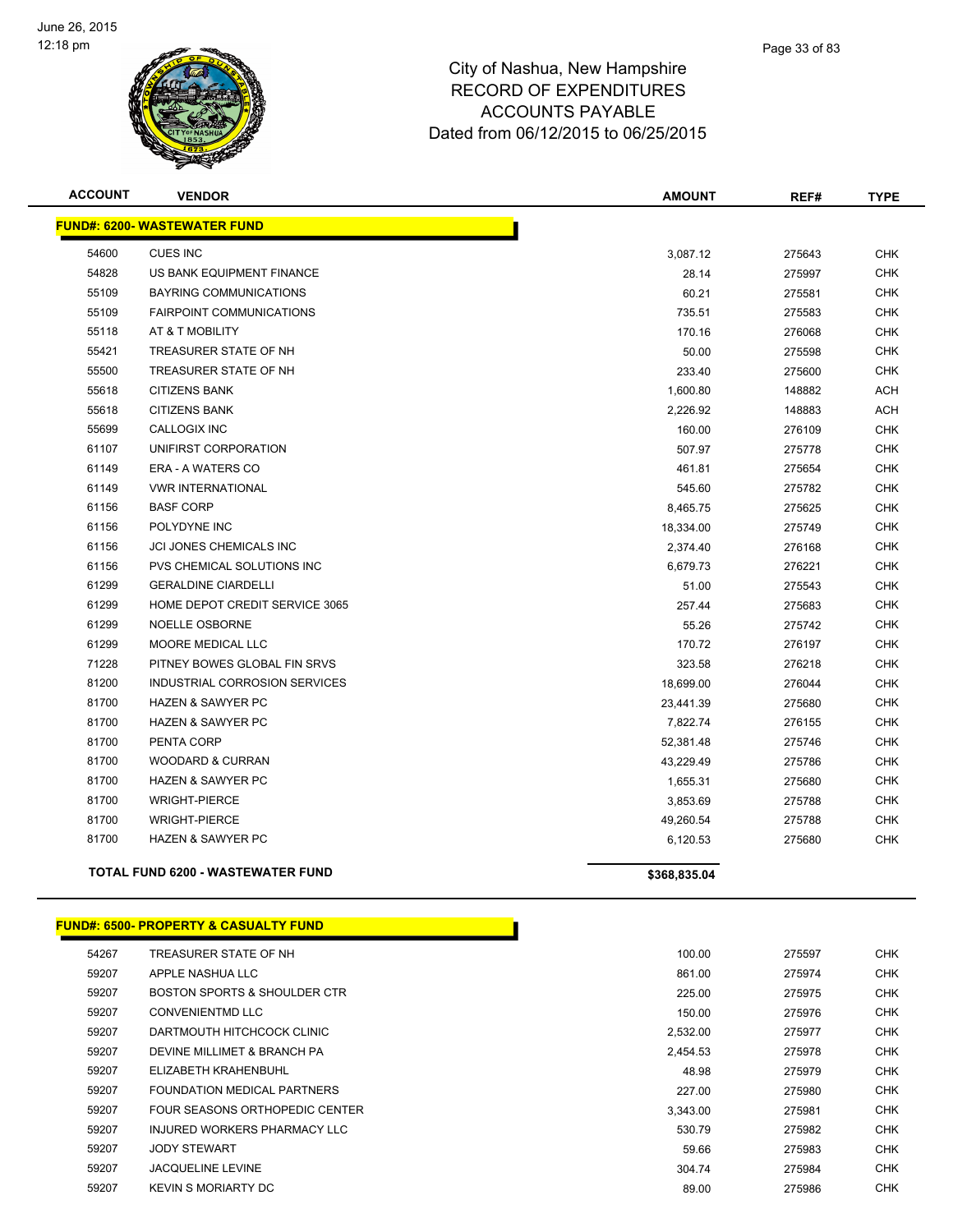

| <b>ACCOUNT</b> | <b>VENDOR</b>                                         | <b>AMOUNT</b> | REF#   | <b>TYPE</b> |
|----------------|-------------------------------------------------------|---------------|--------|-------------|
|                | <b>FUND#: 6500- PROPERTY &amp; CASUALTY FUND</b>      |               |        |             |
| 59207          | NH INSURANCE GUARANTY ASSOC                           | 5,286.11      | 275988 | <b>CHK</b>  |
| 59207          | OCCUPATIONAL HEALTH CTRS SOUTH                        | 1,105.05      | 275989 | <b>CHK</b>  |
| 59207          | PAIN SOLUTIONS PLLC                                   | 200.00        | 275990 | <b>CHK</b>  |
| 59207          | PERFORMANCE REHAB INC                                 | 200.00        | 275991 | <b>CHK</b>  |
| 59207          | ST JOSEPHS HOSPITAL                                   | 4,428.10      | 275993 | <b>CHK</b>  |
| 59207          | STONERIVER PHARMACY SOLUTIONS                         | 560.41        | 275994 | <b>CHK</b>  |
| 59207          | AMOSKEAG ANETHESIA PLLC                               | 225.00        | 276424 | <b>CHK</b>  |
| 59207          | <b>CPTE NASHUA</b>                                    | 435.00        | 276425 | <b>CHK</b>  |
| 59207          | <b>CULLENCOLLIMORE PLLC</b>                           | 980.00        | 276426 | <b>CHK</b>  |
| 59207          | DARTMOUTH HITCHCOCK CLINIC                            | 3,086.00      | 276427 | <b>CHK</b>  |
| 59207          | FOUR SEASONS ORTHOPEDIC CENTER                        | 2,502.00      | 276428 | <b>CHK</b>  |
| 59207          | <b>INJURED WORKERS PHARMACY LLC</b>                   | 136.79        | 276430 | <b>CHK</b>  |
| 59207          | <b>INTEGRATED PAIN CARE</b>                           | 331.00        | 276431 | <b>CHK</b>  |
| 59207          | <b>MAIN STREET CHIROPRACTIC</b>                       | 306.00        | 276432 | <b>CHK</b>  |
| 59207          | SO NH REGIONAL MEDICAL CENTER                         | 1,010.53      | 276433 | <b>CHK</b>  |
| 59207          | <b>ST JOSEPHS HOSPITAL</b>                            | 1,091.75      | 276434 | <b>CHK</b>  |
| 59207          | STONERIVER PHARMACY SOLUTIONS                         | 1,209.56      | 276435 | <b>CHK</b>  |
| 59225          | <b>CHERYL WALLEY</b>                                  | 16,436.68     | 275521 | <b>CHK</b>  |
| 59225          | DEVINE MILLIMET & BRANCH PA                           | 688.84        | 275978 | <b>CHK</b>  |
| 59225          | SCHROEDER CONSTRUCTION MGMT IN                        | 950.00        | 275992 | <b>CHK</b>  |
| 59225          | <b>CULLENCOLLIMORE PLLC</b>                           | 3,472.00      | 276426 | <b>CHK</b>  |
| 59250          | <b>MARVELL PLATE GLASS INC</b>                        | 155.75        | 275985 | <b>CHK</b>  |
| 59250          | TOLAR MFG CO INC                                      | 10,630.00     | 275995 | <b>CHK</b>  |
| 59250          | ABUDI PHOTOGRAPHY LLC                                 | 10,798.91     | 276423 | <b>CHK</b>  |
| 59275          | ALLIANCE BUS GROUP INC                                | 1,679.16      | 275973 | <b>CHK</b>  |
| 59275          | <b>MWH HOLDINGS LLC</b>                               | 3,500.00      | 275987 | <b>CHK</b>  |
| 59275          | SCHROEDER CONSTRUCTION MGMT IN                        | 4,745.00      | 275992 | <b>CHK</b>  |
| 59275          | <b>CULLENCOLLIMORE PLLC</b>                           | 35.00         | 276426 | <b>CHK</b>  |
| 59275          | <b>ILLG AUTOMOTIVE CORP</b>                           | 888.68        | 276429 | <b>CHK</b>  |
|                | <b>TOTAL FUND 6500 - PROPERTY &amp; CASUALTY FUND</b> | \$87,999.02   |        |             |
|                |                                                       |               |        |             |

# **FUND#: 6600- BENEFITS SELF INSURANCE FUND**

| 21516 | BOSTON MUTUAL LIFE INSURANCE   | 18.156.21  | 148887 | <b>ACH</b> |
|-------|--------------------------------|------------|--------|------------|
| 21520 | SUN LIFE ASSURANCE CO OF CANAD | 6,856.40   | 148890 | ACH        |
| 21775 | <b>JOEL BOUCHER</b>            | 322.21     | 275693 | <b>CHK</b> |
| 52815 | <b>ANTHEM - EAP</b>            | 14.094.00  | 148885 | <b>ACH</b> |
| 59500 | HARVARD PILGRIM HEALTH CARE    | 66,461.07  | 148856 | ACH        |
| 59507 | ANTHEM BCBS OF NE              | 41,134.39  | 148854 | <b>ACH</b> |
| 59507 | ANTHEM BCBS OF NE              | 64,786.43  | 148886 | ACH        |
| 59507 | ANTHEM BCBS OF NE              | 291,555.06 | 148854 | <b>ACH</b> |
| 59507 | ANTHEM BCBS OF NE              | 422.388.34 | 148886 | <b>ACH</b> |
| 59507 | ANTHEM BCBS OF NE              | 31,135.77  | 148854 | <b>ACH</b> |
| 59507 | ANTHEM BCBS OF NE              | 43.418.24  | 148886 | <b>ACH</b> |
| 59507 | HARVARD PILGRIM HEALTH CARE    | 141,403.16 | 148856 | ACH        |
| 59507 | HARVARD PILGRIM HEALTH CARE    | 295,406.90 | 148888 | <b>ACH</b> |
| 59525 | NORTHEAST DELTA DENTAL         | 19.798.84  | 148889 | <b>ACH</b> |
|       |                                |            |        |            |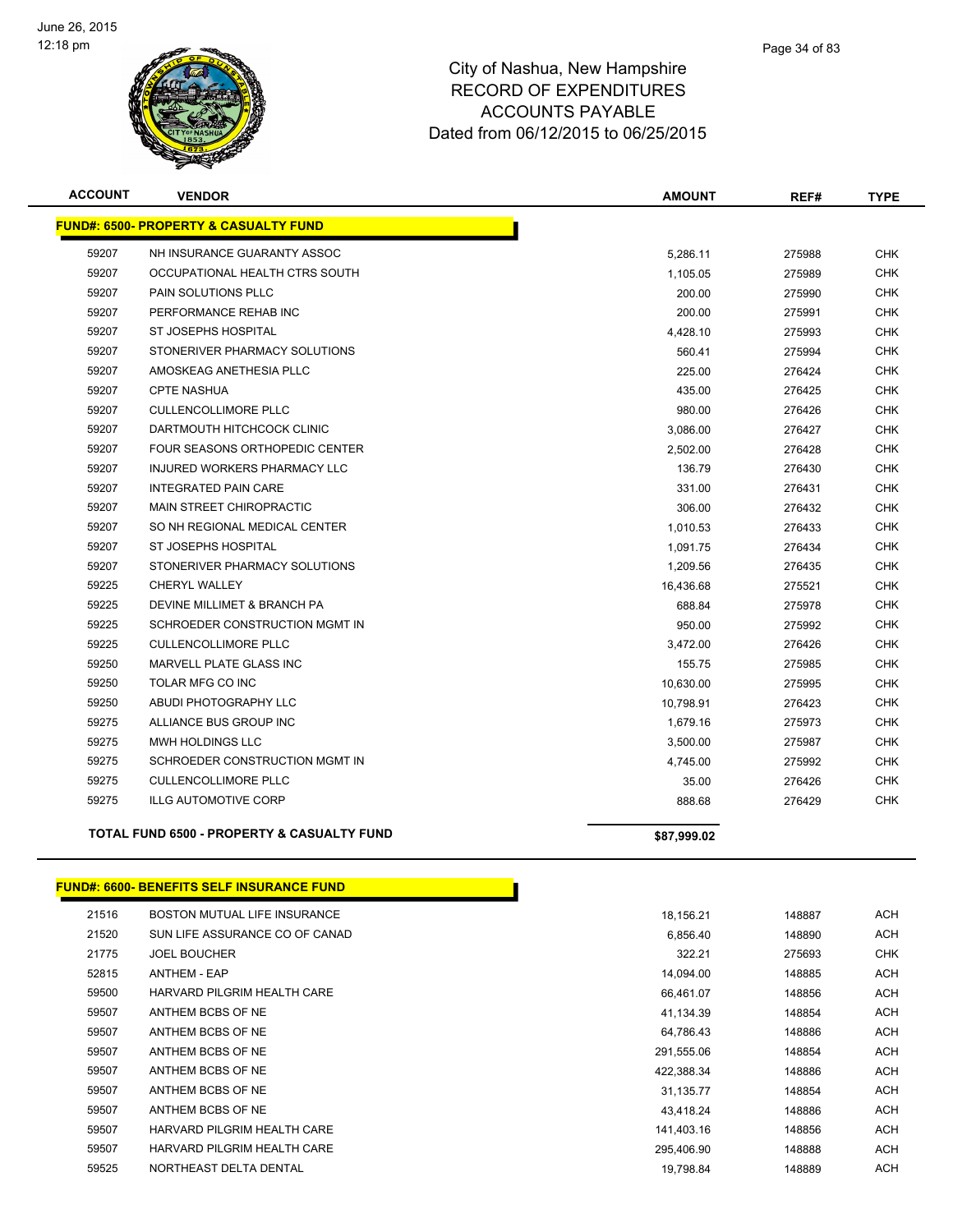| <b>ACCOUNT</b><br><b>VENDOR</b>                           | <b>AMOUNT</b>  | REF#   | <b>TYPE</b> |
|-----------------------------------------------------------|----------------|--------|-------------|
| <b>TOTAL FUND 6600 - BENEFITS SELF INSURANCE FUND</b>     | \$1,456,917.02 |        |             |
| <b>FUND#: 7026- CAPITAL EQUIPMENT RESERVE FUND</b>        |                |        |             |
| 81500<br>MHQ MUNICIPAL VEHICLES                           | 189,590.00     | 276193 | <b>CHK</b>  |
| 81500<br>HOWARD P FAIRFIELD LLC                           | 143,713.00     | 275684 | <b>CHK</b>  |
|                                                           |                |        |             |
| <b>TOTAL FUND 7026 - CAPITAL EQUIPMENT RESERVE FUND</b>   | \$333,303.00   |        |             |
| <b>FUND#: 7050- HOLMAN STADIUM IMPROVEMNTS ETF</b>        |                |        |             |
| 54280<br>HOME DEPOT CREDIT SERVICE 3065                   | 368.90         | 276158 | <b>CHK</b>  |
| <b>TOTAL FUND 7050 - HOLMAN STADIUM IMPROVEMNTS ETF</b>   | \$368.90       |        |             |
| <b>FUND#: 7052- MINE FALLS PARK ETF</b>                   |                |        |             |
| 54280<br>THE DIRT DOCTORS LLC                             | 1,880.00       | 275651 | <b>CHK</b>  |
| 54280<br>HOME DEPOT CREDIT SERVICE 3065                   | 510.04         | 276158 | <b>CHK</b>  |
| <b>TOTAL FUND 7052 - MINE FALLS PARK ETF</b>              | \$2,390.04     |        |             |
|                                                           |                |        |             |
| <b>FUND#: 7063- WATERWAYS &amp; WATER BODIES ETF</b>      |                |        |             |
| 55699<br>PAUL V NOLAN                                     | 5,507.67       | 276214 | <b>CHK</b>  |
| <b>TOTAL FUND 7063 - WATERWAYS &amp; WATER BODIES ETF</b> | \$5,507.67     |        |             |
| <b>FUND#: 7064- JACKSON MILLS DAM OPERATIONS</b>          |                |        |             |
| 54100<br><b>EVERSOURCE</b>                                | 737.26         | 275582 | <b>CHK</b>  |
| 54221<br><b>CHARLES GEORGE COMPANIES INC</b>              | 100.00         | 275636 | <b>CHK</b>  |
| <b>ESSEX POWER SERVICES INC</b><br>55699                  | 4,045.82       | 275655 | <b>CHK</b>  |
| TOTAL FUND 7064 - JACKSON MILLS DAM OPERATIONS            | \$4,883.08     |        |             |
| <b>FUND#: 7078- CITY BUILDINGS ETF</b>                    |                |        |             |
| 54280<br><b>KAPESCO PAINTING LLC</b>                      | 1,990.00       | 275697 | CHK         |
| <b>TOTAL FUND 7078 - CITY BUILDINGS ETF</b>               | \$1,990.00     |        |             |
| <b>FUND#: 7504- ETF CONTRIB EDGEWOOD-DEED FUND</b>        |                |        |             |
| 45121<br>EDWARD F. WILLMAN                                | 800.00         | 275785 | <b>CHK</b>  |
| 61299<br>HARDY DORIC INC                                  | 975.00         | 275679 | <b>CHK</b>  |
| TOTAL FUND 7504 - ETF CONTRIB EDGEWOOD-DEED FUND          | \$1,775.00     |        |             |
|                                                           |                |        |             |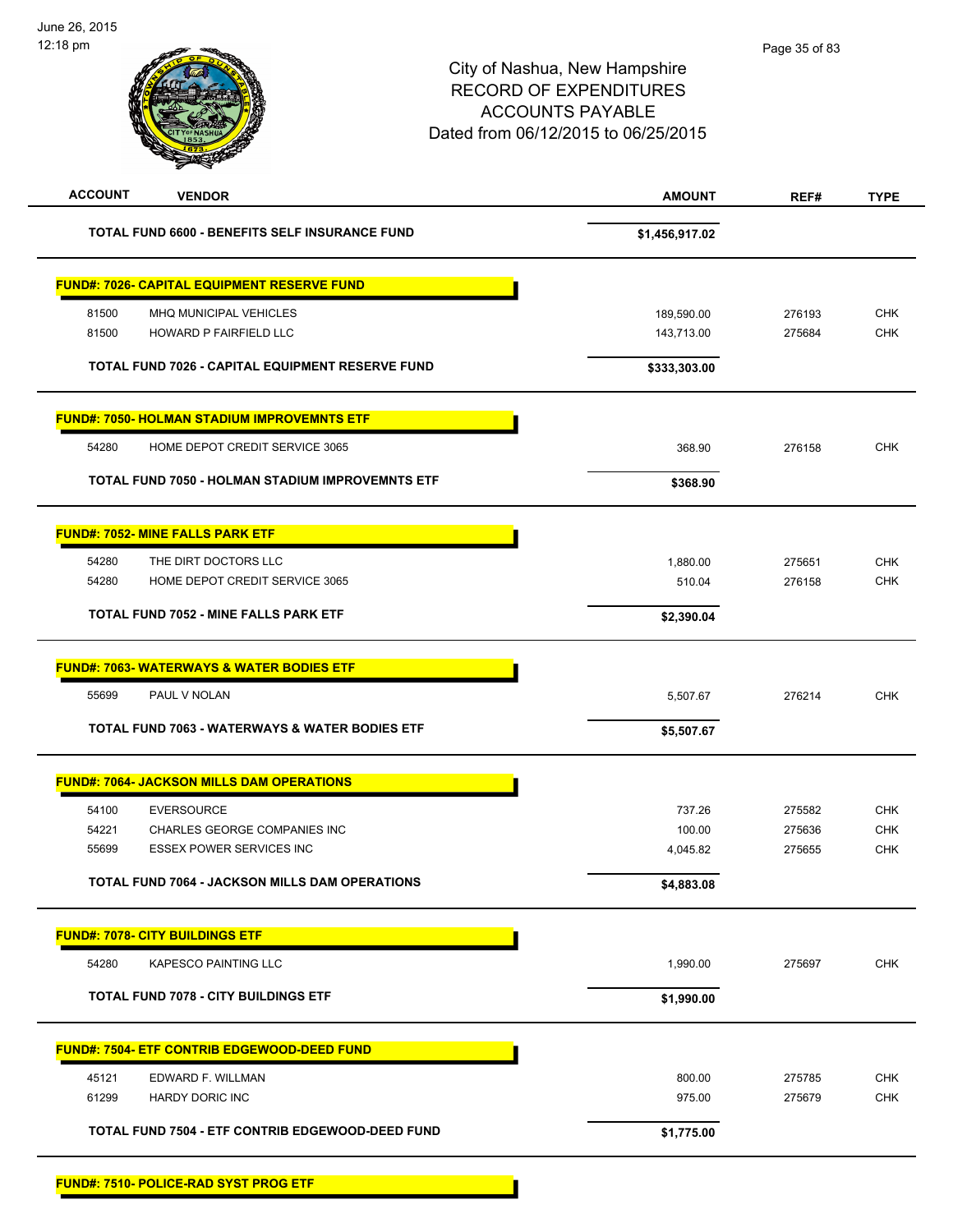

| <b>ACCOUNT</b> | <b>VENDOR</b>                                         | <b>AMOUNT</b>      | REF#             | <b>TYPE</b>              |
|----------------|-------------------------------------------------------|--------------------|------------------|--------------------------|
|                | <b>FUND#: 7510- POLICE-RAD SYST PROG ETF</b>          |                    |                  |                          |
| 61910          | PETTY CASH                                            | 145.63             | 276062           | <b>CHK</b>               |
|                | TOTAL FUND 7510 - POLICE-RAD SYST PROG ETF            | \$145.63           |                  |                          |
|                |                                                       |                    |                  |                          |
|                | <b>FUND#: 7543- LIBRARY-JESSIE C LOCKE</b>            |                    |                  |                          |
| 53128          | BARRADALE O'CONNELL NEWKIRK                           | 650.00             | 276008           | <b>CHK</b>               |
|                | <b>TOTAL FUND 7543 - LIBRARY-JESSIE C LOCKE</b>       | \$650.00           |                  |                          |
|                | <b>FUND#: 7546- LIB-VIRGINIA CARR BLOOMFIELD</b>      |                    |                  |                          |
| 55421          | <b>JENNIFER MCCORMACK</b>                             | 123.64             | 276053           | <b>CHK</b>               |
| 55699          | MESH INTERACTIVE AGENCY                               | 1,500.00           | 275718           | <b>CHK</b>               |
|                | <b>TOTAL FUND 7546 - LIB-VIRGINIA CARR BLOOMFIELD</b> | \$1,623.64         |                  |                          |
|                | <b>FUND#: 7551- P&amp;R-SUMMERFUN</b>                 |                    |                  |                          |
| 68322          | <b>MARCUS GALE</b>                                    | 400.00             | 275665           | <b>CHK</b>               |
| 68322          | JEANNOTTE'S MARKET LLC                                | 64.85              | 275691           | <b>CHK</b>               |
| 68322          | NH BOUNCE HOUSE RENTALS                               | 600.00             | 275736           | <b>CHK</b>               |
| 68322          | ANNA RIBAUDO                                          | 150.00             | 275756           | <b>CHK</b>               |
| 68322          | STUDIO TWO-A BEATLES TRIBUTE                          | 800.00             | 275770           | <b>CHK</b>               |
| 68322          | RECYCLE SMILES ENTERTAINMENT                          | 300.00             | 276224           | <b>CHK</b>               |
|                | <b>TOTAL FUND 7551 - P&amp;R-SUMMERFUN</b>            | \$2,314.85         |                  |                          |
|                | <b>FUND#: 7565- SCHOOL RELATED PROGRAMS-ETF</b>       |                    |                  |                          |
| 55690          | FIRST STUDENT INC                                     | 1,322.58           | 275861           | <b>CHK</b>               |
| 55690          | FIRST STUDENT INC                                     | 1,163.82           | 276298           | <b>CHK</b>               |
|                | TOTAL FUND 7565 - SCHOOL RELATED PROGRAMS-ETF         | \$2,486.40         |                  |                          |
|                | <b>FUND#: 8007- EDGEWOOD CEMETERY PERP-CARE</b>       |                    |                  |                          |
| 44338          | EDWARD F. WILLMAN                                     | 2,400.00           | 275785           | <b>CHK</b>               |
|                | <b>TOTAL FUND 8007 - EDGEWOOD CEMETERY PERP-CARE</b>  | \$2,400.00         |                  |                          |
|                | <b>FUND#: 8050- LIBRARY-CHARLES ZYLONIS</b>           |                    |                  |                          |
|                |                                                       |                    |                  |                          |
| 68322<br>68322 | NASHUA CHAMBER ORCHESTRA<br><b>EGLE JARKOVA</b>       | 5,500.00<br>700.00 | 275563<br>276045 | <b>CHK</b><br><b>CHK</b> |
|                |                                                       |                    |                  |                          |
|                | TOTAL FUND 8050 - LIBRARY-CHARLES ZYLONIS             | \$6,200.00         |                  |                          |
|                |                                                       |                    |                  |                          |

**FUND#: 8059- LIB-LEONARD FREEMAN BURBANK**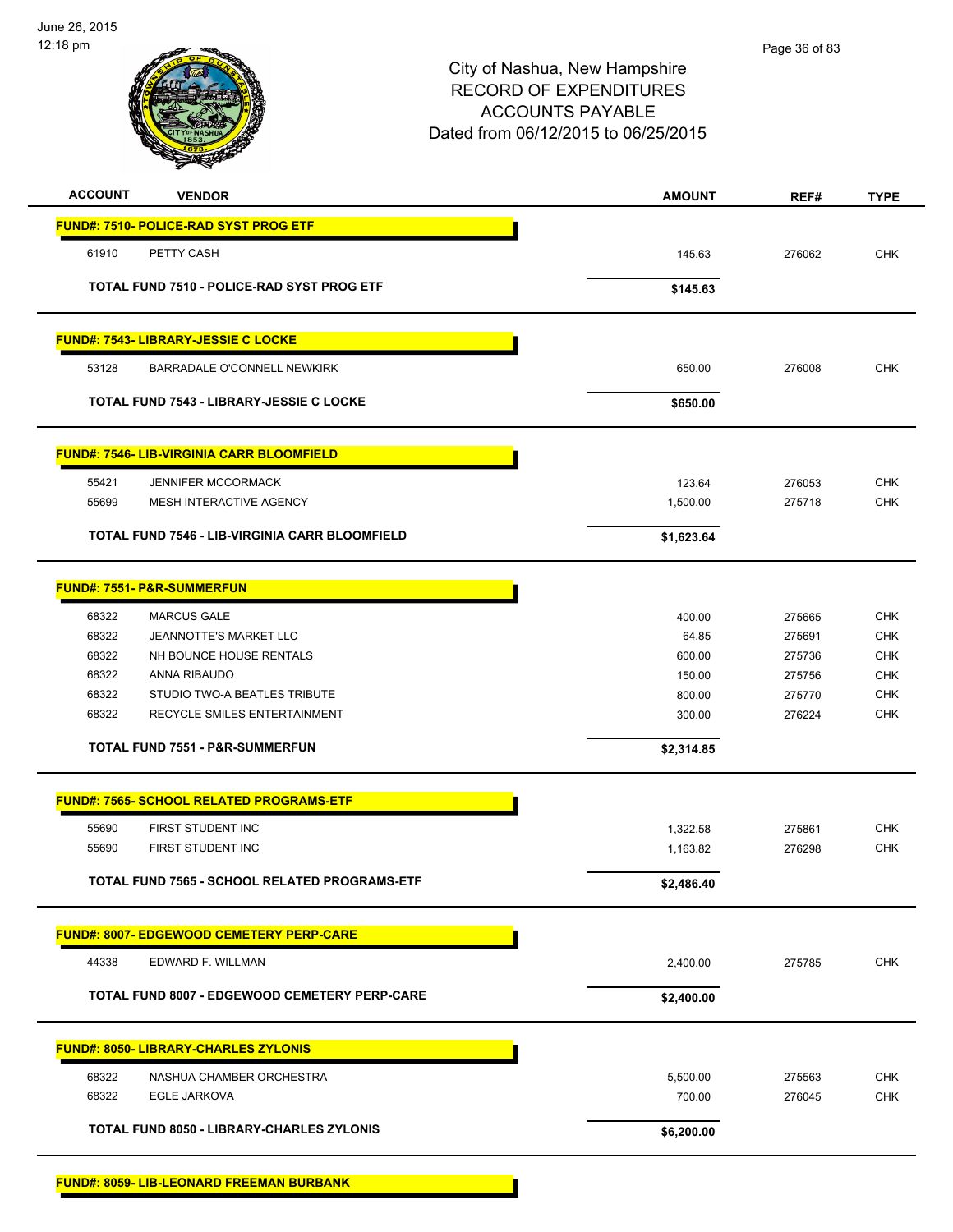

# City of Nashua, New Hampshire RECORD OF EXPENDITURES ACCOUNTS PAYABLE Dated from 06/12/2015 to 06/25/2015

| <b>ACCOUNT</b> | <b>VENDOR</b>                                       | <b>AMOUNT</b> | REF#   | <b>TYPE</b> |
|----------------|-----------------------------------------------------|---------------|--------|-------------|
|                | <b>FUND#: 8059- LIB-LEONARD FREEMAN BURBANK</b>     |               |        |             |
| 68240          | <b>CITY ARTS NASHUA</b>                             | 5,000.00      | 276117 | <b>CHK</b>  |
|                | TOTAL FUND 8059 - LIB-LEONARD FREEMAN BURBANK       | \$5,000.00    |        |             |
|                | <b>FUND#: 8063- LIBRARY-HENRY STEARNS FUND</b>      |               |        |             |
| 61807          | <b>BAKER &amp; TAYLOR</b>                           | 131.19        | 275624 | <b>CHK</b>  |
| 61807          | <b>INGRAM LIBRARY SERVICES</b>                      | 34.40         | 275687 | <b>CHK</b>  |
| 61807          | <b>BAKER &amp; TAYLOR</b>                           | 228.27        | 276101 | <b>CHK</b>  |
|                | <b>TOTAL FUND 8063 - LIBRARY-HENRY STEARNS FUND</b> | \$393.86      |        |             |

**Grand Total:**

**\$7,596,886.14**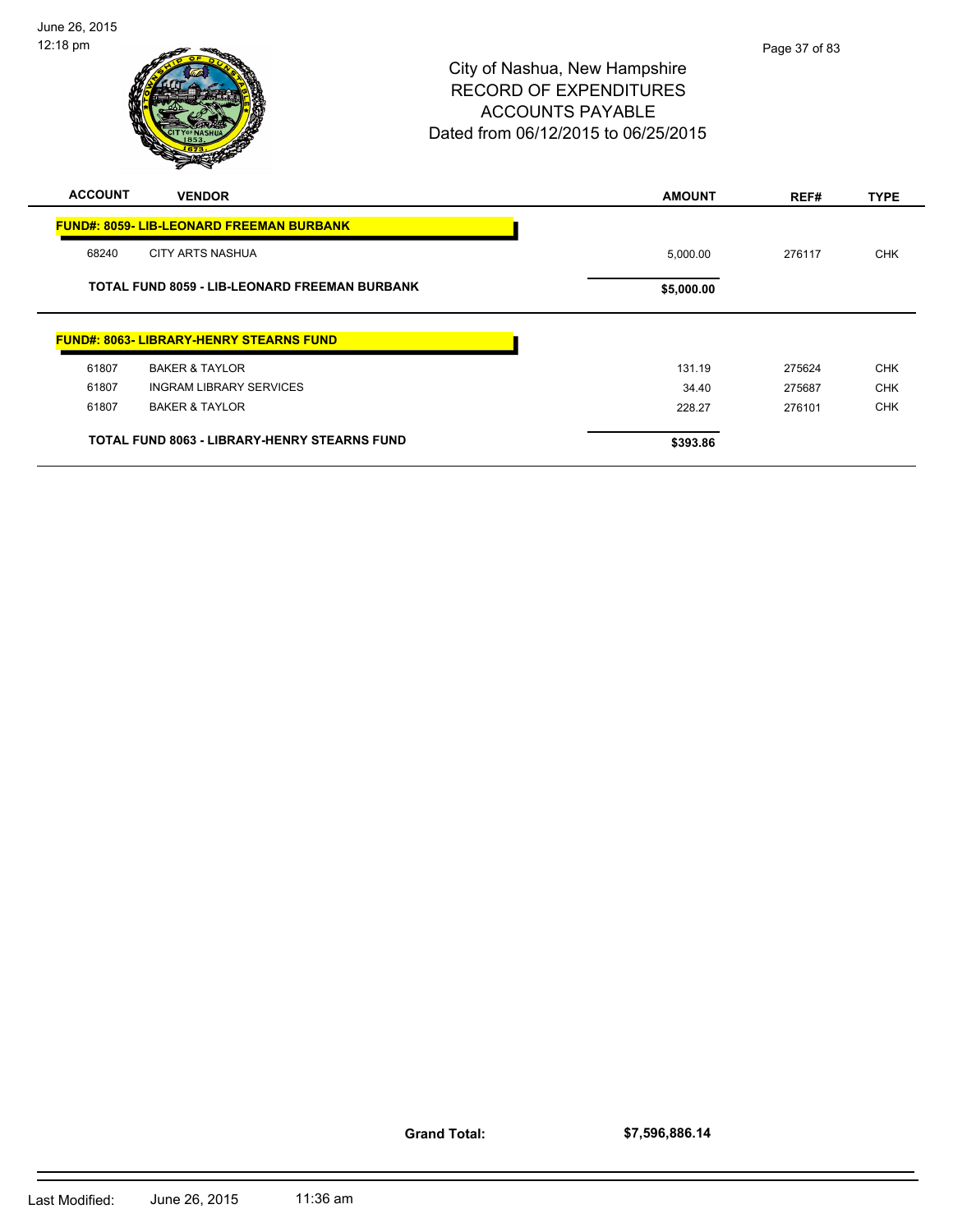Page 38 of 83

| <b>PAY DATE</b>                   | <b>ACCOUNT</b>                       | <b>DESCRIPTION</b>                                   | <b>AMOUNT</b> |
|-----------------------------------|--------------------------------------|------------------------------------------------------|---------------|
| <b>FUND#: 1000 - GENERAL FUND</b> |                                      |                                                      |               |
| <b>MAYOR</b><br>101               |                                      |                                                      |               |
| 6/18/15                           | 51100                                | <b>COMMUNICATIONS DIRECTOR</b>                       | 877.25        |
| 6/25/15                           |                                      | <b>COMMUNICATIONS DIRECTOR</b>                       | 877.25        |
| 6/18/15                           | 51100                                | EXECUTIVE SECRETARY AA                               | 929.80        |
| 6/25/15                           | 51100                                | EXECUTIVE SECRETARY AA                               | 929.80        |
|                                   | 51100                                |                                                      | 585.00        |
| 6/18/15                           | 51100                                | SECRETARY RECEPTIONIST                               |               |
| 6/25/15                           | 51100                                | SECRETARY RECEPTIONIST                               | 585.00        |
| 6/18/15                           | 51500                                | MAYOR                                                | 2,160.35      |
| 6/25/15                           | 51500                                | MAYOR                                                | 2,160.35      |
| 6/25/15                           | 55118                                | TELEPHONE-CELLULAR                                   | 50.00         |
| <b>TOTAL 101 - MAYOR</b>          |                                      |                                                      | \$9,154.80    |
| 102                               | <b>BOARD OF ALDERMEN</b>             |                                                      |               |
| 6/18/15                           | 51100                                | ALDERMANIC LEGISLATION MANAGER                       | 1,446.40      |
| 6/25/15                           | 51100                                | ALDERMANIC LEGISLATION MANAGER                       | 1,446.40      |
| 6/18/15                           | 51200                                | LEGISLATIVE TRANSCRIPTION SPEC                       | 424.54        |
| 6/25/15                           | 51200                                | LEGISLATIVE TRANSCRIPTION SPEC                       | 398.55        |
| 6/25/15                           | 51500                                | <b>BOARD OF ALDERMEN</b>                             | 17,500.00     |
|                                   | <b>TOTAL 102 - BOARD OF ALDERMEN</b> |                                                      | \$21,215.89   |
|                                   |                                      |                                                      |               |
| <b>LEGAL</b><br>103               |                                      |                                                      |               |
| 6/18/15                           | 51100                                | ASSISTANT CORP COUNSEL                               | 767.35        |
| 6/25/15                           | 51100                                | ASSISTANT CORP COUNSEL                               | 767.35        |
| 6/18/15                           | 51100                                | <b>CORPORATION COUNSEL</b>                           | 2,229.60      |
| 6/25/15                           | 51100                                | <b>CORPORATION COUNSEL</b>                           | 2,229.60      |
| 6/18/15                           | 51100                                | DEPUTY CORPORATION COUNSEL                           | 2,028.40      |
| 6/25/15                           | 51100                                | DEPUTY CORPORATION COUNSEL                           | 2,028.40      |
| 6/18/15                           | 51100                                | <b>LEGAL ASSISTANT</b>                               | 1,901.05      |
| 6/25/15                           | 51100                                | <b>LEGAL ASSISTANT</b>                               | 1,901.05      |
| 6/25/15                           | 55118                                | TELEPHONE-CELLULAR                                   | 100.00        |
| TOTAL 103 - LEGAL                 |                                      |                                                      | \$13,952.80   |
| <b>CITY CLERK</b><br>107          |                                      |                                                      |               |
| 6/18/15                           | 51100                                | <b>CITY CLERK</b>                                    | 1,823.90      |
| 6/25/15                           | 51100                                | <b>CITY CLERK</b>                                    | 1,823.90      |
| 6/18/15                           | 51100                                | <b>CLERK VITAL RECORDS II</b>                        | 2,122.70      |
| 6/25/15                           | 51100                                | <b>CLERK VITAL RECORDS II</b>                        | 3,760.54      |
| 6/18/15                           | 51100                                | DEPARTMENT COORDINATOR, CC                           | 817.35        |
| 6/25/15                           | 51100                                | DEPARTMENT COORDINATOR, CC                           | 817.35        |
| 6/18/15                           | 51100                                | DEPUTY CITY CLERK                                    | 1,411.70      |
| 6/25/15                           | 51100                                | DEPUTY CITY CLERK                                    | 1,411.70      |
| 6/18/15                           |                                      | OVERTIME-REGULAR                                     | 30.64         |
|                                   | 51300                                |                                                      | 30.64         |
| 6/25/15<br>6/25/15                | 51300<br>51512                       | OVERTIME-REGULAR<br><b>WAGES APPOINTED OFFICIALS</b> | 393.75        |
|                                   |                                      |                                                      |               |
| <b>TOTAL 107 - CITY CLERK</b>     |                                      |                                                      | \$14,444.17   |
|                                   |                                      |                                                      |               |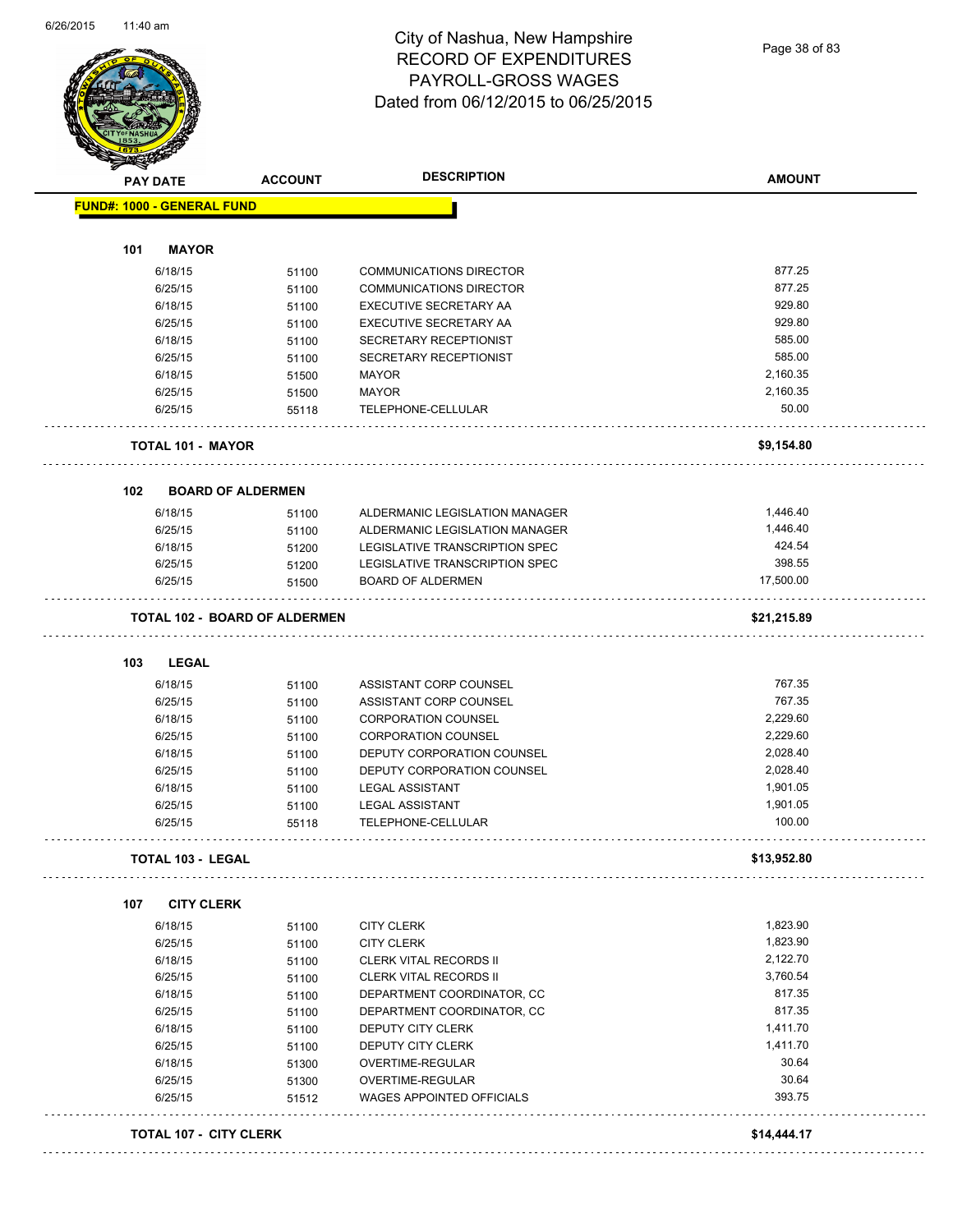|     | <b>PAY DATE</b>                   | <b>ACCOUNT</b>                       | <b>DESCRIPTION</b>                              | <b>AMOUNT</b>        |
|-----|-----------------------------------|--------------------------------------|-------------------------------------------------|----------------------|
|     | <b>FUND#: 1000 - GENERAL FUND</b> |                                      |                                                 |                      |
|     |                                   |                                      |                                                 |                      |
| 111 |                                   | <b>HUMAN RESOURCES</b>               |                                                 |                      |
|     | 6/18/15                           | 51100                                | HR SPEC                                         | 833.85               |
|     | 6/25/15                           | 51100                                | HR SPEC                                         | 719.19               |
|     | 6/4/15                            | 51100                                | HUMAN RESOURCES DIRECTOR                        | (5,597.56)           |
|     | 6/18/15                           | 51100                                | HUMAN RESOURCES DIRECTOR                        | 1,093.78             |
|     | 6/25/15                           | 51100                                | HUMAN RESOURCES DIRECTOR                        | 1,029.45             |
|     | 6/18/15                           | 51200                                | ADMINISTRATIVE ASSISTANT I                      | 283.46               |
|     | 6/25/15                           | 51200                                | ADMINISTRATIVE ASSISTANT I                      | 283.65               |
|     | 6/18/15                           | 51300                                | OVERTIME-REGULAR                                | 15.63                |
|     | 6/25/15                           | 55425                                | <b>EMPLOYMENT BACKGROUND CHECKS</b>             | 240.00               |
|     |                                   | <b>TOTAL 111 - HUMAN RESOURCES</b>   |                                                 | $-$1,098.55$         |
| 115 |                                   | <b>CITYWIDE PENSIONS</b>             |                                                 |                      |
|     | 6/25/15                           | 52120                                | PENSION DISTRIBUTIONS                           | 50.00                |
|     |                                   | <b>TOTAL 115 - CITYWIDE PENSIONS</b> |                                                 | \$50.00              |
|     |                                   |                                      |                                                 |                      |
| 122 |                                   | <b>INFORMATION TECHNOLOGY</b>        |                                                 | 687.40               |
|     | 6/18/15                           | 51100                                | ADMIN ASSISTANT II                              |                      |
|     | 6/25/15                           | 51100                                | ADMIN ASSISTANT II                              | 687.40               |
|     | 6/18/15                           | 51100                                | ENTERPRISE SYS ADMINISTRATOR                    | 1,364.20             |
|     | 6/25/15                           | 51100                                | ENTERPRISE SYS ADMINISTRATOR                    | 1,364.20             |
|     | 6/18/15                           | 51100                                | ERP SYSTEM ADMIN DBA                            | 1,670.35             |
|     | 6/25/15                           | 51100                                | ERP SYSTEM ADMIN DBA                            | 1,670.35             |
|     | 6/18/15                           | 51100                                | INTER INTRA APPL DEV PROJ LDR                   | 1,626.11             |
|     | 6/25/15                           | 51100                                | INTER INTRA APPL DEV PROJ LDR                   | 1,626.11             |
|     | 6/18/15                           | 51100                                | IT APPLICATIONS ANALYST                         | 1,176.05             |
|     | 6/25/15                           | 51100                                | IT APPLICATIONS ANALYST<br>IT DIVISION DIRECTOR | 1,176.05<br>2,028.40 |
|     | 6/18/15<br>6/25/15                | 51100                                | IT DIVISION DIRECTOR                            | 2,028.40             |
|     |                                   | 51100                                |                                                 |                      |
|     | 6/18/15                           | 51100                                | IT INFRASTRUCTURE ANALYST                       | 1,218.45<br>1,218.45 |
|     | 6/25/15                           | 51100                                | IT INFRASTRUCTURE ANALYST                       | 1,823.90             |
|     | 6/18/15                           | 51100                                | IT INFRASTRUCTURE TEAM LEADER                   | 1,823.90             |
|     | 6/25/15                           | 51100                                | IT INFRASTRUCTURE TEAM LEADER                   |                      |
|     | 6/18/15                           | 51100                                | SYSTEMS ADM DATABASE ADM                        | 1,655.69<br>1,655.69 |
|     | 6/25/15                           | 51100                                | SYSTEMS ADM DATABASE ADM                        |                      |
|     | 6/18/15                           | 51100                                | TECH SUPPORT TEAM LEADER                        | 1,537.41             |
|     | 6/25/15                           | 51100                                | TECH SUPPORT TEAM LEADER                        | 1,537.40             |
|     | 6/18/15                           | 51100                                | TECHNICAL SPEC II NET SUPPORT                   | 1,140.00             |
|     | 6/25/15                           | 51100                                | TECHNICAL SPEC II NET SUPPORT                   | 1,140.00             |
|     | 6/18/15                           | 51100                                | TECHNICAL SPECIALIST I                          | 709.90               |
|     | 6/25/15                           | 51100                                | <b>TECHNICAL SPECIALIST I</b>                   | 709.90               |
|     | 6/18/15                           | 51100                                | WEB DESIGNER                                    | 654.20               |
|     | 6/25/15                           | 51100                                | <b>WEB DESIGNER</b>                             | 654.20               |
|     | 6/18/15                           | 51400                                | WAGES TEMP-SEASONAL                             | 323.75               |
|     | 6/25/15                           | 51400                                | WAGES TEMP-SEASONAL                             | 393.75               |

#### **TOTAL 122 - INFORMATION TECHNOLOGY \$35,568.61**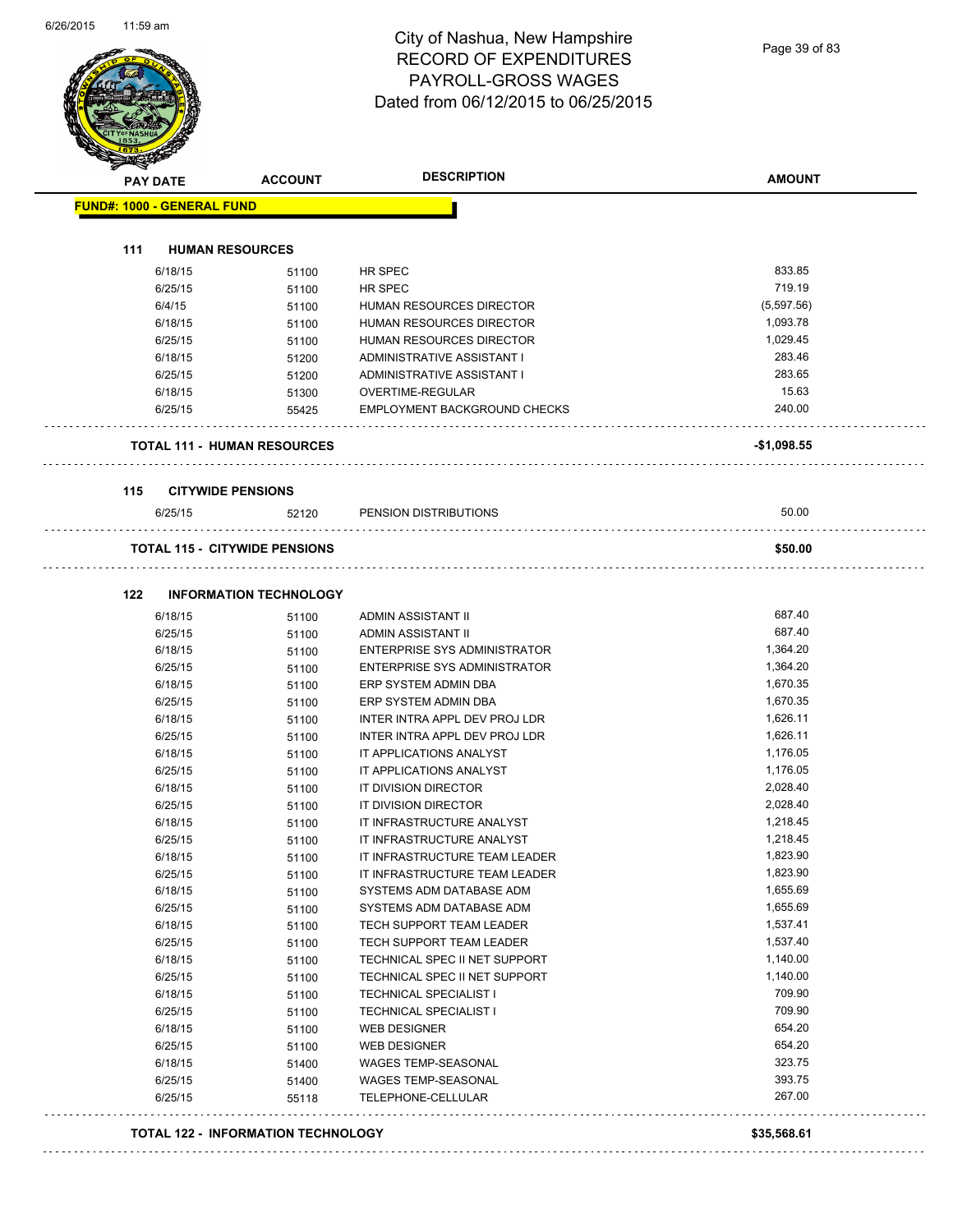

| <b>PAY DATE</b>                   | <b>ACCOUNT</b> | <b>DESCRIPTION</b>                    | <b>AMOUNT</b> |
|-----------------------------------|----------------|---------------------------------------|---------------|
| <b>FUND#: 1000 - GENERAL FUND</b> |                |                                       |               |
|                                   |                |                                       |               |
| 126<br><b>FINANCIAL SERVICES</b>  |                |                                       |               |
| 6/18/15                           | 51100          | ACCOUNTING COMPLIANCE MGR             | 1,105.45      |
| 6/25/15                           | 51100          | ACCOUNTING COMPLIANCE MGR             | 1,105.45      |
| 6/18/15                           | 51100          | ACCOUNTS PAYABLE COORDINATOR          | 2,260.59      |
| 6/25/15                           | 51100          | ACCOUNTS PAYABLE COORDINATOR          | 2,260.60      |
| 6/18/15                           | 51100          | ADMINISTRATIVE ASSISTANT I            | 666.89        |
| 6/25/15                           | 51100          | ADMINISTRATIVE ASSISTANT I            | 666.90        |
| 6/18/15                           | 51100          | CFO COMPTROLLER                       | 2,059.25      |
| 6/25/15                           | 51100          | <b>CFO COMPTROLLER</b>                | 2,059.25      |
| 6/18/15                           | 51100          | <b>COMPENSATION MANAGER</b>           | 1,579.20      |
| 6/25/15                           | 51100          | <b>COMPENSATION MANAGER</b>           | 1,579.20      |
| 6/18/15                           | 51100          | DEP TREASURER TAX COLLECTOR           | 1,098.80      |
| 6/25/15                           | 51100          | DEP TREASURER TAX COLLECTOR           | 1,098.80      |
| 6/4/15                            | 51100          | DPW COLLECTIONS SPEC III              | (7, 282.80)   |
| 6/18/15                           | 51100          | FINANCE AND ADMIN MANAGER             | 766.80        |
| 6/25/15                           | 51100          | <b>FINANCE AND ADMIN MANAGER</b>      | 766.80        |
| 6/18/15                           | 51100          | FINANCIAL MANAGER GENERAL GOVT        | 1,408.20      |
| 6/25/15                           | 51100          | FINANCIAL MANAGER GENERAL GOVT        | 1,408.20      |
| 6/18/15                           | 51100          | <b>FINANCIAL SERVICES COORDINATOR</b> | 964.35        |
| 6/25/15                           | 51100          | FINANCIAL SERVICES COORDINATOR        | 964.35        |
| 6/18/15                           | 51100          | MOTOR VEHICLE COORDINATOR             | 666.90        |
| 6/25/15                           | 51100          | MOTOR VEHICLE COORDINATOR             | 666.89        |
| 6/18/15                           | 51100          | MV CLERK II REGISTRATION              | 1,273.85      |
| 6/25/15                           | 51100          | MV CLERK II REGISTRATION              | 1,273.85      |
| 6/18/15                           | 51100          | OPERATIONS ANALYST                    | 742.60        |
| 6/25/15                           | 51100          | OPERATIONS ANALYST                    | 742.60        |
| 6/18/15                           | 51100          | PAYROLL ANALYST                       | 1,883.89      |
| 6/25/15                           | 51100          | PAYROLL ANALYST                       | 1,883.90      |
| 6/18/15                           | 51100          | <b>RESOURCE COORDINATOR</b>           | 486.35        |
| 6/25/15                           | 51100          | <b>RESOURCE COORDINATOR</b>           | 486.36        |
| 6/18/15                           | 51100          | REVENUE ACCOUNTS SPEC                 | 757.75        |
| 6/25/15                           | 51100          | REVENUE ACCOUNTS SPEC                 | 757.75        |
| 6/18/15                           | 51100          | REVENUE COORDINATOR                   | 988.15        |
| 6/25/15                           | 51100          | <b>REVENUE COORDINATOR</b>            | 988.16        |
| 6/18/15                           | 51100          | SENIOR ACCOUNTANT                     | 1,042.70      |
| 6/25/15                           | 51100          | SENIOR ACCOUNTANT                     | 1,042.70      |
| 6/18/15                           | 51100          | SENIOR FINANCIAL ANALYST              | 226.33        |
| 6/18/15                           | 51100          | SUPV VEHICLE REGISTRATION             | 1,075.60      |
| 6/25/15                           | 51100          | SUPV VEHICLE REGISTRATION             | 1,075.60      |
| 6/18/15                           | 51100          | TREASURER TAX COLLECTOR               | 1,823.90      |
| 6/25/15                           | 51100          | TREASURER TAX COLLECTOR               | 1,823.90      |
| 6/18/15                           | 51100          | <b>VEHICLE REGISTRATION CLERK</b>     | 535.75        |
| 6/25/15                           | 51100          | <b>VEHICLE REGISTRATION CLERK</b>     | 1,071.85      |
| 6/18/15                           | 51200          | TRUST ACCOUNTANT PT                   | 689.88        |
| 6/25/15                           | 51200          | TRUST ACCOUNTANT PT                   | 689.88        |
| 6/18/15                           | 51300          | OVERTIME-REGULAR                      | 249.30        |
| 6/25/15                           | 51300          | OVERTIME-REGULAR                      | 173.13        |
| 6/25/15                           | 55118          | TELEPHONE-CELLULAR                    | 50.00         |
|                                   |                |                                       |               |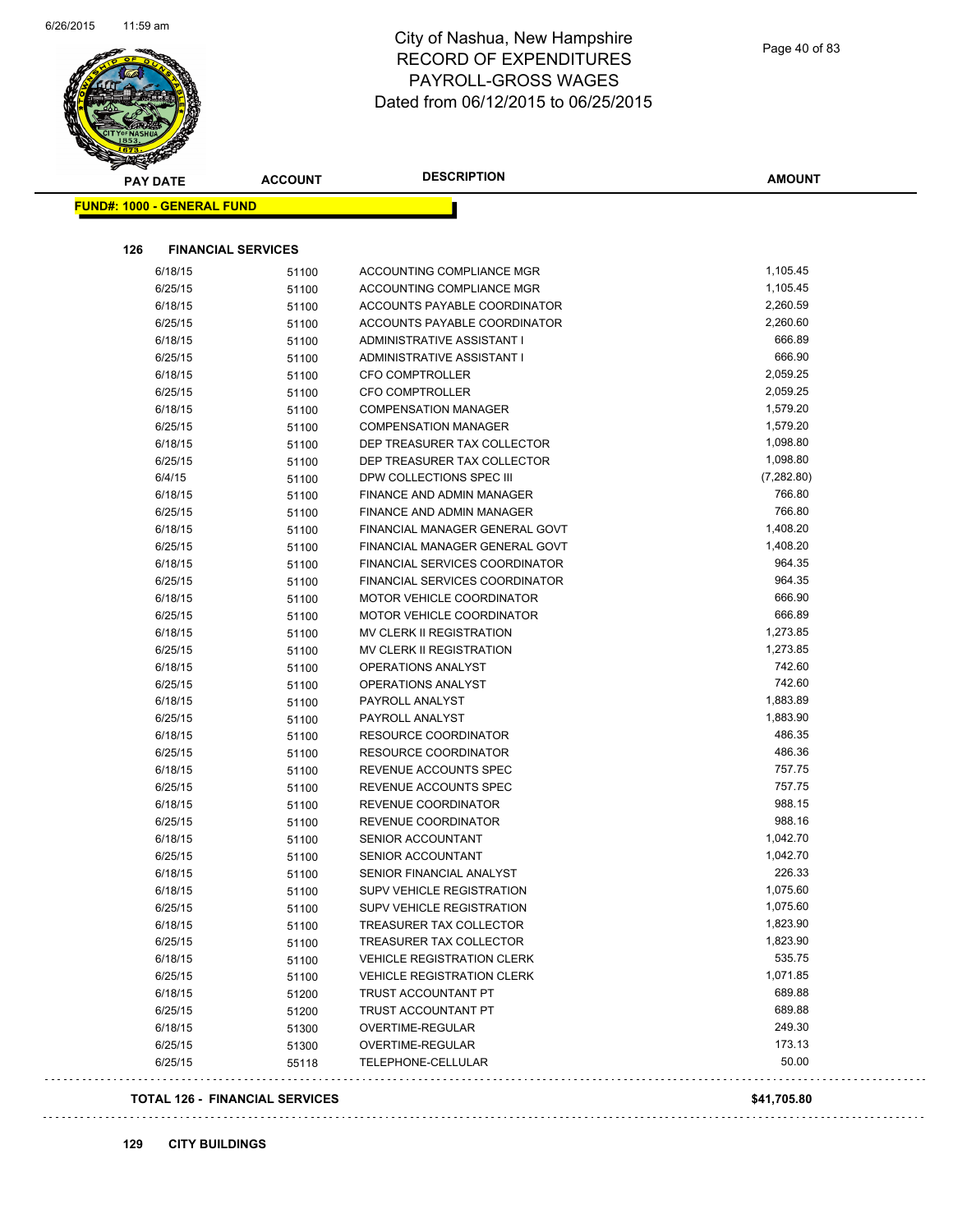Page 41 of 83

| <b>PAY DATE</b>                   | <b>ACCOUNT</b> | <b>DESCRIPTION</b>                                         | <b>AMOUNT</b>        |
|-----------------------------------|----------------|------------------------------------------------------------|----------------------|
| <b>FUND#: 1000 - GENERAL FUND</b> |                |                                                            |                      |
|                                   |                |                                                            |                      |
| 129<br><b>CITY BUILDINGS</b>      |                |                                                            |                      |
| 6/18/15                           | 51100          | <b>BUILDING MANAGER</b>                                    | 811.80               |
| 6/25/15                           | 51100          | <b>BUILDING MANAGER</b>                                    | 811.80               |
| 6/18/15                           | 51100          | <b>CUSTODIAN I</b>                                         | 1,223.01             |
| 6/25/15                           | 51100          | <b>CUSTODIAN I</b>                                         | 1,223.01             |
| 6/18/15                           | 51100          | <b>MAINTENANCE SPEC</b>                                    | 685.70               |
| 6/25/15                           | 51100          | <b>MAINTENANCE SPEC</b>                                    | 685.70               |
| 6/18/15                           | 51200          | <b>CUSTODIAN I</b>                                         | 318.45               |
| 6/25/15                           | 51200          | <b>CUSTODIAN I</b>                                         | 318.45               |
| <b>TOTAL 129 - CITY BUILDINGS</b> |                |                                                            | \$6,077.92           |
| 130<br><b>PURCHASING</b>          |                |                                                            |                      |
| 6/18/15                           | 51100          | PRINTING TECH MAIL DIST                                    | 999.20               |
| 6/25/15                           | 51100          | PRINTING TECH MAIL DIST                                    | 999.20               |
| 6/18/15                           | 51100          | <b>PURCHASING AGENT I</b>                                  | 682.50               |
| 6/25/15                           | 51100          | PURCHASING AGENT I                                         | 682.50               |
| 6/18/15                           | 51100          | <b>PURCHASING MANAGER</b>                                  | 1,579.20             |
| 6/25/15                           | 51100          | PURCHASING MANAGER                                         | 1,579.20             |
| 6/18/15                           | 51300          | OVERTIME-REGULAR                                           | 25.60                |
| 6/25/15                           | 51300          | OVERTIME-REGULAR                                           | 6.40                 |
| <b>TOTAL 130 - PURCHASING</b>     |                |                                                            | \$6,553.80           |
| 131<br><b>HUNT BUILDING</b>       |                |                                                            |                      |
|                                   |                |                                                            | 200.00               |
| 6/18/15                           | 51200          | <b>COMMUNICATIONS DIRECTOR</b>                             |                      |
| 6/25/15                           | 51200          | <b>COMMUNICATIONS DIRECTOR</b>                             | 200.00               |
| TOTAL 131 - HUNT BUILDING         |                |                                                            | \$400.00             |
| 132<br><b>ASSESSING</b>           |                |                                                            |                      |
| 6/18/15                           | 51100          | <b>APPRAISER I</b>                                         | 877.90               |
| 6/25/15                           | 51100          | <b>APPRAISER I</b>                                         | 877.90               |
| 6/18/15                           | 51100          | <b>APPRAISER II</b>                                        | 1,048.70             |
| 6/25/15                           | 51100          | <b>APPRAISER II</b>                                        | 1,048.70             |
| 6/18/15                           | 51100          | <b>APPRAISER III</b>                                       | 1,194.60             |
| 6/25/15                           | 51100          | <b>APPRAISER III</b>                                       | 1,194.59             |
| 6/18/15                           | 51100          | ASSESSING ADMIN SPEC I CSR                                 | 621.10               |
| 6/25/15                           | 51100          | ASSESSING ADMIN SPEC I CSR                                 | 621.10               |
| 6/18/15                           | 51100          | ASSESSING ADMIN SPEC II CSR                                | 722.30               |
| 6/25/15                           | 51100          | ASSESSING ADMIN SPEC II CSR                                | 722.30               |
| 6/18/15                           | 51100          | ASSESSING ADMIN SPEC III CSR                               | 913.36               |
| 6/25/15                           | 51100          | ASSESSING ADMIN SPEC III CSR                               | 913.35               |
|                                   | 51100          | CHIEF ASSESSOR GIS MANAGER                                 | 2,120.90             |
|                                   |                |                                                            |                      |
| 6/18/15                           |                |                                                            |                      |
| 6/25/15                           | 51100          | CHIEF ASSESSOR GIS MANAGER                                 | 2,120.90             |
| 6/18/15                           | 51100          | DEPARTMENT COORDINATOR                                     | 867.35               |
| 6/25/15                           | 51100          | DEPARTMENT COORDINATOR                                     | 867.35               |
| 6/18/15<br>6/25/15                | 51100<br>51100 | DEPUTY MANAGER APPRAISER IV<br>DEPUTY MANAGER APPRAISER IV | 1,493.05<br>1,493.06 |

6/25/15 51100 DEPUTY MANAGER APPRAISER IV 1,493.06

6/25/15 51512 WAGES APPOINTED OFFICIALS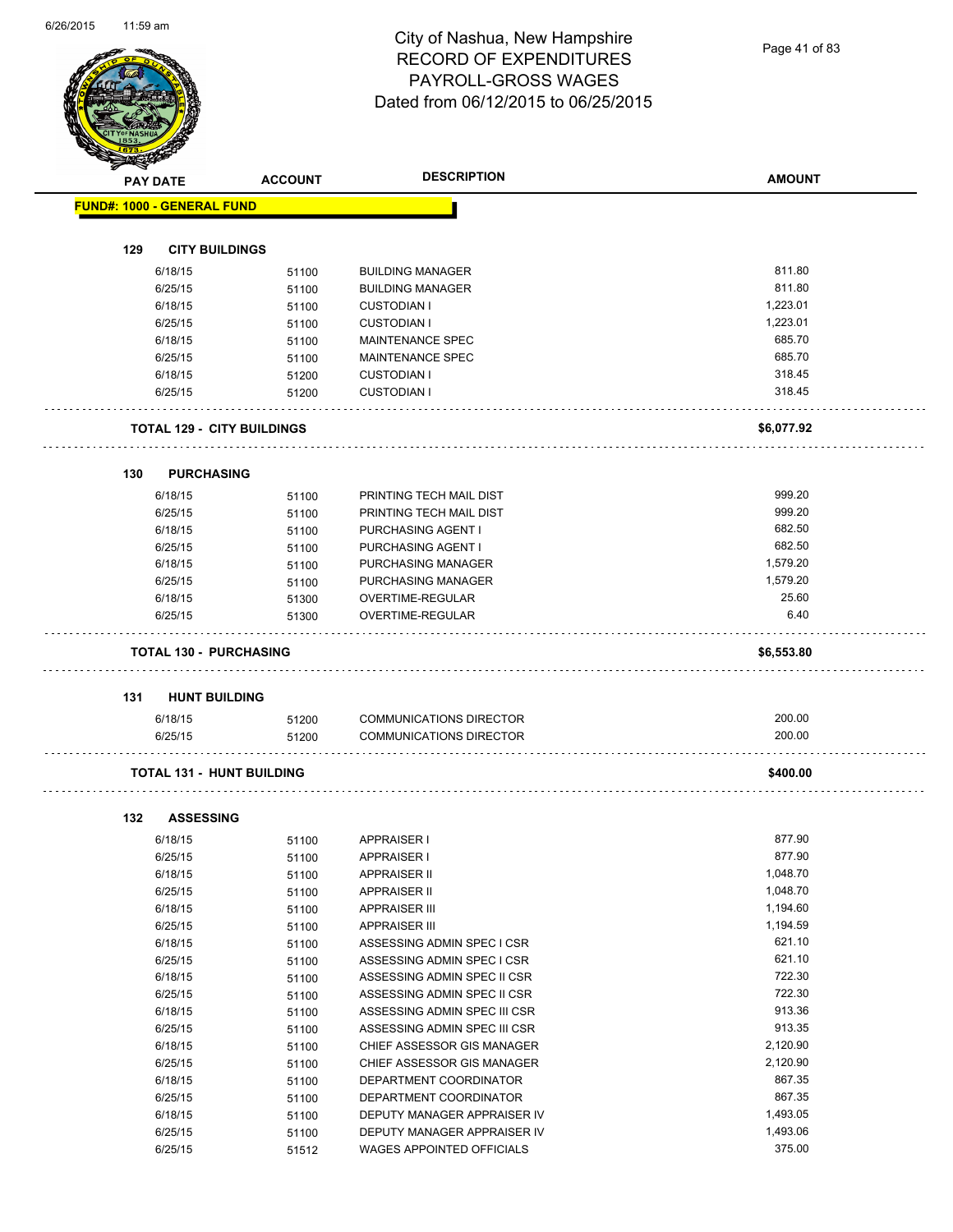

Page 42 of 83

| <b>PAY DATE</b>                   | <b>ACCOUNT</b>                                        | <b>DESCRIPTION</b>                                   | <b>AMOUNT</b>        |
|-----------------------------------|-------------------------------------------------------|------------------------------------------------------|----------------------|
| <b>FUND#: 1000 - GENERAL FUND</b> |                                                       |                                                      |                      |
|                                   | <b>TOTAL 132 - ASSESSING</b>                          |                                                      | \$20,093.51          |
|                                   |                                                       |                                                      |                      |
| 134<br><b>GIS</b>                 |                                                       |                                                      |                      |
| 6/18/15                           | 51100                                                 | <b>GIS TECHNICIAN II</b><br><b>GIS TECHNICIAN II</b> | 1,072.10<br>1,072.10 |
| 6/25/15                           | 51100                                                 |                                                      |                      |
| <b>TOTAL 134 - GIS</b>            |                                                       |                                                      | \$2,144.20           |
| 140                               | <b>PINEWOOD CEMETERY</b>                              |                                                      |                      |
| 6/18/15                           | 51400                                                 | <b>WAGES TEMP-SEASONAL</b>                           | 1,160.00             |
| 6/25/15                           | 51700                                                 | <b>STIPENDS</b>                                      | 1,000.00             |
| 6/25/15                           | 55314                                                 | FIXED RATE MILEAGE ALLOWANCE                         | 100.00               |
|                                   | <b>TOTAL 140 - PINEWOOD CEMETERY</b>                  |                                                      | \$2,260.00           |
| 142                               | <b>WOODLAWN CEMETERY</b>                              |                                                      |                      |
| 6/18/15                           | 51100                                                 | <b>GROUNDSKEEPER CEMETERY</b>                        | 1,301.50             |
| 6/25/15                           | 51100                                                 | <b>GROUNDSKEEPER CEMETERY</b>                        | 1,301.50             |
| 6/18/15                           | 51100                                                 | SUBFOREMAN CEMETERY                                  | 744.15               |
| 6/25/15                           | 51100                                                 | SUBFOREMAN CEMETERY                                  | 744.15               |
| 6/18/15                           | 51100                                                 | SUPERINTENDENT CEMETERY I                            | 1,044.70             |
| 6/25/15                           | 51100                                                 | SUPERINTENDENT CEMETERY I                            | 1,044.70             |
| 6/25/15                           | 51300                                                 | OVERTIME-REGULAR                                     | 290.23               |
| 6/25/15                           | 51400                                                 | WAGES TEMP-SEASONAL                                  | 1,065.00             |
|                                   | <b>TOTAL 142 - WOODLAWN CEMETERY</b>                  |                                                      | \$7,535.93           |
| 144                               | <b>EDGEWOOD &amp; SUBURBAN CEMETERIES</b>             |                                                      |                      |
| 6/18/15                           | 51100                                                 | <b>GROUNDSKEEPER CEMETERY</b>                        | 1,127.14             |
| 6/25/15                           | 51100                                                 | <b>GROUNDSKEEPER CEMETERY</b>                        | 1,116.88             |
| 6/18/15                           | 51100                                                 | SUBFOREMAN CEMETERY                                  | 811.80               |
| 6/25/15                           | 51100                                                 | SUBFOREMAN CEMETERY                                  | 811.80               |
| 6/18/15                           | 51100                                                 | SUPERINTENDENT CEMETERY II                           | 1,148.25             |
| 6/25/15                           | 51100                                                 | SUPERINTENDENT CEMETERY II                           | 1,148.25             |
| 6/18/15                           | 51400                                                 | WAGES TEMP-SEASONAL                                  | 2,000.00             |
| 6/25/15                           | 51400                                                 | WAGES TEMP-SEASONAL                                  | 1,915.00             |
| 6/25/15                           | 55314                                                 | FIXED RATE MILEAGE ALLOWANCE                         | 100.00               |
|                                   | <b>TOTAL 144 - EDGEWOOD &amp; SUBURBAN CEMETERIES</b> |                                                      | \$10,179.12          |
|                                   | 145 SUBURBAN CEMETERY                                 |                                                      |                      |
| 6/25/15                           | 51700                                                 | <b>STIPENDS</b>                                      | 1,592.00             |
|                                   | <b>TOTAL 145 - SUBURBAN CEMETERY</b>                  |                                                      | \$1,592.00           |
| <b>POLICE</b>                     |                                                       |                                                      |                      |
| 150<br>6/18/15                    |                                                       | <b>1ST YEAR OFFICERS</b>                             | 10,485.20            |
|                                   | 51100                                                 |                                                      |                      |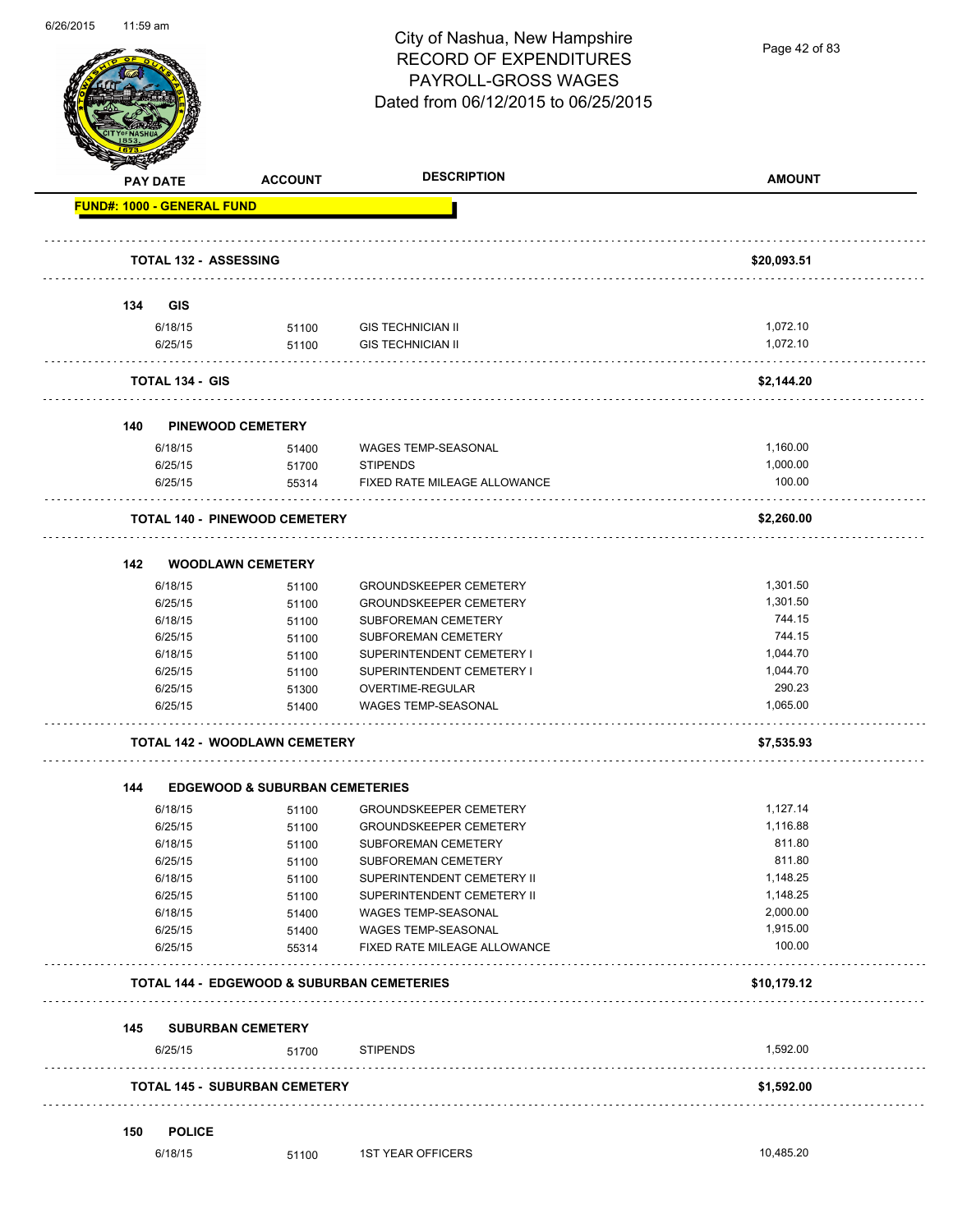

|     | <b>PAY DATE</b>                   | <b>ACCOUNT</b> | <b>DESCRIPTION</b>                                        | <b>AMOUNT</b>        |
|-----|-----------------------------------|----------------|-----------------------------------------------------------|----------------------|
|     | <b>FUND#: 1000 - GENERAL FUND</b> |                |                                                           |                      |
|     |                                   |                |                                                           |                      |
|     |                                   |                |                                                           |                      |
| 150 | <b>POLICE</b>                     |                |                                                           |                      |
|     | 6/25/15                           | 51100          | <b>1ST YEAR OFFICERS</b>                                  | 10,485.20            |
|     | 6/18/15                           | 51100          | <b>ACCOUNT CLERK III</b>                                  | 1,464.60             |
|     | 6/25/15                           | 51100          | <b>ACCOUNT CLERK III</b>                                  | 1,464.60             |
|     | 6/18/15                           | 51100          | ADMINISTRATIVE PROJECT SPEC                               | 1,248.00             |
|     | 6/25/15                           | 51100          | ADMINISTRATIVE PROJECT SPEC                               | 1,248.00             |
|     | 6/18/15                           | 51100          | ANIMAL CONTROL OFFICER                                    | 927.39               |
|     | 6/25/15                           | 51100          | ANIMAL CONTROL OFFICER                                    | 927.38               |
|     | 6/18/15                           | 51100          | ASSISTANT RECORDS MANAGER                                 | 962.10               |
|     | 6/25/15                           | 51100          | ASSISTANT RECORDS MANAGER                                 | 962.10               |
|     | 6/18/15                           | 51100          | AUTO MECHANIC 1ST CLASS                                   | 1,589.34             |
|     | 6/25/15                           | 51100          | AUTO MECHANIC 1ST CLASS                                   | 1,589.35             |
|     | 6/18/15                           | 51100          | <b>BUILDING MAINTENANCE SUPV</b>                          | 962.01               |
|     | 6/25/15                           | 51100          | <b>BUILDING MAINTENANCE SUPV</b>                          | 962.00               |
|     | 6/18/15                           | 51100          | <b>CAPTAIN</b>                                            | 14,341.25            |
|     | 6/25/15                           | 51100          | <b>CAPTAIN</b>                                            | 14,341.25            |
|     | 6/18/15                           | 51100          | CHIEF OF POLICE                                           | 2,524.30             |
|     | 6/25/15                           | 51100          | CHIEF OF POLICE                                           | 2,524.30             |
|     | 6/18/15                           | 51100          | COMM TECH ALL DESIGNATIONS                                | 9,208.29             |
|     | 6/25/15                           | 51100          | COMM TECH ALL DESIGNATIONS<br>COMMUNITY POLICE COORD CEMD | 9,208.30             |
|     | 6/18/15                           | 51100          | COMMUNITY POLICE COORD CEMD                               | 1,266.80             |
|     | 6/25/15                           | 51100          |                                                           | 1,266.80             |
|     | 6/18/15                           | 51100          | <b>CRIME ANALYST</b>                                      | 1,229.75<br>1,229.75 |
|     | 6/25/15                           | 51100          | <b>CRIME ANALYST</b>                                      | 741.45               |
|     | 6/18/15<br>6/25/15                | 51100          | <b>CUSTODIAN II</b><br><b>CUSTODIAN II</b>                | 741.45               |
|     | 6/18/15                           | 51100          | <b>CUSTODIAN III</b>                                      | 1,449.34             |
|     | 6/25/15                           | 51100<br>51100 | <b>CUSTODIAN III</b>                                      | 1,449.34             |
|     | 6/18/15                           | 51100          | DEPUTY CHIEF OF POLICE                                    | 2,287.50             |
|     | 6/25/15                           | 51100          | DEPUTY CHIEF OF POLICE                                    | 2,287.50             |
|     | 6/18/15                           | 51100          | <b>DETENTION SPEC</b>                                     | 837.65               |
|     | 6/25/15                           | 51100          | <b>DETENTION SPEC</b>                                     | 837.65               |
|     | 6/18/15                           | 51100          | <b>DISPATCHERS ALL DESIGNATIONS</b>                       | 5,413.40             |
|     | 6/25/15                           | 51100          | DISPATCHERS ALL DESIGNATIONS                              | 5,413.40             |
|     | 6/18/15                           | 51100          | FLEET MAINTENANCE ASST SUPV                               | 900.80               |
|     | 6/25/15                           | 51100          | FLEET MAINTENANCE ASST SUPV                               | 900.80               |
|     | 6/18/15                           | 51100          | IT MANAGER/SOFTWARE SPECIALIST                            | 1,616.40             |
|     | 6/25/15                           | 51100          | IT MANAGER/SOFTWARE SPECIALIST                            | 1,616.40             |
|     | 6/18/15                           | 51100          | LEGAL SECRETARY                                           | 678.40               |
|     | 6/25/15                           | 51100          | LEGAL SECRETARY                                           | 678.40               |
|     | 6/18/15                           | 51100          | LIEUTENANT                                                | 15,632.55            |
|     | 6/25/15                           | 51100          | LIEUTENANT                                                | 15,632.55            |
|     | 6/18/15                           | 51100          | NPD BUSINESS COORDINATOR                                  | 678.50               |
|     | 6/25/15                           | 51100          | NPD BUSINESS COORDINATOR                                  | 678.50               |
|     | 6/18/15                           | 51100          | NPD BUSINESS MANAGER                                      | 1,709.65             |
|     | 6/25/15                           | 51100          | NPD BUSINESS MANAGER                                      | 1,709.65             |
|     | 6/18/15                           | 51100          | NPD NETWORK ADMINISTRATOR                                 | 1,288.45             |
|     | 6/25/15                           | 51100          | NPD NETWORK ADMINISTRATOR                                 | 1,288.45             |
|     | 6/18/15                           | 51100          | PARALEGAL                                                 | 948.65               |
|     | 6/25/15                           | 51100          | PARALEGAL                                                 | 948.65               |
|     | 6/18/15                           | 51100          | PATROLMAN ALL RANKS                                       | 156,185.48           |
|     | 6/25/15                           | 51100          | PATROLMAN ALL RANKS                                       | 156,223.14           |
|     | 6/18/15                           | 51100          | POLICE ATTORNEY                                           | 1,561.60             |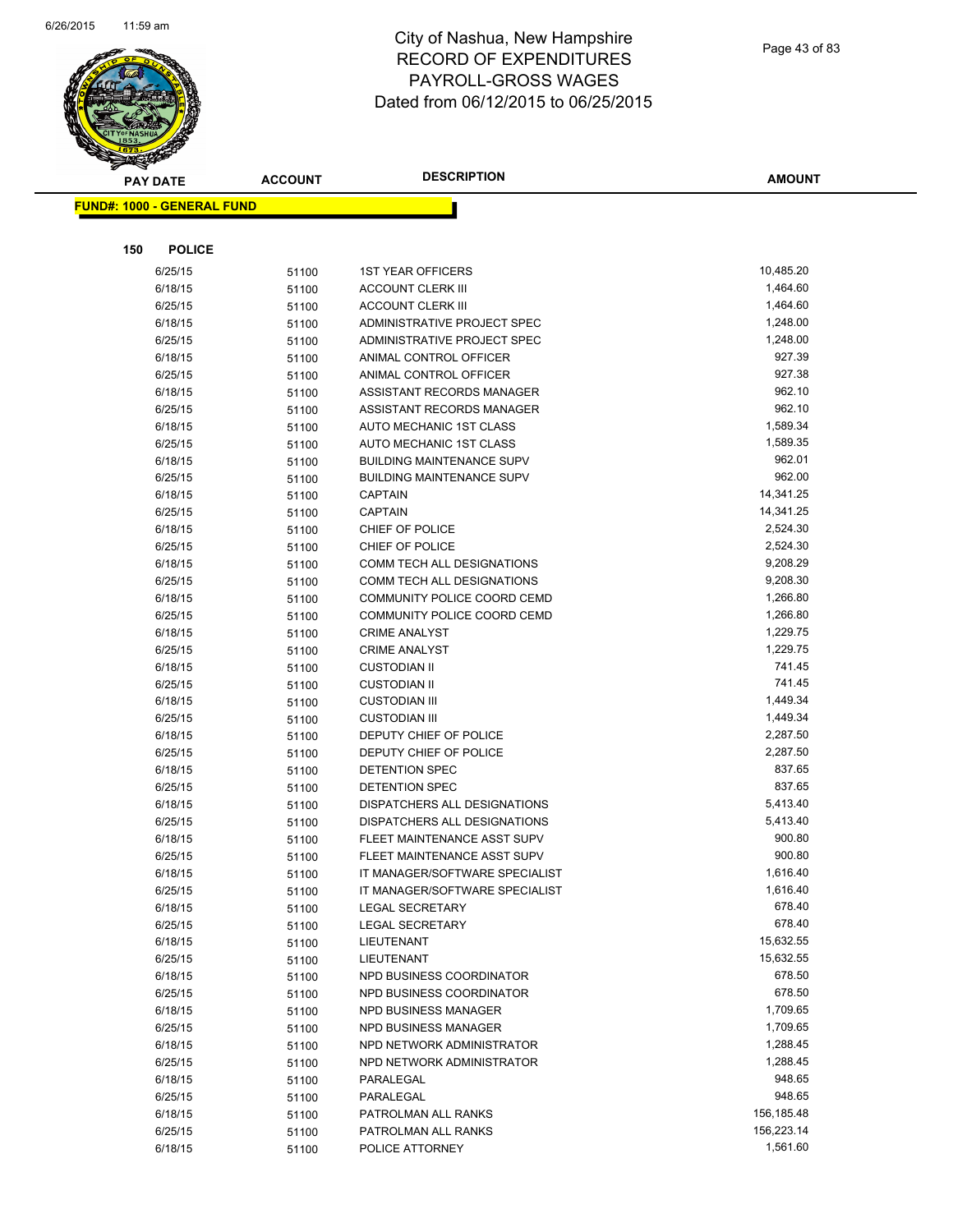

| <b>PAY DATE</b>                   | <b>ACCOUNT</b> | <b>DESCRIPTION</b>                                    | <b>AMOUNT</b>        |
|-----------------------------------|----------------|-------------------------------------------------------|----------------------|
| <b>FUND#: 1000 - GENERAL FUND</b> |                |                                                       |                      |
|                                   |                |                                                       |                      |
|                                   |                |                                                       |                      |
| 150<br><b>POLICE</b>              |                |                                                       |                      |
| 6/25/15                           | 51100          | POLICE ATTORNEY                                       | 1,561.60             |
| 6/18/15                           | 51100          | RECORDS & COMMUNICATIONS MGR                          | 1,486.65             |
| 6/25/15                           | 51100          | RECORDS & COMMUNICATIONS MGR                          | 1,486.65             |
| 6/18/15                           | 51100          | RECORDS TECHNICIAN I                                  | 1,900.30             |
| 6/25/15                           | 51100          | <b>RECORDS TECHNICIAN I</b>                           | 1,900.30             |
| 6/18/15                           | 51100          | RECORDS TECHNICIAN II                                 | 824.10               |
| 6/25/15                           | 51100          | RECORDS TECHNICIAN II                                 | 824.10               |
| 6/18/15                           | 51100          | SEC DOMESTIC VIOLENCE UNIT                            | 701.05               |
| 6/25/15                           | 51100          | SEC DOMESTIC VIOLENCE UNIT                            | 701.06               |
| 6/18/15                           | 51100          | SECRETARIAL SUPV DET BUREAU                           | 882.80               |
| 6/25/15                           | 51100          | SECRETARIAL SUPV DET BUREAU                           | 882.80               |
| 6/18/15                           | 51100          | <b>SECRETARY III</b>                                  | 2,728.94             |
| 6/25/15                           | 51100          | <b>SECRETARY III</b>                                  | 2,728.95             |
| 6/18/15                           | 51100          | <b>SECRETARY V</b>                                    | 1,624.60             |
| 6/25/15                           | 51100          | <b>SECRETARY V</b>                                    | 1,624.60             |
| 6/18/15                           | 51100          | <b>SECRETARY VI</b>                                   | 772.56               |
| 6/25/15                           | 51100          | <b>SECRETARY VI</b>                                   | 772.55<br>36,533.11  |
| 6/18/15                           | 51100          | <b>SERGEANT</b>                                       |                      |
| 6/25/15                           | 51100          | <b>SERGEANT</b>                                       | 36,533.10            |
| 6/18/15                           | 51100          | SHIFT LEADER                                          | 1,947.72             |
| 6/25/15                           | 51100          | SHIFT LEADER                                          | 1,947.72<br>1,222.00 |
| 6/18/15                           | 51100          | <b>SUPV POLICE FLEET</b>                              | 1,222.00             |
| 6/25/15                           | 51100          | <b>SUPV POLICE FLEET</b>                              | 1,304.00             |
| 6/18/15                           | 51200          | <b>ACCREDITATION MANAGER</b>                          | 1,043.20             |
| 6/25/15                           | 51200          | <b>ACCREDITATION MANAGER</b><br><b>DETENTION SPEC</b> | 716.64               |
| 6/18/15<br>6/25/15                | 51200          | <b>DETENTION SPEC</b>                                 | 716.64               |
| 6/18/15                           | 51200          | POLICE ATTORNEY PT                                    | 1,208.96             |
| 6/25/15                           | 51200<br>51200 | POLICE ATTORNEY PT                                    | 1,208.96             |
| 6/18/15                           |                | PRISONER TRANSPORT OFFICER                            | 775.80               |
| 6/25/15                           | 51200<br>51200 | PRISONER TRANSPORT OFFICER                            | 775.80               |
| 6/18/15                           | 51200          | SENIOR RELATIONS SPECIALIST                           | 670.12               |
| 6/25/15                           | 51200          | SENIOR RELATIONS SPECIALIST                           | 670.12               |
| 6/18/15                           | 51300          | OVERTIME-REGULAR                                      | 2,748.46             |
| 6/25/15                           | 51300          | OVERTIME-REGULAR                                      | 3,140.07             |
| 6/18/15                           | 51309          | OVERTIME-TRAINING                                     | 611.64               |
| 6/18/15                           | 51315          | <b>OVERTIME-WITNESS</b>                               | 3,945.85             |
| 6/25/15                           | 51315          | <b>OVERTIME-WITNESS</b>                               | 4,582.88             |
| 6/18/15                           | 51322          | OVERTIME-INVESTIGATIVE                                | 4,461.20             |
| 6/25/15                           | 51322          | OVERTIME-INVESTIGATIVE                                | 6,077.40             |
| 6/18/15                           | 51330          | OVERTIME-COVERAGE                                     | 6,981.44             |
| 6/25/15                           | 51330          | OVERTIME-COVERAGE                                     | 6,862.28             |
| 6/18/15                           | 51412          | <b>WAGES PER DIEM</b>                                 | 1,127.50             |
| 6/25/15                           | 51412          | <b>WAGES PER DIEM</b>                                 | 666.25               |
| 6/25/15                           | 51600          | <b>LONGEVITY</b>                                      | 3,150.00             |
| 6/18/15                           | 51628          | <b>EXTRA HOLIDAY</b>                                  | (260.80)             |
| 6/25/15                           | 51628          | <b>EXTRA HOLIDAY</b>                                  | 47,279.60            |
| 6/25/15                           | 55118          | TELEPHONE-CELLULAR                                    | 100.00               |
| 6/18/15                           | 61107          | <b>CLOTHING &amp; UNIFORMS</b>                        | 1,247.30             |
|                                   |                |                                                       |                      |

#### **TOTAL 150 - POLICE \$679,374.33**

 $\sim$   $\sim$   $\sim$ 

 $\sim 100$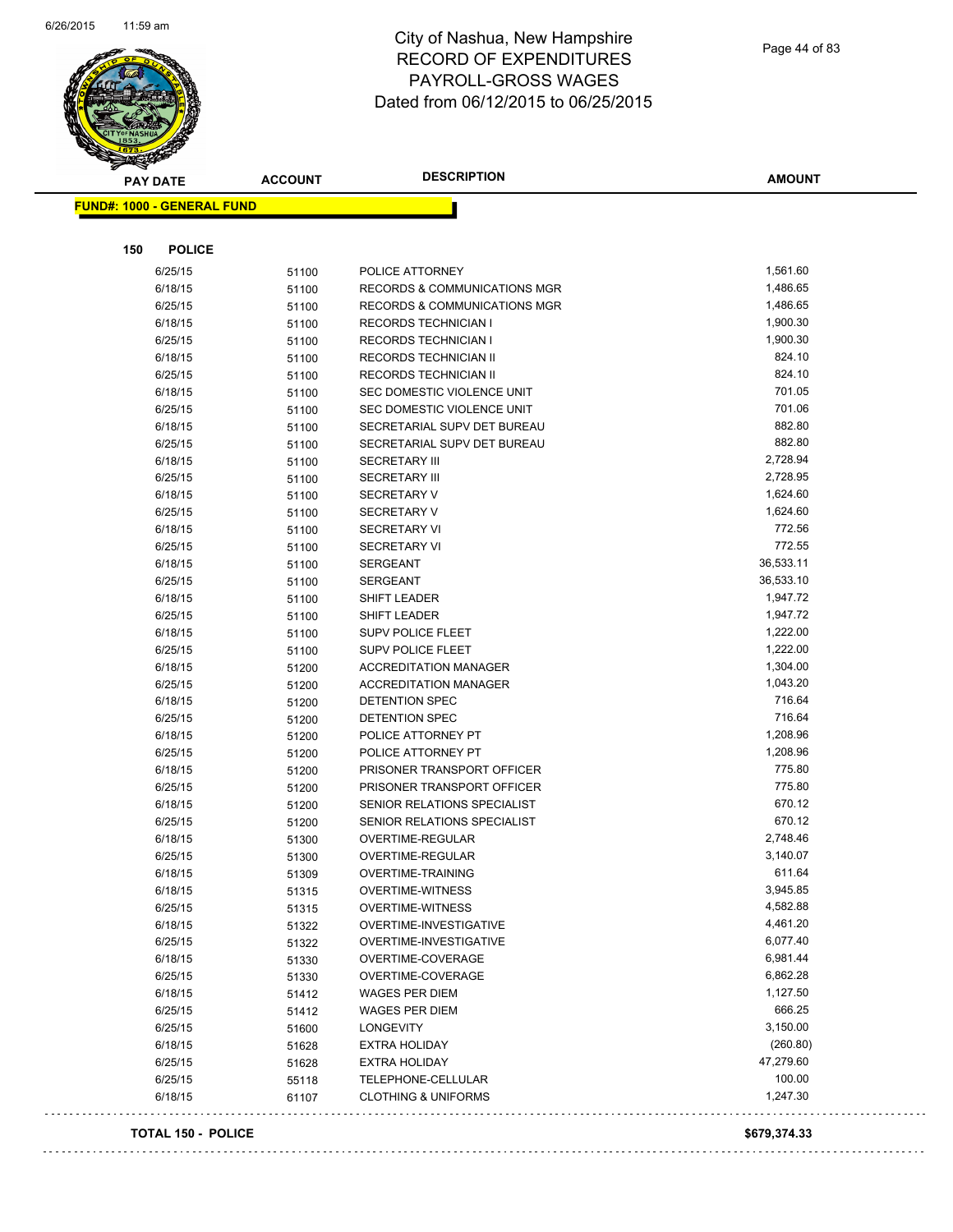

| <b>PAY DATE</b>                   | <b>ACCOUNT</b> | <b>DESCRIPTION</b>                                     | <b>AMOUNT</b>          |
|-----------------------------------|----------------|--------------------------------------------------------|------------------------|
| <b>FUND#: 1000 - GENERAL FUND</b> |                |                                                        |                        |
|                                   |                |                                                        |                        |
|                                   |                |                                                        |                        |
| 152<br><b>FIRE</b>                |                |                                                        |                        |
| 6/18/15                           | 51100          | ADMINISTRATIVE ASSISTANT II                            | 2,278.50               |
| 6/25/15                           | 51100          | ADMINISTRATIVE ASSISTANT II                            | 2,278.50               |
| 6/18/15                           | 51100          | ASST SUPERINTENDENT FIRE ALARM                         | 1,512.76               |
| 6/25/15                           | 51100          | ASST SUPERINTENDENT FIRE ALARM                         | 1,512.76               |
| 6/18/15                           | 51100          | ASST SUPERINTENDENT FIRE FLEET                         | 1,497.76               |
| 6/25/15                           | 51100          | ASST SUPERINTENDENT FIRE FLEET                         | 1,497.76               |
| 6/18/15                           | 51100          | ASST SUPERINTENDENT PREVENTION                         | 1,512.76               |
| 6/25/15                           | 51100          | ASST SUPERINTENDENT PREVENTION                         | 1,512.76               |
| 6/18/15                           | 51100          | <b>CAPTAIN</b>                                         | 12,179.18              |
| 6/25/15                           | 51100          | <b>CAPTAIN</b>                                         | 12,179.16              |
| 6/18/15                           | 51100          | CAPTAIN FIRE TRAINING SAFETY                           | 1,704.12               |
| 6/25/15                           | 51100          | CAPTAIN FIRE TRAINING SAFETY                           | 1,704.12               |
| 6/18/15                           | 51100          | <b>DEPUTY FIRE CHIEF</b>                               | 7,506.72               |
| 6/25/15                           | 51100          | <b>DEPUTY FIRE CHIEF</b>                               | 7,506.71               |
| 6/18/15                           | 51100          | <b>EXEC ASST BUSINESS COORD</b>                        | 1,070.15               |
| 6/25/15                           | 51100          | <b>EXEC ASST BUSINESS COORD</b>                        | 1,070.15               |
| 6/18/15                           | 51100          | <b>FIRE CHIEF</b>                                      | 2,510.54               |
| 6/25/15                           | 51100          | <b>FIRE CHIEF</b>                                      | 2,292.80               |
| 6/18/15                           | 51100          | FIRE DISPATCH ALL RANKS                                | 7,427.49               |
| 6/25/15                           | 51100          | FIRE DISPATCH ALL RANKS                                | 7,240.52               |
| 6/18/15                           | 51100          | FIRE DISPATCHER CLERK TRAINER                          | 1,084.47               |
| 6/25/15                           | 51100          | FIRE DISPATCHER CLERK TRAINER                          | 1,212.06               |
| 6/18/15                           | 51100          | FIRE LIEUTENANT                                        | 38,185.09              |
| 6/25/15                           | 51100          | FIRE LIEUTENANT                                        | 38,185.10              |
| 6/18/15                           | 51100          | <b>FIRE MECHANIC</b>                                   | 1,341.20               |
| 6/25/15                           | 51100          | <b>FIRE MECHANIC</b>                                   | 1,341.20               |
| 6/18/15                           | 51100          | FIRE TRAINING OFFICER                                  | 1,482.96               |
| 6/25/15                           | 51100          | FIRE TRAINING OFFICER                                  | 1,482.96               |
| 6/18/15                           | 51100          | FIREFIGHTERS ALL RANKS                                 | 126,791.95             |
| 6/25/15                           | 51100          | FIREFIGHTERS ALL RANKS                                 | 126,480.80<br>1,670.56 |
| 6/18/15<br>6/25/15                | 51100          | SUPERINTENDENT FIRE ALARM                              | 1,670.56               |
|                                   | 51100          | SUPERINTENDENT FIRE ALARM                              | 1,670.56               |
| 6/18/15<br>6/25/15                | 51100          | SUPERINTENDENT FIRE FLEET<br>SUPERINTENDENT FIRE FLEET | 1,670.56               |
| 6/18/15                           | 51100          | SUPERINTENDENT FIRE PREVENTION                         | 1,670.56               |
| 6/25/15                           | 51100          | SUPERINTENDENT FIRE PREVENTION                         | 1,670.56               |
| 6/18/15                           | 51100          | OVERTIME-REGULAR                                       | 14,017.01              |
| 6/25/15                           | 51300          | OVERTIME-REGULAR                                       | 87.18                  |
| 6/18/15                           | 51300<br>51330 | OVERTIME-COVERAGE                                      | 14,569.17              |
| 6/25/15                           | 51330          | OVERTIME-COVERAGE                                      | 13,989.58              |
| 6/25/15                           | 51500          | <b>COMMISSIONERS</b>                                   | 1,500.00               |
| 6/25/15                           | 51500          | <b>SUB TEACHER</b>                                     | 375.00                 |
| 6/18/15                           | 51650          | ADDITIONAL HOURS                                       | 39,771.55              |
| 6/25/15                           | 51650          | ADDITIONAL HOURS                                       | 33,251.29              |
| 6/18/15                           | 51700          | <b>STIPENDS</b>                                        | 4,454.44               |
| 6/25/15                           | 51700          | <b>STIPENDS</b>                                        | 4,549.48               |
| 6/25/15                           | 55118          | TELEPHONE-CELLULAR                                     | 352.00                 |
| 6/18/15                           | 61107          | <b>CLOTHING &amp; UNIFORMS</b>                         | 2,004.71               |
|                                   |                |                                                        |                        |
| <b>TOTAL 152 - FIRE</b>           |                |                                                        | \$554,527.78           |

 $\bar{\bar{\psi}}$  .

 $\Box$  .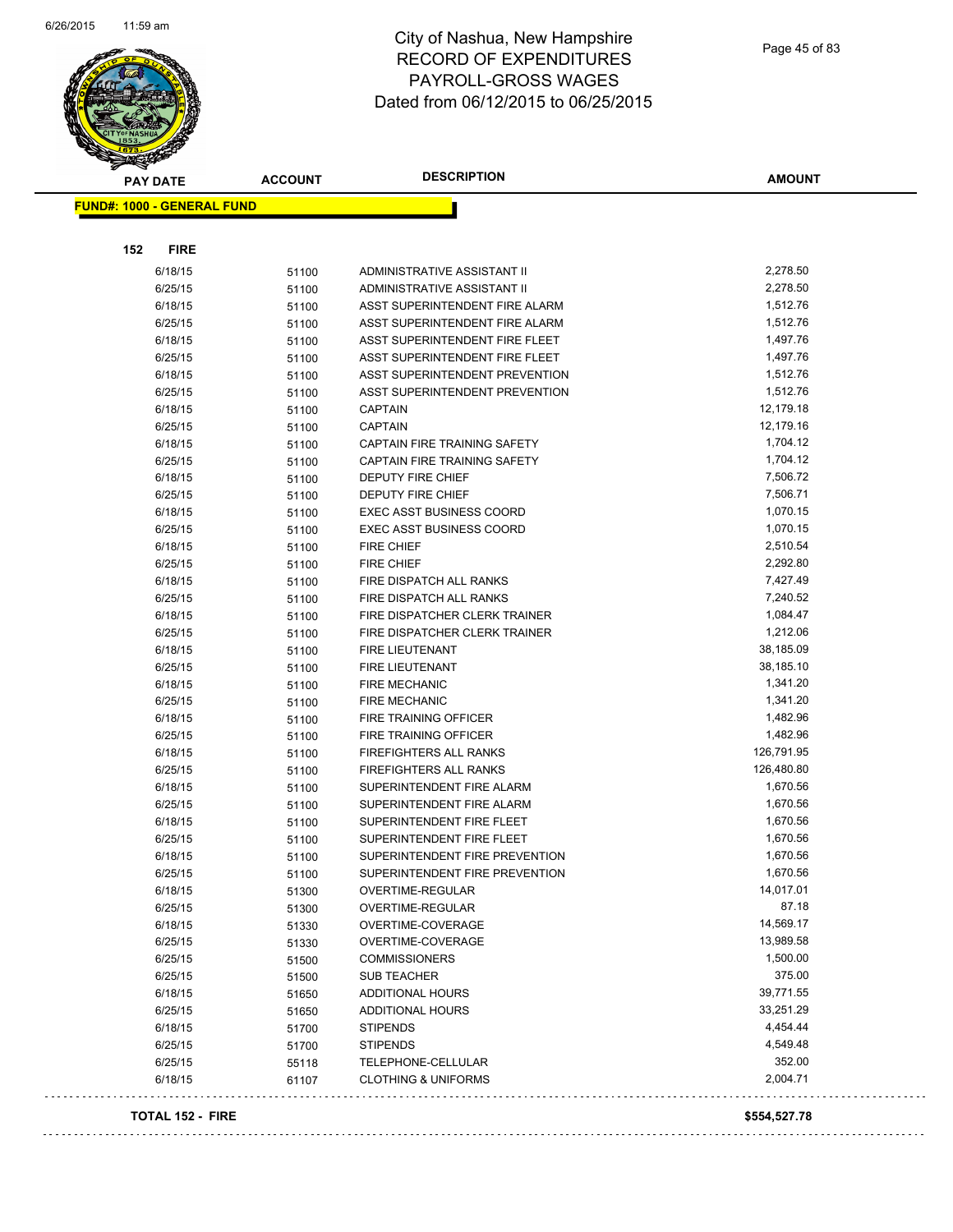| <b>PAY DATE</b> |                                   | <b>ACCOUNT</b>                             | <b>DESCRIPTION</b>                                  | <b>AMOUNT</b>      |
|-----------------|-----------------------------------|--------------------------------------------|-----------------------------------------------------|--------------------|
|                 | <b>FUND#: 1000 - GENERAL FUND</b> |                                            |                                                     |                    |
|                 |                                   |                                            |                                                     |                    |
| 153             |                                   | <b>BUILDING INSPECTION</b>                 |                                                     |                    |
|                 | 6/18/15                           | 51100                                      | <b>BUILDING AND UTILITIES INSPCTR</b>               | 3,314.21           |
|                 | 6/25/15                           | 51100                                      | <b>BUILDING AND UTILITIES INSPCTR</b>               | 3,314.20           |
|                 | 6/18/15                           | 51100                                      | <b>BUILDING DEPARTMENT MANAGER</b>                  | 1,408.20           |
|                 | 6/25/15                           | 51100                                      | <b>BUILDING DEPARTMENT MANAGER</b>                  | 1,408.20           |
|                 | 6/18/15                           | 51100                                      | PERMIT TECHNICIAN I                                 | 618.60             |
|                 | 6/25/15                           | 51100                                      | PERMIT TECHNICIAN I                                 | 618.60             |
|                 | 6/18/15                           | 51100                                      | PERMIT TECHNICIAN III                               | 758.85             |
|                 | 6/25/15                           | 51100                                      | PERMIT TECHNICIAN III                               | 758.85             |
|                 | 6/18/15                           | 51100                                      | <b>PLANS EXAMINER</b>                               | 1,162.75           |
|                 | 6/25/15                           | 51100                                      | <b>PLANS EXAMINER</b>                               | 1,162.75           |
|                 | 6/18/15                           | 51200                                      | <b>BUILDING AND UTILITIES INSPCTR</b>               | 789.85             |
|                 | 6/25/15                           | 51200                                      | <b>BUILDING AND UTILITIES INSPCTR</b>               | 789.85             |
|                 |                                   |                                            |                                                     |                    |
|                 |                                   | <b>TOTAL 153 - BUILDING INSPECTION</b>     |                                                     | \$16,104.91        |
|                 |                                   | <b>CODE ENFORCEMENT</b>                    |                                                     |                    |
| 155             | 6/18/15                           |                                            | <b>CODE ENFORCEMENT OFFICER II</b>                  | 2,082.71           |
|                 | 6/25/15                           | 51100                                      | <b>CODE ENFORCEMENT OFFICER II</b>                  | 2,082.70           |
|                 | 6/18/15                           | 51100                                      | MGR CODE ENFORCEMENT DEPT                           | 1,328.20           |
|                 |                                   | 51100                                      |                                                     | 1,328.20           |
|                 | 6/25/15<br>6/25/15                | 51100<br>55118                             | MGR CODE ENFORCEMENT DEPT<br>TELEPHONE-CELLULAR     | 17.00              |
|                 |                                   |                                            |                                                     |                    |
|                 |                                   | <b>TOTAL 155 - CODE ENFORCEMENT</b>        |                                                     | \$6,838.81         |
| 156             |                                   | <b>EMERGENCY MANAGEMENT</b>                |                                                     |                    |
|                 | 6/18/15                           | 51100                                      | <b>EMERGENCY MANAGEMENT DIRECTOR</b>                | 1,485.70           |
|                 | 6/25/15                           | 51100                                      | <b>EMERGENCY MANAGEMENT DIRECTOR</b>                | 1,485.70           |
|                 | 6/25/15                           | 55118                                      | TELEPHONE-CELLULAR                                  | 50.00              |
|                 |                                   |                                            |                                                     |                    |
|                 |                                   | <b>TOTAL 156 - EMERGENCY MANAGEMENT</b>    |                                                     | \$3,021.40         |
| 157             |                                   | <b>CITYWIDE COMMUNICATIONS</b>             |                                                     |                    |
|                 | 6/18/15                           | 51100                                      | <b>COMM SYS ENGR TECH</b>                           | 1,512.40           |
|                 | 6/25/15                           | 51100                                      | <b>COMM SYS ENGR TECH</b>                           | 1,512.40           |
|                 | 6/18/15                           | 51200                                      | RADIO SYSTEMS MANAGER                               | 1,283.52           |
|                 | 6/25/15                           | 51200                                      | RADIO SYSTEMS MANAGER                               | 1,283.52           |
|                 | 6/25/15                           | 55118                                      | TELEPHONE-CELLULAR                                  | 100.00             |
|                 |                                   | <b>TOTAL 157 - CITYWIDE COMMUNICATIONS</b> |                                                     | \$5,691.84         |
|                 |                                   |                                            |                                                     |                    |
| 160             |                                   | <b>PUBLIC WORKS-ADMIN/ENGINEERING</b>      |                                                     |                    |
|                 | 6/18/15                           | 51100                                      | ADMINISTRATIVE ASSISTANT II                         | 687.40             |
|                 | 6/25/15                           | 51100                                      | ADMINISTRATIVE ASSISTANT II                         | 687.40             |
|                 | 6/18/15                           | 51100                                      | CITIZEN SERVICES COORDINATOR                        | 745.20             |
|                 | 6/25/15                           | 51100                                      | CITIZEN SERVICES COORDINATOR                        | 745.20             |
|                 | 6/18/15                           | 51100                                      | <b>CITY ENGINEER</b>                                | 1,014.20           |
|                 |                                   |                                            |                                                     |                    |
|                 | 6/25/15<br>6/18/15                | 51100<br>51100                             | <b>CITY ENGINEER</b><br>CONST INSP ENGINEERING ASST | 1,014.20<br>928.95 |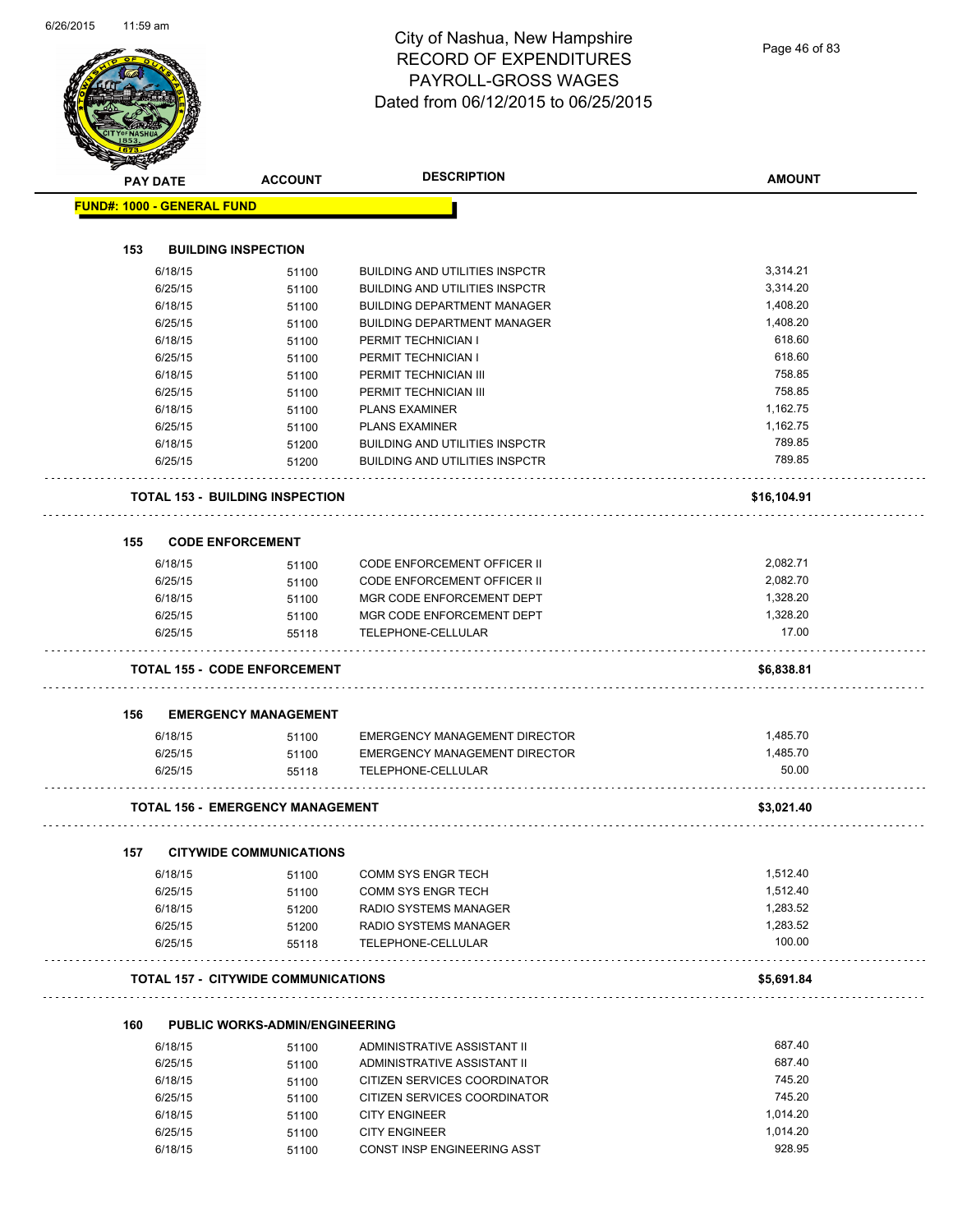| Page 47 of 83 |  |  |
|---------------|--|--|
|---------------|--|--|

|                                   |                                            | <b>DESCRIPTION</b>                                 |                  |
|-----------------------------------|--------------------------------------------|----------------------------------------------------|------------------|
| <b>PAY DATE</b>                   | <b>ACCOUNT</b>                             |                                                    | <b>AMOUNT</b>    |
| <b>FUND#: 1000 - GENERAL FUND</b> |                                            |                                                    |                  |
| 160                               | <b>PUBLIC WORKS-ADMIN/ENGINEERING</b>      |                                                    |                  |
| 6/25/15                           | 51100                                      | CONST INSP ENGINEERING ASST                        | 928.95           |
| 6/18/15                           | 51100                                      | DEPUTY MANAGER OF ENGINEERING                      | 690.10           |
| 6/25/15                           | 51100                                      | DEPUTY MANAGER OF ENGINEERING                      | 690.10           |
| 6/18/15                           | 51100                                      | DIRECTOR PUBLIC WORKS                              | 1,484.40         |
| 6/25/15                           | 51100                                      | DIRECTOR PUBLIC WORKS                              | 1,484.40         |
| 6/18/15                           | 51100                                      | DIVISION OPERATIONS MANAGER                        | 1,413.40         |
| 6/25/15                           | 51100                                      | DIVISION OPERATIONS MANAGER                        | 1,413.40         |
| 6/18/15                           | 51100                                      | DPW CONTRACT ADMINISTRATOR                         | 333.85           |
| 6/25/15                           | 51100                                      | DPW CONTRACT ADMINISTRATOR                         | 333.85           |
| 6/18/15                           | 51100                                      | <b>ENGINEERING INSPECTORS</b>                      | 1,863.40         |
| 6/25/15                           | 51100                                      | <b>ENGINEERING INSPECTORS</b>                      | 1,863.40         |
| 6/18/15                           | 51100                                      | <b>EXECUTIVE ASSISTANT</b>                         | 67.01            |
| 6/25/15                           | 51100                                      | <b>EXECUTIVE ASSISTANT</b>                         | 67.01            |
| 6/18/15                           | 51100                                      | <b>SENIOR FOREMAN</b>                              | 1,285.00         |
| 6/25/15                           | 51100                                      | <b>SENIOR FOREMAN</b>                              | 1,285.00         |
| 6/18/15                           | 51100                                      | <b>SENIOR STAFF ENGINEER</b>                       | 426.90           |
| 6/25/15                           | 51100                                      | <b>SENIOR STAFF ENGINEER</b>                       | 426.90           |
| 6/18/15                           | 51100                                      | <b>SENIOR TRAFFIC ENGINEER</b>                     | 1,579.20         |
| 6/25/15                           | 51100                                      | SENIOR TRAFFIC ENGINEER                            | 1,579.20         |
| 6/18/15                           | 51100                                      | <b>STAFF ENGINEER</b>                              | 1,219.70         |
| 6/25/15                           | 51100                                      | <b>STAFF ENGINEER</b>                              | 1,219.70         |
| 6/18/15                           | 51100                                      | STREET CONSTRUCTION ENGINEER                       | 1,312.00         |
| 6/25/15                           | 51100                                      | STREET CONSTRUCTION ENGINEER                       | 1,312.00         |
| 6/18/15                           | 51100                                      | <b>SURVEY TECHNICIAN</b>                           | 1,126.95         |
| 6/25/15                           | 51100                                      | <b>SURVEY TECHNICIAN</b>                           | 1,126.95         |
| 6/25/15                           | 51500                                      | ELECTED BOARD MEMBER                               | 1,500.00         |
| 6/25/15<br>6/25/15                | 55118<br>55314                             | TELEPHONE-CELLULAR<br>FIXED RATE MILEAGE ALLOWANCE | 268.00<br>450.00 |
|                                   |                                            |                                                    |                  |
|                                   | TOTAL 160 - PUBLIC WORKS-ADMIN/ENGINEERING |                                                    | \$34,573.32      |
| 161<br><b>STREETS</b>             |                                            |                                                    |                  |
| 6/18/15                           | 51100                                      | ADMINISTRATIVE ASSISTANT III                       | 979.60           |
| 6/25/15                           | 51100                                      | ADMINISTRATIVE ASSISTANT III                       | 979.60           |
| 6/18/15                           | 51100                                      | AUTO MECH 1ST CLASS NIGHTS                         | 3,116.40         |
| 6/25/15                           | 51100                                      | AUTO MECH 1ST CLASS NIGHTS                         | 3,116.41         |
| 6/18/15                           | 51100                                      | AUTO MECH 2ND CLASS                                | 1,868.80         |
| 6/25/15                           | 51100                                      | AUTO MECH 2ND CLASS                                | 1,868.80         |
| 6/18/15                           | 51100                                      | AUTO MECH 2ND CLASS NIGHTS                         | 946.40           |
| 6/25/15                           | 51100                                      | AUTO MECH 2ND CLASS NIGHTS                         | 946.40           |
| 6/18/15                           | 51100                                      | AUTO MECHANIC 1ST CLASS                            | 3,076.40         |
| 6/25/15                           | 51100                                      | AUTO MECHANIC 1ST CLASS                            | 3,076.40         |
| 6/18/15                           | 51100                                      | EQUIP OPR STREET REPAIR                            | 7,548.28         |
| 6/25/15                           | 51100                                      | EQUIP OPR STREET REPAIR                            | 7,568.07         |
| 6/18/15                           | 51100                                      | FLEET MAINTENANCE FOREMAN                          | 1,126.96         |
| 6/25/15                           | 51100                                      | FLEET MAINTENANCE FOREMAN                          | 1,126.95         |
| 6/18/15                           | 51100                                      | FLEET MANAGER STREET DEPT                          | 1,044.00         |
| 6/25/15                           | 51100                                      | FLEET MANAGER STREET DEPT                          | 1,044.00         |
| 6/18/15                           | 51100                                      | <b>MASON PIPELAYER</b>                             | 2,680.82         |
| 6/25/15                           | 51100                                      | <b>MASON PIPELAYER</b>                             | 2,678.88         |
| 6/18/15                           | 51100                                      | OPERATIONS COORDINATOR                             | 814.70           |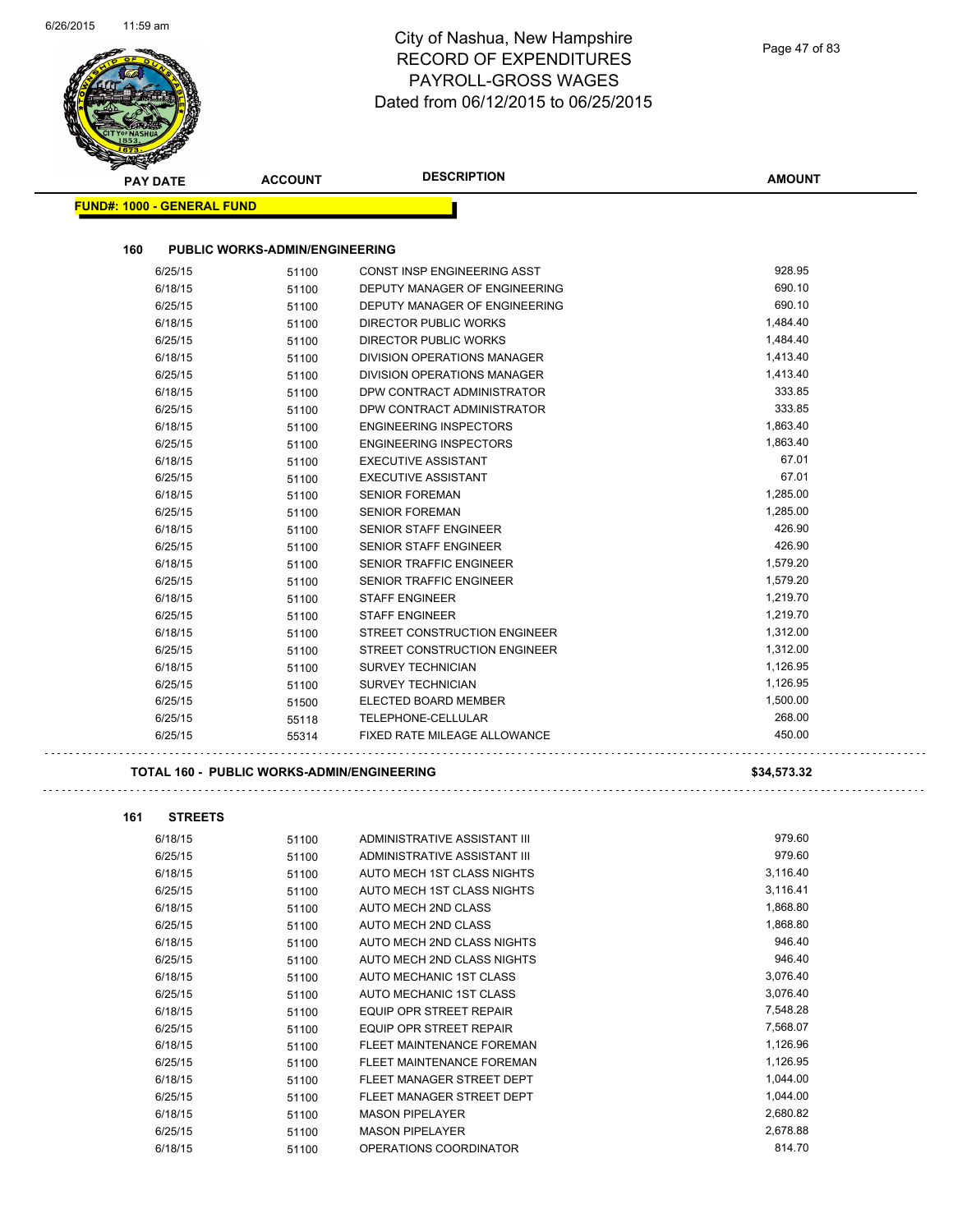

|     | <b>PAY DATE</b>                   | <b>ACCOUNT</b> | <b>DESCRIPTION</b>                 | <b>AMOUNT</b> |
|-----|-----------------------------------|----------------|------------------------------------|---------------|
|     | <b>FUND#: 1000 - GENERAL FUND</b> |                |                                    |               |
|     |                                   |                |                                    |               |
| 161 | <b>STREETS</b>                    |                |                                    |               |
|     | 6/25/15                           | 51100          | OPERATIONS COORDINATOR             | 814.70        |
|     | 6/18/15                           | 51100          | <b>SIGN MAINTENANCE</b>            | 1,779.20      |
|     | 6/25/15                           | 51100          | <b>SIGN MAINTENANCE</b>            | 1,779.20      |
|     | 6/18/15                           | 51100          | SIGN MAINTENANCE ASSISTANT         | 829.60        |
|     | 6/25/15                           | 51100          | SIGN MAINTENANCE ASSISTANT         | 829.60        |
|     | 6/18/15                           | 51100          | STOREKEEPER PWD                    | 920.45        |
|     | 6/25/15                           | 51100          | STOREKEEPER PWD                    | 920.45        |
|     | 6/18/15                           | 51100          | STR CONSTR RPR AND PERMT COORD     | 1,104.85      |
|     | 6/25/15                           | 51100          | STR CONSTR RPR AND PERMT COORD     | 1,104.85      |
|     | 6/18/15                           | 51100          | <b>STREET FOREMAN</b>              | 4,744.00      |
|     | 6/25/15                           | 51100          | <b>STREET FOREMAN</b>              | 4,744.00      |
|     | 6/18/15                           | 51100          | SUPERINTENDENT OF STREETS          | 1,771.20      |
|     | 6/25/15                           | 51100          | SUPERINTENDENT OF STREETS          | 1,771.20      |
|     | 6/18/15                           | 51100          | TRAFFIC MAINTENANCE ASSISTANT      | 884.80        |
|     | 6/25/15                           | 51100          | TRAFFIC MAINTENANCE ASSISTANT      | 884.80        |
|     | 6/18/15                           | 51100          | <b>TRAFFIC TECHNICIAN I</b>        | 2,128.80      |
|     | 6/25/15                           | 51100          | <b>TRAFFIC TECHNICIAN I</b>        | 2,128.80      |
|     | 6/18/15                           | 51100          | <b>TRUCK DRIVER STREET REPAIR</b>  | 16,541.22     |
|     | 6/25/15                           | 51100          | TRUCK DRIVER STREET REPAIR         | 16,500.83     |
|     | 6/18/15                           | 51100          | <b>WELDER FIRST CLASS</b>          | 2,039.40      |
|     | 6/25/15                           | 51100          | <b>WELDER FIRST CLASS</b>          | 2,026.52      |
|     | 6/18/15                           | 51300          | OVERTIME-REGULAR                   | 3,489.99      |
|     | 6/25/15                           | 51300          | OVERTIME-REGULAR                   | 2,087.95      |
|     | 6/25/15                           | 55118          | TELEPHONE-CELLULAR                 | 67.00         |
|     | <b>TOTAL 161 - STREETS</b>        |                |                                    | \$117,501.28  |
|     |                                   |                |                                    |               |
| 166 | <b>PARKING LOTS</b>               |                | ADMINISTRATIVE ASSISTANT II        | 687.40        |
|     | 6/18/15                           | 51100          | ADMINISTRATIVE ASSISTANT II        | 687.40        |
|     | 6/25/15                           | 51100          | PARKING MAINTENANCE                | 1,353.90      |
|     | 6/18/15                           | 51100          |                                    |               |
|     | 6/25/15                           | 51100          | PARKING MAINTENANCE                | 1,353.90      |
|     | 6/18/15                           | 51100          | <b>TRANSPORTATION DEPT MANAGER</b> | 66.40         |
|     | 6/25/15                           | 51100          | TRANSPORTATION DEPT MANAGER        | 66.40         |
|     | 6/25/15                           | 55118          | TELEPHONE-CELLULAR                 | 101.00        |
|     | <b>TOTAL 166 - PARKING LOTS</b>   |                |                                    | \$4,316.40    |
| 171 | <b>COMMUNITY SERVICES</b>         |                |                                    |               |
|     | 6/18/15                           | 51100          | DIRECTOR HEALTH AND COMM SVS       | 1,726.90      |
|     | 6/25/15                           | 51100          | DIRECTOR HEALTH AND COMM SVS       | 1,726.90      |
|     | 6/18/15                           | 51100          | PROGRAM ASSISTANT                  | 870.60        |
|     | 6/25/15                           | 51100          | PROGRAM ASSISTANT                  | 870.60        |
|     | 6/18/15                           | 51100          | PROGRAM COORDINATOR                | 929.80        |
|     | 6/25/15                           | 51100          | PROGRAM COORDINATOR                | 929.81        |
|     | 6/25/15                           | 51512          | <b>WAGES APPOINTED OFFICIALS</b>   | 1,070.00      |
|     |                                   |                | TELEPHONE-CELLULAR                 | 50.00         |
|     | 6/25/15                           | 55118          |                                    |               |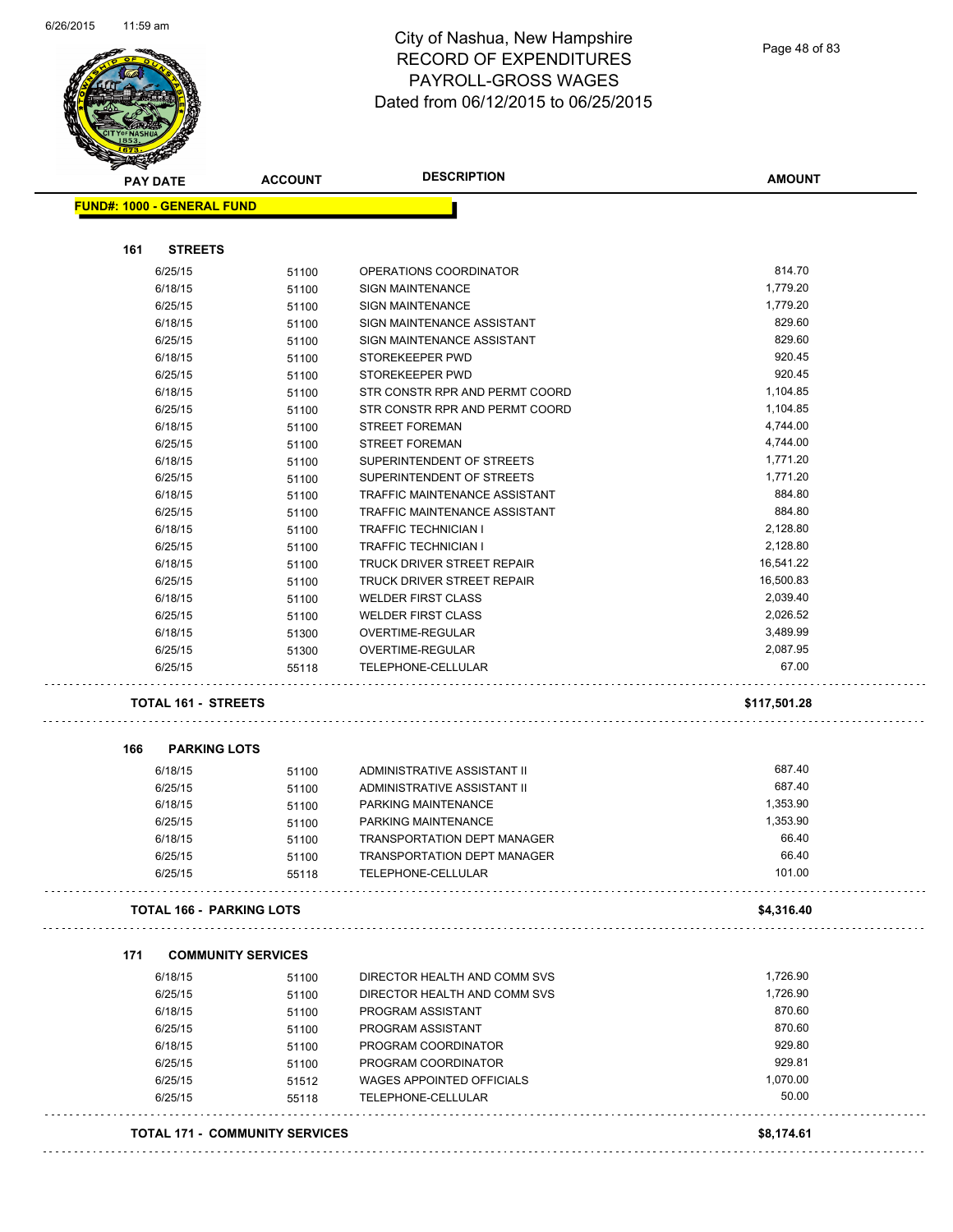Page 49 of 83

|     | <b>PAY DATE</b>                   | <b>ACCOUNT</b>                            | <b>DESCRIPTION</b>                   | <b>AMOUNT</b> |
|-----|-----------------------------------|-------------------------------------------|--------------------------------------|---------------|
|     | <b>FUND#: 1000 - GENERAL FUND</b> |                                           |                                      |               |
|     |                                   |                                           |                                      |               |
| 172 |                                   | <b>COMMUNITY HEALTH</b>                   |                                      |               |
|     | 6/18/15                           | 51100                                     | <b>BILINGUAL OUTREACH WORKER</b>     | 764.30        |
|     | 6/25/15                           | 51100                                     | BILINGUAL OUTREACH WORKER            | 764.30        |
|     | 6/18/15                           | 51100                                     | MANAGER COMMUNITY HEALTH             | 1,364.20      |
|     | 6/25/15                           | 51100                                     | <b>MANAGER COMMUNITY HEALTH</b>      | 1,364.20      |
|     | 6/18/15                           | 51100                                     | PUB HEALTH NURSE                     | 3,307.97      |
|     | 6/25/15                           | 51100                                     | PUB HEALTH NURSE                     | 3,307.95      |
|     | 6/18/15                           | 51412                                     | <b>WAGES PER DIEM</b>                | 151.50        |
|     | 6/25/15                           | 55118                                     | TELEPHONE-CELLULAR                   | 50.00         |
|     |                                   | <b>TOTAL 172 - COMMUNITY HEALTH</b>       |                                      | \$11,074.42   |
| 173 |                                   | <b>ENVIRONMENTAL HEALTH</b>               |                                      |               |
|     | 6/18/15                           | 51100                                     | ENVIRONMENTAL HEALTH SPEC            | 2,387.04      |
|     | 6/25/15                           | 51100                                     | ENVIRONMENTAL HEALTH SPEC            | 2,387.05      |
|     | 6/18/15                           | 51100                                     | ENVIRONMENTAL TECH OFFICE MGR        | 992.85        |
|     | 6/25/15                           | 51100                                     | <b>ENVIRONMENTAL TECH OFFICE MGR</b> | 992.85        |
|     | 6/18/15                           | 51100                                     | LABORATORY DIRECTOR                  | 988.20        |
|     | 6/25/15                           | 51100                                     | LABORATORY DIRECTOR                  | 988.20        |
|     | 6/18/15                           | 51100                                     | MANAGER ENVIRONMENTAL HEALTH         | 1,446.40      |
|     | 6/25/15                           | 51100                                     | MANAGER ENVIRONMENTAL HEALTH         | 1,446.40      |
|     |                                   |                                           |                                      |               |
|     | 6/25/15                           | 55118                                     | TELEPHONE-CELLULAR                   | 84.00         |
|     |                                   | <b>TOTAL 173 - ENVIRONMENTAL HEALTH</b>   |                                      | \$11,712.99   |
| 174 |                                   | <b>WELFARE ADMINISTRATION</b>             |                                      |               |
|     | 6/18/15                           |                                           | ADMINISTRATIVE ASSISTANT I           | 829.30        |
|     | 6/25/15                           | 51100<br>51100                            | ADMINISTRATIVE ASSISTANT I           | 829.30        |
|     | 6/18/15                           |                                           | CASE TECHNICIAN WELFARE              | 2,384.97      |
|     | 6/25/15                           | 51100<br>51100                            | CASE TECHNICIAN WELFARE              | 2,384.96      |
|     | 6/18/15                           | 51100                                     | INTAKE WORKER ACCOUNTANT             | 936.71        |
|     | 6/25/15                           | 51100                                     | INTAKE WORKER ACCOUNTANT             | 936.70        |
|     | 6/18/15                           | 51100                                     | SENIOR CASE TECHNICIAN               | 957.30        |
|     | 6/25/15                           | 51100                                     | SENIOR CASE TECHNICIAN               | 957.30        |
|     | 6/18/15                           | 51100                                     | <b>WELFARE OFFICER</b>               | 1,450.00      |
|     | 6/25/15                           | 51100                                     | <b>WELFARE OFFICER</b>               | 1,450.00      |
|     | 6/25/15                           | 55118                                     | TELEPHONE-CELLULAR                   | 50.00         |
|     |                                   | <b>TOTAL 174 - WELFARE ADMINISTRATION</b> |                                      | \$13,166.54   |
| 177 |                                   | <b>PARKS &amp; RECREATION</b>             |                                      |               |
|     | 6/18/15                           | 51100                                     | ADMINISTRATIVE ASSISTANT II          | 758.85        |
|     | 6/25/15                           | 51100                                     | ADMINISTRATIVE ASSISTANT II          | 758.86        |
|     | 6/18/15                           | 51100                                     | EQUIPMENT OPERATOR, PARKS            | 934.40        |
|     | 6/25/15                           | 51100                                     | EQUIPMENT OPERATOR, PARKS            | 934.40        |
|     | 6/18/15                           | 51100                                     | FOREMAN LABOR PARK                   | 3,380.85      |
|     | 6/25/15                           | 51100                                     | FOREMAN LABOR PARK                   | 3,380.85      |
|     | 6/18/15                           | 51100                                     | <b>GROUNDSKEEPER MAINTENANCE</b>     | 5,817.60      |
|     | 6/25/15                           | 51100                                     | <b>GROUNDSKEEPER MAINTENANCE</b>     | 5,817.60      |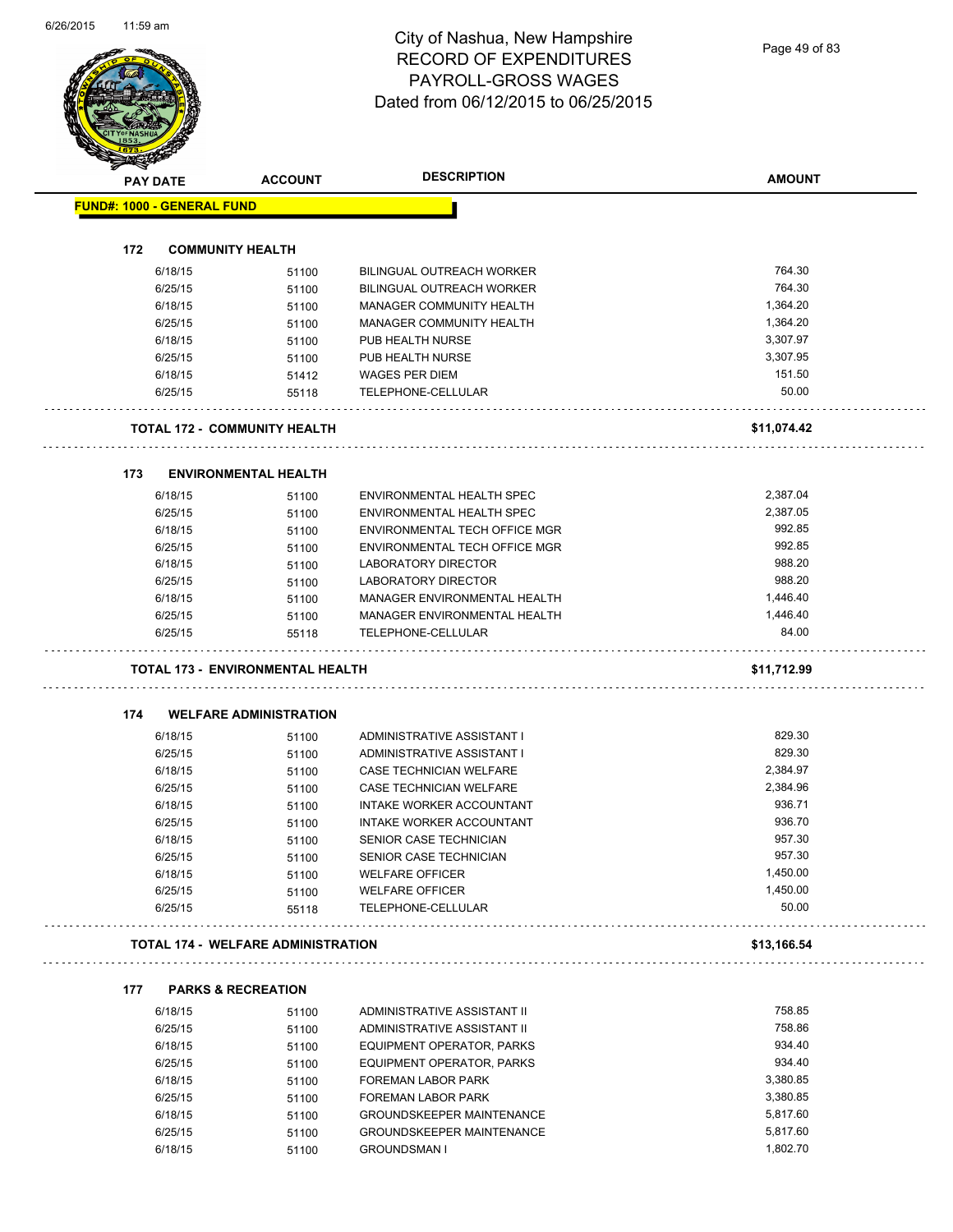

|     | <b>PAY DATE</b>                           | <b>ACCOUNT</b> | <b>DESCRIPTION</b>                                       | <b>AMOUNT</b>      |
|-----|-------------------------------------------|----------------|----------------------------------------------------------|--------------------|
|     | <b>FUND#: 1000 - GENERAL FUND</b>         |                |                                                          |                    |
|     |                                           |                |                                                          |                    |
| 177 | <b>PARKS &amp; RECREATION</b>             |                |                                                          |                    |
|     | 6/25/15                                   | 51100          | <b>GROUNDSMAN I</b>                                      | 2,403.61           |
|     | 6/18/15                                   | 51100          | <b>GROUNDSMAN II</b>                                     | 841.60             |
|     | 6/25/15                                   | 51100          | <b>GROUNDSMAN II</b>                                     | 841.60             |
|     | 6/18/15                                   | 51100          | <b>LEAD GROUNDSMAN</b>                                   | 2,847.60           |
|     | 6/25/15                                   | 51100          | <b>LEAD GROUNDSMAN</b>                                   | 3,807.44           |
|     | 6/18/15                                   | 51100          | NURSERY WORKER PARKS                                     | 889.60             |
|     | 6/25/15                                   | 51100          | NURSERY WORKER PARKS                                     | 889.60             |
|     | 6/18/15                                   | 51100          | PROGRAM COORDINATOR                                      | 357.70             |
|     | 6/25/15                                   | 51100          | PROGRAM COORDINATOR                                      | 357.70             |
|     | 6/18/15                                   | 51100          | RECREATION PROGRAM MANAGER                               | 1,098.20           |
|     | 6/25/15                                   | 51100          | RECREATION PROGRAM MANAGER                               | 1,098.20           |
|     | 6/18/15                                   | 51100          | STELLOS STADIUM ATTENDANT                                | 934.40             |
|     | 6/25/15                                   | 51100          | STELLOS STADIUM ATTENDANT                                | 934.40             |
|     | 6/18/15                                   | 51100          | SUPERINTENDENT OF PARKS RECR                             | 1,720.00           |
|     | 6/25/15                                   | 51100          | SUPERINTENDENT OF PARKS RECR                             | 1,720.00           |
|     | 6/18/15                                   | 51100          | <b>TRUCK DRIVER</b>                                      | 871.20             |
|     | 6/25/15                                   | 51100          | <b>TRUCK DRIVER</b>                                      | 867.71<br>7,836.12 |
|     | 6/18/15<br>6/25/15                        | 51300          | <b>OVERTIME-REGULAR</b><br>OVERTIME-REGULAR              | 5,500.07           |
|     | 6/18/15                                   | 51300          | <b>WAGES TEMP-SEASONAL</b>                               | 12,437.50          |
|     | 6/25/15                                   | 51400<br>51400 | <b>WAGES TEMP-SEASONAL</b>                               | 8,068.50           |
|     | 6/25/15                                   | 55118          | TELEPHONE-CELLULAR                                       | 67.00              |
|     | 6/18/15                                   | 55642          | <b>GAME OFFICIALS</b>                                    | 175.00             |
|     | 6/25/15                                   | 55642          | <b>GAME OFFICIALS</b>                                    | 787.50             |
|     |                                           |                |                                                          |                    |
|     | <b>TOTAL 177 - PARKS &amp; RECREATION</b> |                |                                                          | \$80,938.36        |
| 179 | <b>LIBRARY</b>                            |                |                                                          |                    |
|     | 6/18/15                                   | 51100          | ADMIN ASST COST ACCOUNTANT                               | 805.44             |
|     | 6/25/15                                   | 51100          | ADMIN ASST COST ACCOUNTANT                               | 805.45             |
|     | 6/18/15                                   | 51100          | ASSISTANT DIRECTOR LIBRARY                               | 1,293.10           |
|     | 6/25/15                                   | 51100          | ASSISTANT DIRECTOR LIBRARY                               | 1,293.10           |
|     | 6/18/15                                   | 51100          | ASSISTANT LIBRARIAN CIRCULATIO                           | 973.40             |
|     | 6/25/15                                   | 51100          | ASSISTANT LIBRARIAN CIRCULATIO                           | 973.40             |
|     | 6/18/15                                   | 51100          | ASSISTANT LIBRARIAN YOUTH SERV                           | 780.10             |
|     | 6/25/15                                   | 51100          | ASSISTANT LIBRARIAN YOUTH SERV                           | 780.10             |
|     | 6/18/15                                   | 51100          | <b>DIRECTOR LIBRARY</b>                                  | 1,885.70           |
|     | 6/25/15                                   | 51100          | <b>DIRECTOR LIBRARY</b>                                  | 1,885.70           |
|     | 6/18/15                                   | 51100          | EXECUTIVE ASST OFFICE MANAGER                            | 858.45             |
|     | 6/25/15                                   | 51100          | <b>EXECUTIVE ASST OFFICE MANAGER</b>                     | 858.45             |
|     | 6/18/15                                   | 51100          | IT COORDINATOR                                           | 903.85             |
|     | 6/25/15                                   | 51100          | IT COORDINATOR                                           | 903.85             |
|     | 6/18/15                                   | 51100          | <b>JANITOR</b>                                           | 490.50             |
|     | 6/25/15                                   | 51100          | <b>JANITOR</b>                                           | 490.50             |
|     | 6/18/15                                   | 51100          | LIBRARIAN ADULT SERVICES                                 | 962.61             |
|     | 6/25/15                                   | 51100          | LIBRARIAN ADULT SERVICES                                 | 962.61             |
|     | 6/18/15                                   | 51100          | <b>LIBRARIAN CIRCULATION</b>                             | 1,003.20           |
|     | 6/25/15                                   | 51100          | <b>LIBRARIAN CIRCULATION</b>                             | 1,003.20           |
|     | 6/18/15                                   | 51100          | LIBRARIAN OUTREACH SVS                                   | 999.19<br>999.19   |
|     | 6/25/15<br>6/18/15                        | 51100          | LIBRARIAN OUTREACH SVS<br><b>LIBRARIAN TECH SERVICES</b> | 1,998.70           |
|     |                                           | 51100          |                                                          |                    |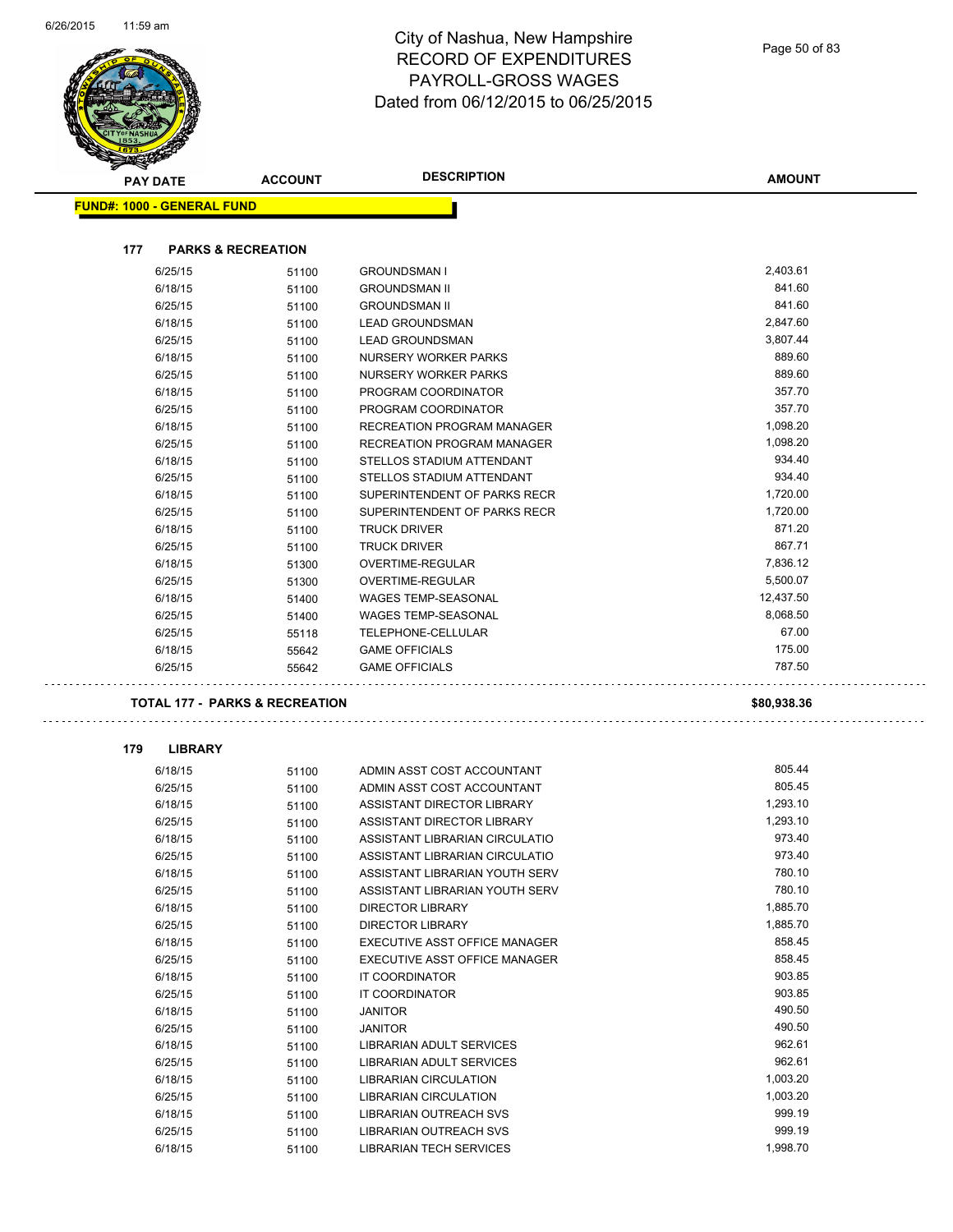i,



#### City of Nashua, New Hampshire RECORD OF EXPENDITURES PAYROLL-GROSS WAGES Dated from 06/12/2015 to 06/25/2015

| <b>PAY DATE</b>                   | <b>ACCOUNT</b> | <b>DESCRIPTION</b>                    | <b>AMOUNT</b> |
|-----------------------------------|----------------|---------------------------------------|---------------|
| <b>FUND#: 1000 - GENERAL FUND</b> |                |                                       |               |
|                                   |                |                                       |               |
| 179<br><b>LIBRARY</b>             |                |                                       |               |
| 6/25/15                           | 51100          | LIBRARIAN TECH SERVICES               | 1,998.70      |
| 6/18/15                           | 51100          | <b>LIBRARIAN YOUTH SERVICES</b>       | 2,283.22      |
| 6/25/15                           | 51100          | LIBRARIAN YOUTH SERVICES              | 2,283.22      |
| 6/18/15                           | 51100          | <b>LIBRARY ASSISTANT CIRCULATION</b>  | 5,360.96      |
| 6/25/15                           | 51100          | <b>LIBRARY ASSISTANT CIRCULATION</b>  | 5,360.94      |
| 6/18/15                           | 51100          | LIBRARY ASSISTANT MEDIA SERVIC        | 706.90        |
| 6/25/15                           | 51100          | <b>LIBRARY ASSISTANT MEDIA SERVIC</b> | 706.90        |
| 6/18/15                           | 51100          | <b>LIBRARY ASSISTANT TECH SVS</b>     | 706.90        |
| 6/25/15                           | 51100          | LIBRARY ASSISTANT TECH SVS            | 706.90        |
| 6/18/15                           | 51100          | <b>LIBRARY ASSISTANT YOUTH SERVIC</b> | 1,652.45      |
| 6/25/15                           | 51100          | <b>LIBRARY ASSISTANT YOUTH SERVIC</b> | 1,737.74      |
| 6/18/15                           | 51100          | MAINTENANCE SUPV                      | 852.55        |
| 6/25/15                           | 51100          | MAINTENANCE SUPV                      | 852.55        |
| 6/18/15                           | 51100          | MEDIA SERVICES COORDINATOR            | 1,205.05      |
| 6/25/15                           | 51100          | <b>MEDIA SERVICES COORDINATOR</b>     | 1,205.04      |
| 6/18/15                           | 51100          | PAGE & COLLECTION COORDINATOR         | 840.00        |
| 6/25/15                           | 51100          | PAGE & COLLECTION COORDINATOR         | 840.00        |
| 6/18/15                           | 51100          | REFERENCE LIBRARIAN ADULT SERV        | 3,057.26      |
| 6/25/15                           | 51100          | REFERENCE LIBRARIAN ADULT SERV        | 3,057.26      |
| 6/18/15                           | 51100          | REFERENCE LIBRARIAN TECH SVS          | 756.45        |
| 6/25/15                           | 51100          | REFERENCE LIBRARIAN TECH SVS          | 756.45        |
| 6/18/15                           | 51100          | <b>SECURITY LIBRARY</b>               | 962.53        |
| 6/25/15                           | 51100          | <b>SECURITY LIBRARY</b>               | 977.97        |
| 6/18/15                           | 51200          | LIBRARY ASSISTANT CIRCULATION         | 324.19        |
| 6/25/15                           | 51200          | <b>LIBRARY ASSISTANT CIRCULATION</b>  | 324.20        |
| 6/18/15                           | 51200          | <b>LIBRARY ASSISTANT TECH SVS</b>     | 415.49        |
| 6/25/15                           | 51200          | <b>LIBRARY ASSISTANT TECH SVS</b>     | 415.50        |
| 6/18/15                           | 51200          | LIBRARY PAGE YOUTH SERVICES           | 470.23        |
| 6/25/15                           | 51200          | <b>LIBRARY PAGE YOUTH SERVICES</b>    | 474.61        |
| 6/18/15                           | 51200          | <b>LIBRARY PAGES CIRCULATION</b>      | 364.10        |
| 6/25/15                           | 51200          | <b>LIBRARY PAGES CIRCULATION</b>      | 431.87        |
| 6/18/15                           | 51200          | <b>LIBRARY PAGES MEDIA SERVICES</b>   | 520.66        |
| 6/25/15                           | 51200          | LIBRARY PAGES MEDIA SERVICES          | 554.05        |
| 6/18/15                           | 51200          | REFERENCE LIBRARIAN ADULT SERV        | 369.00        |
| 6/25/15                           | 51200          | REFERENCE LIBRARIAN ADULT SERV        | 369.00        |
| 6/18/15                           | 51300          | OVERTIME-REGULAR                      | 161.65        |
| 6/25/15                           | 51300          | OVERTIME-REGULAR                      | 313.45        |
| TOTAL 179 - LIBRARY               |                |                                       | \$68.285.73   |

# 

. . . . .

#### **181 COMMUNITY DEVELOPMENT** 6/18/15 51100 ADMINISTRATIVE ASSISTANT II 687.40 6/25/15 51100 ADMINISTRATIVE ASSISTANT II 687.40 6/18/15 51100 DIRECTOR COMMUNITY DEVELOPMENT 6/25/15 51100 DIRECTOR COMMUNITY DEVELOPMENT 6/25/15 1,873.50 6/18/15 51200 ADMINISTRATIVE ASSISTANT I 347.46 6/25/15 51200 ADMINISTRATIVE ASSISTANT I 333.75 6/18/15 60.00 61400 WAGES TEMP-SEASONAL 100.00 100.00 6/25/15 51400 WAGES TEMP-SEASONAL 100.00 100.00 6/25/15 55118 TELEPHONE-CELLULAR 50.00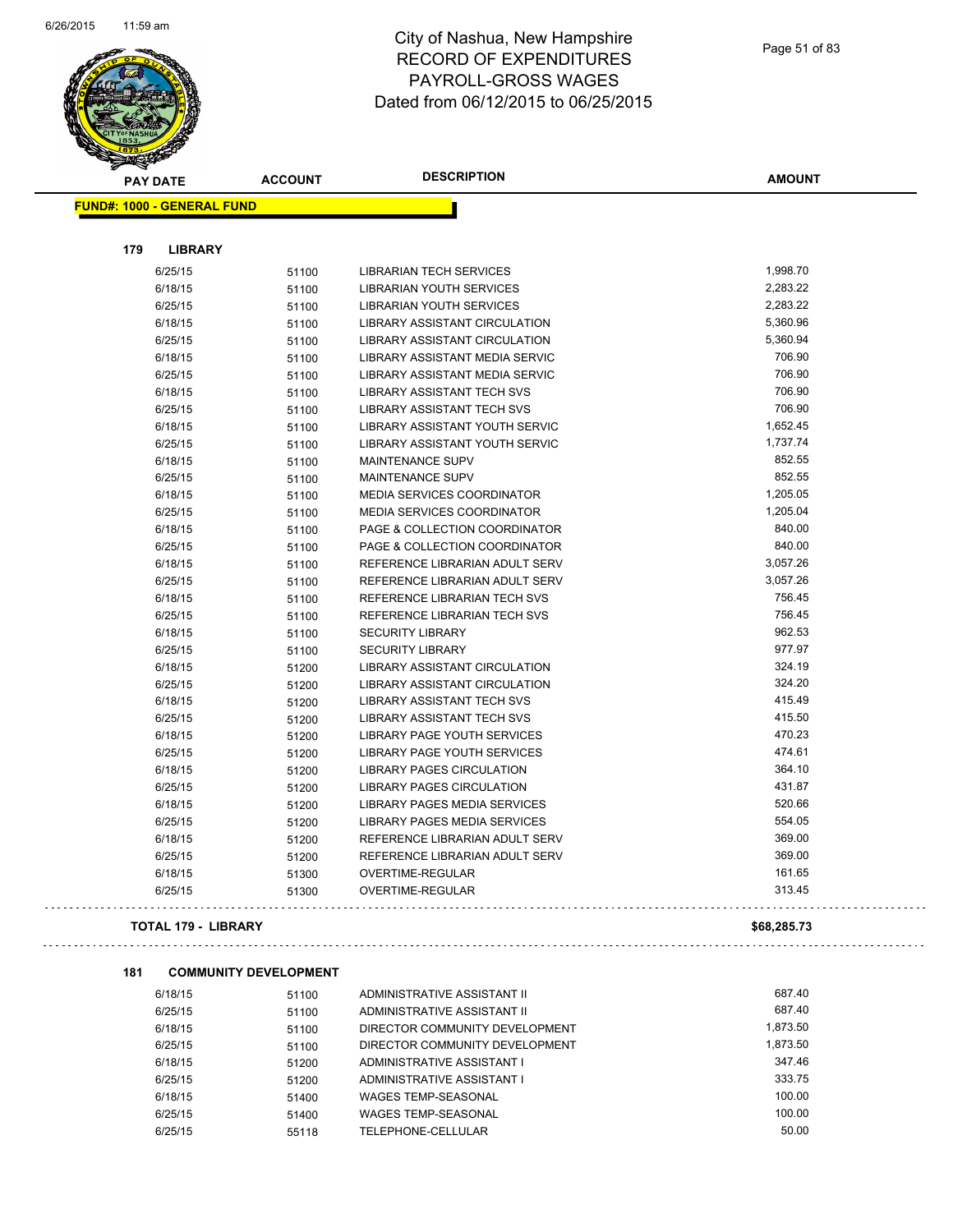| 0/20/2015 | $11.59$ am |                                          |                                          | City of Nashua, New Hampshire<br><b>RECORD OF EXPENDITURES</b><br>PAYROLL-GROSS WAGES | Page 52 of 83   |
|-----------|------------|------------------------------------------|------------------------------------------|---------------------------------------------------------------------------------------|-----------------|
|           |            |                                          |                                          | Dated from 06/12/2015 to 06/25/2015                                                   |                 |
|           |            | <b>PAY DATE</b>                          | <b>ACCOUNT</b>                           | <b>DESCRIPTION</b>                                                                    | <b>AMOUNT</b>   |
|           |            | <b>FUND#: 1000 - GENERAL FUND</b>        |                                          |                                                                                       |                 |
|           |            |                                          |                                          |                                                                                       |                 |
|           |            |                                          |                                          |                                                                                       |                 |
|           |            |                                          | <b>TOTAL 181 - COMMUNITY DEVELOPMENT</b> |                                                                                       | \$6,053.01      |
|           |            |                                          |                                          |                                                                                       |                 |
|           | 182        | <b>PLANNING &amp; ZONING</b>             |                                          |                                                                                       |                 |
|           |            | 6/18/15                                  | 51100                                    | DEPARTMENT COORDINATOR                                                                | 938.85          |
|           |            | 6/25/15                                  | 51100                                    | DEPARTMENT COORDINATOR                                                                | 938.85          |
|           |            | 6/18/15                                  | 51100                                    | DEPUTY PLANNING MANAGER                                                               | 2,661.19        |
|           |            | 6/25/15                                  | 51100                                    | DEPUTY PLANNING MANAGER                                                               | 2,661.20        |
|           |            | 6/18/15                                  | 51100                                    | MANAGER PLANNING DEPT                                                                 | 1,905.00        |
|           |            | 6/25/15                                  | 51100                                    | MANAGER PLANNING DEPT                                                                 | 1,905.00        |
|           |            | 6/18/15                                  | 51100                                    | PLANNER I                                                                             | 1,722.25        |
|           |            | 6/25/15                                  | 51100                                    | PLANNER I                                                                             | 1,722.25        |
|           |            | 6/18/15                                  | 51100                                    | ZONING COORDINATOR                                                                    | 704.60          |
|           |            | 6/25/15                                  | 51100                                    | ZONING COORDINATOR                                                                    | 704.60          |
|           |            | 6/18/15                                  | 53428                                    | STENOGRAPHIC SERVICES                                                                 | 250.00          |
|           |            | 6/25/15                                  | 53428                                    | STENOGRAPHIC SERVICES                                                                 | 250.00          |
|           |            | 6/25/15                                  | 55118                                    | TELEPHONE-CELLULAR                                                                    | 17.00           |
|           |            | <b>TOTAL 182 - PLANNING &amp; ZONING</b> |                                          |                                                                                       | \$16,380.79     |
|           | 183        |                                          | <b>ECONOMIC DEVELOPMENT</b>              |                                                                                       |                 |
|           |            |                                          |                                          |                                                                                       | 1,873.50        |
|           |            | 6/18/15                                  | 51100                                    | <b>ECONOMIC DEV DIRECTOR</b>                                                          | 1,873.50        |
|           |            | 6/25/15                                  | 51100                                    | ECONOMIC DEV DIRECTOR                                                                 | 558.80          |
|           |            | 6/18/15                                  | 51100                                    | OED PROGRAM COORDINATOR                                                               |                 |
|           |            | 6/25/15                                  | 51100                                    | OED PROGRAM COORDINATOR                                                               | 558.80<br>50.00 |
|           |            | 6/25/15                                  | 55118                                    | <b>TELEPHONE-CELLULAR</b>                                                             |                 |
|           |            |                                          | <b>TOTAL 183 - ECONOMIC DEVELOPMENT</b>  |                                                                                       | \$4,914.60      |
|           |            |                                          |                                          |                                                                                       |                 |
|           | 184        | <b>URBAN PROGRAMS</b>                    |                                          |                                                                                       |                 |
|           |            | 6/25/15                                  | 51300                                    | OVERTIME-REGULAR                                                                      | 8.82            |
|           |            | <b>TOTAL 184 - URBAN PROGRAMS</b>        |                                          |                                                                                       | \$8.82          |
|           | 191        | <b>SCHOOL</b>                            |                                          |                                                                                       |                 |
|           |            | 6/18/15                                  |                                          | ASSISTANT DIRECTOR BUSINESS                                                           | 2,971.10        |
|           |            |                                          | 51100                                    |                                                                                       | 2,595.10        |
|           |            | 6/18/15                                  | 51100                                    | ASSISTANT PRINCIPAL AMH                                                               | 4,857.70        |
|           |            | 6/18/15                                  | 51100                                    | ASSISTANT PRINCIPAL BIC                                                               |                 |
|           |            | 6/18/15                                  | 51100                                    | ASSISTANT PRINCIPAL BRO                                                               | 2,653.80        |
|           |            | 6/18/15                                  | 51100                                    | ASSISTANT PRINCIPAL CHARL                                                             | 2,530.70        |
|           |            | 6/18/15                                  | 51100                                    | ASSISTANT PRINCIPAL DR CRSP                                                           | 2,807.70        |
|           |            | 6/18/15                                  | 51100                                    | ASSISTANT PRINCIPAL ELM                                                               | 11,264.40       |
|           |            | 6/18/15                                  | 51100                                    | ASSISTANT PRINCIPAL FES                                                               | 5,061.50        |
|           |            | 6/18/15                                  | 51100                                    | ASSISTANT PRINCIPAL FMS                                                               | 2,928.30        |
|           |            | 6/18/15                                  | 51100                                    | ASSISTANT PRINCIPAL LEDGE                                                             | 5,191.30        |
|           |            | 6/18/15                                  | 51100                                    | ASSISTANT PRINCIPAL MDE                                                               | 2,595.60        |
|           |            | 6/18/15                                  | 51100                                    | ASSISTANT PRINCIPAL MTP                                                               | 4,093.50        |
|           |            | 6/25/15                                  | 51100                                    | ASSISTANT PRINCIPAL MTP                                                               | 4,094.47        |
|           |            | 6/18/15                                  | 51100                                    | ASSISTANT PRINCIPAL NHN                                                               | 21,769.80       |
|           |            | 6/18/15                                  | 51100                                    | ASSISTANT PRINCIPAL NHS                                                               | 21,495.20       |

6/26/2015 11:59 am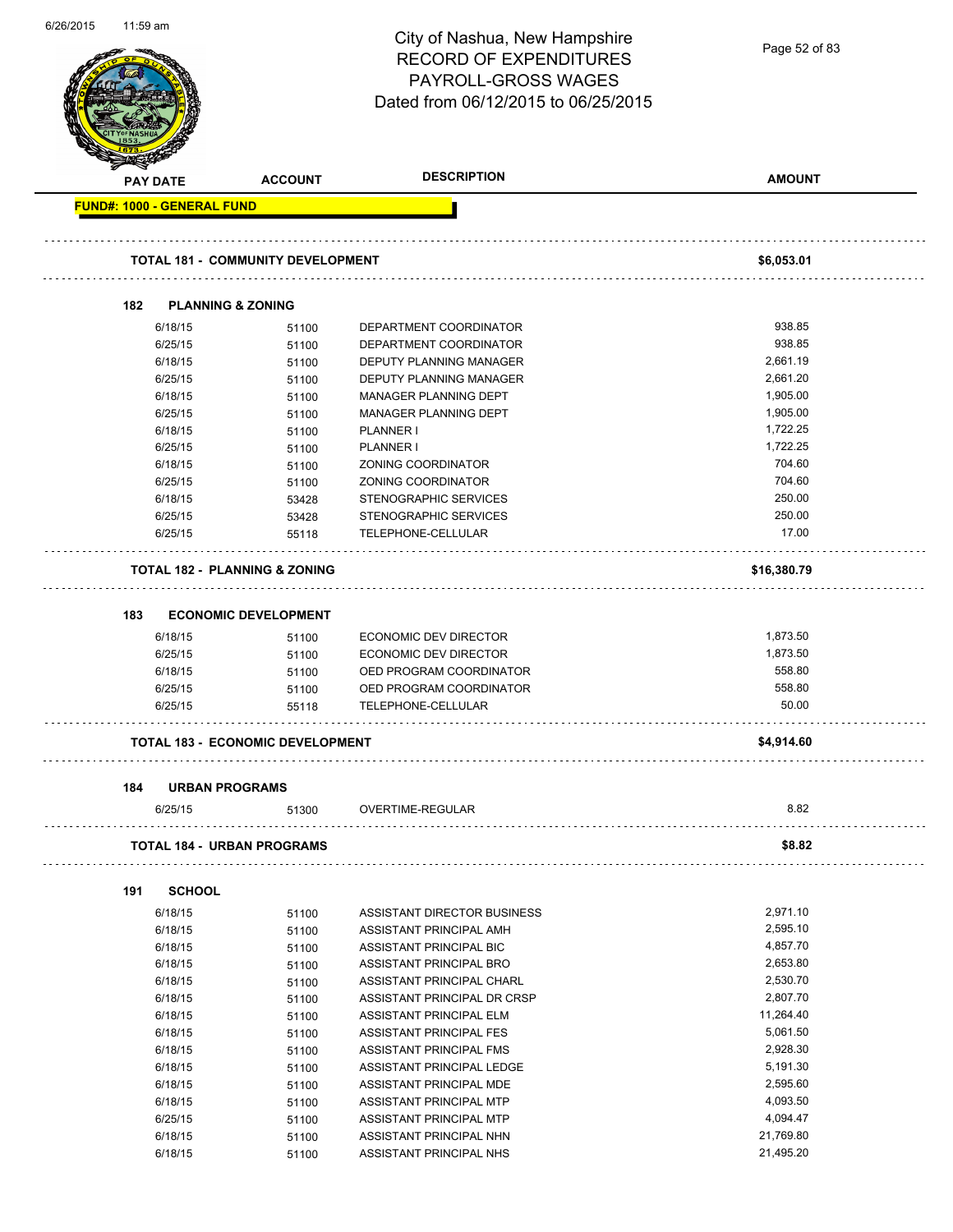

| <b>PAY DATE</b>                   | <b>ACCOUNT</b> | <b>DESCRIPTION</b>                                | <b>AMOUNT</b>        |
|-----------------------------------|----------------|---------------------------------------------------|----------------------|
| <b>FUND#: 1000 - GENERAL FUND</b> |                |                                                   |                      |
|                                   |                |                                                   |                      |
|                                   |                |                                                   |                      |
| 191<br><b>SCHOOL</b>              |                |                                                   |                      |
| 6/18/15                           | 51100          | ASSISTANT PRINCIPAL PMS                           | 5,684.60             |
| 6/18/15                           | 51100          | ASSISTANT PRINCIPAL SHE                           | 2,653.80             |
| 6/18/15                           | 51100          | ASSISTANT SUPERINTENDENT                          | 8,484.50             |
| 6/18/15                           | 51100          | ASST DIRECTOR PLANT OPS                           | 4,470.90             |
| 6/18/15                           | 51100          | <b>ASST DIRECTOR SPED</b>                         | 6,243.60             |
| 6/18/15                           | 51100          | ASST SYSTEMS ADMIN FULL YEAR                      | 12,797.80            |
| 6/18/15                           | 51100          | ASST SYSTEMS ADMIN SCH YEAR                       | 725.63               |
| 6/25/15                           | 51100          | ASST SYSTEMS ADMIN SCH YEAR                       | 614.00               |
| 6/18/15                           | 51100          | ATTENDANCE OFFICER                                | 2,331.50             |
| 6/18/15                           | 51100          | CAREER CENTER COORD NHN                           | 1,518.30             |
| 6/18/15                           | 51100          | CHIEF OPERATING OFFICER                           | 4,044.00             |
| 6/18/15                           | 51100          | <b>CLERICAL ACADEMY NHN</b>                       | 3,166.28             |
| 6/25/15                           | 51100          | CLERICAL ACADEMY NHN                              | 3,167.89             |
| 6/18/15                           | 51100          | <b>CLERICAL ACADEMY NHS</b>                       | 2,099.23             |
| 6/25/15                           | 51100          | <b>CLERICAL ACADEMY NHS</b>                       | 2,121.44             |
| 6/18/15                           | 51100          | CLERICAL ADULT ED NHN                             | 740.18               |
| 6/25/15                           | 51100          | CLERICAL ADULT ED NHN                             | 740.18               |
| 6/18/15                           | 51100          | CLERICAL ASST SUPER SUP                           | 1,377.58             |
| 6/25/15                           | 51100          | CLERICAL ASST SUPER SUP                           | 1,977.57             |
| 6/18/15                           | 51100          | CLERICAL ATHLETIC NHN                             | 644.23               |
| 6/25/15                           | 51100          | CLERICAL ATHLETIC NHN                             | 399.02               |
| 6/18/15                           | 51100          | CLERICAL ATHLETIC NHS                             | 745.15<br>407.34     |
| 6/25/15                           | 51100          | CLERICAL ATHLETIC NHS                             |                      |
| 6/18/15                           | 51100          | <b>CLERICAL BUSINESS</b>                          | 3,718.20<br>3,718.19 |
| 6/25/15                           | 51100          | <b>CLERICAL BUSINESS</b>                          | 816.09               |
| 6/18/15                           | 51100          | CLERICAL CHIEF OP OFFICER SUP                     | 816.09               |
| 6/25/15<br>6/18/15                | 51100          | CLERICAL CHIEF OP OFFICER SUP<br>CLERICAL CTE NHS | 756.40               |
| 6/25/15                           | 51100          | <b>CLERICAL CTE NHS</b>                           | 756.40               |
| 6/18/15                           | 51100          | CLERICAL GUIDANCE ELM                             | 756.40               |
| 6/25/15                           | 51100<br>51100 | <b>CLERICAL GUIDANCE ELM</b>                      | 756.39               |
| 6/18/15                           | 51100          | CLERICAL GUIDANCE NHN                             | 2,106.65             |
| 6/25/15                           | 51100          | CLERICAL GUIDANCE NHN                             | 2,106.65             |
| 6/18/15                           | 51100          | CLERICAL GUIDANCE NHS                             | 2,108.90             |
| 6/25/15                           | 51100          | <b>CLERICAL GUIDANCE NHS</b>                      | 2,103.85             |
| 6/18/15                           | 51100          | CLERICAL HUMAN RESOURCES                          | 1,507.75             |
| 6/25/15                           | 51100          | CLERICAL HUMAN RESOURCES                          | 1,507.75             |
| 6/18/15                           | 51100          | <b>CLERICAL PAYROLL SUP</b>                       | 677.25               |
| 6/25/15                           | 51100          | <b>CLERICAL PAYROLL SUP</b>                       | 677.25               |
| 6/18/15                           | 51100          | <b>CLERICAL PLANT OPS</b>                         | 643.90               |
| 6/25/15                           | 51100          | <b>CLERICAL PLANT OPS</b>                         | 643.90               |
| 6/18/15                           | 51100          | <b>CLERICAL PRINCIPAL AMH</b>                     | 1,298.58             |
| 6/25/15                           | 51100          | <b>CLERICAL PRINCIPAL AMH</b>                     | 1,321.16             |
| 6/18/15                           | 51100          | CLERICAL PRINCIPAL BIC                            | 1,365.05             |
| 6/25/15                           | 51100          | <b>CLERICAL PRINCIPAL BIC</b>                     | 1,365.05             |
| 6/18/15                           | 51100          | <b>CLERICAL PRINCIPAL BIR</b>                     | 1,512.80             |
| 6/25/15                           | 51100          | <b>CLERICAL PRINCIPAL BIR</b>                     | 1,512.80             |
| 6/18/15                           | 51100          | <b>CLERICAL PRINCIPAL BRO</b>                     | 1,507.74             |
| 6/25/15                           | 51100          | <b>CLERICAL PRINCIPAL BRO</b>                     | 1,457.33             |
| 6/18/15                           | 51100          | CLERICAL PRINCIPAL CHA                            | 1,354.50             |
| 6/25/15                           | 51100          | CLERICAL PRINCIPAL CHA                            | 1,318.38             |
| 6/18/15                           | 51100          | CLERICAL PRINCIPAL DRC                            | 1,387.15             |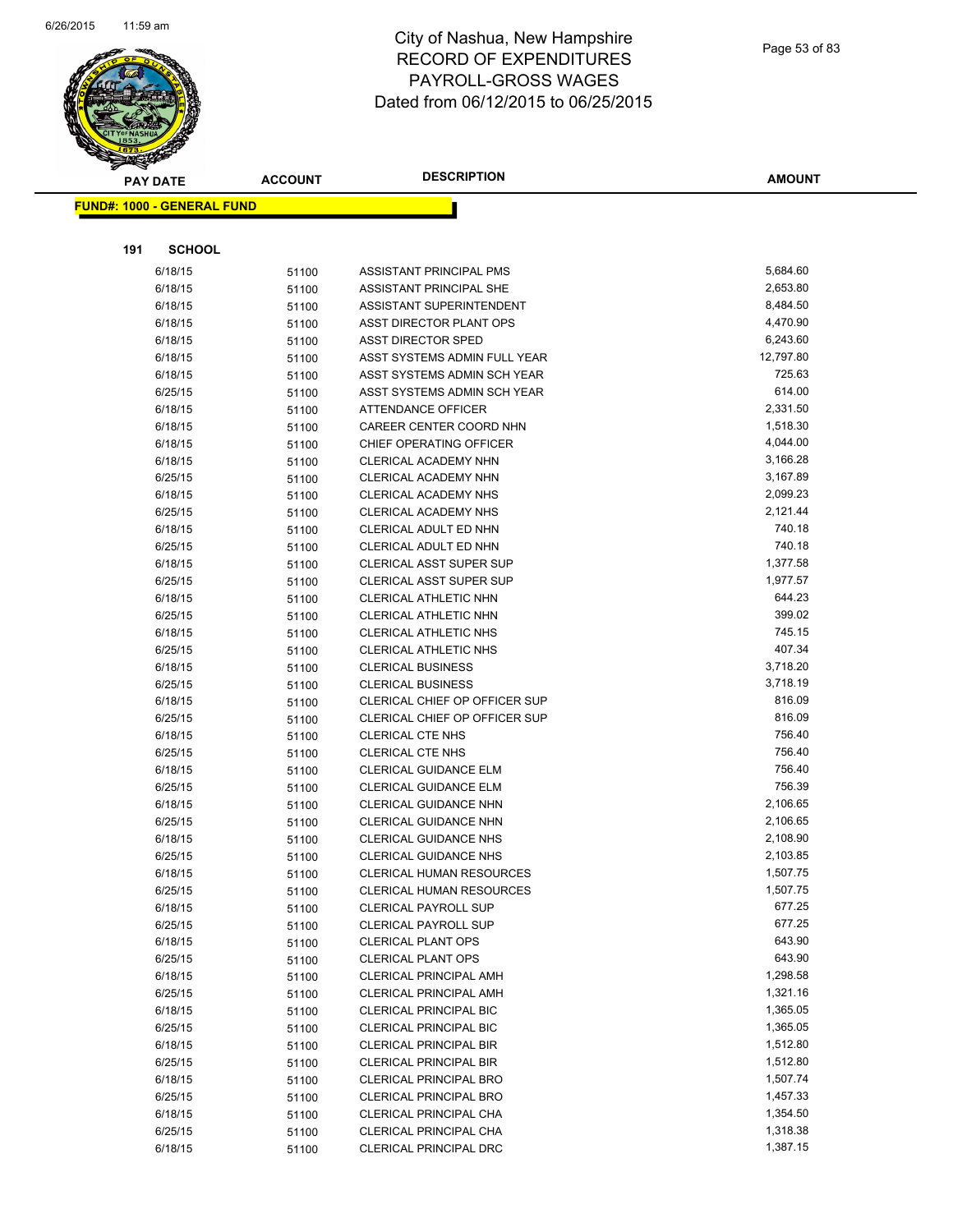

|     | <b>PAY DATE</b>                    | <b>ACCOUNT</b> | <b>DESCRIPTION</b>                                                   | <b>AMOUNT</b>    |
|-----|------------------------------------|----------------|----------------------------------------------------------------------|------------------|
|     | <u> FUND#: 1000 - GENERAL FUND</u> |                |                                                                      |                  |
|     |                                    |                |                                                                      |                  |
|     |                                    |                |                                                                      |                  |
| 191 | <b>SCHOOL</b>                      |                |                                                                      |                  |
|     | 6/25/15                            | 51100          | <b>CLERICAL PRINCIPAL DRC</b>                                        | 1,387.15         |
|     | 6/18/15                            | 51100          | CLERICAL PRINCIPAL ELM                                               | 3,402.51         |
|     | 6/25/15                            | 51100          | <b>CLERICAL PRINCIPAL ELM</b>                                        | 3,402.51         |
|     | 6/18/15                            | 51100          | <b>CLERICAL PRINCIPAL FES</b>                                        | 1,419.80         |
|     | 6/25/15                            | 51100          | <b>CLERICAL PRINCIPAL FES</b>                                        | 1,405.59         |
|     | 6/18/15                            | 51100          | <b>CLERICAL PRINCIPAL FMS</b>                                        | 2,216.41         |
|     | 6/25/15                            | 51100          | <b>CLERICAL PRINCIPAL FMS</b>                                        | 2,211.45         |
|     | 6/18/15                            | 51100          | <b>CLERICAL PRINCIPAL LDG</b>                                        | 1,360.06         |
|     | 6/25/15                            | 51100          | <b>CLERICAL PRINCIPAL LDG</b>                                        | 1,414.24         |
|     | 6/18/15                            | 51100          | CLERICAL PRINCIPAL MDE                                               | 1,501.55         |
|     | 6/25/15                            | 51100          | CLERICAL PRINCIPAL MDE                                               | 1,501.55         |
|     | 6/18/15                            | 51100          | <b>CLERICAL PRINCIPAL MTP</b>                                        | 1,431.05         |
|     | 6/25/15                            | 51100          | <b>CLERICAL PRINCIPAL MTP</b>                                        | 1,421.43         |
|     | 6/18/15                            | 51100          | <b>CLERICAL PRINCIPAL NHN</b>                                        | 1,420.27         |
|     | 6/25/15                            | 51100          | CLERICAL PRINCIPAL NHN                                               | 1,377.68         |
|     | 6/18/15                            | 51100          | <b>CLERICAL PRINCIPAL NHS</b>                                        | 1,473.40         |
|     | 6/25/15                            | 51100          | <b>CLERICAL PRINCIPAL NHS</b>                                        | 1,473.40         |
|     | 6/18/15                            | 51100          | <b>CLERICAL PRINCIPAL NSE</b>                                        | 1,496.58         |
|     | 6/25/15                            | 51100          | <b>CLERICAL PRINCIPAL NSE</b>                                        | 1,446.75         |
|     | 6/18/15                            | 51100          | <b>CLERICAL PRINCIPAL PMS</b>                                        | 2,032.95         |
|     | 6/25/15                            | 51100          | <b>CLERICAL PRINCIPAL PMS</b>                                        | 2,032.95         |
|     | 6/18/15                            | 51100          | <b>CLERICAL PRINCIPAL SHE</b>                                        | 1,512.80         |
|     | 6/25/15                            | 51100          | <b>CLERICAL PRINCIPAL SHE</b>                                        | 1,512.80         |
|     | 6/18/15                            | 51100          | CLERICAL RECEPTIONIST NHN                                            | 756.39<br>756.40 |
|     | 6/25/15                            | 51100          | CLERICAL RECEPTIONIST NHN                                            | 709.90           |
|     | 6/18/15                            | 51100          | <b>CLERICAL RECEPTIONIST NHS</b><br><b>CLERICAL RECEPTIONIST NHS</b> | 709.90           |
|     | 6/25/15<br>6/18/15                 | 51100          |                                                                      | 756.40           |
|     |                                    | 51100          | CLERICAL SPECIAL ED NHN                                              | 695.89           |
|     | 6/25/15<br>6/18/15                 | 51100          | CLERICAL SPECIAL ED NHN<br>CLERICAL SPECIAL ED NHS                   | 643.90           |
|     | 6/25/15                            | 51100          | CLERICAL SPECIAL ED NHS                                              | 643.90           |
|     | 6/18/15                            | 51100          | CLERICAL SPECIAL ED SUP                                              | 1,512.79         |
|     | 6/25/15                            | 51100          | <b>CLERICAL SPECIAL ED SUP</b>                                       | 1,512.80         |
|     | 6/18/15                            | 51100          | <b>CLERICAL STUDENT SERV SUP</b>                                     | 805.30           |
|     | 6/25/15                            | 51100<br>51100 | <b>CLERICAL STUDENT SERV SUP</b>                                     | 805.31           |
|     | 6/18/15                            | 51100          | CLERICAL SUB SERVICE SUP                                             | 754.90           |
|     | 6/25/15                            | 51100          | CLERICAL SUB SERVICE SUP                                             | 755.15           |
|     | 6/18/15                            | 51100          | <b>CLERICAL SUPERINTENDANT SUP</b>                                   | 1,929.20         |
|     | 6/18/15                            | 51100          | <b>CLERICAL TRANSPORTATION SUP</b>                                   | 536.56           |
|     | 6/25/15                            | 51100          | <b>CLERICAL TRANSPORTATION SUP</b>                                   | 343.40           |
|     | 6/18/15                            | 51100          | <b>CURRICULUM SUPERVISOR</b>                                         | 2,888.30         |
|     | 6/18/15                            | 51100          | <b>CUSTODIAN AMH</b>                                                 | 2,034.00         |
|     | 6/25/15                            | 51100          | <b>CUSTODIAN AMH</b>                                                 | 2,049.40         |
|     | 6/18/15                            | 51100          | <b>CUSTODIAN ASST HEAD ELM</b>                                       | 772.01           |
|     | 6/25/15                            | 51100          | <b>CUSTODIAN ASST HEAD ELM</b>                                       | 772.00           |
|     | 6/18/15                            | 51100          | <b>CUSTODIAN ASST HEAD FMS</b>                                       | 772.00           |
|     | 6/25/15                            | 51100          | <b>CUSTODIAN ASST HEAD FMS</b>                                       | 772.00           |
|     | 6/18/15                            | 51100          | <b>CUSTODIAN ASST HEAD NHN</b>                                       | 772.00           |
|     | 6/25/15                            | 51100          | <b>CUSTODIAN ASST HEAD NHN</b>                                       | 772.00           |
|     | 6/18/15                            | 51100          | <b>CUSTODIAN ASST HEAD NHS</b>                                       | 1,694.81         |
|     | 6/25/15                            | 51100          | <b>CUSTODIAN ASST HEAD NHS</b>                                       | 1,694.81         |
|     | 6/18/15                            | 51100          | <b>CUSTODIAN ASST HEAD PMS</b>                                       | 772.00           |
|     |                                    |                |                                                                      |                  |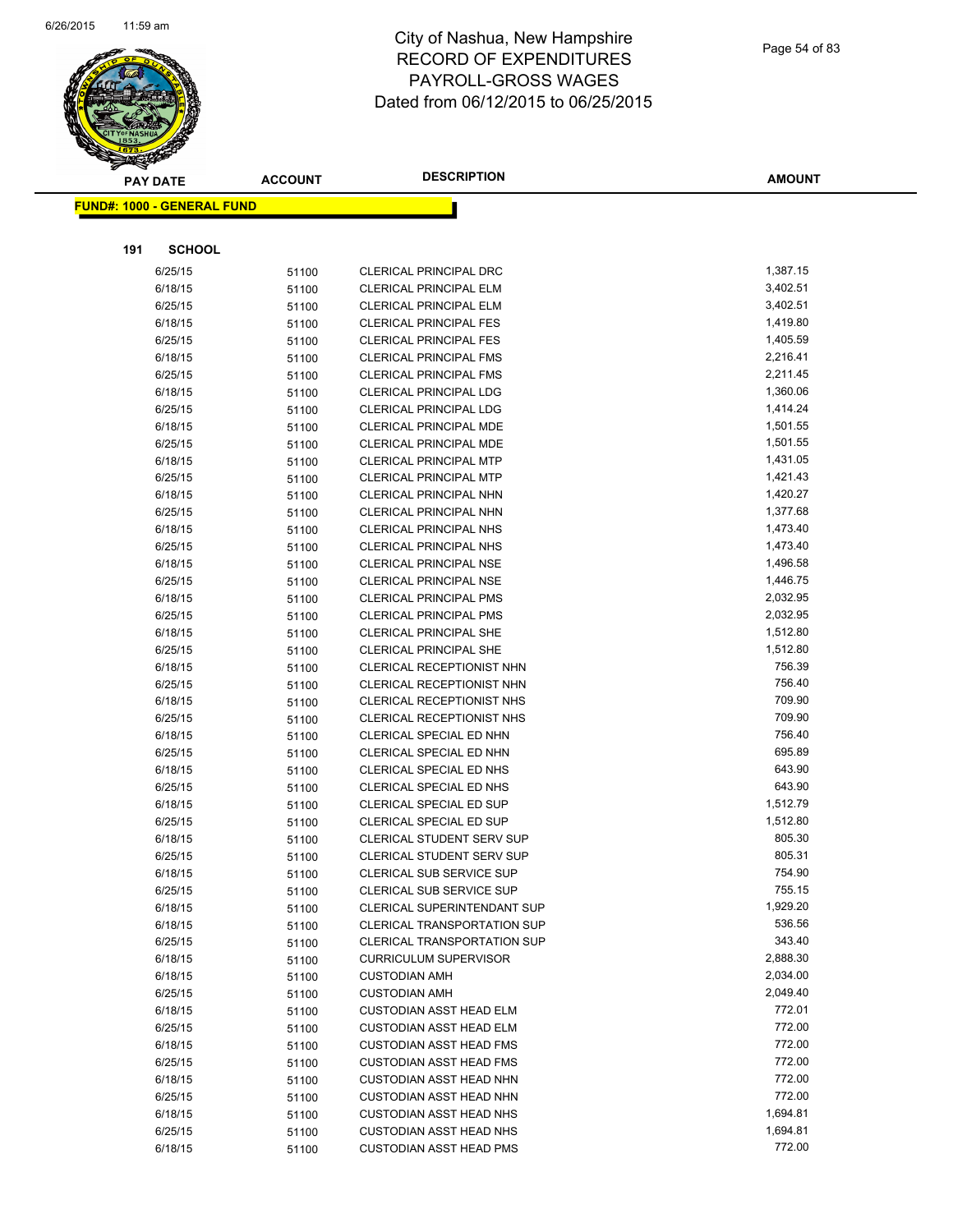

|     | <b>PAY DATE</b>                   | <b>ACCOUNT</b> | <b>DESCRIPTION</b>                                     | <b>AMOUNT</b>    |
|-----|-----------------------------------|----------------|--------------------------------------------------------|------------------|
|     | <b>FUND#: 1000 - GENERAL FUND</b> |                |                                                        |                  |
|     |                                   |                |                                                        |                  |
| 191 | <b>SCHOOL</b>                     |                |                                                        |                  |
|     | 6/25/15                           | 51100          | <b>CUSTODIAN ASST HEAD PMS</b>                         | 772.00           |
|     | 6/18/15                           | 51100          | <b>CUSTODIAN BIC</b>                                   | 2,034.00         |
|     | 6/25/15                           | 51100          | <b>CUSTODIAN BIC</b>                                   | 2,034.00         |
|     | 6/18/15                           | 51100          | <b>CUSTODIAN BIR</b>                                   | 2,000.10         |
|     | 6/25/15                           | 51100          | <b>CUSTODIAN BIR</b>                                   | 2,034.00         |
|     | 6/18/15                           | 51100          | <b>CUSTODIAN BRO</b>                                   | 1,356.00         |
|     | 6/25/15                           | 51100          | <b>CUSTODIAN BRO</b>                                   | 1,356.00         |
|     | 6/18/15                           | 51100          | <b>CUSTODIAN CHA</b>                                   | 1,356.00         |
|     | 6/25/15                           | 51100          | <b>CUSTODIAN CHA</b>                                   | 1,356.00         |
|     | 6/18/15                           | 51100          | <b>CUSTODIAN DRC</b>                                   | 1,450.00         |
|     | 6/25/15                           | 51100          | <b>CUSTODIAN DRC</b>                                   | 1,450.00         |
|     | 6/18/15                           | 51100          | <b>CUSTODIAN ELM</b>                                   | 4,875.48         |
|     | 6/25/15                           | 51100          | <b>CUSTODIAN ELM</b>                                   | 4,765.31         |
|     | 6/18/15                           | 51100          | <b>CUSTODIAN FES</b>                                   | 1,356.00         |
|     | 6/25/15                           | 51100          | <b>CUSTODIAN FES</b>                                   | 1,356.00         |
|     | 6/18/15                           | 51100          | <b>CUSTODIAN FMS</b>                                   | 2,712.00         |
|     | 6/25/15                           | 51100          | <b>CUSTODIAN FMS</b>                                   | 2,712.00         |
|     | 6/18/15                           | 51100          | <b>CUSTODIAN HEAD AMH</b>                              | 772.00           |
|     | 6/25/15                           | 51100          | <b>CUSTODIAN HEAD AMH</b>                              | 772.00           |
|     | 6/18/15                           | 51100          | <b>CUSTODIAN HEAD BIC</b>                              | 772.00           |
|     | 6/25/15                           | 51100          | <b>CUSTODIAN HEAD BIC</b>                              | 772.01           |
|     | 6/18/15                           | 51100          | <b>CUSTODIAN HEAD BIR</b>                              | 772.00           |
|     | 6/25/15                           | 51100          | <b>CUSTODIAN HEAD BIR</b>                              | 772.00           |
|     | 6/18/15                           | 51100          | <b>CUSTODIAN HEAD BRO</b>                              | 772.00<br>772.00 |
|     | 6/25/15                           | 51100          | <b>CUSTODIAN HEAD BRO</b>                              | 772.00           |
|     | 6/18/15                           | 51100          | <b>CUSTODIAN HEAD CHA</b>                              | 772.00           |
|     | 6/25/15                           | 51100          | <b>CUSTODIAN HEAD CHA</b>                              | 139.93           |
|     | 6/18/15<br>6/25/15                | 51100          | <b>CUSTODIAN HEAD DRC</b><br><b>CUSTODIAN HEAD DRC</b> | 149.58           |
|     | 6/18/15                           | 51100<br>51100 | <b>CUSTODIAN HEAD ELM</b>                              | 914.80           |
|     | 6/25/15                           | 51100          | <b>CUSTODIAN HEAD ELM</b>                              | 914.80           |
|     | 6/18/15                           | 51100          | <b>CUSTODIAN HEAD FES</b>                              | 772.00           |
|     | 6/25/15                           | 51100          | <b>CUSTODIAN HEAD FES</b>                              | 772.00           |
|     | 6/18/15                           | 51100          | <b>CUSTODIAN HEAD FMS</b>                              | 914.80           |
|     | 6/25/15                           | 51100          | <b>CUSTODIAN HEAD FMS</b>                              | 914.80           |
|     | 6/18/15                           | 51100          | <b>CUSTODIAN HEAD LDG</b>                              | 772.00           |
|     | 6/25/15                           | 51100          | <b>CUSTODIAN HEAD LDG</b>                              | 772.00           |
|     | 6/18/15                           | 51100          | <b>CUSTODIAN HEAD MTP</b>                              | 772.00           |
|     | 6/25/15                           | 51100          | <b>CUSTODIAN HEAD MTP</b>                              | 772.00           |
|     | 6/18/15                           | 51100          | <b>CUSTODIAN HEAD NHN</b>                              | 914.25           |
|     | 6/25/15                           | 51100          | <b>CUSTODIAN HEAD NHN</b>                              | 902.75           |
|     | 6/18/15                           | 51100          | <b>CUSTODIAN HEAD NHS</b>                              | 920.00           |
|     | 6/25/15                           | 51100          | <b>CUSTODIAN HEAD NHS</b>                              | 920.00           |
|     | 6/18/15                           | 51100          | <b>CUSTODIAN HEAD NSE</b>                              | 736.80           |
|     | 6/25/15                           | 51100          | <b>CUSTODIAN HEAD NSE</b>                              | 736.80           |
|     | 6/18/15                           | 51100          | <b>CUSTODIAN HEAD PMS</b>                              | 914.80           |
|     | 6/25/15                           | 51100          | <b>CUSTODIAN HEAD PMS</b>                              | 914.80           |
|     | 6/18/15                           | 51100          | <b>CUSTODIAN HEAD SHE</b>                              | 772.00           |
|     | 6/25/15                           | 51100          | <b>CUSTODIAN HEAD SHE</b>                              | 926.40           |
|     | 6/18/15                           | 51100          | <b>CUSTODIAN LDG</b>                                   | 2,052.81         |
|     | 6/25/15                           | 51100          | <b>CUSTODIAN LDG</b>                                   | 2,034.00         |
|     | 6/18/15                           | 51100          | <b>CUSTODIAN MDE</b>                                   | 1,356.00         |
|     |                                   |                |                                                        |                  |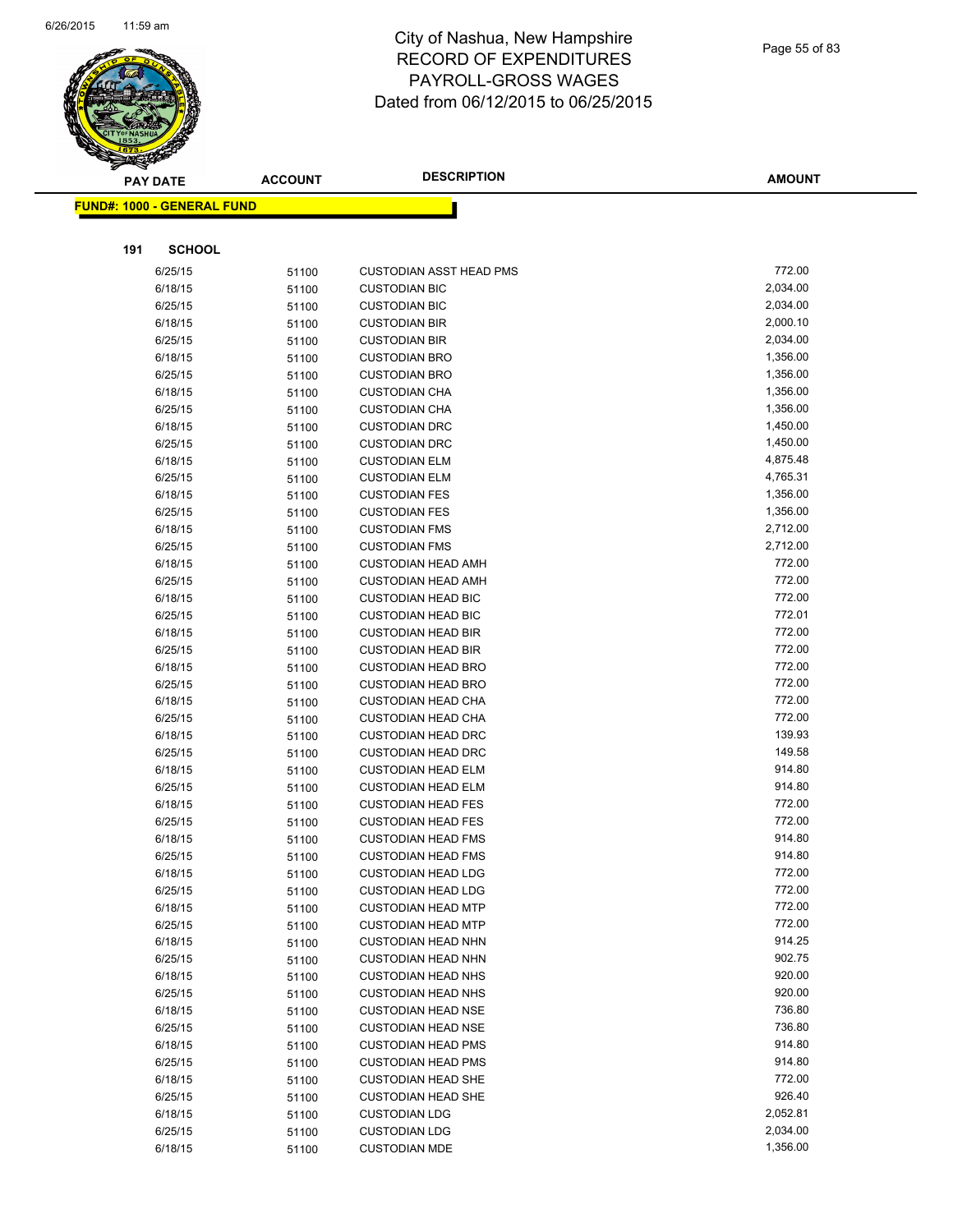

|     | <b>PAY DATE</b>                   | <b>ACCOUNT</b> | <b>DESCRIPTION</b>                               | <b>AMOUNT</b>         |
|-----|-----------------------------------|----------------|--------------------------------------------------|-----------------------|
|     | <b>FUND#: 1000 - GENERAL FUND</b> |                |                                                  |                       |
|     |                                   |                |                                                  |                       |
|     |                                   |                |                                                  |                       |
| 191 | <b>SCHOOL</b>                     |                |                                                  |                       |
|     | 6/25/15                           | 51100          | <b>CUSTODIAN MDE</b>                             | 1,356.00              |
|     | 6/18/15                           | 51100          | <b>CUSTODIAN MTP</b>                             | 1,356.00              |
|     | 6/25/15                           | 51100          | <b>CUSTODIAN MTP</b>                             | 1,356.00              |
|     | 6/18/15                           | 51100          | <b>CUSTODIAN NHN</b>                             | 10,226.08             |
|     | 6/25/15                           | 51100          | <b>CUSTODIAN NHN</b>                             | 9,500.97              |
|     | 6/18/15                           | 51100          | <b>CUSTODIAN NHS</b>                             | 10,478.49             |
|     | 6/25/15                           | 51100          | <b>CUSTODIAN NHS</b>                             | 10,229.80             |
|     | 6/18/15                           | 51100          | <b>CUSTODIAN NSE</b>                             | 1,356.00              |
|     | 6/25/15                           | 51100          | <b>CUSTODIAN NSE</b>                             | 1,356.00              |
|     | 6/18/15                           | 51100          | <b>CUSTODIAN PMS</b>                             | 2,712.00              |
|     | 6/25/15                           | 51100          | <b>CUSTODIAN PMS</b>                             | 2,759.36              |
|     | 6/18/15                           | 51100          | <b>CUSTODIAN SHE</b>                             | 2,034.00              |
|     | 6/25/15                           | 51100          | <b>CUSTODIAN SHE</b>                             | 2,034.00              |
|     | 6/18/15                           | 51100          | <b>CUSTODIAN SUPERVISOR WPO</b>                  | 2,039.30              |
|     | 6/18/15                           | 51100          | <b>CUSTODIAN WID</b>                             | 772.00                |
|     | 6/25/15                           | 51100          | <b>CUSTODIAN WID</b>                             | 772.00                |
|     | 6/18/15                           | 51100          | DATA ANALYST                                     | 1,808.40              |
|     | 6/18/15                           | 51100          | DIRECTOR ADULT ED                                | 3,160.00              |
|     | 6/18/15                           | 51100          | <b>DIRECTOR ATHLETICS</b>                        | 3,476.00              |
|     | 6/18/15                           | 51100          | DIRECTOR COM GRANTS                              | 3,090.10              |
|     | 6/18/15                           | 51100          | <b>DIRECTOR GUIDANCE</b>                         | 6,192.30              |
|     | 6/18/15                           | 51100          | DIRECTOR HUMAN RESOURCES                         | 3,201.10              |
|     | 6/18/15                           | 51100          | <b>DIRECTOR PLANT OPS</b>                        | 3,608.20              |
|     | 6/18/15                           | 51100          | DIRECTOR PRE SCHOOL                              | 2,663.50              |
|     | 6/18/15                           | 51100          | DIRECTOR SEC CURRICULUM & INST                   | 4,503.90              |
|     | 6/18/15                           | 51100          | DIRECTOR SPECIAL ED                              | 3,755.10              |
|     | 6/18/15                           | 51100          | DIRECTOR STUDENT SERVICES                        | 3,222.00              |
|     | 6/18/15                           | 51100          | DIRECTOR TECHNOLOGY                              | 4,058.30              |
|     | 6/18/15                           | 51100          | DIRECTOR TRANSPORTATION                          | 3,067.10              |
|     | 6/18/15                           | 51100          | DIRECTOR VOCATIONAL                              | 7,084.40<br>12,759.42 |
|     | 6/18/15                           | 51100          | DW TECHNOLOGY PEER COACH<br>ELL OUTREACH WORKER  | 1,611.50              |
|     | 6/18/15<br>6/18/15                | 51100          |                                                  | 1,762.10              |
|     | 6/18/15                           | 51100          | GUIDANCE COUNSELOR AMH<br>GUIDANCE COUNSELOR BIC | 1,823.10              |
|     | 6/18/15                           | 51100          | <b>GUIDANCE COUNSELOR BIR</b>                    | 14,429.45             |
|     | 6/18/15                           | 51100          | GUIDANCE COUNSELOR BRO                           | 1,694.50              |
|     | 6/18/15                           | 51100          | GUIDANCE COUNSELOR CHA                           | 2,816.70              |
|     | 6/18/15                           | 51100<br>51100 | GUIDANCE COUNSELOR DRC                           | 13,641.70             |
|     | 6/18/15                           | 51100          | <b>GUIDANCE COUNSELOR ELM</b>                    | 35,195.40             |
|     | 6/18/15                           | 51100          | <b>GUIDANCE COUNSELOR FES</b>                    | 2,728.30              |
|     | 6/18/15                           | 51100          | <b>GUIDANCE COUNSELOR FMS</b>                    | 5,431.72              |
|     | 6/18/15                           | 51100          | <b>GUIDANCE COUNSELOR LDG</b>                    | 2,650.80              |
|     | 6/18/15                           | 51100          | <b>GUIDANCE COUNSELOR MDE</b>                    | 2,204.20              |
|     | 6/18/15                           | 51100          | <b>GUIDANCE COUNSELOR MTP</b>                    | 13,641.70             |
|     | 6/18/15                           | 51100          | GUIDANCE COUNSELOR NHN                           | 30,613.41             |
|     | 6/18/15                           | 51100          | GUIDANCE COUNSELOR NHS                           | 29,345.70             |
|     | 6/18/15                           | 51100          | <b>GUIDANCE COUNSELOR NSE</b>                    | 2,728.30              |
|     | 6/18/15                           | 51100          | <b>GUIDANCE COUNSELOR PMS</b>                    | 19,063.40             |
|     | 6/18/15                           | 51100          | GUIDANCE COUNSELOR SHE                           | 12,833.62             |
|     | 6/18/15                           | 51100          | JOB DEVELOPER SPED NHN                           | 2,816.70              |
|     | 6/18/15                           | 51100          | LIBRARIAN AMH                                    | 2,566.70              |
|     | 6/18/15                           | 51100          | <b>LIBRARIAN BIC</b>                             | 1,667.00              |
|     |                                   |                |                                                  |                       |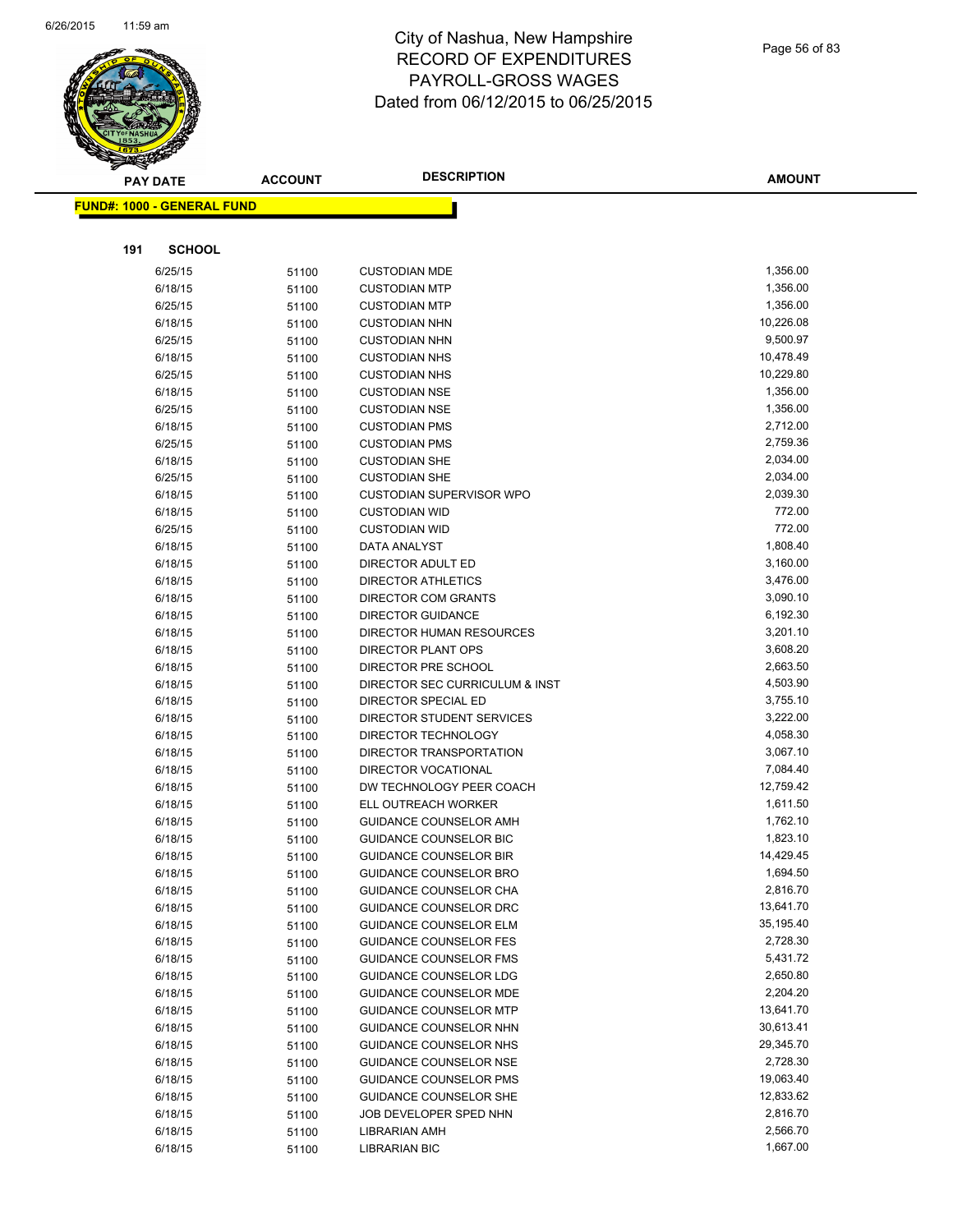

| $\blacktriangle$ .<br><b>PAY DATE</b> | <b>ACCOUNT</b> | <b>DESCRIPTION</b>                                     | <b>AMOUNT</b>        |
|---------------------------------------|----------------|--------------------------------------------------------|----------------------|
| <b>FUND#: 1000 - GENERAL FUND</b>     |                |                                                        |                      |
|                                       |                |                                                        |                      |
| 191                                   | <b>SCHOOL</b>  |                                                        |                      |
| 6/18/15                               | 51100          | <b>LIBRARIAN BIR</b>                                   | 9,425.16             |
| 6/18/15                               | 51100          | LIBRARIAN BRO                                          | 8,727.34             |
| 6/18/15                               | 51100          | LIBRARIAN CHA                                          | 14,083.30            |
| 6/18/15                               | 51100          | <b>LIBRARIAN DRC</b>                                   | 1,867.20             |
| 6/18/15                               | 51100          | LIBRARIAN ELM                                          | 1,622.40             |
| 6/18/15                               | 51100          | <b>LIBRARIAN FES</b>                                   | 2,227.80             |
| 6/18/15                               | 51100          | <b>LIBRARIAN FMS</b>                                   | 3,224.40             |
| 6/18/15                               | 51100          | <b>LIBRARIAN LDG</b>                                   | 1,960.60             |
| 6/18/15                               | 51100          | <b>LIBRARIAN MDE</b>                                   | 2,204.20             |
| 6/18/15                               | 51100          | <b>LIBRARIAN MTP</b>                                   | 2,398.90             |
| 6/18/15                               | 51100          | LIBRARIAN NHN                                          | 14,713.65            |
| 6/18/15                               | 51100          | <b>LIBRARIAN NHS</b>                                   | 4,755.10             |
| 6/18/15                               | 51100          | <b>LIBRARIAN NSE</b>                                   | 11,020.80            |
| 6/18/15                               | 51100          | <b>LIBRARIAN PMS</b>                                   | 1,762.11             |
| 6/18/15                               | 51100          | <b>LIBRARIAN SHE</b>                                   | 2,728.30             |
| 6/18/15                               | 51100          | LICENSED PRACTICAL NURSE AMH                           | 1,156.70             |
| 6/18/15                               | 51100          | LICENSED PRACTICAL NURSE ELM                           | 1,328.40             |
| 6/18/15                               | 51100          | MAINTENANCE ALARM WPO                                  | 974.80               |
| 6/25/15                               | 51100          | MAINTENANCE ALARM WPO                                  | 974.80               |
| 6/18/15                               | 51100          | MAINTENANCE ASST GRDS WPO                              | 928.00               |
| 6/25/15                               | 51100          | MAINTENANCE ASST GRDS WPO                              | 928.00               |
| 6/18/15                               | 51100          | MAINTENANCE CARPENTER WPO                              | 952.00               |
| 6/25/15                               | 51100          | MAINTENANCE CARPENTER WPO                              | 952.00               |
| 6/18/15                               | 51100          | MAINTENANCE ELECTRICIAN WPO                            | 1,949.60             |
| 6/25/15                               | 51100          | MAINTENANCE ELECTRICIAN WPO                            | 1,949.60             |
| 6/18/15                               | 51100          | MAINTENANCE GRDS FORMEN WPO                            | 952.00               |
| 6/25/15                               | 51100          | MAINTENANCE GRDS FORMEN WPO                            | 952.00               |
| 6/18/15                               | 51100          | MAINTENANCE GROUNDS WPO                                | 3,268.00             |
| 6/25/15                               | 51100          | MAINTENANCE GROUNDS WPO                                | 3,268.00             |
| 6/18/15                               | 51100          | MAINTENANCE HVAC WPO                                   | 4,314.08             |
| 6/25/15                               | 51100          | MAINTENANCE HVAC WPO                                   | 4,314.08             |
| 6/18/15                               | 51100          | MAINTENANCE MESSENGER WPO                              | 914.80               |
| 6/25/15                               | 51100          | MAINTENANCE MESSENGER WPO                              | 914.80               |
| 6/18/15                               | 51100          | MAINTENANCE PLUMBER WPO                                | 978.80<br>978.80     |
| 6/25/15                               | 51100          | MAINTENANCE PLUMBER WPO                                |                      |
| 6/18/15                               | 51100          | MAINTENANCE TRADES WPO                                 | 2,874.80<br>2,874.80 |
| 6/25/15<br>6/18/15                    | 51100          | MAINTENANCE TRADES WPO<br><b>MARKETING TEACHER NHS</b> | 11,020.80            |
| 6/18/15                               | 51100<br>51100 | <b>NURSE AMH</b>                                       | 12,121.54            |
| 6/18/15                               | 51100          | <b>NURSE BIC</b>                                       | 3,177.21             |
| 6/18/15                               | 51100          | <b>NURSE BIR</b>                                       | 1,950.40             |
| 6/18/15                               | 51100          | <b>NURSE BRO</b>                                       | 2,104.20             |
| 6/18/15                               | 51100          | <b>NURSE CHA</b>                                       | 2,424.30             |
| 6/18/15                               | 51100          | <b>NURSE DRC</b>                                       | 2,424.30             |
| 6/18/15                               | 51100          | <b>NURSE ELM</b>                                       | 2,865.10             |
| 6/18/15                               | 51100          | <b>NURSE FMS</b>                                       | 2,424.30             |
| 6/18/15                               | 51100          | NURSE LDG                                              | 1,950.40             |
| 6/18/15                               | 51100          | NURSE MDE                                              | 2,424.30             |
| 6/18/15                               | 51100          | <b>NURSE MTP</b>                                       | 1,541.30             |
| 6/18/15                               | 51100          | <b>NURSE NHN</b>                                       | 13,818.88            |
| 6/18/15                               | 51100          | <b>NURSE NHS</b>                                       | 4,848.60             |
| 6/18/15                               | 51100          | <b>NURSE NSE</b>                                       | 2,278.90             |
|                                       |                |                                                        |                      |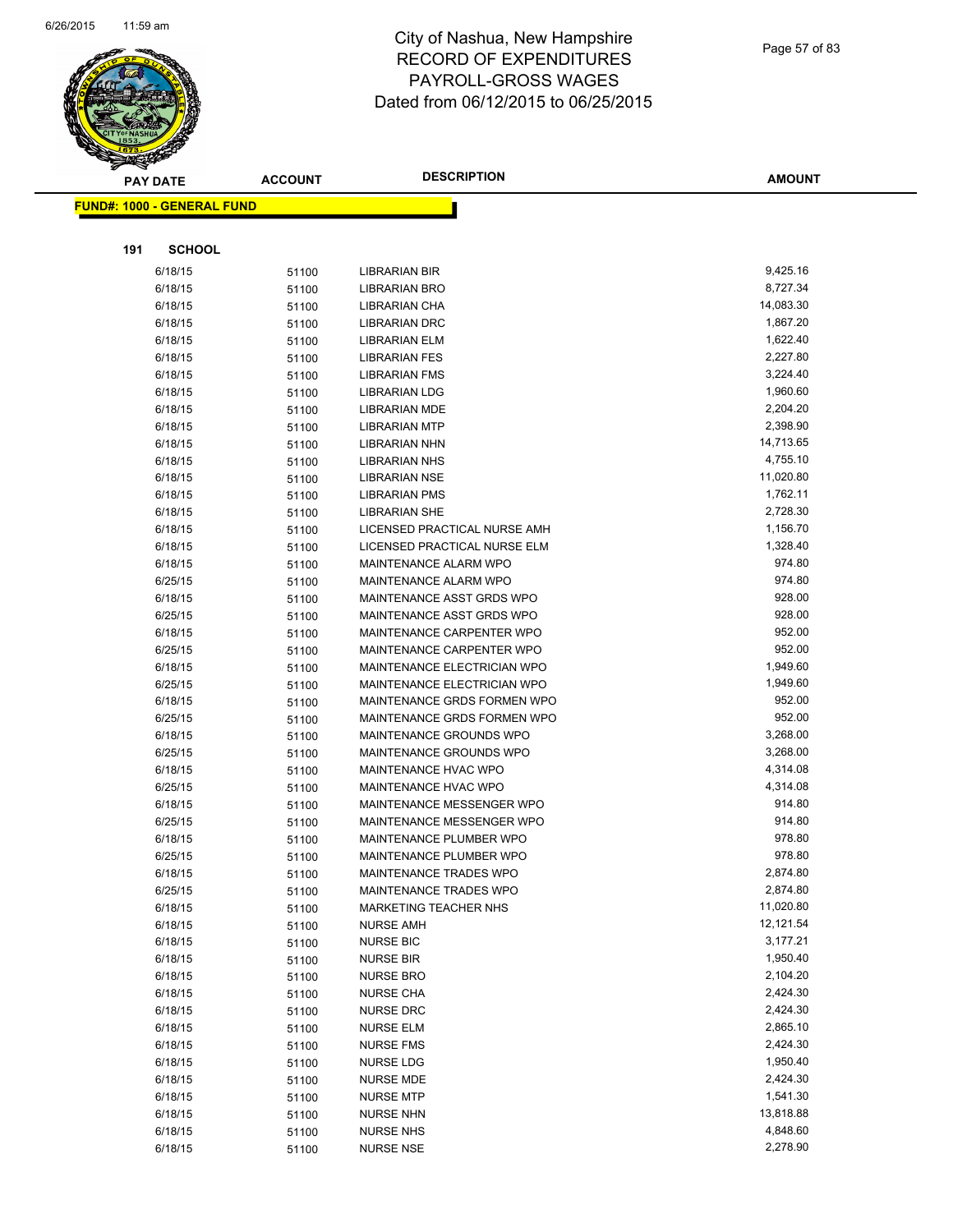

| <b>PAY DATE</b>                   | <b>ACCOUNT</b> | <b>DESCRIPTION</b>                         | <b>AMOUNT</b>        |
|-----------------------------------|----------------|--------------------------------------------|----------------------|
| <b>FUND#: 1000 - GENERAL FUND</b> |                |                                            |                      |
|                                   |                |                                            |                      |
|                                   |                |                                            |                      |
| 191<br><b>SCHOOL</b>              |                |                                            |                      |
| 6/18/15                           | 51100          | <b>NURSE PMS</b>                           | 4,944.75             |
| 6/18/15                           | 51100          | <b>NURSE SHE</b>                           | 2,865.10             |
| 6/18/15                           | 51100          | OFFICE MANAGER BUSINESS                    | 2,453.60             |
| 6/18/15                           | 51100          | OFFICE MANAGER HUMAN RESOURCES             | 1,777.50             |
| 6/18/15                           | 51100          | OFFICE MANAGER PLANT OPS                   | 1,916.20             |
| 6/18/15                           | 51100          | OFFICE MANAGER SPED                        | 1,880.80             |
| 6/18/15                           | 51100          | <b>OUT DISTRICT COORDINATOR</b>            | 3,058.10             |
| 6/18/15                           | 51100          | PARA ALT AMH                               | 554.24               |
| 6/25/15                           | 51100          | PARA ALT AMH                               | 558.91               |
| 6/18/15                           | 51100          | PARA ALT DRC                               | 432.76               |
| 6/25/15                           | 51100          | PARA ALT DRC                               | 387.39               |
| 6/18/15                           | 51100          | PARA ALT FMS                               | 610.15               |
| 6/25/15                           | 51100          | PARA ALT FMS                               | 554.25               |
| 6/18/15                           | 51100          | PARA ALT LDG                               | 563.56               |
| 6/25/15                           | 51100          | PARA ALT LDG                               | 535.62               |
| 6/18/15                           | 51100          | PARA ALT PMS                               | 488.26               |
| 6/25/15                           | 51100          | PARA ALT PMS                               | 492.14               |
| 6/18/15                           | 51100          | PARA DW SPEC ED AMH                        | 8,514.76             |
| 6/25/15                           | 51100          | PARA DW SPEC ED AMH                        | 8,454.53             |
| 6/18/15                           | 51100          | PARA DW SPEC ED BIC                        | 484.34               |
| 6/25/15                           | 51100          | PARA DW SPEC ED BIC                        | 488.31               |
| 6/18/15                           | 51100          | PARA DW SPEC ED BIR                        | 1,440.82             |
| 6/25/15                           | 51100          | PARA DW SPEC ED BIR                        | 1,304.68             |
| 6/18/15                           | 51100          | PARA DW SPEC ED BRO                        | 3,942.96<br>3,723.01 |
| 6/25/15                           | 51100          | PARA DW SPEC ED BRO                        | 7,141.73             |
| 6/18/15                           | 51100          | PARA DW SPEC ED CHA<br>PARA DW SPEC ED CHA | 6,671.15             |
| 6/25/15<br>6/18/15                | 51100          | PARA DW SPEC ED DRC                        | 825.65               |
| 6/25/15                           | 51100          | PARA DW SPEC ED DRC                        | 798.69               |
| 6/18/15                           | 51100          | PARA DW SPEC ED FMS                        | 1,710.56             |
| 6/25/15                           | 51100<br>51100 | PARA DW SPEC ED FMS                        | 1,591.63             |
| 6/18/15                           | 51100          | PARA DW SPEC ED MDE                        | 8,877.35             |
| 6/25/15                           | 51100          | PARA DW SPEC ED MDE                        | 8,235.24             |
| 6/18/15                           | 51100          | PARA DW SPEC ED MTP                        | 460.52               |
| 6/25/15                           | 51100          | PARA DW SPEC ED MTP                        | 440.67               |
| 6/18/15                           | 51100          | PARA DW SPEC ED NHN                        | 4,598.98             |
| 6/25/15                           | 51100          | PARA DW SPEC ED NHN                        | 4,447.14             |
| 6/18/15                           | 51100          | PARA DW SPEC ED NHS                        | 6,931.90             |
| 6/25/15                           | 51100          | PARA DW SPEC ED NHS                        | 6,352.07             |
| 6/18/15                           | 51100          | PARA DW SPEC ED NSE                        | 5,266.54             |
| 6/25/15                           | 51100          | PARA DW SPEC ED NSE                        | 5,178.72             |
| 6/18/15                           | 51100          | PARA DW SPEC ED PMS                        | 6,948.85             |
| 6/25/15                           | 51100          | PARA DW SPEC ED PMS                        | 6,456.51             |
| 6/18/15                           | 51100          | PARA DW SPEC ED SHE                        | 7,950.10             |
| 6/25/15                           | 51100          | PARA DW SPEC ED SHE                        | 7,656.00             |
| 6/18/15                           | 51100          | PARA DW SPEC ED WID                        | 1,428.55             |
| 6/25/15                           | 51100          | PARA DW SPEC ED WID                        | 1,751.22             |
| 6/18/15                           | 51100          | PARA DW SPEC ELM                           | 5,459.14             |
| 6/25/15                           | 51100          | PARA DW SPEC ELM                           | 5,099.58             |
| 6/18/15                           | 51100          | PARA ELL BIR                               | 529.80               |
| 6/25/15                           | 51100          | PARA ELL BIR                               | 481.24               |
| 6/18/15                           | 51100          | PARA ELL DRC                               | 423.84               |
|                                   |                |                                            |                      |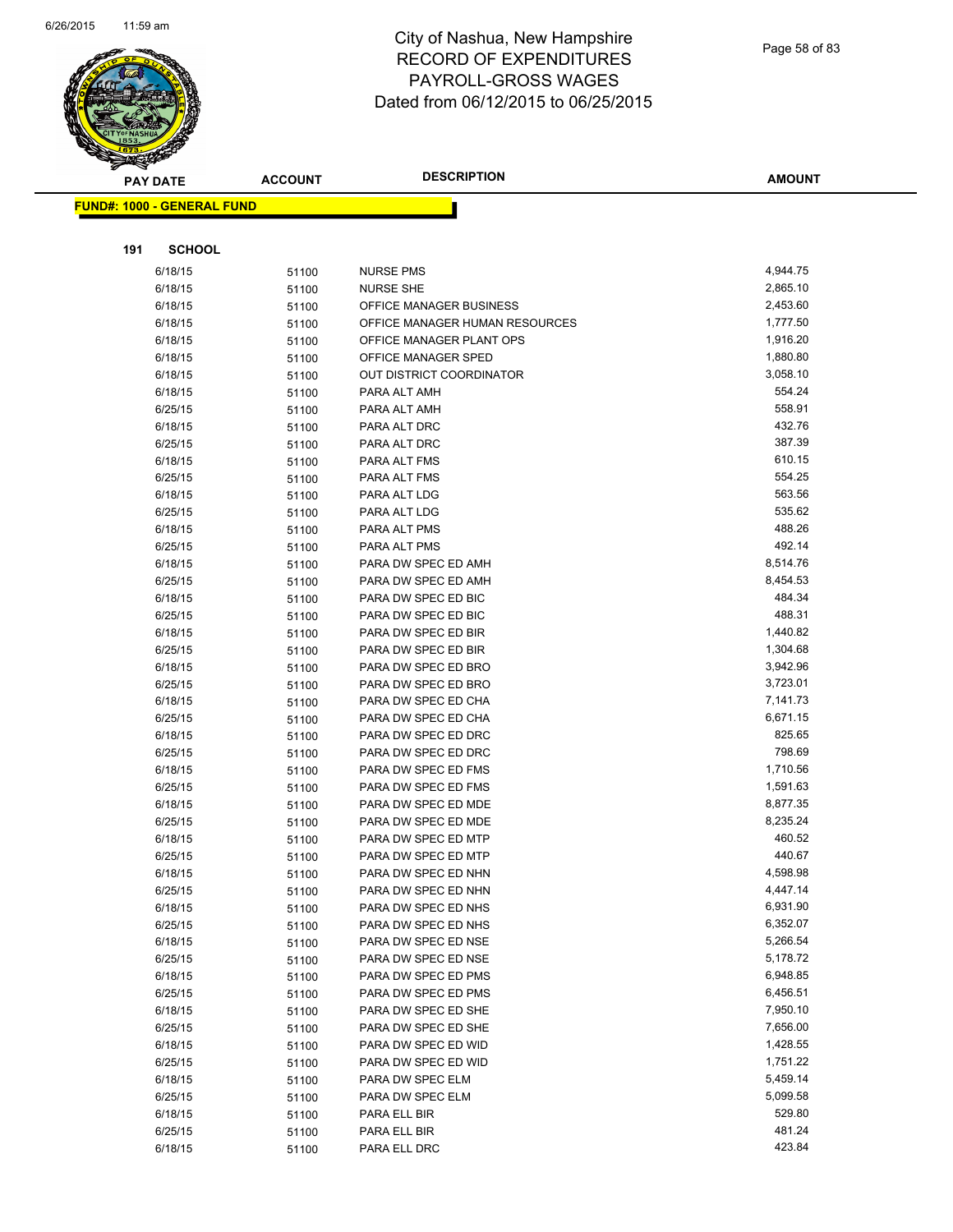

|     | <b>PAY DATE</b>                   | <b>ACCOUNT</b> | <b>DESCRIPTION</b>             | <b>AMOUNT</b>        |
|-----|-----------------------------------|----------------|--------------------------------|----------------------|
|     | <b>FUND#: 1000 - GENERAL FUND</b> |                |                                |                      |
|     |                                   |                |                                |                      |
|     |                                   |                |                                |                      |
| 191 | <b>SCHOOL</b>                     |                |                                |                      |
|     | 6/25/15                           | 51100          | PARA ELL DRC                   | 476.83               |
|     | 6/18/15                           | 51100          | PARA ELL ELM                   | 796.30               |
|     | 6/25/15                           | 51100          | PARA ELL ELM                   | 729.41               |
|     | 6/18/15                           | 51100          | PARA ELL FES                   | 468.72               |
|     | 6/25/15                           | 51100          | PARA ELL FES                   | 430.92               |
|     | 6/18/15                           | 51100          | PARA ELL FMS                   | 431.18               |
|     | 6/25/15                           | 51100          | PARA ELL FMS                   | 397.23               |
|     | 6/18/15                           | 51100          | PARA ELL LDG                   | 529.80               |
|     | 6/25/15                           | 51100          | PARA ELL LDG                   | 490.07               |
|     | 6/18/15                           | 51100          | PARA ELL MTP                   | 382.20               |
|     | 6/25/15                           | 51100          | PARA ELL MTP                   | 359.91               |
|     | 6/18/15                           | 51100          | PARA ELL NHS                   | 578.37               |
|     | 6/25/15                           | 51100          | PARA ELL NHS                   | 556.30<br>328.06     |
|     | 6/18/15                           | 51100          | PARA ELL PMS                   |                      |
|     | 6/25/15                           | 51100          | PARA ELL PMS                   | 363.11<br>529.80     |
|     | 6/18/15                           | 51100          | PARA ELL SHE                   | 538.64               |
|     | 6/25/15                           | 51100          | PARA ELL SHE                   |                      |
|     | 6/18/15                           | 51100          | PARA INST AMH                  | 2,410.26             |
|     | 6/25/15                           | 51100          | PARA INST AMH                  | 2,255.59<br>6,208.19 |
|     | 6/18/15                           | 51100          | <b>PARA INST BIC</b>           |                      |
|     | 6/25/15                           | 51100          | <b>PARA INST BIC</b>           | 5,530.30             |
|     | 6/18/15                           | 51100          | PARA INST BIR                  | 4,161.44<br>3,782.74 |
|     | 6/25/15                           | 51100          | PARA INST BIR                  | 2,745.20             |
|     | 6/18/15                           | 51100          | PARA INST BRO                  | 2,628.27             |
|     | 6/25/15<br>6/18/15                | 51100          | PARA INST BRO<br>PARA INST CHA | 5,547.11             |
|     | 6/25/15                           | 51100          | PARA INST CHA                  | 5,326.65             |
|     | 6/18/15                           | 51100<br>51100 | PARA INST DRC                  | 3,664.96             |
|     | 6/25/15                           | 51100          | PARA INST DRC                  | 3,456.07             |
|     | 6/18/15                           | 51100          | PARA INST ELM                  | 5,458.24             |
|     | 6/25/15                           | 51100          | PARA INST ELM                  | 4,918.65             |
|     | 6/18/15                           | 51100          | PARA INST FES                  | 5,419.71             |
|     | 6/25/15                           | 51100          | PARA INST FES                  | 5,113.34             |
|     | 6/18/15                           | 51100          | PARA INST FMS                  | 4,545.45             |
|     | 6/25/15                           | 51100          | PARA INST FMS                  | 4,193.74             |
|     | 6/18/15                           | 51100          | PARA INST LDG                  | 6,856.84             |
|     | 6/25/15                           | 51100          | PARA INST LDG                  | 6,415.11             |
|     | 6/18/15                           | 51100          | PARA INST MDE                  | 4,065.21             |
|     | 6/25/15                           | 51100          | PARA INST MDE                  | 3,826.72             |
|     | 6/18/15                           | 51100          | PARA INST MTP                  | 2,448.47             |
|     | 6/25/15                           | 51100          | PARA INST MTP                  | 2,377.85             |
|     | 6/18/15                           | 51100          | PARA INST NHN                  | 2,785.37             |
|     | 6/25/15                           | 51100          | PARA INST NHN                  | 2,501.55             |
|     | 6/18/15                           | 51100          | PARA INST NHS                  | 2,100.18             |
|     | 6/25/15                           | 51100          | PARA INST NHS                  | 1,945.86             |
|     | 6/18/15                           | 51100          | PARA INST NSE                  | 987.95               |
|     | 6/25/15                           | 51100          | PARA INST NSE                  | 917.53               |
|     | 6/18/15                           | 51100          | PARA INST PMS                  | 4,377.77             |
|     | 6/25/15                           | 51100          | PARA INST PMS                  | 4,094.80             |
|     | 6/18/15                           | 51100          | PARA INST SHE                  | 3,986.94             |
|     | 6/25/15                           | 51100          | PARA INST SHE                  | 3,930.10             |
|     | 6/18/15                           | 51100          | PARA KIND AMH                  | 886.50               |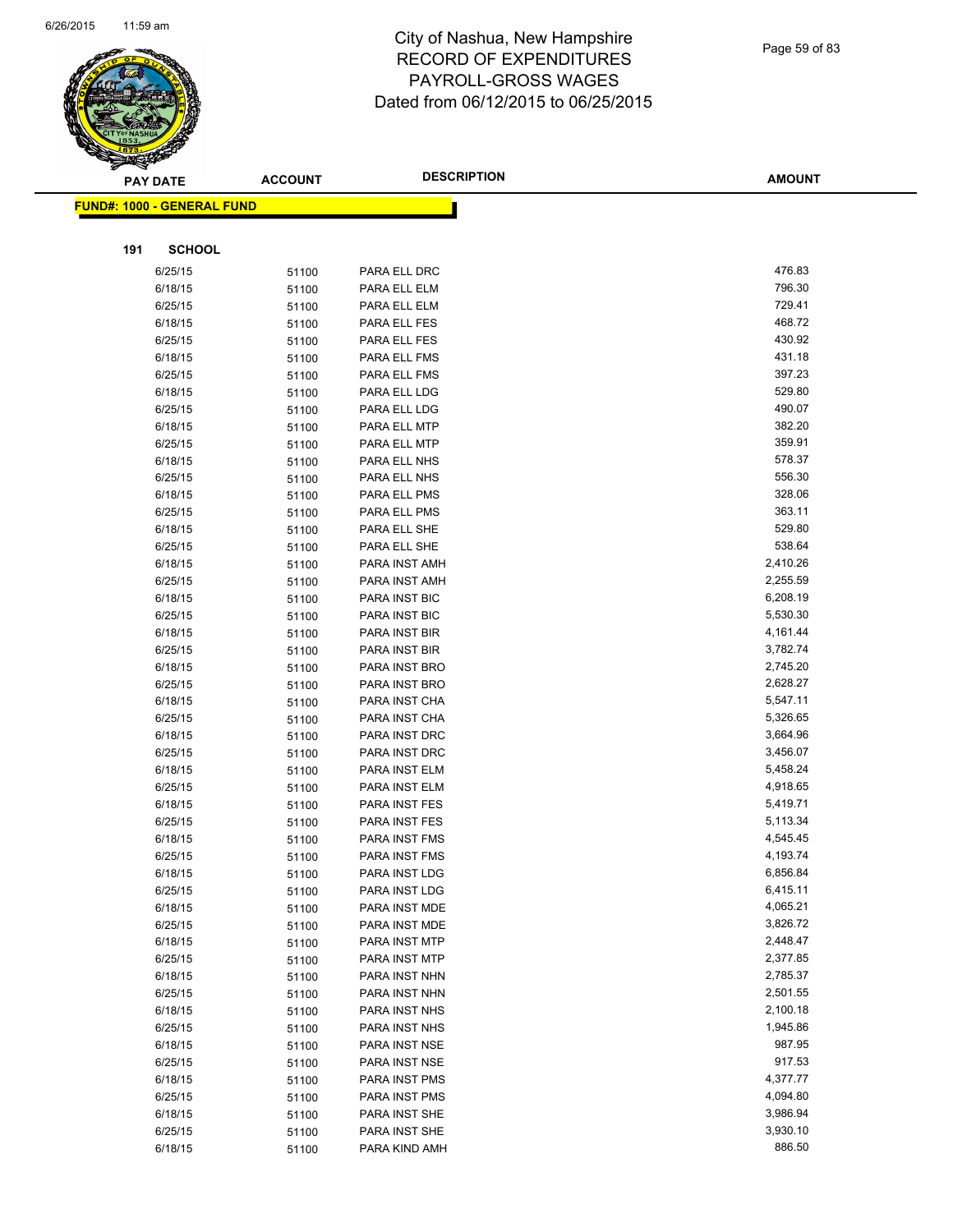

|     | <b>PAY DATE</b>                   | <b>ACCOUNT</b> | <b>DESCRIPTION</b>                | <b>AMOUNT</b>    |
|-----|-----------------------------------|----------------|-----------------------------------|------------------|
|     | <b>FUND#: 1000 - GENERAL FUND</b> |                |                                   |                  |
|     |                                   |                |                                   |                  |
|     |                                   |                |                                   |                  |
| 191 | <b>SCHOOL</b>                     |                |                                   |                  |
|     | 6/25/15                           | 51100          | PARA KIND AMH                     | 951.02           |
|     | 6/18/15                           | 51100          | PARA KIND BIC                     | 560.58           |
|     | 6/25/15                           | 51100          | PARA KIND BIC                     | 556.02           |
|     | 6/18/15                           | 51100          | PARA KIND BIR                     | 534.22           |
|     | 6/25/15                           | 51100          | PARA KIND BIR                     | 490.07           |
|     | 6/18/15                           | 51100          | PARA KIND BRO                     | 556.02           |
|     | 6/25/15                           | 51100          | PARA KIND BRO                     | 528.68           |
|     | 6/18/15                           | 51100          | PARA KIND CHA                     | 464.94           |
|     | 6/25/15                           | 51100          | PARA KIND CHA                     | 438.48           |
|     | 6/18/15                           | 51100          | PARA KIND DRC                     | 529.80           |
|     | 6/25/15                           | 51100          | PARA KIND DRC                     | 490.07           |
|     | 6/18/15                           | 51100          | PARA KIND FES                     | 831.80           |
|     | 6/25/15                           | 51100          | PARA KIND FES                     | 825.00           |
|     | 6/18/15                           | 51100          | PARA KIND LDG                     | 965.66           |
|     | 6/25/15                           | 51100          | PARA KIND LDG                     | 904.27           |
|     | 6/18/15                           | 51100          | PARA KIND MDE                     | 546.90           |
|     | 6/25/15                           | 51100          | PARA KIND MDE                     | 505.88           |
|     | 6/18/15                           | 51100          | PARA KIND MTP                     | 1,102.92         |
|     | 6/25/15                           | 51100          | PARA KIND MTP                     | 1,011.77         |
|     | 6/18/15                           | 51100          | PARA KIND NSE                     | 556.02           |
|     | 6/25/15                           | 51100          | PARA KIND NSE                     | 542.35           |
|     | 6/18/15                           | 51100          | PARA KIND SHE                     | 615.25           |
|     | 6/25/15                           | 51100          | PARA KIND SHE                     | 624.37           |
|     | 6/18/15                           | 51100          | PARA MEDIA NHN                    | 633.41           |
|     | 6/25/15                           | 51100          | PARA MEDIA NHN                    | 633.41           |
|     | 6/18/15                           | 51100          | PARA MEDIA NHS                    | 1,754.34         |
|     | 6/25/15                           | 51100          | PARA MEDIA NHS                    | 1,674.54         |
|     | 6/18/15                           | 51100          | PARA PRE SCH BIC                  | 902.82<br>892.07 |
|     | 6/25/15                           | 51100          | PARA PRE SCH BIC                  | 4,781.99         |
|     | 6/18/15                           | 51100          | PARA PRE SCH BRO                  | 4,605.72         |
|     | 6/25/15<br>6/18/15                | 51100          | PARA PRE SCH BRO<br>PARA READ ELM | 578.81           |
|     | 6/25/15                           | 51100          | PARA READ ELM                     | 524.12           |
|     | 6/18/15                           | 51100          | PARA SCI NHN                      | 591.52           |
|     | 6/25/15                           | 51100          | PARA SCI NHN                      | 624.12           |
|     |                                   | 51100          | PARA SCI NHS                      | 555.03           |
|     | 6/18/15<br>6/25/15                | 51100<br>51100 | PARA SCI NHS                      | 527.96           |
|     | 6/18/15                           | 51100          | PARA VOC NHS                      | 582.13           |
|     | 6/25/15                           | 51100          | PARA VOC NHS                      | 523.46           |
|     | 6/18/15                           | 51100          | PEER COACH SCIENCE                | 16,499.31        |
|     | 6/18/15                           | 51100          | PRINCIPAL AMH                     | 5,726.00         |
|     | 6/18/15                           | 51100          | PRINCIPAL BIC                     | 6,212.50         |
|     | 6/18/15                           | 51100          | PRINCIPAL BIR                     | 5,832.70         |
|     | 6/18/15                           | 51100          | PRINCIPAL BRO                     | 4,808.60         |
|     | 6/18/15                           | 51100          | PRINCIPAL CHA                     | 5,878.90         |
|     | 6/18/15                           | 51100          | PRINCIPAL DRC                     | 5,369.60         |
|     | 6/18/15                           | 51100          | PRINCIPAL ELM                     | 5,485.60         |
|     | 6/18/15                           | 51100          | PRINCIPAL FES                     | 5,726.00         |
|     | 6/18/15                           | 51100          | PRINCIPAL FMS                     | 3,858.80         |
|     | 6/18/15                           | 51100          | PRINCIPAL LDG                     | 6,124.10         |
|     | 6/18/15                           | 51100          | PRINCIPAL MDE                     | 5,878.90         |
|     | 6/18/15                           | 51100          | PRINCIPAL MTP                     | 4,808.60         |
|     |                                   |                |                                   |                  |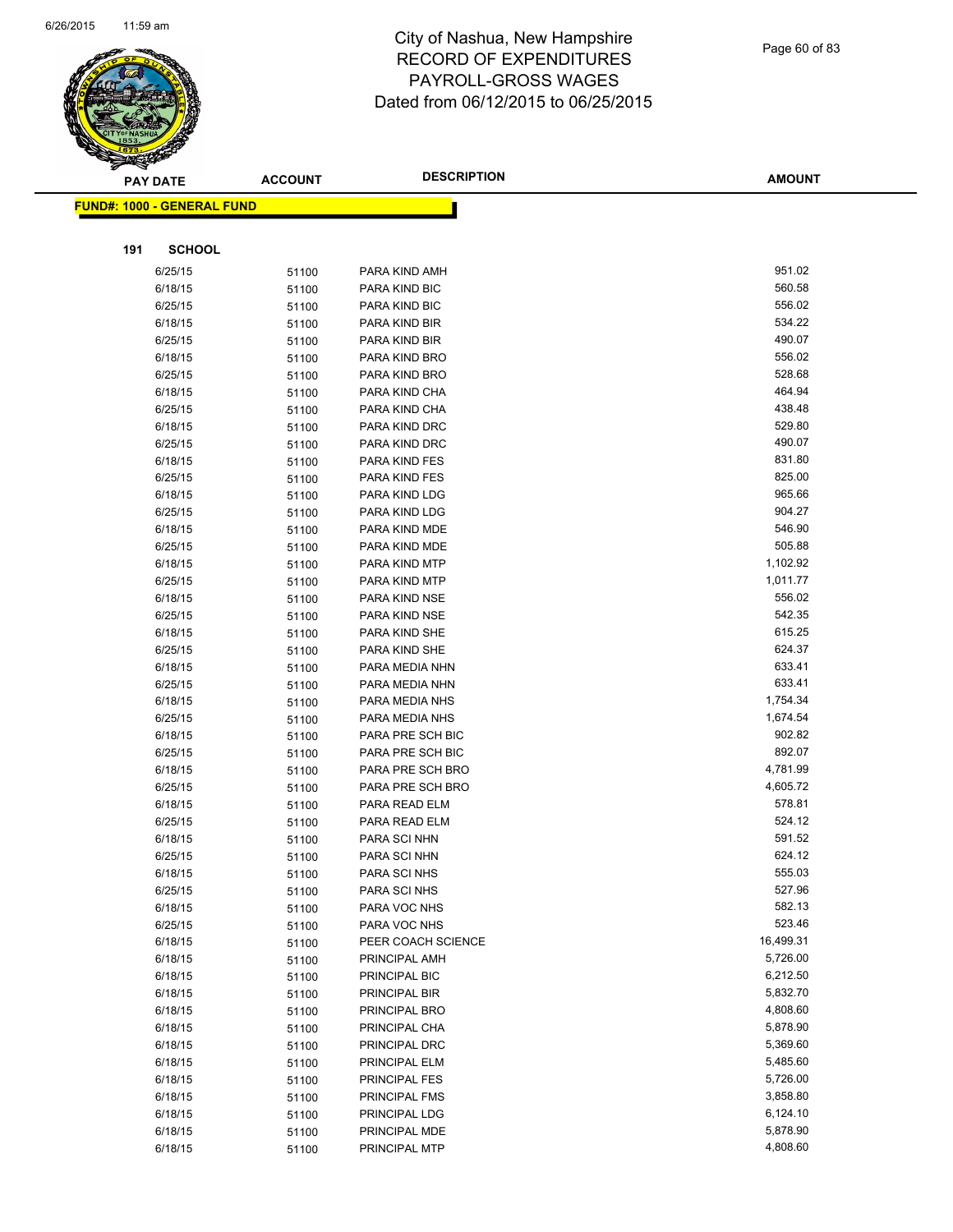

| <b>PAY DATE</b>                   | <b>ACCOUNT</b> | <b>DESCRIPTION</b>                                  | <b>AMOUNT</b>          |
|-----------------------------------|----------------|-----------------------------------------------------|------------------------|
| <b>FUND#: 1000 - GENERAL FUND</b> |                |                                                     |                        |
|                                   |                |                                                     |                        |
|                                   |                |                                                     |                        |
| 191<br><b>SCHOOL</b>              |                |                                                     |                        |
| 6/18/15                           | 51100          | PRINCIPAL NHN                                       | 5,211.50               |
| 6/18/15                           | 51100          | PRINCIPAL NHS                                       | 5,678.80               |
| 6/18/15                           | 51100          | PRINCIPAL NSE                                       | 5,832.70               |
| 6/18/15                           | 51100          | <b>PRINCIPAL PMS</b>                                | 5,488.50               |
| 6/18/15                           | 51100          | PRINCIPAL SHE                                       | 4,955.80               |
| 6/18/15                           | 51100          | SCHOOL PSYCHOLOGIST WID                             | 71,049.85              |
| 6/18/15                           | 51100          | SCHOOL PSYCHOLOGY INTERN                            | 318.10                 |
| 6/18/15                           | 51100          | <b>SECURITY GUARD NHS</b>                           | 772.00                 |
| 6/25/15                           | 51100          | SECURITY GUARD NHS                                  | 772.00                 |
| 6/18/15                           | 51100          | SECURITY MONITOR NHN                                | 2,034.00               |
| 6/25/15                           | 51100          | SECURITY MONITOR NHN                                | 2,025.54               |
| 6/18/15                           | 51100          | SECURITY MONITOR NHS                                | 2,034.00               |
| 6/25/15                           | 51100          | SECURITY MONITOR NHS                                | 2,034.00               |
| 6/18/15                           | 51100          | SIGN LANGUAGE INTERPRETER                           | 3,163.96               |
| 6/25/15                           | 51100          | SIGN LANGUAGE INTERPRETER                           | 2,866.90               |
| 6/18/15                           | 51100          | SOCIAL WORKER ELM                                   | 1,766.38<br>1,529.50   |
| 6/18/15<br>6/18/15                | 51100          | SOCIAL WORKER FMS<br>SPEECH LANG PATHOLOGIST WID    | 76,176.42              |
| 6/18/15                           | 51100          | SPEECH LANGUAGE ASST                                | 680.15                 |
| 6/25/15                           | 51100<br>51100 | SPEECH LANGUAGE ASST                                | 644.08                 |
| 6/18/15                           | 51100          | STUDENT ACTIVITY COORD NHN                          | 423.70                 |
| 6/18/15                           | 51100          | STUDENT ACTIVITY COORD NHS                          | 1,125.41               |
| 6/18/15                           | 51100          | STUDENT INFO COORDINATOR                            | 1,777.50               |
| 6/18/15                           | 51100          | <b>SUPERINTENDENT</b>                               | 8,718.60               |
| 6/18/15                           | 51100          | SYSTEMS ADMIN FULL YEAR                             | 11,519.40              |
| 6/18/15                           | 51100          | <b>TEACHER ART AMH</b>                              | 12,759.42              |
| 6/18/15                           | 51100          | <b>TEACHER ART BIC</b>                              | 1,885.00               |
| 6/18/15                           | 51100          | <b>TEACHER ART BIR</b>                              | 12,759.42              |
| 6/18/15                           | 51100          | <b>TEACHER ART BRO</b>                              | 2,887.22               |
| 6/18/15                           | 51100          | <b>TEACHER ART CHA</b>                              | 13,641.70              |
| 6/18/15                           | 51100          | <b>TEACHER ART DRC</b>                              | 6,900.58               |
| 6/18/15                           | 51100          | <b>TEACHER ART ELM</b>                              | 4,490.40               |
| 6/18/15                           | 51100          | <b>TEACHER ART FES</b>                              | 1,885.00               |
| 6/18/15                           | 51100          | <b>TEACHER ART FMS</b>                              | 14,974.42              |
| 6/18/15                           | 51100          | <b>TEACHER ART LDG</b>                              | 10,265.42              |
| 6/18/15                           | 51100          | <b>TEACHER ART MDE</b>                              | 1,823.10               |
| 6/18/15                           | 51100          | <b>TEACHER ART NHN</b>                              | 28,857.10              |
| 6/18/15                           | 51100          | <b>TEACHER ART NHS</b>                              | 30,825.32              |
| 6/18/15                           | 51100          | <b>TEACHER ART NSE</b>                              | 14,083.30              |
| 6/18/15                           | 51100          | <b>TEACHER ART PMS</b>                              | 10,279.80              |
| 6/18/15                           | 51100          | TEACHER ART SHE                                     | 1,623.97               |
| 6/18/15                           | 51100          | TEACHER AUTO NHN                                    | 15,311.32              |
| 6/18/15                           | 51100          | TEACHER BEHAVIOR SPEC WID                           | 4,685.55               |
| 6/18/15                           | 51100          | TEACHER BIO TEC NHN                                 | 2,179.70               |
| 6/18/15                           | 51100          | TEACHER BUILD CONST NHS                             | 2,551.90               |
| 6/18/15                           | 51100          | <b>TEACHER BUSINESS NHN</b>                         | 22,831.80              |
| 6/18/15                           | 51100          | <b>TEACHER BUSINESS NHS</b>                         | 5,190.50               |
| 6/18/15<br>6/18/15                | 51100          | TEACHER COMPUTER ELM                                | 11,682.13<br>11,799.68 |
| 6/18/15                           | 51100          | <b>TEACHER COMPUTER FMS</b><br>TEACHER COMPUTER NHN | 2,227.80               |
| 6/18/15                           | 51100<br>51100 | TEACHER COMPUTER NHS                                | 36,527.13              |
| 6/18/15                           | 51100          | <b>TEACHER COMPUTER PMS</b>                         | 5,744.20               |
|                                   |                |                                                     |                        |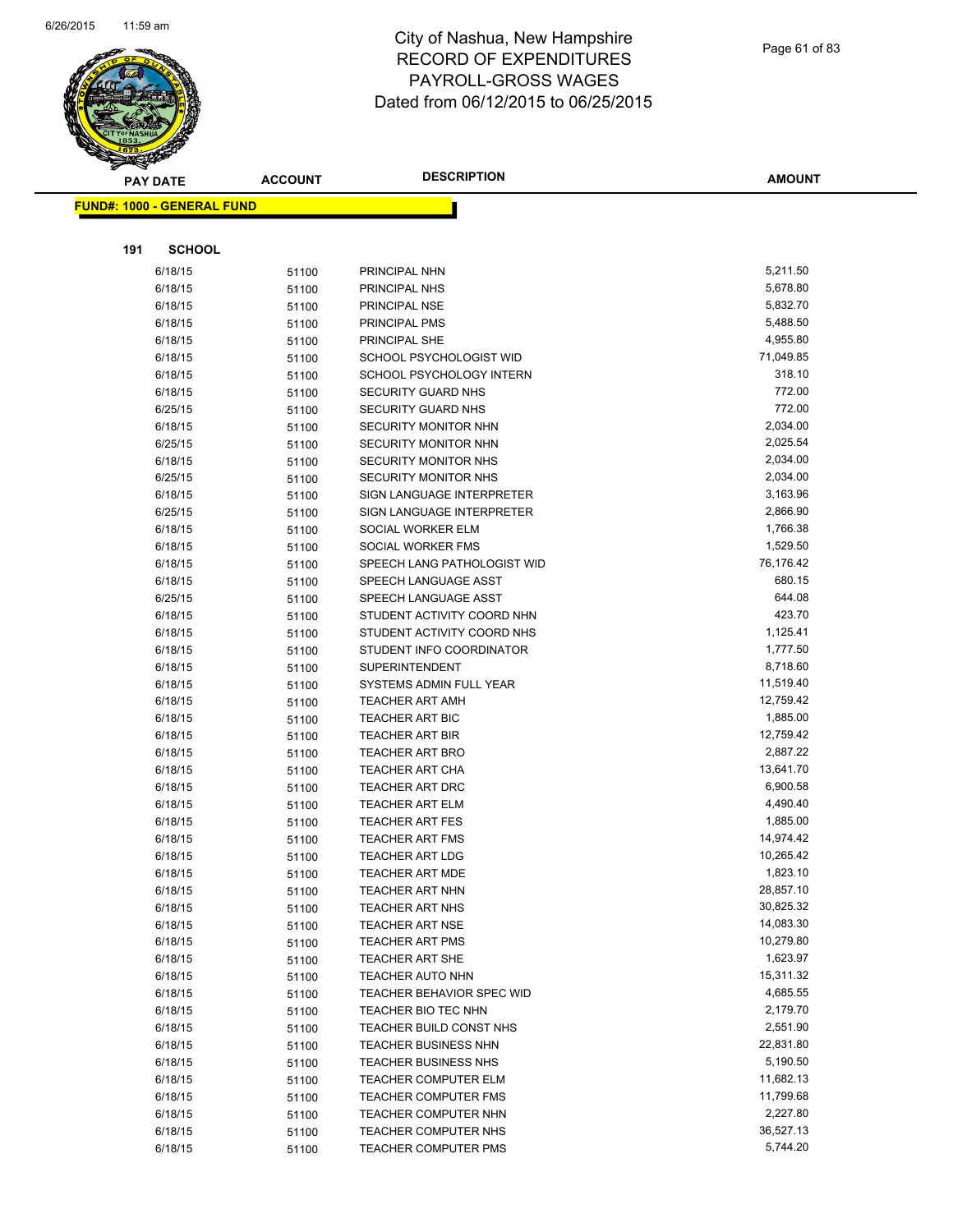

|     | <b>PAY DATE</b>                   | <b>ACCOUNT</b> | <b>DESCRIPTION</b>                                | <b>AMOUNT</b>          |
|-----|-----------------------------------|----------------|---------------------------------------------------|------------------------|
|     | <b>FUND#: 1000 - GENERAL FUND</b> |                |                                                   |                        |
|     |                                   |                |                                                   |                        |
| 191 | <b>SCHOOL</b>                     |                |                                                   |                        |
|     |                                   |                |                                                   |                        |
|     | 6/18/15                           | 51100          | <b>TEACHER COSMETOLOGY NHN</b>                    | 5,585.30               |
|     | 6/18/15                           | 51100          | <b>TEACHER CULINARY NHN</b>                       | 5,103.80               |
|     | 6/18/15                           | 51100          | <b>TEACHER DEAF NSE</b>                           | 4,684.10               |
|     | 6/18/15                           | 51100          | TEACHER DEAF WID                                  | 2,728.30               |
|     | 6/18/15                           | 51100          | <b>TEACHER DWSE AMH</b>                           | 7,057.11               |
|     | 6/18/15                           | 51100          | <b>TEACHER DWSE BIR</b>                           | 9,447.38               |
|     | 6/18/15                           | 51100          | <b>TEACHER DWSE BRO</b>                           | 5,560.50               |
|     | 6/18/15                           | 51100          | <b>TEACHER DWSE CHA</b>                           | 1,622.40               |
|     | 6/18/15                           | 51100          | <b>TEACHER DWSE ELM</b>                           | 25,047.53<br>9,615.18  |
|     | 6/18/15                           | 51100          | <b>TEACHER DWSE MDE</b>                           |                        |
|     | 6/18/15                           | 51100          | <b>TEACHER DWSE NSE</b>                           | 11,843.72<br>18,470.70 |
|     | 6/18/15                           | 51100          | <b>TEACHER DWSE PMS</b>                           | 5,435.50               |
|     | 6/18/15<br>6/18/15                | 51100          | <b>TEACHER DWSE SHE</b><br><b>TEACHER ECE NHS</b> | 5,456.60               |
|     |                                   | 51100          | TEACHER ELECTRICAL NHS                            | 12,759.42              |
|     | 6/18/15                           | 51100          | <b>TEACHER ELL AMH</b>                            | 8,727.34               |
|     | 6/18/15                           | 51100          | <b>TEACHER ELL BIR</b>                            | 2,728.30               |
|     | 6/18/15                           | 51100          |                                                   | 15,637.70              |
|     | 6/18/15<br>6/18/15                | 51100          | <b>TEACHER ELL DRC</b><br><b>TEACHER ELL ELM</b>  | 4,411.80               |
|     | 6/18/15                           | 51100          | <b>TEACHER ELL FES</b>                            | 7,905.19               |
|     | 6/18/15                           | 51100          | <b>TEACHER ELL FMS</b>                            | 2,034.50               |
|     | 6/18/15                           | 51100<br>51100 | <b>TEACHER ELL LDG</b>                            | 12,205.86              |
|     | 6/18/15                           | 51100          | <b>TEACHER ELL MTP</b>                            | 2,728.30               |
|     | 6/18/15                           | 51100          | <b>TEACHER ELL NHN</b>                            | 4,165.30               |
|     | 6/18/15                           | 51100          | <b>TEACHER ELL NHS</b>                            | 8,537.03               |
|     | 6/18/15                           | 51100          | <b>TEACHER ELL PMS</b>                            | 9,425.16               |
|     | 6/18/15                           | 51100          | <b>TEACHER ENGLISH ELM</b>                        | 59,774.53              |
|     | 6/18/15                           | 51100          | <b>TEACHER ENGLISH FMS</b>                        | 76,388.07              |
|     | 6/18/15                           | 51100          | <b>TEACHER ENGLISH NHN</b>                        | 78,929.06              |
|     | 6/18/15                           | 51100          | <b>TEACHER ENGLISH NHS</b>                        | 60,479.91              |
|     | 6/18/15                           | 51100          | <b>TEACHER ENGLISH PMS</b>                        | 27,158.42              |
|     | 6/18/15                           | 51100          | <b>TEACHER FACS ELM</b>                           | 17,163.04              |
|     | 6/18/15                           | 51100          | <b>TEACHER FACS FMS</b>                           | 4,640.79               |
|     | 6/18/15                           | 51100          | <b>TEACHER FACS NHN</b>                           | 3,102.20               |
|     | 6/18/15                           | 51100          | <b>TEACHER FACS NHS</b>                           | 20,778.50              |
|     | 6/18/15                           | 51100          | TEACHER FACS PMS                                  | 26,401.12              |
|     | 6/18/15                           | 51100          | TEACHER FOREIGN LANG ELM                          | 27,725.00              |
|     | 6/18/15                           | 51100          | TEACHER FOREIGN LANG FMS                          | 2,728.30               |
|     | 6/18/15                           | 51100          | TEACHER FOREIGN LANG NHN                          | 50,224.65              |
|     | 6/18/15                           | 51100          | TEACHER FOREIGN LANG NHS                          | 49,572.57              |
|     | 6/18/15                           | 51100          | <b>TEACHER FOREIGN LANG PMS</b>                   | 16,635.20              |
|     | 6/18/15                           | 51100          | <b>TEACHER GR1 AMH</b>                            | 20,042.82              |
|     | 6/18/15                           | 51100          | <b>TEACHER GR1 BIC</b>                            | 9,492.40               |
|     | 6/18/15                           | 51100          | <b>TEACHER GR1 BIR</b>                            | 31,677.60              |
|     | 6/18/15                           | 51100          | <b>TEACHER GR1 BRO</b>                            | 15,796.20              |
|     | 6/18/15                           | 51100          | <b>TEACHER GR1 CHA</b>                            | 17,278.68              |
|     | 6/18/15                           | 51100          | <b>TEACHER GR1 DRC</b>                            | 6,864.20               |
|     | 6/18/15                           | 51100          | <b>TEACHER GR1 FES</b>                            | 10,312.91              |
|     | 6/18/15                           | 51100          | <b>TEACHER GR1 LDG</b>                            | 20,830.10              |
|     | 6/18/15                           | 51100          | <b>TEACHER GR1 MDE</b>                            | 17,949.02              |
|     | 6/18/15                           | 51100          | <b>TEACHER GR1 MTP</b>                            | 18,064.50              |
|     | 6/18/15                           | 51100          | <b>TEACHER GR1 NSE</b>                            | 15,371.50              |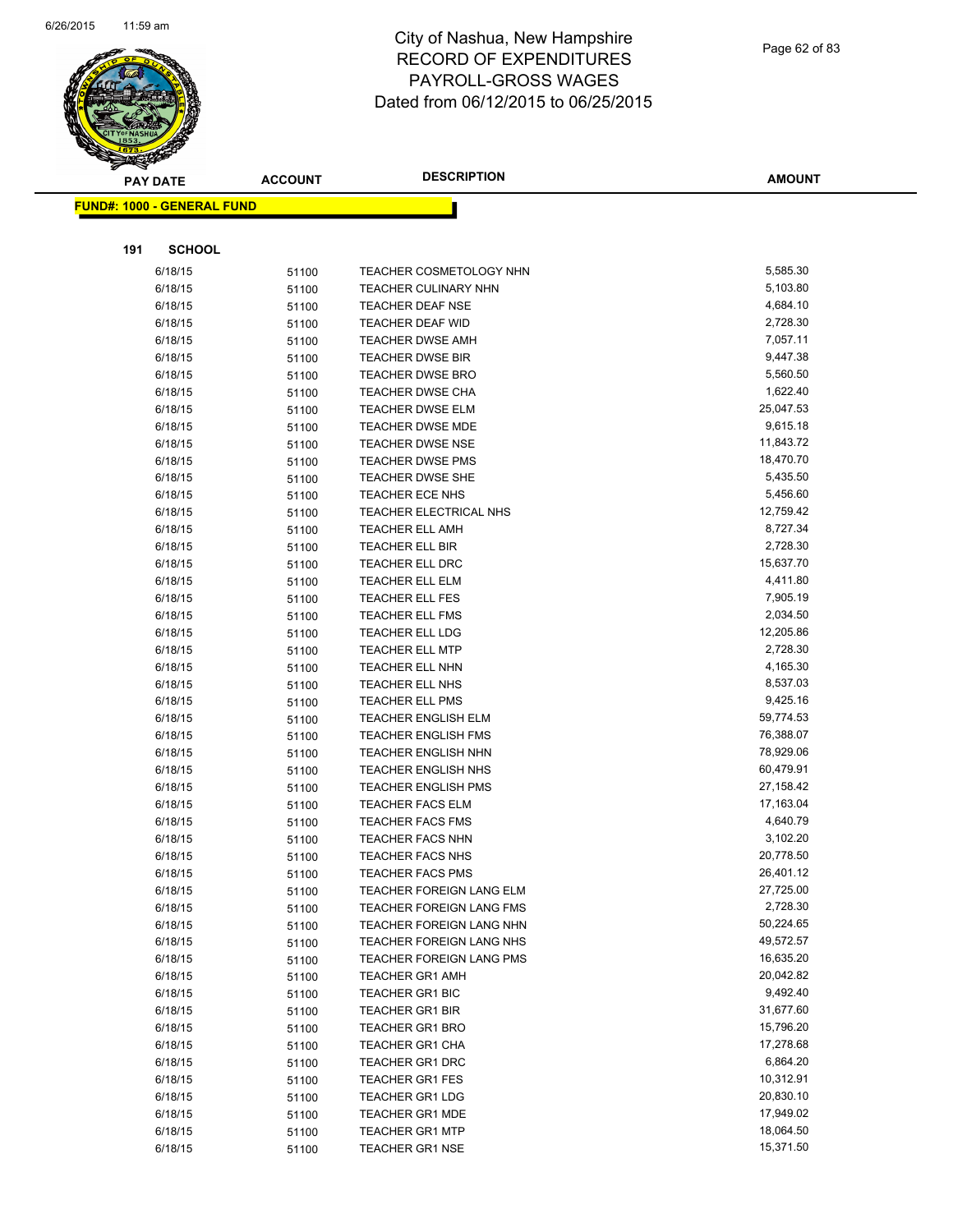

|     | <b>PAY DATE</b>                   | <b>ACCOUNT</b> | <b>DESCRIPTION</b>                               | <b>AMOUNT</b>          |
|-----|-----------------------------------|----------------|--------------------------------------------------|------------------------|
|     | <b>FUND#: 1000 - GENERAL FUND</b> |                |                                                  |                        |
|     |                                   |                |                                                  |                        |
|     |                                   |                |                                                  |                        |
| 191 | <b>SCHOOL</b>                     |                |                                                  |                        |
|     | 6/18/15                           | 51100          | <b>TEACHER GR1 SHE</b>                           | 7,846.90               |
|     | 6/18/15                           | 51100          | <b>TEACHER GR2 AMH</b>                           | 24,759.86              |
|     | 6/18/15                           | 51100          | <b>TEACHER GR2 BIC</b>                           | 35,993.78              |
|     | 6/18/15                           | 51100          | <b>TEACHER GR2 BIR</b>                           | 31,612.20              |
|     | 6/18/15                           | 51100          | <b>TEACHER GR2 BRO</b>                           | 17,200.62              |
|     | 6/18/15                           | 51100          | <b>TEACHER GR2 CHA</b>                           | 26,465.22              |
|     | 6/18/15                           | 51100          | <b>TEACHER GR2 DRC</b>                           | 7,624.90               |
|     | 6/18/15                           | 51100          | TEACHER GR2 FES                                  | 19,621.82              |
|     | 6/18/15                           | 51100          | TEACHER GR2 LDG                                  | 31,612.21              |
|     | 6/18/15                           | 51100          | <b>TEACHER GR2 MDE</b>                           | 17,238.30              |
|     | 6/18/15                           | 51100          | <b>TEACHER GR2 MTP</b>                           | 17,340.10              |
|     | 6/18/15                           | 51100          | <b>TEACHER GR2 NSE</b>                           | 6,651.90               |
|     | 6/18/15                           | 51100          | <b>TEACHER GR2 SHE</b>                           | 13,214.16              |
|     | 6/18/15                           | 51100          | <b>TEACHER GR3 AMH</b>                           | 15,845.40              |
|     | 6/18/15                           | 51100          | <b>TEACHER GR3 BIC</b>                           | 36,480.30              |
|     | 6/18/15                           | 51100          | <b>TEACHER GR3 BIR</b>                           | 29,859.82              |
|     | 6/18/15                           | 51100          | <b>TEACHER GR3 BRO</b>                           | 5,280.20               |
|     | 6/18/15                           | 51100          | <b>TEACHER GR3 CHA</b>                           | 15,429.46              |
|     | 6/18/15                           | 51100          | <b>TEACHER GR3 DRC</b>                           | 5,201.90               |
|     | 6/18/15                           | 51100          | <b>TEACHER GR3 FES</b>                           | 6,738.50               |
|     | 6/18/15                           | 51100          | <b>TEACHER GR3 LDG</b>                           | 28,163.22<br>35,149.80 |
|     | 6/18/15                           | 51100          | <b>TEACHER GR3 MDE</b>                           | 16,652.52              |
|     | 6/18/15                           | 51100          | <b>TEACHER GR3 MTP</b>                           | 14,739.84              |
|     | 6/18/15                           | 51100          | <b>TEACHER GR3 NSE</b>                           | 29,571.42              |
|     | 6/18/15<br>6/18/15                | 51100          | <b>TEACHER GR3 SHE</b><br><b>TEACHER GR4 AMH</b> | 1,885.00               |
|     | 6/18/15                           | 51100          | <b>TEACHER GR4 BIC</b>                           | 12,555.28              |
|     | 6/18/15                           | 51100<br>51100 | <b>TEACHER GR4 BIR</b>                           | 15,657.00              |
|     | 6/18/15                           | 51100          | <b>TEACHER GR4 BRO</b>                           | 16,672.42              |
|     | 6/18/15                           | 51100          | <b>TEACHER GR4 CHA</b>                           | 30,012.18              |
|     | 6/18/15                           | 51100          | <b>TEACHER GR4 DRC</b>                           | 5,069.20               |
|     | 6/18/15                           | 51100          | <b>TEACHER GR4 FES</b>                           | 21,866.04              |
|     | 6/18/15                           | 51100          | <b>TEACHER GR4 LDG</b>                           | 33,119.72              |
|     | 6/18/15                           | 51100          | <b>TEACHER GR4 MDE</b>                           | 25,440.80              |
|     | 6/18/15                           | 51100          | <b>TEACHER GR4 MTP</b>                           | 13,014.04              |
|     | 6/18/15                           | 51100          | <b>TEACHER GR4 NSE</b>                           | 24,432.84              |
|     | 6/18/15                           | 51100          | <b>TEACHER GR4 SHE</b>                           | 7,715.40               |
|     | 6/18/15                           | 51100          | <b>TEACHER GR5 AMH</b>                           | 5,280.20               |
|     | 6/18/15                           | 51100          | <b>TEACHER GR5 BIC</b>                           | 17,403.88              |
|     | 6/18/15                           | 51100          | <b>TEACHER GR5 BIR</b>                           | 31,914.40              |
|     | 6/18/15                           | 51100          | <b>TEACHER GR5 BRO</b>                           | 17,050.78              |
|     | 6/18/15                           | 51100          | <b>TEACHER GR5 CHA</b>                           | 25,148.95              |
|     | 6/18/15                           | 51100          | <b>TEACHER GR5 DRC</b>                           | 20,268.86              |
|     | 6/18/15                           | 51100          | <b>TEACHER GR5 FES</b>                           | 28,285.20              |
|     | 6/18/15                           | 51100          | <b>TEACHER GR5 LDG</b>                           | 20,971.20              |
|     | 6/18/15                           | 51100          | <b>TEACHER GR5 MDE</b>                           | 19,854.60              |
|     | 6/18/15                           | 51100          | <b>TEACHER GR5 MTP</b>                           | 17,338.22              |
|     | 6/18/15                           | 51100          | <b>TEACHER GR5 NSE</b>                           | 18,202.03              |
|     | 6/18/15                           | 51100          | TEACHER GR5 SHE                                  | 28,605.32              |
|     | 6/18/15                           | 51100          | <b>TEACHER GR6 ELM</b>                           | 65,357.88              |
|     | 6/18/15                           | 51100          | <b>TEACHER GR6 FMS</b>                           | 53,865.92              |
|     | 6/18/15                           | 51100          | <b>TEACHER GR6 PMS</b>                           | 33,537.04              |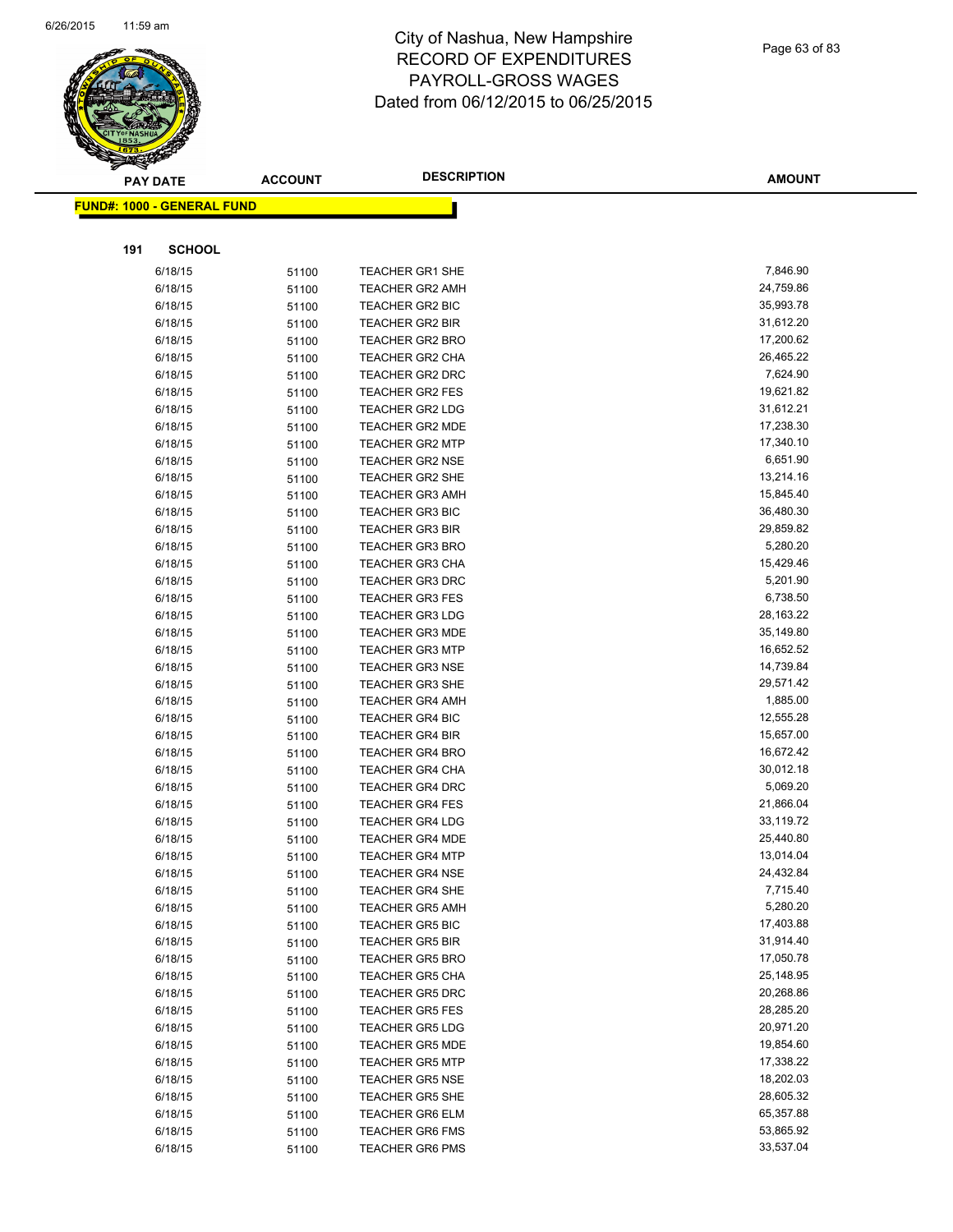

|     | <b>PAY DATE</b>                    | <b>ACCOUNT</b> | <b>DESCRIPTION</b>                                   | AMOUNT                |
|-----|------------------------------------|----------------|------------------------------------------------------|-----------------------|
|     | <u> FUND#: 1000 - GENERAL FUND</u> |                |                                                      |                       |
|     |                                    |                |                                                      |                       |
|     |                                    |                |                                                      |                       |
| 191 | <b>SCHOOL</b>                      |                |                                                      |                       |
|     | 6/18/15                            | 51100          | <b>TEACHER GRAPH NHS</b>                             | 2,053.10              |
|     | 6/18/15                            | 51100          | <b>TEACHER GRAPHICS NHN</b>                          | 2,551.90              |
|     | 6/18/15                            | 51100          | <b>TEACHER HEALTH ELM</b>                            | 2,482.70              |
|     | 6/18/15                            | 51100          | TEACHER HEALTH NHN                                   | 3,132.80              |
|     | 6/18/15                            | 51100          | <b>TEACHER HEALTH NHS</b>                            | 4,246.40              |
|     | 6/18/15                            | 51100          | <b>TEACHER HEALTHOC NHS</b>                          | 5,280.20              |
|     | 6/18/15                            | 51100          | TEACHER HVAC NHS                                     | 1,622.40              |
|     | 6/18/15                            | 51100          | TEACHER IN SCH SUSPENSION ELM                        | 1,554.80              |
|     | 6/18/15                            | 51100          | TEACHER IN SCH SUSPENSION NHN                        | 2,566.70              |
|     | 6/18/15                            | 51100          | <b>TEACHER KIND AMH</b>                              | 15,207.42             |
|     | 6/18/15                            | 51100          | <b>TEACHER KIND BIC</b>                              | 13,641.70             |
|     | 6/18/15                            | 51100          | <b>TEACHER KIND BIR</b>                              | 2,566.70              |
|     | 6/18/15                            | 51100          | <b>TEACHER KIND BRO</b>                              | 12,759.41             |
|     | 6/18/15                            | 51100          | <b>TEACHER KIND CHA</b>                              | 4,422.80              |
|     | 6/18/15                            | 51100          | <b>TEACHER KIND DRC</b>                              | 8,069.90              |
|     | 6/18/15                            | 51100          | <b>TEACHER KIND FES</b>                              | 26,396.48             |
|     | 6/18/15                            | 51100          | <b>TEACHER KIND LDG</b>                              | 25,610.06             |
|     | 6/18/15                            | 51100          | <b>TEACHER KIND MDE</b>                              | 4,657.80              |
|     | 6/18/15                            | 51100          | <b>TEACHER KIND MTP</b>                              | 12,619.92             |
|     | 6/18/15                            | 51100          | <b>TEACHER KIND NSE</b>                              | 1,949.70              |
|     | 6/18/15                            | 51100          | <b>TEACHER KIND SHE</b>                              | 2,034.50              |
|     | 6/18/15                            | 51100          | <b>TEACHER MATH ELM</b>                              | 67,218.02             |
|     | 6/18/15                            | 51100          | <b>TEACHER MATH FMS</b>                              | 32,407.95             |
|     | 6/18/15                            | 51100          | <b>TEACHER MATH NHN</b>                              | 76,898.39             |
|     | 6/18/15                            | 51100          | <b>TEACHER MATH NHS</b>                              | 89,313.17             |
|     | 6/18/15                            | 51100          | <b>TEACHER MATH PMS</b>                              | 32,301.77             |
|     | 6/18/15<br>6/18/15                 | 51100          | <b>TEACHER MUSIC AMH</b><br><b>TEACHER MUSIC BIC</b> | 1,622.40<br>12,759.42 |
|     | 6/18/15                            | 51100<br>51100 | <b>TEACHER MUSIC BIR</b>                             | 12,759.42             |
|     | 6/18/15                            | 51100          | <b>TEACHER MUSIC BRO</b>                             | 2,728.30              |
|     | 6/18/15                            | 51100          | TEACHER MUSIC CHA                                    | 13,641.70             |
|     | 6/18/15                            | 51100          | <b>TEACHER MUSIC DRC</b>                             | 2,640.10              |
|     | 6/18/15                            | 51100          | <b>TEACHER MUSIC ELM</b>                             | 10,677.04             |
|     | 6/18/15                            | 51100          | <b>TEACHER MUSIC FES</b>                             | 2,551.90              |
|     | 6/18/15                            | 51100          | <b>TEACHER MUSIC FMS</b>                             | 5,009.74              |
|     | 6/18/15                            | 51100          | TEACHER MUSIC LDG                                    | 2,650.80              |
|     | 6/18/15                            | 51100          | <b>TEACHER MUSIC MDE</b>                             | 1,885.00              |
|     | 6/18/15                            | 51100          | TEACHER MUSIC NHN                                    | 16,479.35             |
|     | 6/18/15                            | 51100          | <b>TEACHER MUSIC NHS</b>                             | 15,158.32             |
|     | 6/18/15                            | 51100          | <b>TEACHER MUSIC NSE</b>                             | 9,809.58              |
|     | 6/18/15                            | 51100          | <b>TEACHER MUSIC PMS</b>                             | 4,243.20              |
|     | 6/18/15                            | 51100          | <b>TEACHER MUSIC SHE</b>                             | 11,994.42             |
|     | 6/18/15                            | 51100          | TEACHER PE BIC                                       | 9,748.30              |
|     | 6/18/15                            | 51100          | TEACHER PE BIR                                       | 2,650.80              |
|     | 6/18/15                            | 51100          | <b>TEACHER PE BRO</b>                                | 2,640.10              |
|     | 6/18/15                            | 51100          | <b>TEACHER PE CHA</b>                                | 2,191.31              |
|     | 6/18/15                            | 51100          | TEACHER PE DRC                                       | 2,728.30              |
|     | 6/18/15                            | 51100          | TEACHER PE ELM                                       | 6,935.30              |
|     | 6/18/15                            | 51100          | TEACHER PE FES                                       | 1,510.90              |
|     | 6/18/15                            | 51100          | <b>TEACHER PE FMS</b>                                | 15,311.32             |
|     | 6/18/15                            | 51100          | TEACHER PE LDG                                       | 1,745.51              |
|     | 6/18/15                            | 51100          | TEACHER PE MDE                                       | 12,833.62             |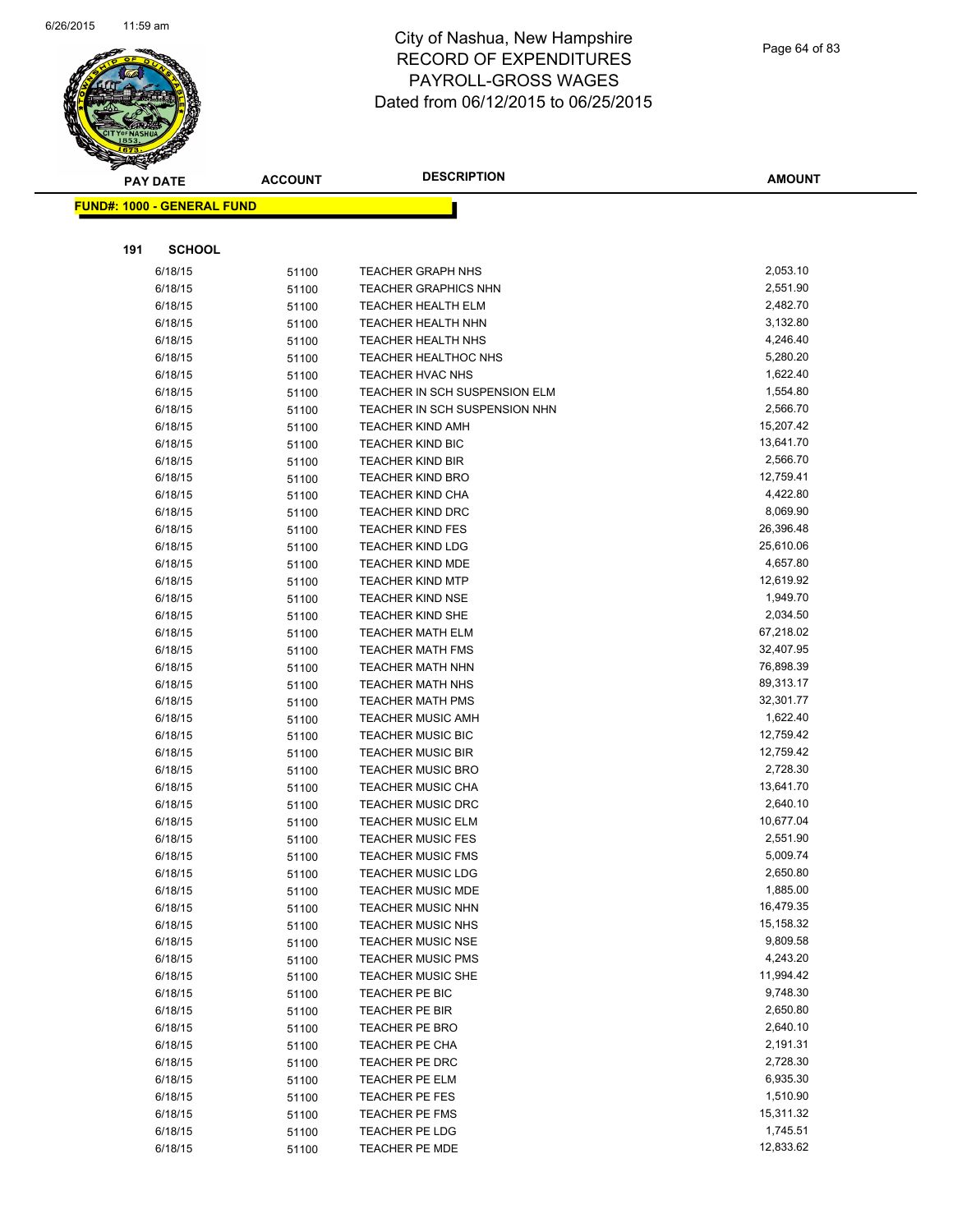

| <b>PAY DATE</b>                   | <b>ACCOUNT</b> | <b>DESCRIPTION</b>                   | <b>AMOUNT</b>        |
|-----------------------------------|----------------|--------------------------------------|----------------------|
| <b>FUND#: 1000 - GENERAL FUND</b> |                |                                      |                      |
|                                   |                |                                      |                      |
|                                   |                |                                      |                      |
| 191<br><b>SCHOOL</b>              |                |                                      |                      |
| 6/18/15                           | 51100          | TEACHER PE MTP                       | 10,172.50            |
| 6/18/15                           | 51100          | TEACHER PE NHN                       | 20,514.81            |
| 6/18/15                           | 51100          | TEACHER PE NHS                       | 18,189.30            |
| 6/18/15                           | 51100          | <b>TEACHER PE NSE</b>                | 2,116.92             |
| 6/18/15                           | 51100          | <b>TEACHER PE PMS</b>                | 4,477.48             |
| 6/18/15                           | 51100          | TEACHER PE SHE                       | 2,566.70             |
| 6/18/15                           | 51100          | TEACHER PRESCHOOL BIC                | 8,133.40             |
| 6/18/15                           | 51100          | <b>TEACHER PRESCHOOL BRO</b>         | 17,631.42            |
| 6/18/15                           | 51100          | TEACHER PRESCHOOL DRC                | 4,297.40             |
| 6/18/15                           | 51100          | TEACHER PRESCHOOL MTP                | 2,728.30             |
| 6/18/15                           | 51100          | TEACHER PRESCHOOL NHS                | 1,126.70             |
| 6/18/15                           | 51100          | <b>TEACHER PRESCHOOL NSE</b>         | 5,620.20             |
| 6/18/15                           | 51100          | TEACHER READ AMH                     | 2,816.70             |
| 6/18/15                           | 51100          | TEACHER READ BIC                     | 16,457.10            |
| 6/18/15                           | 51100          | <b>TEACHER READ BIR</b>              | 2,728.30             |
| 6/18/15                           | 51100          | TEACHER READ BRO                     | 1,414.50             |
| 6/18/15                           | 51100          | <b>TEACHER READ DRC</b>              | 14,083.30            |
| 6/18/15                           | 51100          | TEACHER READ ELM                     | 6,041.10             |
| 6/18/15                           | 51100          | TEACHER READ FES                     | 2,728.30             |
| 6/18/15                           | 51100          | TEACHER READ FMS                     | 16,208.40            |
| 6/18/15                           | 51100          | <b>TEACHER READ LDG</b>              | 2,373.80             |
| 6/18/15                           | 51100          | TEACHER READ MDE                     | 2,728.30             |
| 6/18/15                           | 51100          | <b>TEACHER READ MTP</b>              | 1,955.80             |
| 6/18/15                           | 51100          | TEACHER READ NHN                     | 1,762.10             |
| 6/18/15                           | 51100          | TEACHER READ NHS                     | 3,224.40             |
| 6/18/15                           | 51100          | TEACHER READ NSE                     | 2,728.30<br>2,566.70 |
| 6/18/15<br>6/18/15                | 51100          | TEACHER READ PMS<br>TEACHER READ SHE | 2,566.70             |
| 6/18/15                           | 51100<br>51100 | <b>TEACHER SCIENCE ELM</b>           | 30,388.33            |
| 6/18/15                           | 51100          | <b>TEACHER SCIENCE FMS</b>           | 15,471.06            |
| 6/18/15                           | 51100          | <b>TEACHER SCIENCE NHN</b>           | 65,557.27            |
| 6/18/15                           | 51100          | <b>TEACHER SCIENCE NHS</b>           | 83,247.69            |
| 6/18/15                           | 51100          | <b>TEACHER SCIENCE PMS</b>           | 21,423.13            |
| 6/18/15                           | 51100          | TEACHER SOCIAL STUDIES ELM           | 50,739.27            |
| 6/18/15                           | 51100          | <b>TEACHER SOCIAL STUDIES FMS</b>    | 57,948.34            |
| 6/18/15                           | 51100          | TEACHER SOCIAL STUDIES NHN           | 62,844.27            |
| 6/18/15                           | 51100          | TEACHER SOCIAL STUDIES NHS           | 83,799.09            |
| 6/18/15                           | 51100          | TEACHER SOCIAL STUDIES PMS           | 37,237.14            |
| 6/18/15                           | 51100          | TEACHER SPED BIC                     | 6,081.20             |
| 6/18/15                           | 51100          | <b>TEACHER SPED BIR</b>              | 5,127.20             |
| 6/18/15                           | 51100          | <b>TEACHER SPED BRO</b>              | 5,544.99             |
| 6/18/15                           | 51100          | <b>TEACHER SPED CHA</b>              | 20,432.12            |
| 6/18/15                           | 51100          | <b>TEACHER SPED DRC</b>              | 9,941.78             |
| 6/18/15                           | 51100          | <b>TEACHER SPED ELM</b>              | 78,234.47            |
| 6/18/15                           | 51100          | <b>TEACHER SPED FES</b>              | 12,619.92            |
| 6/18/15                           | 51100          | <b>TEACHER SPED FMS</b>              | 13,881.72            |
| 6/18/15                           | 51100          | <b>TEACHER SPED LDG</b>              | 2,204.20             |
| 6/18/15                           | 51100          | TEACHER SPED MDE                     | 15,121.14            |
| 6/18/15                           | 51100          | <b>TEACHER SPED MTP</b>              | 5,280.20             |
| 6/18/15                           | 51100          | TEACHER SPED NHN                     | 51,371.93            |
| 6/18/15                           | 51100          | TEACHER SPED NHS                     | 79,314.12            |
| 6/25/15                           | 51100          | TEACHER SPED NHS                     | 2,221.00             |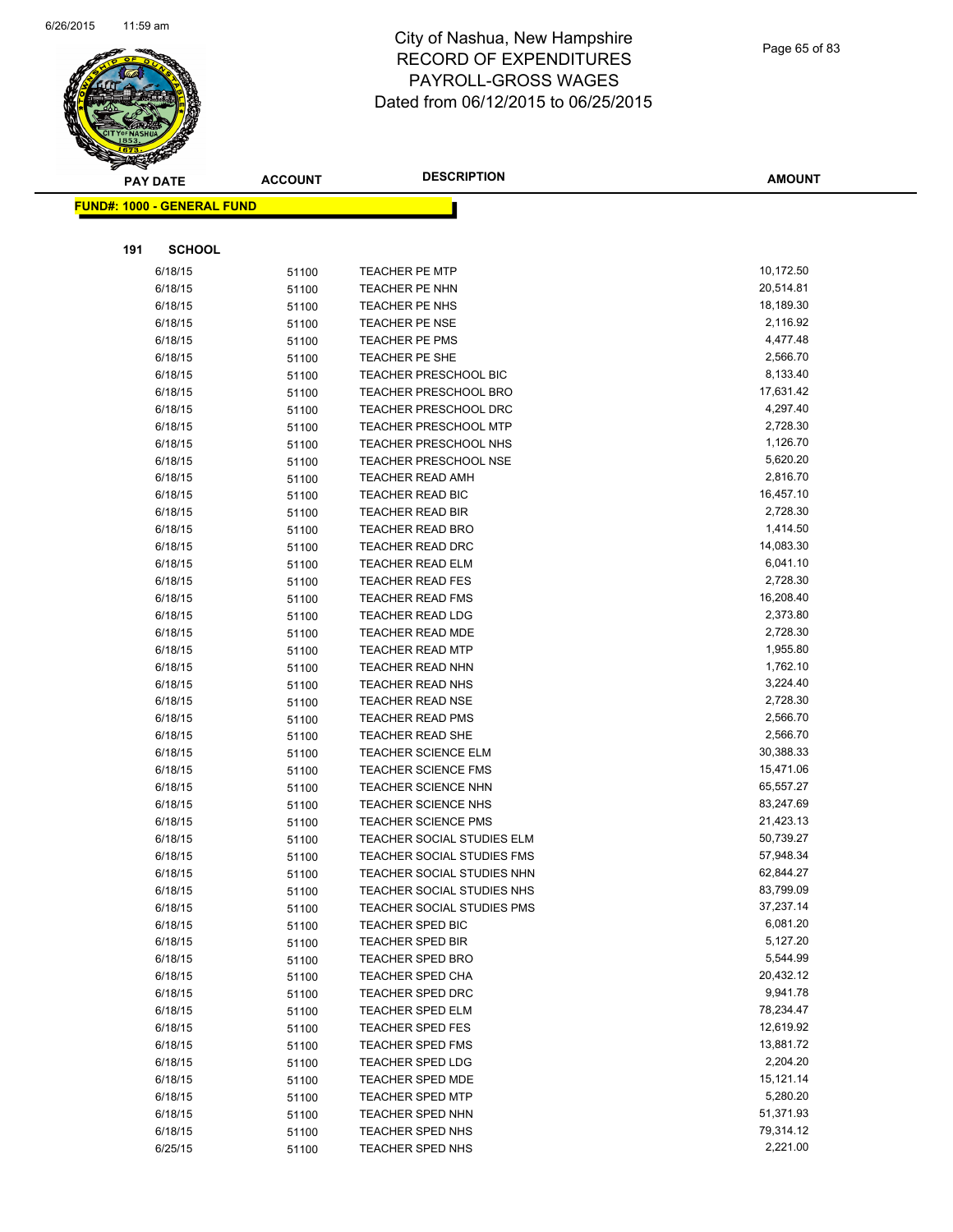

|     | <b>PAY DATE</b>                   | <b>ACCOUNT</b> | <b>DESCRIPTION</b>                | <b>AMOUNT</b>    |
|-----|-----------------------------------|----------------|-----------------------------------|------------------|
|     | <b>FUND#: 1000 - GENERAL FUND</b> |                |                                   |                  |
|     |                                   |                |                                   |                  |
|     |                                   |                |                                   |                  |
| 191 | <b>SCHOOL</b>                     |                |                                   |                  |
|     | 6/18/15                           | 51100          | <b>TEACHER SPED NSE</b>           | 1,961.90         |
|     | 6/18/15                           | 51100          | <b>TEACHER SPED PMS</b>           | 29,735.38        |
|     | 6/18/15                           | 51100          | <b>TEACHER SPED SHE</b>           | 15,487.72        |
|     | 6/18/15                           | 51100          | <b>TEACHER TECHED ELM</b>         | 8,360.50         |
|     | 6/18/15                           | 51100          | <b>TEACHER TECHED FMS</b>         | 26,916.92        |
|     | 6/18/15                           | 51100          | <b>TEACHER TECHED NHN</b>         | 19,572.75        |
|     | 6/18/15                           | 51100          | TEACHER TECHED NHS                | 10,952.20        |
|     | 6/18/15                           | 51100          | <b>TEACHER TECHED PMS</b>         | 5,456.60         |
|     | 6/18/15                           | 51100          | TEACHER TV PROD NHS               | 2,566.70         |
|     | 6/18/15                           | 51100          | TEACHER VISION WID                | 5,161.70         |
|     | 6/18/15                           | 51100          | TECH INTERGRATION ASST AMH        | 593.45           |
|     | 6/25/15                           | 51100          | TECH INTERGRATION ASST AMH        | 314.99           |
|     | 6/18/15                           | 51100          | TECH INTERGRATION ASST BIC        | 639.34           |
|     | 6/25/15                           | 51100          | TECH INTERGRATION ASST BIC        | 608.90           |
|     | 6/18/15                           | 51100          | <b>TECH INTERGRATION ASST CHA</b> | 547.80           |
|     | 6/25/15                           | 51100          | TECH INTERGRATION ASST CHA        | 547.80           |
|     | 6/18/15                           | 51100          | TECH INTERGRATION ASST FES        | 636.59           |
|     | 6/25/15                           | 51100          | TECH INTERGRATION ASST FES        | 590.00           |
|     | 6/18/15                           | 51100          | TECH INTERGRATION ASST LDG        | 562.60           |
|     | 6/25/15                           | 51100          | TECH INTERGRATION ASST LDG        | 525.09           |
|     | 6/18/15                           | 51100          | TECH INTERGRATION ASST MDE        | 626.23           |
|     | 6/25/15                           | 51100          | TECH INTERGRATION ASST MDE        | 615.88           |
|     | 6/18/15                           | 51100          | TECH INTERGRATION ASST NSE        | 595.36           |
|     | 6/25/15                           | 51100          | TECH INTERGRATION ASST NSE        | 561.20           |
|     | 6/18/15                           | 51100          | TECH INTERGRATION ASST SHE        | 547.80           |
|     | 6/25/15                           | 51100          | TECH INTERGRATION ASST SHE        | 547.80           |
|     | 6/18/15                           | 51200          | ADVISOR YEARBOOK PMS              | 351.00           |
|     | 6/18/15                           | 51200          | CLERICAL ACADEMY NHN              | 351.00           |
|     | 6/18/15                           | 51200          | <b>CLERICAL ACADEMY NHS</b>       | 351.00           |
|     | 6/18/15                           | 51200          | <b>CLERICAL ASST SUPER SUP</b>    | 107.82           |
|     | 6/18/15                           | 51200          | CLERICAL BOARD OF ED SUP          | 673.66           |
|     | 6/25/15                           | 51200          | CLERICAL BOARD OF ED SUP          | 684.27           |
|     | 6/18/15                           | 51200          | <b>CLERICAL PRINCIPAL NHN</b>     | 257.55           |
|     | 6/25/15                           | 51200          | CLERICAL PRINCIPAL NHN            | 257.55           |
|     | 6/18/15                           | 51200          | CLERICAL VOLUNTEER SUP            | 369.15           |
|     | 6/25/15                           | 51200          | CLERICAL VOLUNTEER SUP            | 369.15           |
|     | 6/18/15                           | 51200          | <b>CROSSING GUARD WPO</b>         | 1,790.57         |
|     | 6/25/15                           | 51200          | <b>CROSSING GUARD WPO</b>         | 1,819.98         |
|     | 6/18/15                           | 51200          | <b>CUSTODIAN CHA</b>              | 339.00           |
|     | 6/25/15                           | 51200          | <b>CUSTODIAN CHA</b>              | 339.00           |
|     | 6/18/15                           | 51200          | <b>CUSTODIAN HEAD MTP</b>         | 138.60           |
|     | 6/25/15                           | 51200          | <b>CUSTODIAN HEAD MTP</b>         | 154.00           |
|     | 6/18/15                           | 51200          | <b>CUSTODIAN MTP</b>              | 84.70            |
|     | 6/25/15                           | 51200          | <b>CUSTODIAN MTP</b>              | 61.60            |
|     | 6/18/15                           | 51200          | <b>CUSTODIAN NHN</b>              | 323.60<br>323.60 |
|     | 6/25/15                           | 51200          | <b>CUSTODIAN NHN</b>              |                  |
|     | 6/18/15                           | 51200          | <b>CUSTODIAN PMS</b>              | 61.60            |
|     | 6/18/15                           | 51200          | DATA ANALYST                      | 1,421.53         |
|     | 6/25/15                           | 51200          | DRAMA COACH NHS                   | 673.50<br>45.50  |
|     | 6/18/15                           | 51200          | FOOD SERVICE ASST PT AMH          |                  |
|     | 6/25/15                           | 51200          | FOOD SERVICE ASST PT AMH          | 36.40<br>18.20   |
|     | 6/18/15                           | 51200          | FOOD SERVICE ASST PT CHA          |                  |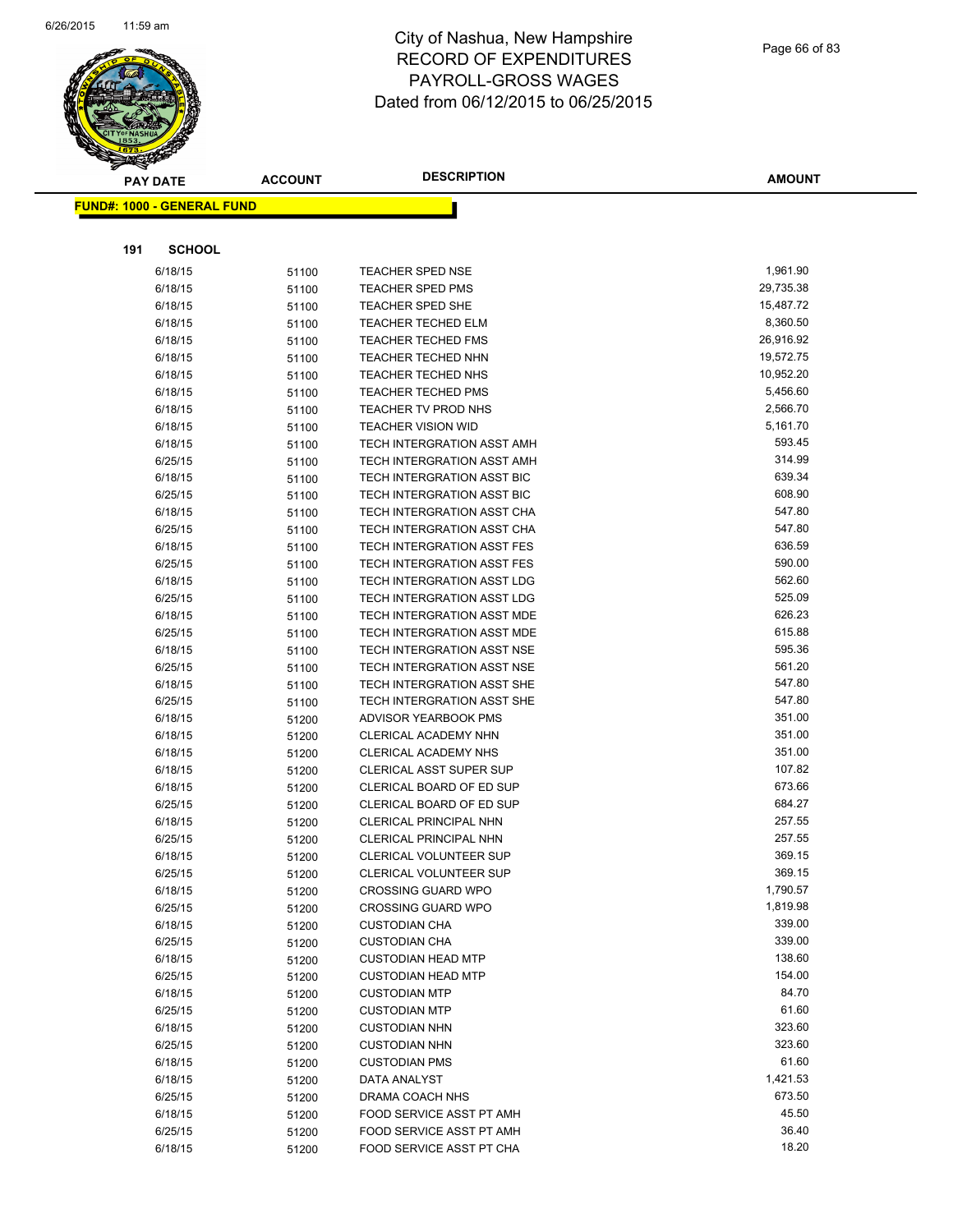

|     | <b>PAY DATE</b>                   | <b>ACCOUNT</b> | <b>DESCRIPTION</b>                     | <b>AMOUNT</b>    |
|-----|-----------------------------------|----------------|----------------------------------------|------------------|
|     | <b>FUND#: 1000 - GENERAL FUND</b> |                |                                        |                  |
|     |                                   |                |                                        |                  |
|     |                                   |                |                                        |                  |
| 191 | <b>SCHOOL</b>                     |                |                                        |                  |
|     | 6/25/15                           | 51200          | FOOD SERVICE ASST PT CHA               | 45.50            |
|     | 6/18/15                           | 51200          | FOOD SERVICE ASST PT FMS               | 83.15            |
|     | 6/25/15                           | 51200          | FOOD SERVICE ASST PT FMS               | 83.15            |
|     | 6/18/15                           | 51200          | FOOD SERVICE ASST PT MDE               | 11.38            |
|     | 6/25/15                           | 51200          | FOOD SERVICE ASST PT MDE               | 9.10             |
|     | 6/18/15                           | 51200          | FOOD SERVICE ASST PT NSE               | 22.75            |
|     | 6/25/15                           | 51200          | FOOD SERVICE ASST PT NSE               | 18.20            |
|     | 6/18/15                           | 51200          | FOOD SERVICE COOK LDG                  | 51.60            |
|     | 6/25/15                           | 51200          | FOOD SERVICE COOK LDG                  | 51.60            |
|     | 6/18/15                           | 51200          | <b>GUIDANCE COUNSELOR ELM</b>          | 37.50            |
|     | 6/18/15                           | 51200          | <b>GUIDANCE COUNSELOR NHS</b>          | 802.91           |
|     | 6/18/15                           | 51200          | LIBRARIAN ELM                          | 748.50           |
|     | 6/18/15                           | 51200          | <b>LIBRARIAN FMS</b>                   | 374.50           |
|     | 6/18/15                           | 51200          | <b>LIBRARIAN PMS</b>                   | 374.50           |
|     | 6/18/15                           | 51200          | LUNCH MONITOR AMH                      | 527.69           |
|     | 6/25/15                           | 51200          | <b>LUNCH MONITOR AMH</b>               | 445.87           |
|     | 6/18/15                           | 51200          | LUNCH MONITOR BIC                      | 463.37           |
|     | 6/25/15                           | 51200          | LUNCH MONITOR BIC                      | 361.64           |
|     | 6/18/15                           | 51200          | LUNCH MONITOR BIR                      | 867.95           |
|     | 6/25/15                           | 51200          | LUNCH MONITOR BIR                      | 759.70           |
|     | 6/18/15                           | 51200          | LUNCH MONITOR BRO                      | 429.40<br>358.78 |
|     | 6/25/15                           | 51200          | <b>LUNCH MONITOR BRO</b>               | 708.15           |
|     | 6/18/15                           | 51200          | LUNCH MONITOR CHA                      | 570.66           |
|     | 6/25/15                           | 51200          | LUNCH MONITOR CHA<br>LUNCH MONITOR DRC | 638.15           |
|     | 6/18/15<br>6/25/15                | 51200          | LUNCH MONITOR DRC                      | 545.55           |
|     | 6/18/15                           | 51200          | LUNCH MONITOR ELM                      | 248.64           |
|     | 6/25/15                           | 51200<br>51200 | LUNCH MONITOR ELM                      | 242.98           |
|     | 6/18/15                           | 51200          | LUNCH MONITOR FES                      | 742.43           |
|     | 6/25/15                           | 51200          | LUNCH MONITOR FES                      | 656.15           |
|     | 6/18/15                           | 51200          | LUNCH MONITOR FMS                      | 273.50           |
|     | 6/25/15                           | 51200          | LUNCH MONITOR FMS                      | 188.62           |
|     | 6/18/15                           | 51200          | <b>LUNCH MONITOR LDG</b>               | 816.66           |
|     | 6/25/15                           | 51200          | LUNCH MONITOR LDG                      | 700.84           |
|     | 6/18/15                           | 51200          | LUNCH MONITOR MDE                      | 724.25           |
|     | 6/25/15                           | 51200          | LUNCH MONITOR MDE                      | 579.40           |
|     | 6/18/15                           | 51200          | LUNCH MONITOR MTP                      | 248.64           |
|     | 6/25/15                           | 51200          | LUNCH MONITOR MTP                      | 197.78           |
|     | 6/18/15                           | 51200          | LUNCH MONITOR NHN                      | 392.68           |
|     | 6/25/15                           | 51200          | LUNCH MONITOR NHN                      | 87.58            |
|     | 6/18/15                           | 51200          | LUNCH MONITOR NHS                      | 412.48           |
|     | 6/25/15                           | 51200          | LUNCH MONITOR NHS                      | 163.86           |
|     | 6/18/15                           | 51200          | LUNCH MONITOR NSE                      | 412.46           |
|     | 6/25/15                           | 51200          | <b>LUNCH MONITOR NSE</b>               | 274.04           |
|     | 6/18/15                           | 51200          | LUNCH MONITOR PMS                      | 282.50           |
|     | 6/25/15                           | 51200          | LUNCH MONITOR PMS                      | 226.00           |
|     | 6/18/15                           | 51200          | LUNCH MONITOR SHE                      | 587.71           |
|     | 6/25/15                           | 51200          | LUNCH MONITOR SHE                      | 525.68           |
|     | 6/18/15                           | 51200          | <b>NURSE FES</b>                       | 3,853.28         |
|     | 6/18/15                           | 51200          | PARA ALT FMS                           | 702.00           |
|     | 6/18/15                           | 51200          | PARA ALT PMS                           | 80.85            |
|     | 6/25/15                           | 51200          | PARA ALT PMS                           | 80.85            |
|     |                                   |                |                                        |                  |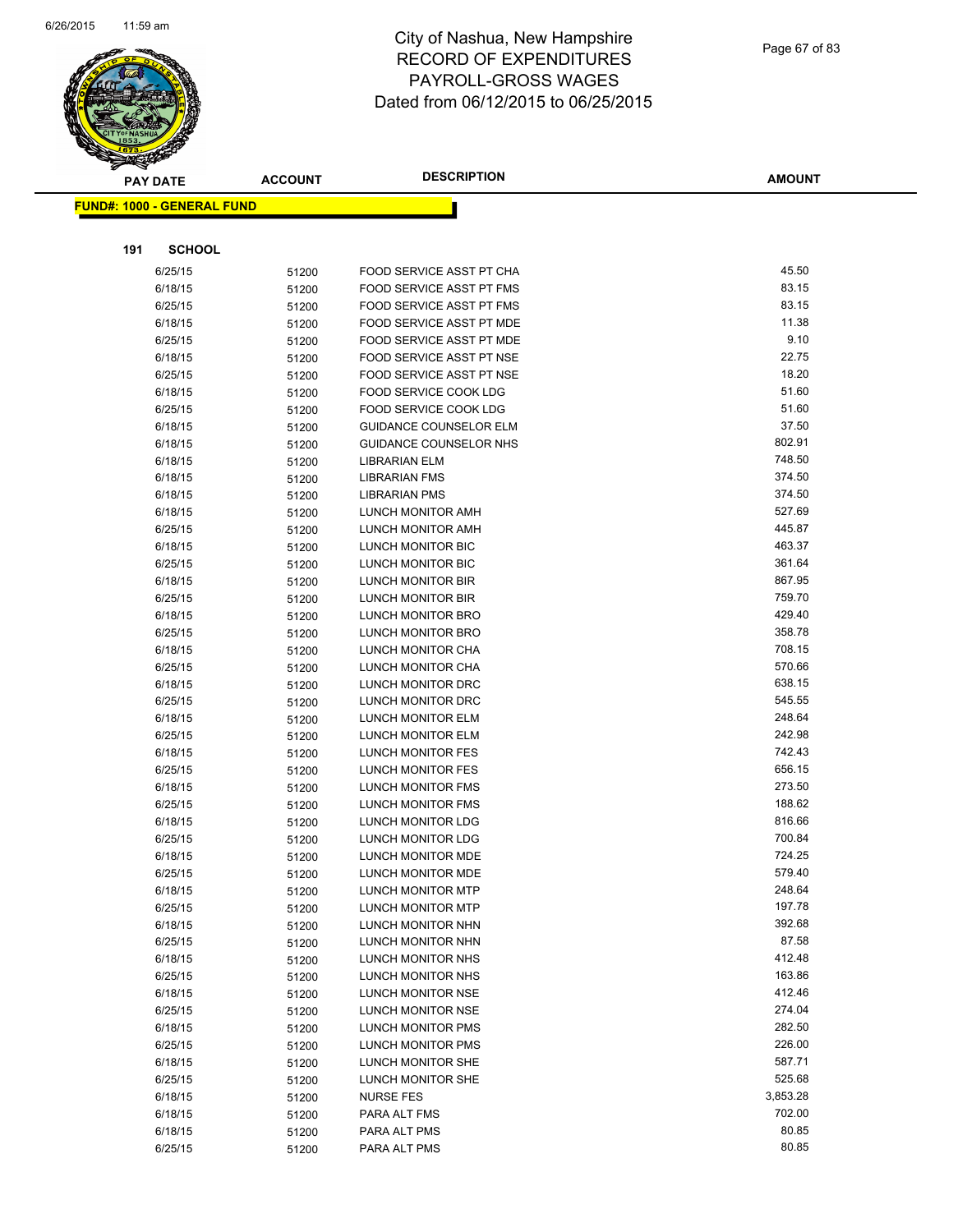

| ॼ   | <b>PAY DATE</b>                   | <b>ACCOUNT</b> | <b>DESCRIPTION</b>                      | <b>AMOUNT</b>    |
|-----|-----------------------------------|----------------|-----------------------------------------|------------------|
|     | <b>FUND#: 1000 - GENERAL FUND</b> |                |                                         |                  |
|     |                                   |                |                                         |                  |
| 191 | <b>SCHOOL</b>                     |                |                                         |                  |
|     | 6/18/15                           | 51200          | PARA DW SPEC ED BIR                     | 262.86           |
|     | 6/25/15                           | 51200          | PARA DW SPEC ED BIR                     | 249.38           |
|     | 6/18/15                           | 51200          | PARA DW SPEC ED BRO                     | 22.75            |
|     | 6/25/15                           | 51200          | PARA DW SPEC ED BRO                     | 18.20            |
|     | 6/18/15                           | 51200          | PARA DW SPEC ED MTP                     | 161.76           |
|     | 6/25/15                           | 51200          | PARA DW SPEC ED MTP                     | 168.50           |
|     | 6/18/15                           | 51200          | PARA DW SPEC ED NHN                     | 150.00           |
|     | 6/25/15                           | 51200          | PARA DW SPEC ED NHN                     | 150.00           |
|     | 6/18/15                           | 51200          | PARA DW SPEC ED NHS                     | 67.40            |
|     | 6/18/15                           | 51200          | PARA ELL FES                            | 34.13            |
|     | 6/25/15                           | 51200          | PARA ELL FES                            | 34.13            |
|     | 6/18/15                           | 51200          | PARA INST AMH                           | 772.42           |
|     | 6/25/15                           | 51200          | PARA INST AMH                           | 758.75           |
|     | 6/18/15                           | 51200          | PARA INST BIC                           | 670.03           |
|     | 6/25/15                           | 51200          | <b>PARA INST BIC</b>                    | 683.29           |
|     | 6/18/15                           | 51200          | PARA INST BIR                           | 45.50            |
|     | 6/25/15                           | 51200          | PARA INST BIR                           | 45.50            |
|     | 6/18/15                           | 51200          | PARA INST DRC                           | 63.70            |
|     | 6/25/15                           | 51200          | PARA INST DRC                           | 63.70            |
|     | 6/18/15                           | 51200          | PARA INST FES                           | 27.30            |
|     | 6/25/15                           | 51200          | PARA INST FES                           | 34.13            |
|     | 6/18/15                           | 51200          | PARA INST FMS                           | 18.20            |
|     | 6/25/15                           | 51200          | PARA INST FMS                           | 13.65            |
|     | 6/18/15                           | 51200          | PARA INST LDG                           | 34.13            |
|     | 6/25/15                           | 51200          | PARA INST LDG                           | 34.13            |
|     | 6/18/15                           | 51200          | PARA INST MTP                           | 339.06           |
|     | 6/25/15                           | 51200          | PARA INST MTP                           | 329.95           |
|     | 6/18/15                           | 51200          | PARA INST NHN                           | 291.39           |
|     | 6/25/15                           | 51200          | PARA INST NHN                           | 326.72           |
|     | 6/18/15                           | 51200          | PARA INST PMS                           | 45.50            |
|     | 6/25/15                           | 51200          | PARA INST PMS                           | 45.50            |
|     | 6/18/15                           | 51200          | PARA INST SHE                           | 283.50           |
|     | 6/25/15                           | 51200          | PARA INST SHE                           | 189.00           |
|     | 6/18/15                           | 51200          | PARA LIB NHN                            | 273.45           |
|     | 6/25/15                           | 51200          | PARA LIB NHN                            | 278.01           |
|     | 6/18/15                           | 51200          | PARA LIB PMS                            | 234.26<br>227.47 |
|     | 6/25/15                           | 51200          | PARA LIB PMS                            |                  |
|     | 6/18/15                           | 51200          | PARA MEDIA NHS                          | 196.66           |
|     | 6/25/15                           | 51200          | PARA MEDIA NHS<br><b>PARA MUSIC FMS</b> | 196.66<br>379.70 |
|     | 6/18/15                           | 51200          |                                         | 344.38           |
|     | 6/25/15                           | 51200          | PARA MUSIC FMS                          | 2,738.78         |
|     | 6/18/15<br>6/25/15                | 51200          | PARA PRE SCH BIC<br>PARA PRE SCH BIC    | 2,718.87         |
|     | 6/18/15                           | 51200          | PARA PRE SCH BRO                        | 1,535.93         |
|     | 6/25/15                           | 51200          | PARA PRE SCH BRO                        | 1,542.68         |
|     | 6/18/15                           | 51200          | PARA PRE SCH DRC                        | 2,219.12         |
|     | 6/25/15                           | 51200<br>51200 | PARA PRE SCH DRC                        | 2,319.38         |
|     | 6/18/15                           | 51200          | PARA PRE SCH MTP                        | 1,031.77         |
|     | 6/25/15                           | 51200          | PARA PRE SCH MTP                        | 1,028.18         |
|     | 6/18/15                           | 51200          | PARA PRE SCH NSE                        | 3,993.05         |
|     | 6/25/15                           | 51200          | PARA PRE SCH NSE                        | 4,190.84         |
|     | 6/18/15                           | 51200          | PARA TTI DRC                            | 325.92           |
|     |                                   |                |                                         |                  |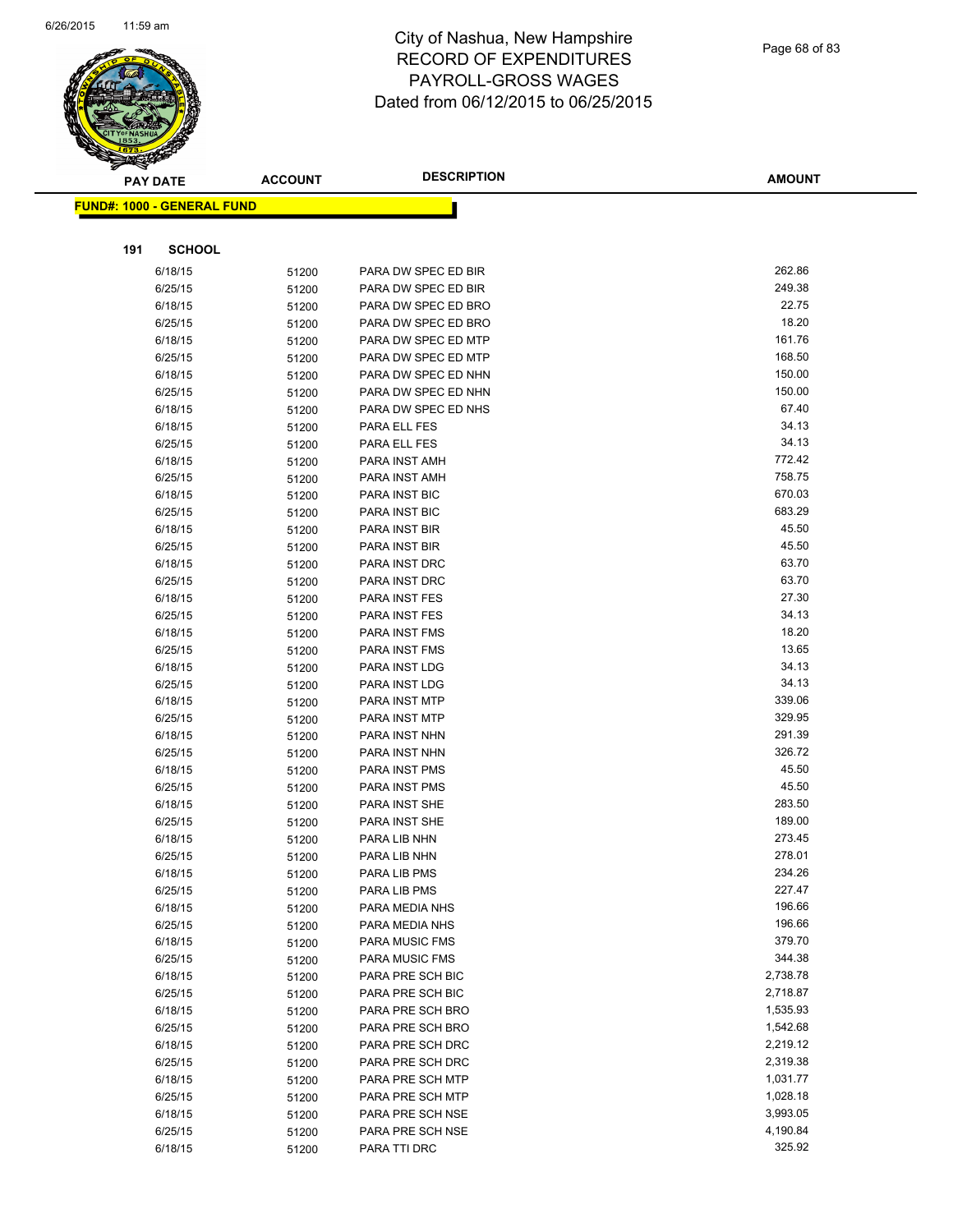

| <b>PAY DATE</b>                   | <b>ACCOUNT</b> | <b>DESCRIPTION</b>                                       | <b>AMOUNT</b>         |
|-----------------------------------|----------------|----------------------------------------------------------|-----------------------|
| <b>FUND#: 1000 - GENERAL FUND</b> |                |                                                          |                       |
|                                   |                |                                                          |                       |
|                                   |                |                                                          |                       |
| 191<br><b>SCHOOL</b>              |                |                                                          |                       |
| 6/25/15                           | 51200          | PARA TTI DRC                                             | 122.22                |
| 6/18/15                           | 51200          | PARA TTI LDG                                             | 77.00                 |
| 6/25/15                           | 51200          | PARA TTI LDG                                             | 77.00                 |
| 6/18/15                           | 51200          | <b>SCHOOL PSYCHOLOGIST WID</b>                           | 4,031.75              |
| 6/18/15                           | 51200          | SPECIAL EDUCATION TUTOR                                  | 475.00                |
| 6/25/15                           | 51200          | SPECIAL EDUCATION TUTOR                                  | 250.00                |
| 6/18/15                           | 51200          | SPEECH LANG PATHOLOGIST WID                              | 26,737.87             |
| 6/18/15                           | 51200          | STUDENT ACTIVITY COORD NHN                               | 1,045.49              |
| 6/18/15                           | 51200          | STUDENT ACTIVITY COORD NHS                               | 469.50                |
| 6/18/15                           | 51200          | SUB CLERICAL                                             | 434.28                |
| 6/25/15                           | 51200          | SUB CLERICAL                                             | 485.19                |
| 6/18/15                           | 51200          | <b>SUB FOOD SERVICE</b>                                  | 96.25                 |
| 6/25/15                           | 51200          | <b>SUB FOOD SERVICE</b>                                  | 96.25                 |
| 6/18/15                           | 51200          | <b>SUB LUNCH MONITOR</b>                                 | 34.13                 |
| 6/25/15                           | 51200          | <b>SUB LUNCH MONITOR</b>                                 | 34.13                 |
| 6/18/15                           | 51200          | SUB PARA PROFESSIONAL                                    | 150.00                |
| 6/25/15                           | 51200          | SUB PARA PROFESSIONAL                                    | 150.00                |
| 6/18/15                           | 51200          | <b>TEACHER ART FMS</b>                                   | 175.50                |
| 6/18/15                           | 51200          | <b>TEACHER ART NHN</b>                                   | 651.50                |
| 6/25/15                           | 51200          | <b>TEACHER ART NHN</b>                                   | 469.50                |
| 6/18/15                           | 51200          | <b>TEACHER BEHAVIOR SPEC WID</b>                         | 1,026.69              |
| 6/18/15                           | 51200          | TEACHER BIO TEC NHN                                      | 520.60                |
| 6/18/15                           | 51200          | <b>TEACHER BUSINESS NHS</b>                              | 449.50                |
| 6/18/15                           | 51200          | TEACHER COMPUTER NHS                                     | 1,198.00              |
| 6/18/15                           | 51200          | <b>TEACHER DWSE ELM</b>                                  | 250.00                |
| 6/18/15                           | 51200          | <b>TEACHER ENGLISH ELM</b>                               | 702.00<br>175.50      |
| 6/18/15                           | 51200          | <b>TEACHER ENGLISH FMS</b>                               |                       |
| 6/18/15                           | 51200          | <b>TEACHER ENGLISH NHN</b>                               | 10,026.22<br>2,867.30 |
| 6/18/15<br>6/25/15                | 51200          | <b>TEACHER ENGLISH NHS</b><br><b>TEACHER ENGLISH NHS</b> | 469.50                |
| 6/18/15                           | 51200<br>51200 | <b>TEACHER ENGLISH PMS</b>                               | 413.50                |
| 6/18/15                           |                | <b>TEACHER FACS FMS</b>                                  | 175.50                |
| 6/18/15                           | 51200<br>51200 | <b>TEACHER FOREIGN LANG FMS</b>                          | 959.60                |
| 6/18/15                           | 51200          | TEACHER FOREIGN LANG NHN                                 | 1,497.00              |
| 6/18/15                           | 51200          | <b>TEACHER GR2 SHE</b>                                   | 37.50                 |
| 6/18/15                           | 51200          | <b>TEACHER GR3 CHA</b>                                   | 350.00                |
| 6/18/15                           | 51200          | <b>TEACHER GR4 BIC</b>                                   | 100.00                |
| 6/18/15                           | 51200          | <b>TEACHER GR6 ELM</b>                                   | 351.00                |
| 6/18/15                           | 51200          | <b>TEACHER GR6 FMS</b>                                   | 512.50                |
| 6/18/15                           | 51200          | <b>TEACHER INST SPED WID</b>                             | 1,899.00              |
| 6/18/15                           | 51200          | <b>TEACHER KIND BIC</b>                                  | 7,767.78              |
| 6/18/15                           | 51200          | <b>TEACHER KIND BIR</b>                                  | 4,405.34              |
| 6/18/15                           | 51200          | <b>TEACHER MATH FMS</b>                                  | 445.58                |
| 6/18/15                           | 51200          | <b>TEACHER MATH NHN</b>                                  | 1,530.20              |
| 6/18/15                           | 51200          | <b>TEACHER MATH NHS</b>                                  | 2,691.24              |
| 6/18/15                           | 51200          | <b>TEACHER MUSIC AMH</b>                                 | 87.50                 |
| 6/18/15                           | 51200          | <b>TEACHER MUSIC DRC</b>                                 | 300.00                |
| 6/18/15                           | 51200          | <b>TEACHER MUSIC ELM</b>                                 | 1,325.30              |
| 6/25/15                           | 51200          | <b>TEACHER MUSIC ELM</b>                                 | 500.00                |
| 6/18/15                           | 51200          | <b>TEACHER MUSIC FMS</b>                                 | 500.00                |
| 6/18/15                           | 51200          | <b>TEACHER MUSIC MTP</b>                                 | 5,997.18              |
| 6/18/15                           | 51200          | <b>TEACHER MUSIC NHN</b>                                 | 2,997.59              |
|                                   |                |                                                          |                       |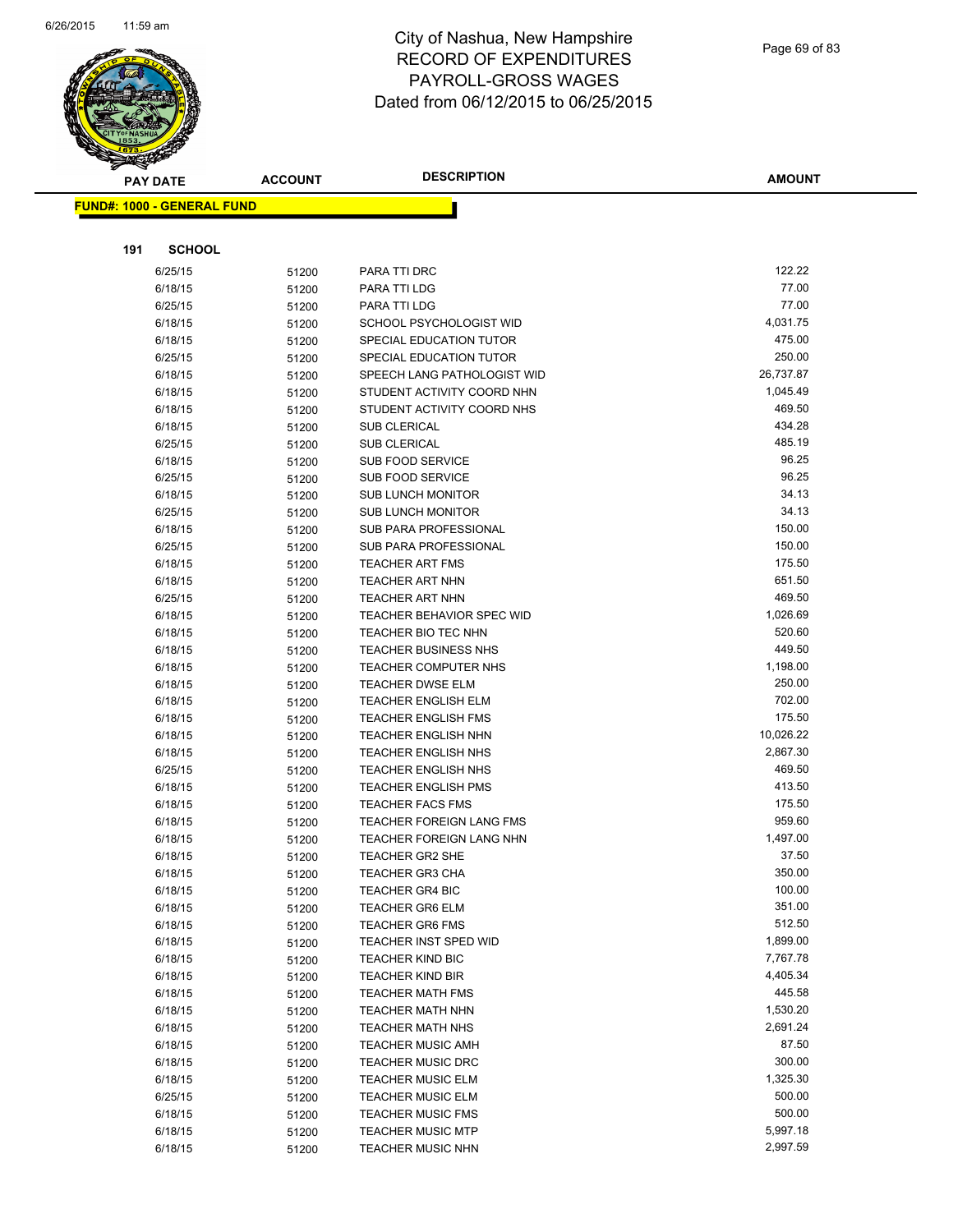

Page 70 of 83

| <b>PAY DATE</b>                   | <b>ACCOUNT</b> | <b>DESCRIPTION</b>                     | <b>AMOUNT</b> |
|-----------------------------------|----------------|----------------------------------------|---------------|
| <b>FUND#: 1000 - GENERAL FUND</b> |                |                                        |               |
|                                   |                |                                        |               |
| <b>SCHOOL</b><br>191              |                |                                        |               |
| 6/18/15                           | 51200          | <b>TEACHER MUSIC NHS</b>               | 2,188.02      |
| 6/18/15                           | 51200          | <b>TEACHER MUSIC PMS</b>               | 1,000.00      |
| 6/18/15                           | 51200          | <b>TEACHER PE NHS</b>                  | 471.29        |
| 6/18/15                           | 51200          | TEACHER READ ELM                       | 1,612.20      |
| 6/18/15                           | 51200          | <b>TEACHER READ LDG</b>                | 10.32         |
| 6/18/15                           | 51200          | <b>TEACHER SCIENCE NHN</b>             | 449.50        |
| 6/18/15                           | 51200          | <b>TEACHER SCIENCE NHS</b>             | 684.25        |
| 6/18/15                           | 51200          | TEACHER SOCIAL STUDIES ELM             | 351.00        |
| 6/18/15                           | 51200          | <b>TEACHER SOCIAL STUDIES NHN</b>      | 2,506.25      |
| 6/18/15                           | 51200          | TEACHER SOCIAL STUDIES NHS             | 620.63        |
| 6/18/15                           | 51200          | <b>TEACHER SPED FMS</b>                | 175.50        |
| 6/18/15                           | 51200          | TEACHER SPED NHN                       | 13,109.99     |
| 6/18/15                           | 51200          | TEACHER SPED NHS                       | 881.10        |
| 6/18/15                           | 51200          | <b>TEACHER TTI AMH</b>                 | 6,631.44      |
| 6/18/15                           | 51200          | <b>TEACHER TTI FES</b>                 | 16,832.60     |
| 6/18/15                           | 51200          | <b>TEACHER TTI LDG</b>                 | 29,151.52     |
| 6/18/15                           | 51200          | <b>TEACHER TTI MTP</b>                 | 13,974.88     |
| 6/18/15                           | 51200          | <b>TEACHER TTI NURSERY</b>             | 7,808.76      |
| 6/18/15                           | 51200          | <b>TEACHER TTIDRC</b>                  | 23,367.12     |
| 6/18/15                           | 51200          | <b>TEACHER VISION WIDE</b>             | 5,456.69      |
| 6/18/15                           | 51300          | OVERTIME-REGULAR                       | 5,739.05      |
| 6/25/15                           | 51300          | OVERTIME-REGULAR                       | 3,319.02      |
| 6/18/15                           | 51400          | <b>WAGES TEMP-SEASONAL</b>             | 3,708.00      |
| 6/25/15                           | 51400          | <b>WAGES TEMP-SEASONAL</b>             | 3,865.25      |
| 6/18/15                           | 51412          | <b>WAGES PER DIEM</b>                  | 56,222.39     |
| 6/25/15                           | 51412          | <b>WAGES PER DIEM</b>                  | 34,996.74     |
| 6/25/15                           | 51500          | ELECTED SCHOOL BOARD                   | 9,000.00      |
| 6/18/15                           | 51600          | <b>LONGEVITY</b>                       | 2,993.04      |
| 6/25/15                           | 51600          | <b>LONGEVITY</b>                       | 2,959.26      |
| 6/18/15                           | 51650          | ADDITIONAL HOURS                       | 2,615.72      |
| 6/25/15                           | 51650          | ADDITIONAL HOURS                       | 627.72        |
| 6/18/15                           | 51700          | <b>STIPENDS</b>                        | 88,268.43     |
| 6/18/15                           | 51750          | <b>RETIREMENT &amp; SEPARATION PAY</b> | 23,234.03     |
| 6/25/15                           | 51750          | <b>RETIREMENT &amp; SEPARATION PAY</b> | 780.73        |
| 6/18/15                           | 55118          | TELEPHONE-CELLULAR                     | 2,600.00      |

#### **TOTAL 191 - SCHOOL \$6,105,043.81**

**TOTAL FUND 1000 - GENERAL FUND \$7,939,533.75** 

 $\bar{L}$  is

#### **FUND#: 2100 - FOOD SERVICES FUND**

| 6/18/15 | 51100 | CLERICAL FOOD SERVICE NHS     | 709.90   |
|---------|-------|-------------------------------|----------|
| 6/25/15 | 51100 | CLERICAL FOOD SERVICE NHS     | 709.90   |
| 6/18/15 | 51100 | DELIVERY DRIVER FOOD SERVICE  | 766.98   |
| 6/25/15 | 51100 | DELIVERY DRIVER FOOD SERVICE  | 752.23   |
| 6/18/15 | 51100 | DIRECTOR FOOD SERVICE         | 2.930.90 |
| 6/18/15 | 51100 | FOOD SERVICE BUSINESS MANAGER | 2.085.30 |
| 6/18/15 | 51100 | FOOD SERVICE COOK AMH         | 491.40   |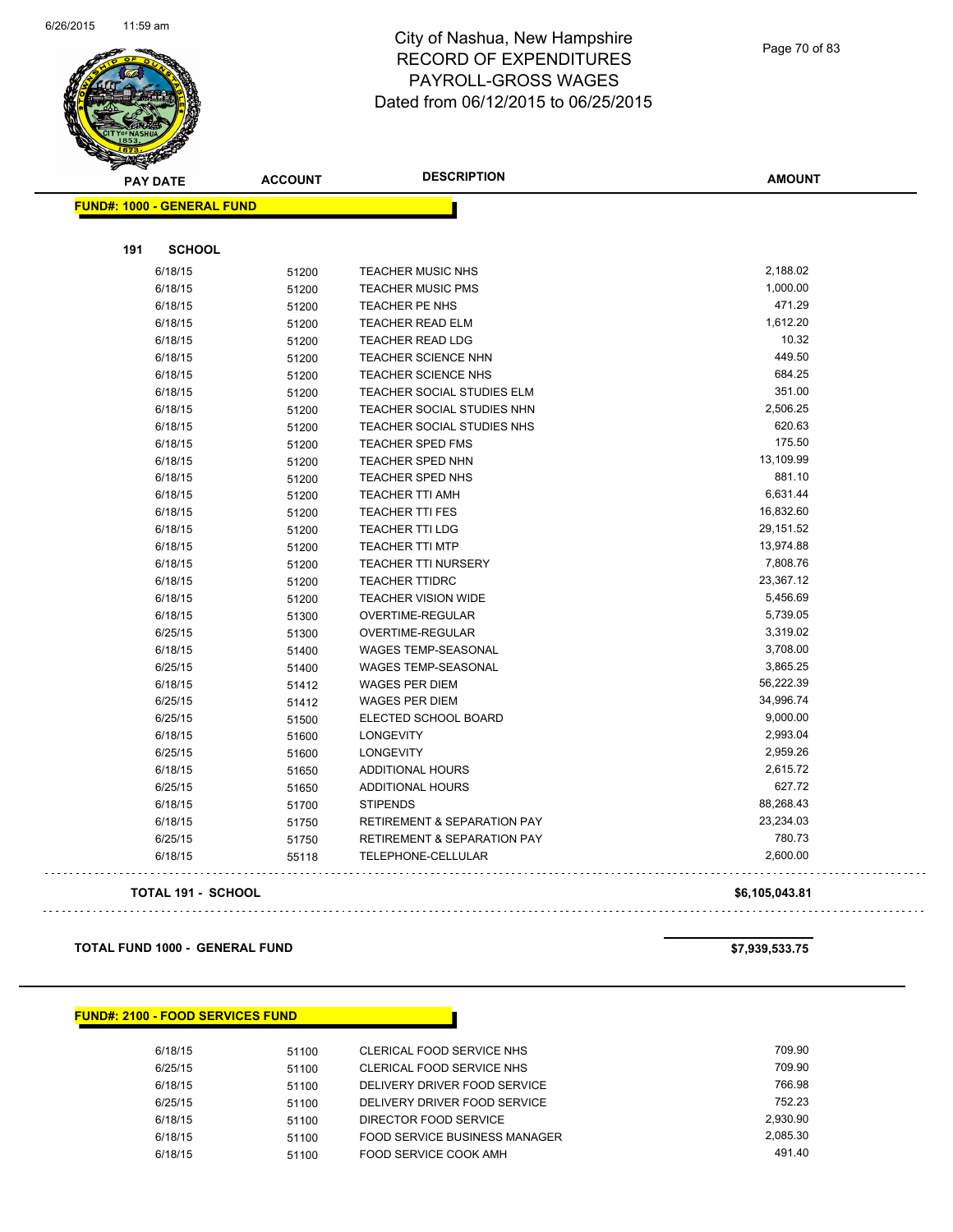

| PAY DATE                                 | <b>ACCOUNT</b> | <b>DESCRIPTION</b>                                   | <b>AMOUNT</b>    |
|------------------------------------------|----------------|------------------------------------------------------|------------------|
| <u> FUND#: 2100 - FOOD SERVICES FUND</u> |                |                                                      |                  |
|                                          |                |                                                      |                  |
| 6/25/15                                  | 51100          | FOOD SERVICE COOK AMH                                | 491.40           |
| 6/18/15                                  | 51100          | FOOD SERVICE COOK BIC                                | 491.40           |
| 6/25/15                                  | 51100          | FOOD SERVICE COOK BIC                                | 459.81           |
| 6/18/15                                  | 51100          | FOOD SERVICE COOK BIR                                | 491.40           |
| 6/25/15                                  | 51100          | FOOD SERVICE COOK BIR                                | 463.32           |
| 6/18/15                                  | 51100          | FOOD SERVICE COOK BRO                                | 449.28           |
| 6/25/15                                  | 51100          | FOOD SERVICE COOK BRO                                | 452.79           |
| 6/18/15                                  | 51100          | FOOD SERVICE COOK CHA                                | 491.40           |
| 6/25/15                                  | 51100          | FOOD SERVICE COOK CHA                                | 487.89           |
| 6/18/15                                  | 51100          | FOOD SERVICE COOK DRC                                | 491.40           |
| 6/25/15                                  | 51100          | FOOD SERVICE COOK DRC                                | 480.87           |
| 6/18/15                                  | 51100          | FOOD SERVICE COOK ELM                                | 1,003.80         |
| 6/25/15                                  | 51100          | FOOD SERVICE COOK ELM                                | 928.52           |
| 6/18/15                                  | 51100          | <b>FOOD SERVICE COOK FMS</b>                         | 501.90           |
| 6/25/15                                  | 51100          | <b>FOOD SERVICE COOK FMS</b>                         | 501.91           |
| 6/18/15                                  | 51100          | FOOD SERVICE COOK LDG                                | 473.90           |
| 6/25/15                                  | 51100          | FOOD SERVICE COOK LDG                                | 473.90           |
| 6/18/15                                  | 51100          | FOOD SERVICE COOK MDE                                | 473.90           |
| 6/25/15                                  | 51100          | FOOD SERVICE COOK MDE                                | 467.13           |
| 6/18/15                                  | 51100          | FOOD SERVICE COOK NHN                                | 1,035.65         |
| 6/25/15                                  | 51100          | FOOD SERVICE COOK NHN                                | 834.15           |
| 6/18/15                                  | 51100          | FOOD SERVICE COOK NHS                                | 973.35           |
| 6/25/15                                  | 51100          | FOOD SERVICE COOK NHS                                | 729.00           |
| 6/18/15                                  | 51100          | FOOD SERVICE COOK NSE                                | 443.52           |
| 6/25/15                                  | 51100          | FOOD SERVICE COOK NSE                                | 453.60           |
| 6/18/15                                  | 51100          | <b>FOOD SERVICE COOK PMS</b>                         | 501.90           |
| 6/25/15                                  | 51100          | FOOD SERVICE COOK PMS                                | 501.90           |
| 6/18/15                                  | 51100          | FOOD SERVICE COOK SHE                                | 473.90           |
| 6/25/15                                  | 51100          | FOOD SERVICE COOK SHE                                | 284.34           |
| 6/18/15                                  | 51100          | <b>FOOD SERVICE SITE CORD</b>                        | 11,439.20        |
| 6/18/15                                  | 51100          | <b>FOOD SERVICECOOK MTP</b>                          | 452.90           |
| 6/25/15                                  | 51100          | <b>FOOD SERVICECOOK MTP</b>                          | 452.90           |
| 6/18/15                                  | 51200          | FOOD SERVICE ASST PT AMH                             | 541.37<br>523.25 |
| 6/25/15                                  | 51200          | FOOD SERVICE ASST PT AMH                             | 541.60           |
| 6/18/15                                  | 51200          | FOOD SERVICE ASST PT BIC<br>FOOD SERVICE ASST PT BIC | 514.04           |
| 6/25/15<br>6/18/15                       | 51200<br>51200 | FOOD SERVICE ASST PT BIR                             | 425.65           |
| 6/25/15                                  | 51200          | FOOD SERVICE ASST PT BIR                             | 374.57           |
| 6/18/15                                  | 51200          | FOOD SERVICE ASST PT BRO                             | 286.88           |
| 6/25/15                                  | 51200          | FOOD SERVICE ASST PT BRO                             | 331.25           |
| 6/18/15                                  | 51200          | FOOD SERVICE ASST PT CHA                             | 309.41           |
| 6/25/15                                  | 51200          | FOOD SERVICE ASST PT CHA                             | 523.30           |
| 6/18/15                                  | 51200          | FOOD SERVICE ASST PT DRC                             | 857.77           |
| 6/25/15                                  | 51200          | FOOD SERVICE ASST PT DRC                             | 780.32           |
| 6/18/15                                  | 51200          | FOOD SERVICE ASST PT ELM                             | 2,628.01         |
| 6/25/15                                  | 51200          | FOOD SERVICE ASST PT ELM                             | 2,207.95         |
| 6/18/15                                  | 51200          | FOOD SERVICE ASST PT FES                             | 1,096.33         |
| 6/25/15                                  | 51200          | FOOD SERVICE ASST PT FES                             | 1,087.63         |
| 6/18/15                                  | 51200          | <b>FOOD SERVICE ASST PT FMS</b>                      | 2,596.39         |
| 6/25/15                                  | 51200          | FOOD SERVICE ASST PT FMS                             | 2,165.02         |
| 6/18/15                                  | 51200          | FOOD SERVICE ASST PT LDG                             | 941.40           |
| 6/25/15                                  | 51200          | FOOD SERVICE ASST PT LDG                             | 830.20           |
| 6/18/15                                  | 51200          | FOOD SERVICE ASST PT MDE                             | 470.77           |
| 6/25/15                                  | 51200          | FOOD SERVICE ASST PT MDE                             | 523.64           |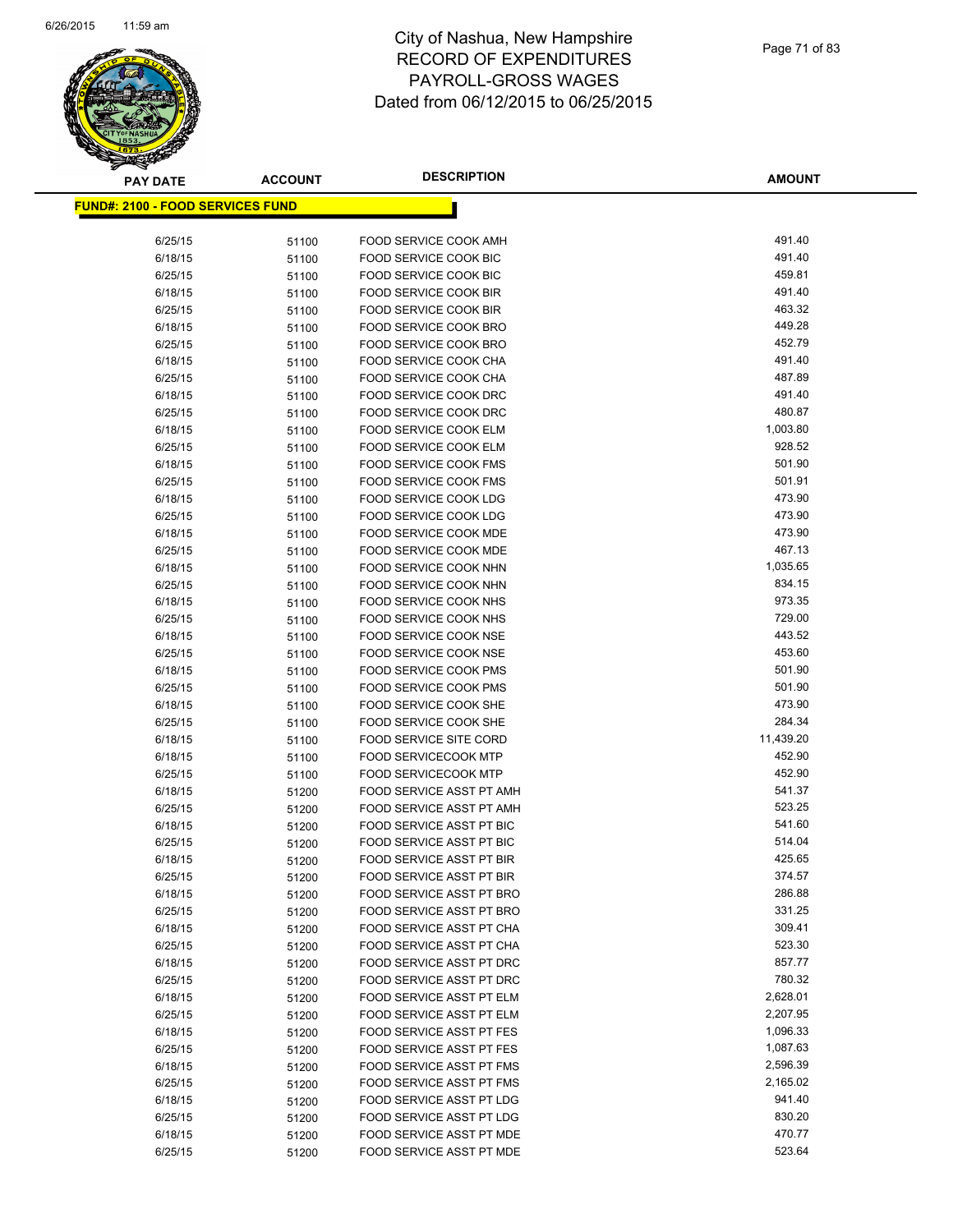

| <b>PAY DATE</b>                         | <b>ACCOUNT</b> | <b>DESCRIPTION</b>       | <b>AMOUNT</b> |
|-----------------------------------------|----------------|--------------------------|---------------|
| <b>FUND#: 2100 - FOOD SERVICES FUND</b> |                |                          |               |
| 6/18/15                                 | 51200          | FOOD SERVICE ASST PT MTP | 477.25        |
| 6/25/15                                 | 51200          | FOOD SERVICE ASST PT MTP | 407.83        |
| 6/18/15                                 | 51200          | FOOD SERVICE ASST PT NHN | 4,565.81      |
| 6/25/15                                 | 51200          | FOOD SERVICE ASST PT NHN | 3,193.43      |
| 6/18/15                                 | 51200          | FOOD SERVICE ASST PT NHS | 4,041.38      |
| 6/25/15                                 | 51200          | FOOD SERVICE ASST PT NHS | 2,884.88      |
| 6/18/15                                 | 51200          | FOOD SERVICE ASST PT NSE | 289.25        |
| 6/25/15                                 | 51200          | FOOD SERVICE ASST PT NSE | 260.33        |
| 6/18/15                                 | 51200          | FOOD SERVICE ASST PT PMS | 2,264.72      |
| 6/25/15                                 | 51200          | FOOD SERVICE ASST PT PMS | 2,365.15      |
| 6/18/15                                 | 51200          | FOOD SERVICE ASST PT SHE | 527.15        |
| 6/25/15                                 | 51200          | FOOD SERVICE ASST PT SHE | 608.66        |
| 6/18/15                                 | 51300          | OVERTIME-REGULAR         | 10.80         |
| 6/25/15                                 | 51300          | OVERTIME-REGULAR         | 26.60         |
| 6/18/15                                 | 51412          | <b>WAGES PER DIEM</b>    | 2,357.97      |
| 6/25/15                                 | 51412          | WAGES PER DIEM           | 1,296.74      |
| 6/18/15                                 | 55118          | TELEPHONE-CELLULAR       | 80.00         |
|                                         |                |                          |               |

#### **TOTAL FUND 2100 - FOOD SERVICES FUND \$83,313.54 \$83,313.54**

#### **FUND#: 2201 - DRIVERS EDUCATION FUND**

| 6/18/15 | 51200 | ADULT ED DIPOLMA INST      | 600.00 |
|---------|-------|----------------------------|--------|
| 6/18/15 | 51200 | DRIVER INSTRUCTOR          | 225.00 |
| 6/18/15 | 51200 | ELL OUTREACH WORKER HOURLY | 100.00 |
| 6/25/15 | 51200 | ELL OUTREACH WORKER HOURLY | 50.00  |
| 6/18/15 | 51200 | TEACHER TECHED ELM         | 450.00 |
| 6/18/15 | 51300 | OVERTIME-REGULAR           | 29.81  |
|         |       |                            |        |

#### **TOTAL FUND 2201 - DRIVERS EDUCATION FUND \$1,454.81**

#### **FUND#: 2207 - ADULT ED/CONTINUING ED**

| 6/18/15 | 51200 | ADULT ED ENRICHMENT INST      | 100.00 |
|---------|-------|-------------------------------|--------|
| 6/18/15 | 51200 | ADULT ED ENRICHMENT TEACHER   | 100.00 |
| 6/18/15 | 51200 | ADULT ED INSTRUCTOR           | 25.00  |
| 6/18/15 | 51200 | ASST SYSTEMS ADMIN FULL YEAR  | 75.00  |
| 6/18/15 | 51200 | <b>CLERICAL GUIDANCE NHN</b>  | 90.77  |
| 6/25/15 | 51200 | CLERICAL GUIDANCE NHN         | 164.26 |
| 6/18/15 | 51200 | <b>GUIDANCE COUNSELOR NHN</b> | 150.00 |
| 6/18/15 | 51200 | <b>GUIDANCE COUNSELOR NHS</b> | 275.00 |
| 6/18/15 | 51200 | <b>LIBRARIAN NHN</b>          | 100.00 |
| 6/18/15 | 51200 | <b>LIBRARIAN NHS</b>          | 100.00 |
| 6/18/15 | 51200 | <b>SUB TEACHER</b>            | 75.00  |
| 6/18/15 | 51200 | <b>TEACHER ENGLISH FMS</b>    | 175.00 |
| 6/18/15 | 51200 | TEACHER ENGLISH NHS           | 25.00  |
| 6/18/15 | 51200 | <b>TEACHER MATH NHN</b>       | 50.00  |
| 6/18/15 | 51200 | <b>TEACHER MATH NHS</b>       | 175.00 |
| 6/18/15 | 51200 | TEACHER SCIENCE NHN           | 25.00  |
| 6/18/15 | 51200 | <b>TEACHER SCIENCE NHS</b>    | 100.00 |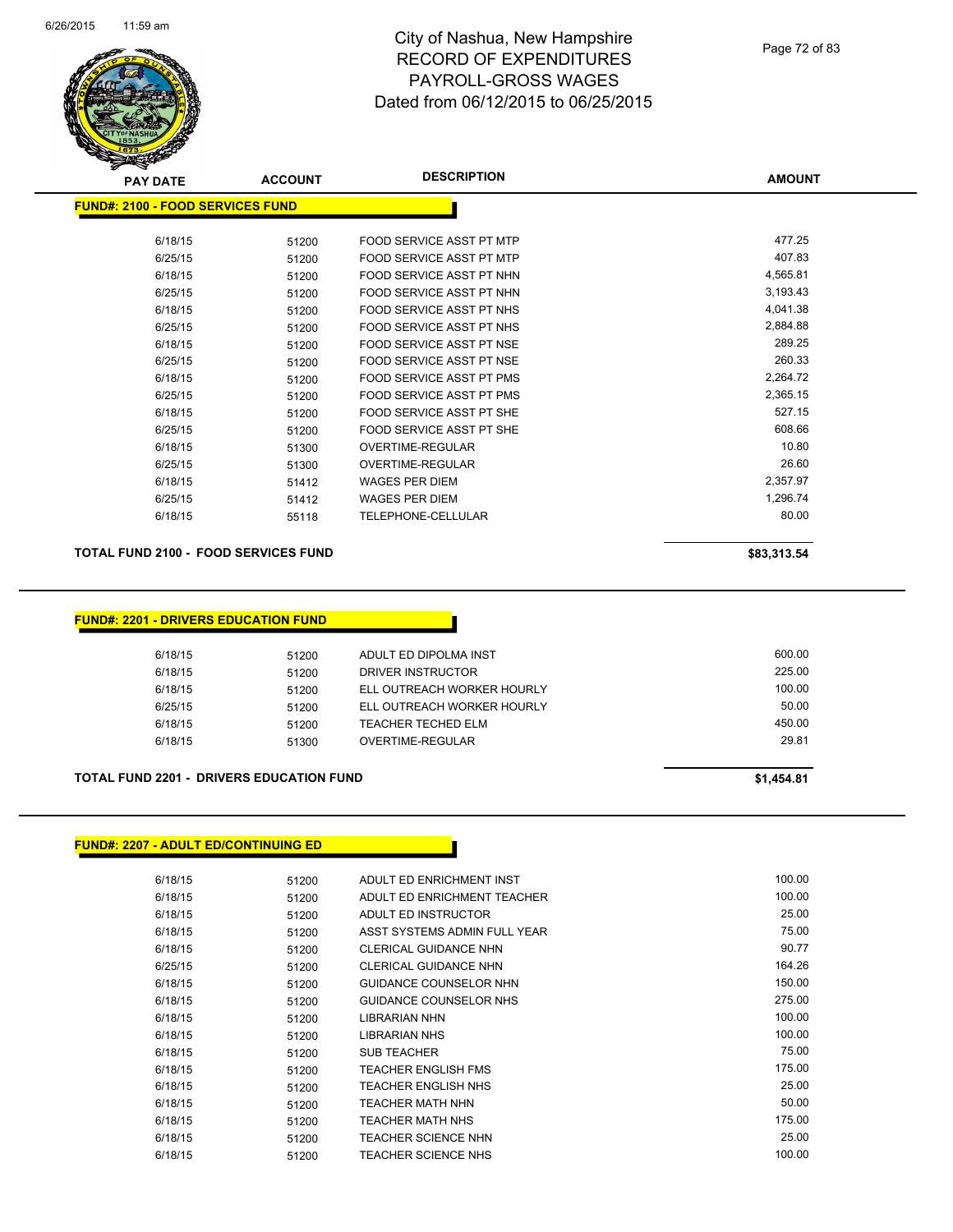

| $\mathscr{D} \mathscr{A}$<br><b>PAY DATE</b>    | <b>ACCOUNT</b> | <b>DESCRIPTION</b>         | <b>AMOUNT</b> |
|-------------------------------------------------|----------------|----------------------------|---------------|
| <b>FUND#: 2207 - ADULT ED/CONTINUING ED</b>     |                |                            |               |
| 6/18/15                                         | 51200          | TEACHER SOCIAL STUDIES NHN | 75.00         |
| 6/18/15                                         | 51200          | TEACHER SOCIAL STUDIES NHS | 25.00         |
| 6/18/15                                         | 51200          | TEACHER SPED NHN           | 150.00        |
| 6/18/15                                         | 51200          | TEACHER SPED PMS           | 25.00         |
| <b>TOTAL FUND 2207 - ADULT ED/CONTINUING ED</b> |                |                            | \$2,080.03    |

#### **FUND#: 2222 - AFTER SCHOOL PROGRAM**

| 2,867.30<br>1,075.85 |
|----------------------|
|                      |
|                      |
| 80.10                |
| 135.14               |
| 190.24               |
| 216.94               |
| 61.25                |
| 33.38                |
| 155.15               |
| 60.08                |
| 171.03               |
| 267.00               |
| 341.16               |
| 53.40                |
| 81.73                |
| 138.46               |
| 80.10                |
| 37.53                |
| 65.85                |
| 25.00                |
| 100.00               |
| 135.74               |
| 107.16               |
| 25.00                |
| 90.05                |
|                      |

#### **TOTAL FUND 2222 - AFTER SCHOOL PROGRAM 56,594.64 \$6,594.64**

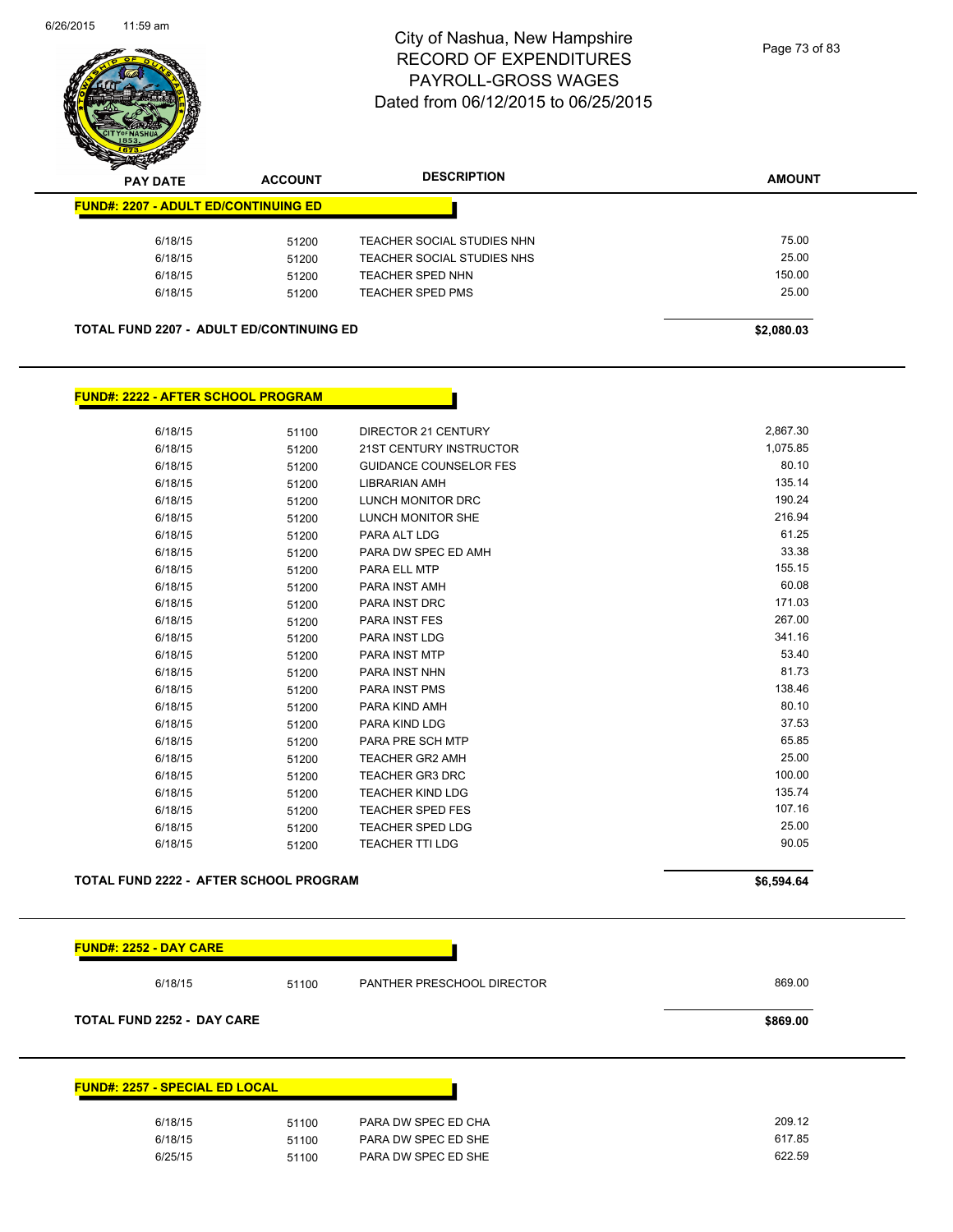| 11:59 am                                  |                                                             | City of Nashua, New Hampshire<br><b>RECORD OF EXPENDITURES</b><br><b>PAYROLL-GROSS WAGES</b><br>Dated from 06/12/2015 to 06/25/2015 | Page 74 of 83    |  |
|-------------------------------------------|-------------------------------------------------------------|-------------------------------------------------------------------------------------------------------------------------------------|------------------|--|
| <b>PAY DATE</b>                           | <b>ACCOUNT</b>                                              | <b>DESCRIPTION</b>                                                                                                                  | <b>AMOUNT</b>    |  |
| <b>TOTAL FUND 2257 - SPECIAL ED LOCAL</b> |                                                             |                                                                                                                                     | \$1,449.56       |  |
|                                           | <b>FUND#: 2503 - PARKS &amp; REC PROGRAMS FUND</b>          |                                                                                                                                     |                  |  |
| 6/18/15<br>6/25/15                        | 51100<br>51100                                              | PROGRAM COORDINATOR<br>PROGRAM COORDINATOR                                                                                          | 357.75<br>357.75 |  |
|                                           | TOTAL FUND 2503 - PARKS & REC PROGRAMS FUND                 |                                                                                                                                     | \$715.50         |  |
|                                           | <b>FUND#: 2505 - GOVT &amp; EDUCATION CHANNELS FUND</b>     |                                                                                                                                     |                  |  |
| 6/18/15                                   | 51100                                                       | ECHANNEL ACCESS ADMINISTRATOR                                                                                                       | 1,044.70         |  |
| 6/25/15                                   | 51100                                                       | ECHANNEL ACCESS ADMINISTRATOR                                                                                                       | 1,044.70         |  |
| 6/18/15                                   | 51100                                                       | PEG PROGRAM MANAGER                                                                                                                 | 1,173.50         |  |
| 6/25/15                                   | 51100                                                       | PEG PROGRAM MANAGER                                                                                                                 | 1,173.50         |  |
| 6/25/15                                   | 55118                                                       | TELEPHONE-CELLULAR                                                                                                                  | 100.00           |  |
|                                           | <b>TOTAL FUND 2505 - GOVT &amp; EDUCATION CHANNELS FUND</b> |                                                                                                                                     | \$4,536.40       |  |
| <b>FUND#: 3050 - POLICE GRANTS FUND</b>   |                                                             |                                                                                                                                     |                  |  |
| 6/18/15                                   | 51100                                                       | DOMESTIC VIOLENCE ADVOCATE                                                                                                          | 807.60           |  |
| 6/25/15                                   |                                                             |                                                                                                                                     |                  |  |
| 6/18/15                                   | 51100                                                       | DOMESTIC VIOLENCE ADVOCATE                                                                                                          | 807.60           |  |
|                                           | 51100                                                       | PATROLMAN ALL RANKS                                                                                                                 | 1,254.45         |  |
| 6/25/15                                   | 51100                                                       | PATROLMAN ALL RANKS                                                                                                                 | 1,254.45         |  |
| 6/18/15                                   | 51300                                                       | OVERTIME-REGULAR                                                                                                                    | 2,080.29         |  |
| 6/25/15                                   | 51300                                                       | OVERTIME-REGULAR                                                                                                                    | 2,889.61         |  |
| 6/25/15                                   | 51628                                                       | <b>EXTRA HOLIDAY</b>                                                                                                                | 250.89           |  |
|                                           | <b>TOTAL FUND 3050 - POLICE GRANTS FUND</b>                 |                                                                                                                                     | \$9,344.89       |  |
|                                           | <b>FUND#: 3068 - COMMUNITY SERVICES GRANTS FUND</b>         |                                                                                                                                     |                  |  |
| 6/18/15                                   |                                                             | <b>EPIDEMIOLOGIST</b>                                                                                                               | 1,351.05         |  |
| 6/25/15                                   | 51100<br>51100                                              | <b>EPIDEMIOLOGIST</b>                                                                                                               | 1,351.05         |  |
| 6/18/15                                   | 51100                                                       | INTAKE SPECIALIST PROGRAM ASST                                                                                                      | 188.30           |  |
| 6/25/15                                   | 51100                                                       | INTAKE SPECIALIST PROGRAM ASST                                                                                                      | 188.31           |  |
| 6/18/15                                   |                                                             | PUB HEALTH NURSE                                                                                                                    | 123.85           |  |
| 6/25/15                                   | 51100<br>51100                                              | PUB HEALTH NURSE                                                                                                                    | 123.85           |  |
| 6/18/15                                   |                                                             | PUB HEALTH PREPAREDNESS COORD                                                                                                       | 1,150.50         |  |
|                                           | 51100                                                       |                                                                                                                                     | 1,150.50         |  |
| 6/25/15                                   | 51100                                                       | PUB HEALTH PREPAREDNESS COORD                                                                                                       | 852.15           |  |
| 6/18/15                                   | 51100                                                       | SMP PROGRAM COORDINATOR                                                                                                             |                  |  |
| 6/25/15<br>6/25/15                        | 51100<br>55118                                              | SMP PROGRAM COORDINATOR<br>TELEPHONE-CELLULAR                                                                                       | 852.15<br>100.00 |  |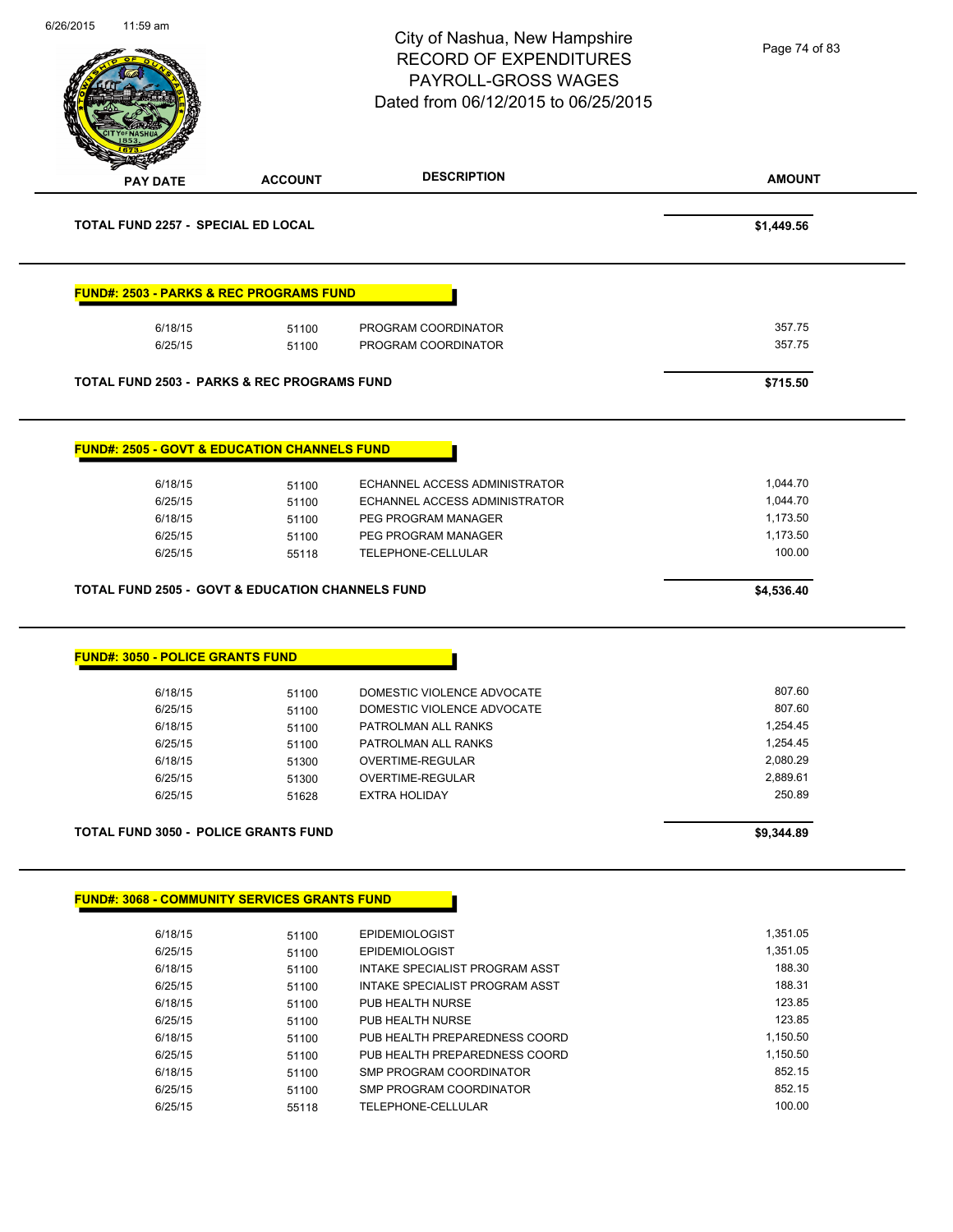|                                                                                                                                                 |                | City of Nashua, New Hampshire<br><b>RECORD OF EXPENDITURES</b><br>PAYROLL-GROSS WAGES<br>Dated from 06/12/2015 to 06/25/2015 | Page 75 of 83        |
|-------------------------------------------------------------------------------------------------------------------------------------------------|----------------|------------------------------------------------------------------------------------------------------------------------------|----------------------|
| <b>PAY DATE</b>                                                                                                                                 | <b>ACCOUNT</b> | <b>DESCRIPTION</b>                                                                                                           | <b>AMOUNT</b>        |
| <b>TOTAL FUND 3068 - COMMUNITY SERVICES GRANTS FUND</b>                                                                                         |                |                                                                                                                              | \$7,431.71           |
| <b>FUND#: 3070 - COMMUNITY HEALTH GRANTS FUND</b>                                                                                               |                |                                                                                                                              |                      |
| 6/18/15                                                                                                                                         | 51100          | NURSE PER DIEM (PRACTIONER)                                                                                                  | 133.00               |
| 6/25/15                                                                                                                                         | 51100          | NURSE PER DIEM (PRACTIONER)                                                                                                  | 114.00               |
| 6/18/15                                                                                                                                         | 51100          | PUB HEALTH NURSE                                                                                                             | 829.10               |
| 6/25/15                                                                                                                                         | 51100          | PUB HEALTH NURSE                                                                                                             | 829.10               |
| TOTAL FUND 3070 - COMMUNITY HEALTH GRANTS FUND                                                                                                  |                |                                                                                                                              | \$1,905.20           |
| 6/25/15                                                                                                                                         | 51100          | OED PROGRAM COORDINATOR                                                                                                      | 79.85                |
|                                                                                                                                                 |                |                                                                                                                              | \$159.70             |
|                                                                                                                                                 |                |                                                                                                                              |                      |
| 6/18/15                                                                                                                                         | 51100          | CODE ENFORCEMENT OFFICER II                                                                                                  | 722.15               |
| 6/25/15                                                                                                                                         | 51100          | CODE ENFORCEMENT OFFICER II                                                                                                  | 722.15               |
| 6/18/15                                                                                                                                         | 51100          | <b>GRANT MGMT SPECIALIST</b>                                                                                                 | 988.15               |
| 6/25/15                                                                                                                                         | 51100          | <b>GRANT MGMT SPECIALIST</b>                                                                                                 | 988.15               |
| 6/18/15                                                                                                                                         | 51100          | <b>INTAKE SPECIALIST PROGRAM ASST</b>                                                                                        | 753.25               |
| 6/25/15                                                                                                                                         | 51100          | INTAKE SPECIALIST PROGRAM ASST                                                                                               | 753.25               |
| 6/18/15                                                                                                                                         | 51100          | <b>MANAGER URBAN PROGRAMS</b>                                                                                                | 1,450.00             |
| 6/25/15                                                                                                                                         | 51100          | <b>MANAGER URBAN PROGRAMS</b>                                                                                                | 1,450.00             |
| 6/18/15                                                                                                                                         | 51100          | PROGRAM COORDINATOR LP&HH                                                                                                    | 1,103.60             |
| 6/25/15                                                                                                                                         | 51100          | PROGRAM COORDINATOR LP&HH<br>PROJECT ADMINISTRATOR                                                                           | 1,103.60<br>1,194.60 |
| 6/18/15<br>6/25/15                                                                                                                              | 51100<br>51100 | PROJECT ADMINISTRATOR                                                                                                        | 1,194.60             |
| 6/18/15                                                                                                                                         | 51100          | PROJECT ADMINISTRATOR LP&HH                                                                                                  | 1,028.10             |
| 6/25/15                                                                                                                                         | 51100          | PROJECT ADMINISTRATOR LP&HH                                                                                                  | 1,028.10             |
| 6/25/15                                                                                                                                         | 55118          | TELEPHONE-CELLULAR                                                                                                           | 34.00                |
| TOTAL FUND 3080 - COMMUNITY DEVELOPMENT GRANTS<br><b>FUND#: 3090 - URBAN PROGRAM GRANTS FUND</b><br>TOTAL FUND 3090 - URBAN PROGRAM GRANTS FUND |                |                                                                                                                              | \$14,513.70          |

| 6/18/15 | 51100 | <b>TRANSIT FINANCE COORDINATOR</b>   | 1.171.15 |
|---------|-------|--------------------------------------|----------|
| 6/25/15 | 51100 | <b>TRANSIT FINANCE COORDINATOR</b>   | 1.171.15 |
| 6/18/15 | 51100 | <b>TRANSIT FLEET FACILITIES SUPV</b> | 988.15   |
| 6/25/15 | 51100 | <b>TRANSIT FLEET FACILITIES SUPV</b> | 988.15   |
| 6/18/15 | 51100 | <b>TRANSIT MECHANICS</b>             | 1.792.25 |
| 6/25/15 | 51100 | <b>TRANSIT MECHANICS</b>             | 1.792.25 |
| 6/18/15 | 51100 | TRANSIT OPER MKTG SUPV               | 1.014.25 |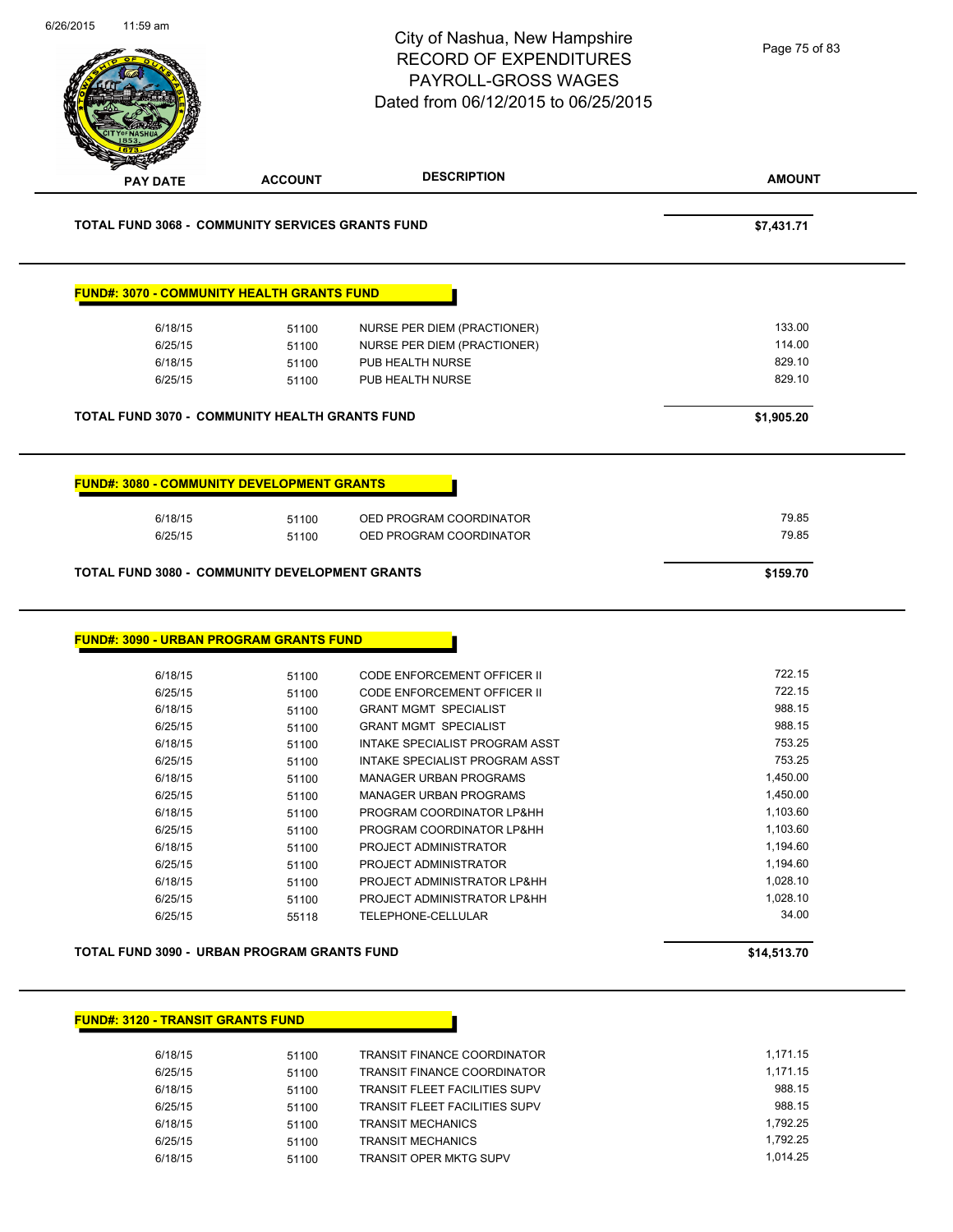

| <del>∽</del><br>$\tilde{\phantom{a}}$<br><b>PAY DATE</b> | <b>ACCOUNT</b> | <b>DESCRIPTION</b>                    | <b>AMOUNT</b> |
|----------------------------------------------------------|----------------|---------------------------------------|---------------|
| <b>FUND#: 3120 - TRANSIT GRANTS FUND</b>                 |                |                                       |               |
| 6/25/15                                                  | 51100          | <b>TRANSIT OPER MKTG SUPV</b>         | 1,014.25      |
| 6/18/15                                                  | 51100          | TRANSIT OPERATIONS COORDINATOR        | 887.25        |
| 6/25/15                                                  | 51100          | TRANSIT OPERATIONS COORDINATOR        | 887.25        |
| 6/18/15                                                  | 51100          | <b>TRANSIT UTILITY SERVICE WORKER</b> | 662.55        |
| 6/25/15                                                  | 51100          | TRANSIT UTILITY SERVICE WORKER        | 662.55        |
| 6/18/15                                                  | 51100          | <b>TRANSPORTATION DEPT MANAGER</b>    | 1,261.80      |
| 6/25/15                                                  | 51100          | <b>TRANSPORTATION DEPT MANAGER</b>    | 1,261.80      |
| 6/18/15                                                  | 51200          | TRANSIT UTILITY SERVICE WORKER        | 153.70        |
| 6/25/15                                                  | 51200          | TRANSIT UTILITY SERVICE WORKER        | 345.82        |
| 6/18/15                                                  | 51300          | OVERTIME-REGULAR                      | 24.84         |
| 6/25/15                                                  | 51300          | OVERTIME-REGULAR                      | 91.85         |
| TOTAL FUND 3120 - TRANSIT GRANTS FUND                    |                |                                       | \$16,171.01   |

#### **FUND#: 3800 - SCHOOL GRANTS FUND**

| 6/18/15 | 51100 | 21 CENTURY ELEM MFAM RES COORD | 5,965.60 |
|---------|-------|--------------------------------|----------|
| 6/18/15 | 51100 | ASSISTANT PRINCIPAL AMH        | 2,595.20 |
| 6/18/15 | 51100 | ASSISTANT PRINCIPAL BRO        | 2,653.89 |
| 6/18/15 | 51100 | ASSISTANT PRINCIPAL CHARL      | 2,530.80 |
| 6/18/15 | 51100 | ASSISTANT PRINCIPAL MDE        | 2,595.70 |
| 6/18/15 | 51100 | ASSISTANT PRINCIPAL SHE        | 2,653.90 |
| 6/18/15 | 51100 | AYP FACILITATOR FES            | 2,816.70 |
| 6/18/15 | 51100 | AYP FACILITATOR LDG            | 3,433.10 |
| 6/18/15 | 51100 | CLERICAL 21 CENTURY            | 745.14   |
| 6/25/15 | 51100 | <b>CLERICAL 21 CENTURY</b>     | 730.24   |
| 6/18/15 | 51100 | <b>DIRECTOR TITLE 1</b>        | 3,239.00 |
| 6/18/15 | 51100 | DW TECHNOLOGY PEER COACH       | 2,901.99 |
| 6/18/15 | 51100 | <b>GUIDANCE COUNSELOR FES</b>  | 2,583.00 |
| 6/18/15 | 51100 | <b>INTRUCTIONAL LEADER FES</b> | 5,826.00 |
| 6/18/15 | 51100 | JOB DEVELOPER SPED NHS         | 2,020.40 |
| 6/18/15 | 51100 | LICENSED PRACTICAL NURSE ELM   | 1,413.40 |
| 6/18/15 | 51100 | OFFICE MANAGER TITLE 1         | 1,481.30 |
| 6/18/15 | 51100 | PARA DW SPEC ED WID            | 488.31   |
| 6/25/15 | 51100 | PARA DW SPEC ED WID            | 468.46   |
| 6/18/15 | 51100 | PARA INST FES                  | 1,594.36 |
| 6/25/15 | 51100 | PARA INST FES                  | 1,602.67 |
| 6/18/15 | 51100 | PARA KIND FES                  | 420.99   |
| 6/25/15 | 51100 | PARA KIND FES                  | 393.83   |
| 6/18/15 | 51100 | PARA TTI AMH                   | 560.57   |
| 6/25/15 | 51100 | PARA TTI AMH                   | 560.58   |
| 6/18/15 | 51100 | PARA TTI DRC                   | 1,699.94 |
| 6/25/15 | 51100 | PARA TTI DRC                   | 1,590.89 |
| 6/18/15 | 51100 | PARA TTI LDG                   | 2,010.36 |
| 6/25/15 | 51100 | PARA TTI LDG                   | 1,927.90 |
| 6/18/15 | 51100 | PARA TTI NURSERY               | 745.75   |
| 6/25/15 | 51100 | PARA TTI NURSERY               | 295.02   |
| 6/18/15 | 51100 | PARA VOC NHS                   | 414.95   |
| 6/25/15 | 51100 | PARA VOC NHS                   | 299.17   |
| 6/18/15 | 51100 | PEER COACH SCIENCE             | 4,039.50 |
| 6/18/15 | 51100 | TEACHER DWSE BIR               | 1,762.10 |
| 6/18/15 | 51100 | TEACHER DWSE BRO               | 1,893.80 |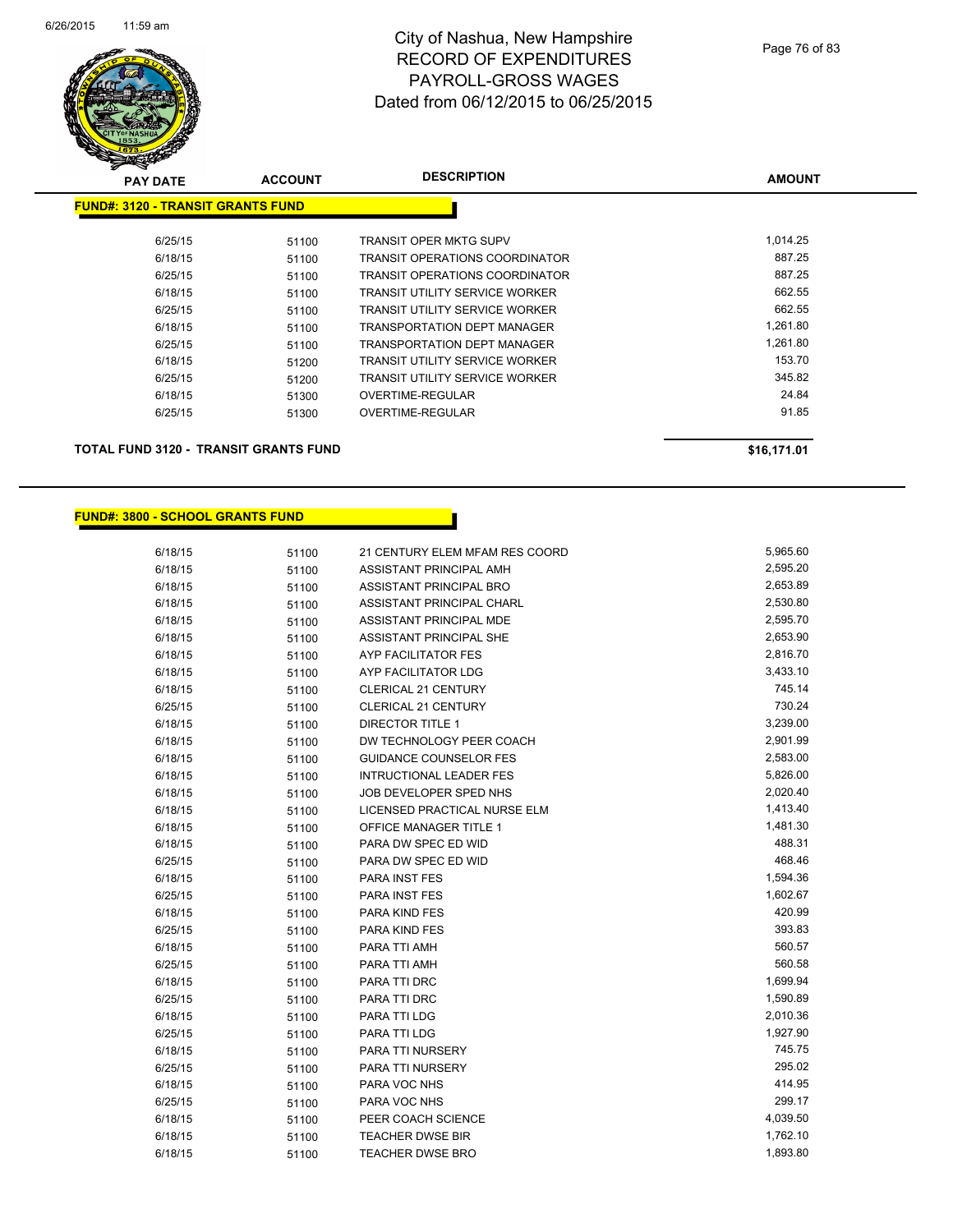

| <b>PAY DATE</b>                          | <b>ACCOUNT</b> | <b>DESCRIPTION</b>                 | <b>AMOUNT</b>  |
|------------------------------------------|----------------|------------------------------------|----------------|
| <u> FUND#: 3800 - SCHOOL GRANTS FUND</u> |                |                                    |                |
|                                          |                |                                    |                |
| 6/18/15                                  | 51100          | <b>TEACHER DWSE CHA</b>            | 1,885.00       |
| 6/18/15                                  | 51100          | <b>TEACHER DWSE ELM</b>            | 1,622.40       |
| 6/18/15                                  | 51100          | <b>TEACHER DWSE MDE</b>            | 1,762.10       |
| 6/18/15                                  | 51100          | <b>TEACHER GR4 AMH</b>             | 2,082.50       |
| 6/18/15                                  | 51100          | <b>TEACHER GR4 BIC</b>             | 1,650.70       |
| 6/18/15                                  | 51100          | TEACHER PRESCHOOL NHS              | 1,690.00       |
| 6/18/15                                  | 51100          | <b>TEACHER SPED AMH</b>            | 4,073.30       |
| 6/18/15                                  | 51100          | <b>TEACHER SPED DRC</b>            | 3,589.30       |
| 6/18/15                                  | 51100          | TEACHER SPED ELM                   | 3,507.40       |
| 6/18/15                                  | 51100          | <b>TEACHER SPED FES</b>            | 2,398.90       |
| 6/18/15                                  | 51100          | <b>TEACHER SPED FMS</b>            | 3,699.30       |
| 6/18/15                                  | 51100          | <b>TEACHER SPED LDG</b>            | 4,742.70       |
| 6/18/15                                  | 51100          | <b>TEACHER SPED MDE</b>            | 1,622.40       |
| 6/18/15                                  | 51100          | <b>TEACHER SPED NHN</b>            | 7,053.90       |
| 6/18/15                                  | 51100          | TEACHER SPED NHS                   | 6,324.20       |
| 6/18/15                                  | 51100          | <b>TEACHER SPED NSE</b>            | 3,334.00       |
| 6/18/15                                  | 51100          | <b>TEACHER SPED PMS</b>            | 1,622.40       |
| 6/18/15                                  | 51100          | TEACHER TEAM FACILITATOR AMH       | 2,551.90       |
| 6/18/15                                  | 51100          | TEACHER TEAM FACILITATOR MTP       | 1,949.70       |
| 6/18/15                                  | 51200          | ELL TUTOR                          | 800.00         |
| 6/25/15                                  | 51200          | ELL TUTOR                          | 625.00         |
| 6/18/15                                  | 51200          | <b>FAMILY LIAISON</b>              | 375.00         |
| 6/25/15                                  | 51200          | <b>FAMILY LIAISON</b>              | 375.00         |
| 6/18/15                                  | 51200          | FOCUS MONITORING DATA ANALYST      | 1,767.80       |
| 6/18/15                                  | 51200          | HOME SCHOOL CORD TTI               | 3,513.30       |
| 6/25/15                                  | 51200          | HOME SCHOOL CORD TTI               | 2,416.57       |
| 6/18/15                                  | 51200          | <b>INTERPRETER</b>                 | 31.25          |
| 6/18/15                                  | 51200          | PARA DW SPEC ED AMH                | 37.50          |
| 6/18/15                                  | 51200          | PARA ELL PMS                       | 70.00          |
| 6/25/15                                  | 51200          | PARA ELL PMS                       | 70.00          |
| 6/18/15                                  | 51200          | PARA INST LDG                      | 122.50         |
| 6/18/15                                  | 51200          | PARA TTI NURSERY                   | 401.77         |
| 6/25/15                                  | 51200          | PARA TTI NURSERY                   | 154.53         |
| 6/25/15                                  | 51200          | <b>SUB CUSTODIAN</b>               | 325.00         |
| 6/18/15                                  | 51200          | <b>TEACHER ELL BIR</b>             | 25.00          |
| 6/18/15                                  | 51200          | <b>TEACHER ELL ELM</b>             | 25.00<br>25.00 |
| 6/18/15                                  | 51200          | <b>TEACHER ELL FES</b>             | 200.00         |
| 6/18/15                                  | 51200          | <b>TEACHER ELL FMS</b>             | 575.00         |
| 6/18/15<br>6/18/15                       | 51200          | TEACHER ELL LDG<br>TEACHER ELL NHN | 25.00          |
| 6/18/15                                  | 51200          | <b>TEACHER ELL PMS</b>             | 75.00          |
| 6/18/15                                  | 51200          | <b>TEACHER GR1 FES</b>             | 125.00         |
| 6/18/15                                  | 51200<br>51200 | <b>TEACHER GR1 LDG</b>             | 175.00         |
| 6/18/15                                  | 51200          | <b>TEACHER GR2 FES</b>             | 25.00          |
| 6/18/15                                  | 51200          | <b>TEACHER GR3 FES</b>             | 50.00          |
| 6/18/15                                  | 51200          | <b>TEACHER GR4 BIR</b>             | 25.00          |
| 6/18/15                                  | 51200          | <b>TEACHER GR6 FMS</b>             | 150.00         |
| 6/18/15                                  | 51200          | <b>TEACHER TTI AMH</b>             | 7,869.50       |
| 6/18/15                                  | 51200          | <b>TEACHER TTI FES</b>             | 6,389.90       |
| 6/18/15                                  | 51200          | <b>TEACHER TTI LDG</b>             | 10,753.00      |
| 6/18/15                                  | 51200          | <b>TEACHER TTI MTP</b>             | 6,379.31       |
| 6/18/15                                  | 51200          | <b>TEACHER TTI NURSERY</b>         | 4,635.50       |
| 6/18/15                                  | 51200          | <b>TEACHER TTIDRC</b>              | 8,160.90       |
| 6/18/15                                  | 51412          | WAGES PER DIEM                     | 130.00         |
|                                          |                |                                    |                |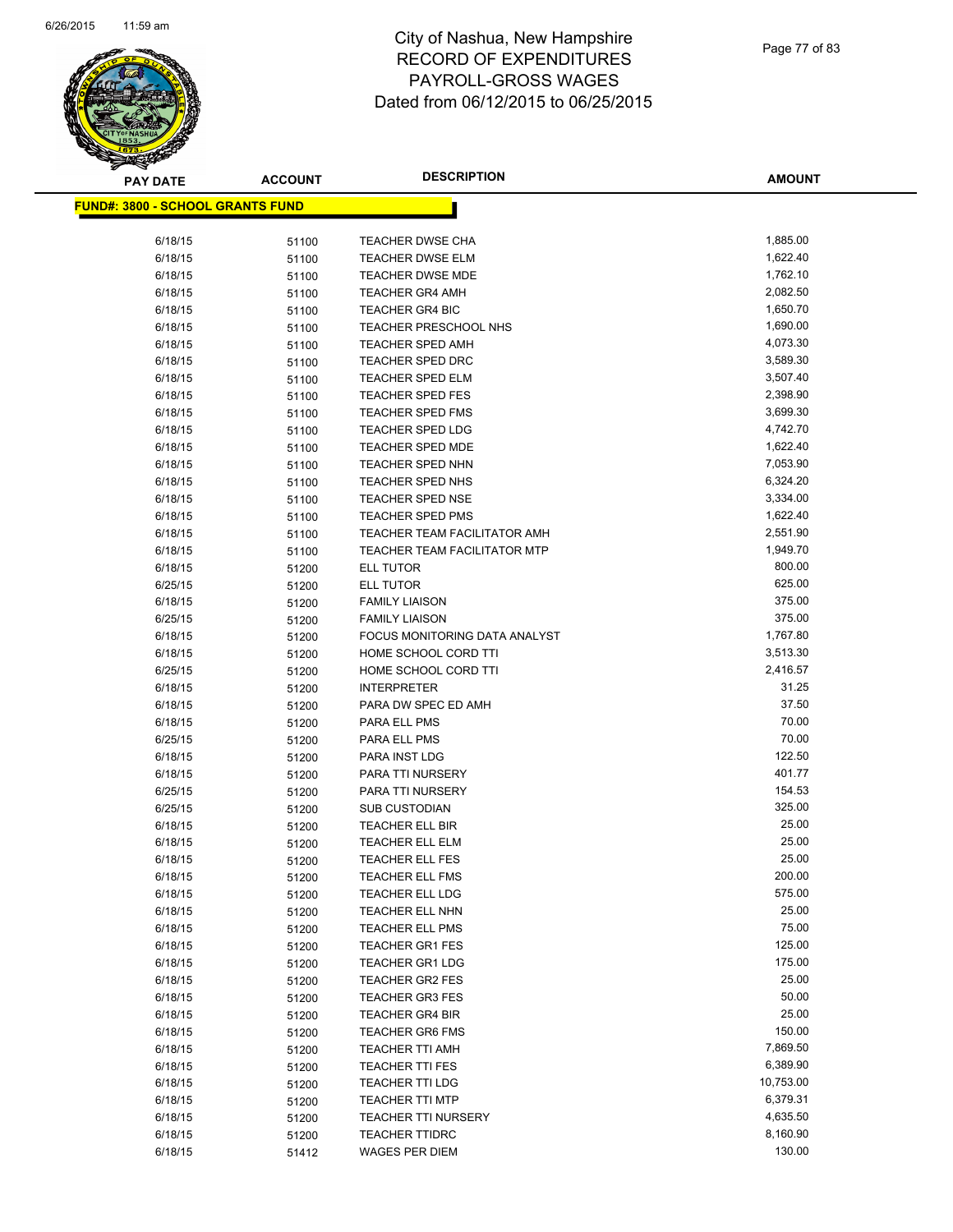

| <b>PAY DATE</b>                                   | <b>ACCOUNT</b> | <b>DESCRIPTION</b>                | <b>AMOUNT</b> |
|---------------------------------------------------|----------------|-----------------------------------|---------------|
| <b>FUND#: 3800 - SCHOOL GRANTS FUND</b>           |                |                                   |               |
| 6/18/15                                           | 51650          | ADDITIONAL HOURS                  | 13,761.76     |
| 6/25/15                                           | 51650          | ADDITIONAL HOURS                  | 50.00         |
|                                                   |                |                                   |               |
| <b>TOTAL FUND 3800 - SCHOOL GRANTS FUND</b>       |                |                                   | \$196,831.70  |
| <b>FUND#: 3810 - FOOD SERVICE GRANTS FUND</b>     |                |                                   |               |
|                                                   |                |                                   |               |
| 6/18/15                                           | 51300          | OVERTIME-REGULAR                  | 1,275.49      |
| 6/25/15                                           | 51300          | OVERTIME-REGULAR                  | 581.52        |
| <b>TOTAL FUND 3810 - FOOD SERVICE GRANTS FUND</b> |                |                                   | \$1,857.01    |
|                                                   |                |                                   |               |
| <b>FUND#: 4005 - TRAFFIC VIOLATIONS FUND</b>      |                |                                   |               |
| 6/18/15                                           | 51100          | PARKING ENFORCEMENT SPEC          | 2,349.00      |
| 6/25/15                                           | 51100          | PARKING ENFORCEMENT SPEC          | 2,349.00      |
| 6/18/15                                           | 51100          | PV/MV COORDINATOR                 | 817.35        |
| 6/25/15                                           | 51100          | PV/MV COORDINATOR                 | 817.34        |
| 6/18/15                                           | 51100          | <b>RESOURCE COORDINATOR</b>       | 121.60        |
| 6/25/15                                           | 51100          | <b>RESOURCE COORDINATOR</b>       | 121.60        |
| 6/18/15                                           | 51100          | <b>VEHICLE REGISTRATION CLERK</b> | 273.60        |
| 6/25/15                                           | 51100          | <b>VEHICLE REGISTRATION CLERK</b> | 273.60        |
| 6/18/15                                           | 51200          | <b>VEHICLE REGISTRATION CLERK</b> | 892.00        |
| 6/25/15                                           | 51200          | <b>VEHICLE REGISTRATION CLERK</b> | 895.56        |
| 6/18/15                                           | 51300          | OVERTIME-REGULAR                  | 30.43         |
| 6/25/15                                           | 51300          | OVERTIME-REGULAR                  | 45.83         |
| 6/18/15                                           | 51390          | OVERTIME-OTHER                    | 561.80        |
| 6/25/15                                           | 51390          | <b>OVERTIME-OTHER</b>             | 953.71        |
| <b>TOTAL FUND 4005 - TRAFFIC VIOLATIONS FUND</b>  |                |                                   | \$10,502.42   |
| <b>FUND#: 4010 - MOTOR VEHICLE ADMIN FUND</b>     |                |                                   |               |
| 6/18/15                                           | 51100          | <b>VEHICLE REGISTRATION CLERK</b> | 809.64        |
| 6/25/15                                           | 51100          | <b>VEHICLE REGISTRATION CLERK</b> | 809.65        |
| 6/18/15                                           | 51300          | OVERTIME-REGULAR                  | 12.71         |
| 6/25/15                                           | 51300          | <b>OVERTIME-REGULAR</b>           | 10.15         |
| <b>TOTAL FUND 4010 - MOTOR VEHICLE ADMIN FUND</b> |                |                                   | \$1,642.15    |
|                                                   |                |                                   |               |
| <b>FUND#: 4020 - POLICE DRUG ENFORCEMENT FUND</b> |                |                                   |               |
| 6/25/15                                           | 51322          | OVERTIME-INVESTIGATIVE            | 842.94        |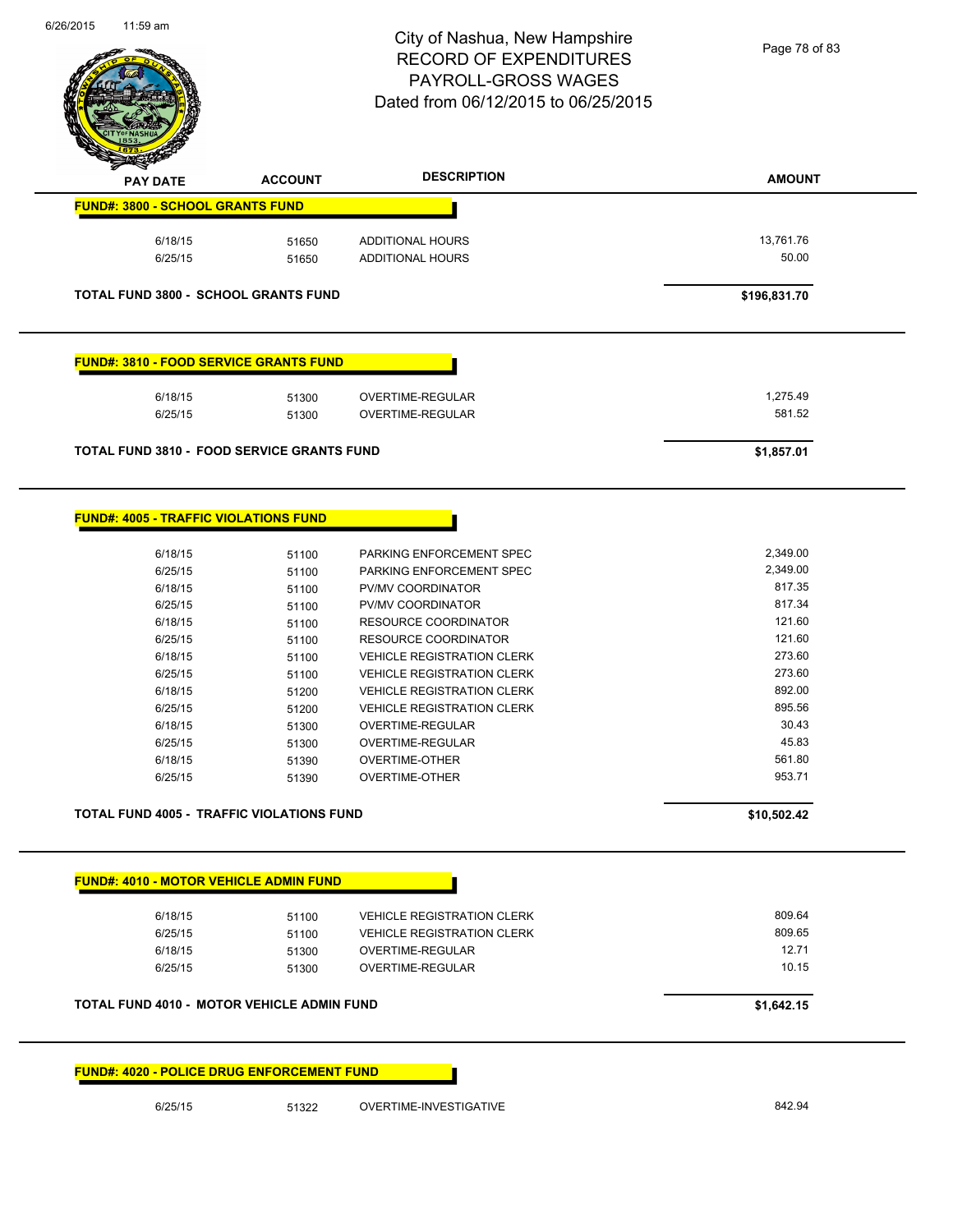| <b>PAY DATE</b> | <b>TOTAL FUND 4020 - POLICE DRUG ENFORCEMENT FUND</b><br><b>FUND#: 4030 - POLICE SPECIAL DETAILS FUND</b><br>6/18/15<br>6/25/15<br>6/18/15<br>6/25/15<br><b>TOTAL FUND 4030 - POLICE SPECIAL DETAILS FUND</b><br>FUND#: 4035 - POLICE OVERTIME BILLING FUND<br>6/18/15<br>6/25/15<br>TOTAL FUND 4035 - POLICE OVERTIME BILLING FUND | <b>ACCOUNT</b><br>51200<br>51200<br>51712<br>51712<br>51300<br>51300 | <b>DESCRIPTION</b><br><b>OUTSIDE DETAIL SPEC PT</b><br><b>OUTSIDE DETAIL SPEC PT</b><br><b>SPECIAL DETAIL</b><br><b>SPECIAL DETAIL</b><br>OVERTIME-REGULAR<br>OVERTIME-REGULAR | <b>AMOUNT</b><br>\$842.94<br>602.96<br>602.96<br>10,132.66<br>14,399.58<br>\$25,738.16<br>1,769.15<br>911.64 |
|-----------------|-------------------------------------------------------------------------------------------------------------------------------------------------------------------------------------------------------------------------------------------------------------------------------------------------------------------------------------|----------------------------------------------------------------------|--------------------------------------------------------------------------------------------------------------------------------------------------------------------------------|--------------------------------------------------------------------------------------------------------------|
|                 |                                                                                                                                                                                                                                                                                                                                     |                                                                      |                                                                                                                                                                                |                                                                                                              |
|                 |                                                                                                                                                                                                                                                                                                                                     |                                                                      |                                                                                                                                                                                |                                                                                                              |
|                 |                                                                                                                                                                                                                                                                                                                                     |                                                                      |                                                                                                                                                                                |                                                                                                              |
|                 |                                                                                                                                                                                                                                                                                                                                     |                                                                      |                                                                                                                                                                                |                                                                                                              |
|                 |                                                                                                                                                                                                                                                                                                                                     |                                                                      |                                                                                                                                                                                |                                                                                                              |
|                 |                                                                                                                                                                                                                                                                                                                                     |                                                                      |                                                                                                                                                                                |                                                                                                              |
|                 |                                                                                                                                                                                                                                                                                                                                     |                                                                      |                                                                                                                                                                                |                                                                                                              |
|                 |                                                                                                                                                                                                                                                                                                                                     |                                                                      |                                                                                                                                                                                |                                                                                                              |
|                 |                                                                                                                                                                                                                                                                                                                                     |                                                                      |                                                                                                                                                                                |                                                                                                              |
|                 |                                                                                                                                                                                                                                                                                                                                     |                                                                      |                                                                                                                                                                                |                                                                                                              |
|                 |                                                                                                                                                                                                                                                                                                                                     |                                                                      |                                                                                                                                                                                |                                                                                                              |
|                 |                                                                                                                                                                                                                                                                                                                                     |                                                                      |                                                                                                                                                                                |                                                                                                              |
|                 |                                                                                                                                                                                                                                                                                                                                     |                                                                      |                                                                                                                                                                                | \$2,680.79                                                                                                   |
|                 | <b>FUND#: 4600 - ECON DEV-GREATER NASHUA RLF</b>                                                                                                                                                                                                                                                                                    |                                                                      |                                                                                                                                                                                |                                                                                                              |
|                 | 6/18/15                                                                                                                                                                                                                                                                                                                             | 51100                                                                | OED PROGRAM COORDINATOR                                                                                                                                                        | 159.65                                                                                                       |
|                 | 6/25/15                                                                                                                                                                                                                                                                                                                             | 51100                                                                | OED PROGRAM COORDINATOR                                                                                                                                                        | 159.65                                                                                                       |
|                 |                                                                                                                                                                                                                                                                                                                                     |                                                                      |                                                                                                                                                                                |                                                                                                              |
|                 | TOTAL FUND 4600 - ECON DEV-GREATER NASHUA RLF                                                                                                                                                                                                                                                                                       |                                                                      |                                                                                                                                                                                | \$319.30                                                                                                     |
|                 | <b>FUND#: 5800 - SCHOOL CAPITAL PROJECTS FUND</b>                                                                                                                                                                                                                                                                                   |                                                                      |                                                                                                                                                                                |                                                                                                              |
|                 | 6/18/15                                                                                                                                                                                                                                                                                                                             | 81200                                                                | <b>BUILDINGS AND IMPROVEMENTS</b>                                                                                                                                              | 600.00                                                                                                       |
|                 | TOTAL FUND 5800 - SCHOOL CAPITAL PROJECTS FUND                                                                                                                                                                                                                                                                                      |                                                                      |                                                                                                                                                                                | \$600.00                                                                                                     |
|                 | <b>FUND#: 6000 - SOLID WASTE FUND</b>                                                                                                                                                                                                                                                                                               |                                                                      |                                                                                                                                                                                |                                                                                                              |
|                 | 6/18/15                                                                                                                                                                                                                                                                                                                             | 51100                                                                | ACCOUNTING COMPLIANCE MGR                                                                                                                                                      | 157.95                                                                                                       |
|                 | 6/25/15                                                                                                                                                                                                                                                                                                                             | 51100                                                                | ACCOUNTING COMPLIANCE MGR                                                                                                                                                      | 157.95                                                                                                       |
|                 | 6/18/15                                                                                                                                                                                                                                                                                                                             | 51100                                                                | ADMINISTRATIVE ASSISTANT I                                                                                                                                                     | 651.64                                                                                                       |
|                 | 6/25/15                                                                                                                                                                                                                                                                                                                             | 51100                                                                | ADMINISTRATIVE ASSISTANT I                                                                                                                                                     | 651.65                                                                                                       |
|                 | 6/18/15                                                                                                                                                                                                                                                                                                                             | 51100                                                                | ADMINISTRATIVE ASSISTANT II                                                                                                                                                    | 687.40                                                                                                       |
|                 | 6/25/15                                                                                                                                                                                                                                                                                                                             | 51100                                                                | ADMINISTRATIVE ASSISTANT II                                                                                                                                                    | 687.40                                                                                                       |
|                 | 6/18/15                                                                                                                                                                                                                                                                                                                             | 51100                                                                | AUTOMATED TRASH COLLECTION OPR                                                                                                                                                 | 2,803.20                                                                                                     |
|                 | 6/25/15                                                                                                                                                                                                                                                                                                                             | 51100                                                                | AUTOMATED TRASH COLLECTION OPR                                                                                                                                                 | 2,803.20                                                                                                     |
|                 | 6/18/15                                                                                                                                                                                                                                                                                                                             | 51100                                                                | <b>CITY ENGINEER</b>                                                                                                                                                           | 304.25                                                                                                       |
|                 | 6/25/15                                                                                                                                                                                                                                                                                                                             | 51100                                                                | <b>CITY ENGINEER</b>                                                                                                                                                           | 304.25                                                                                                       |
|                 | 6/18/15                                                                                                                                                                                                                                                                                                                             | 51100<br>51100                                                       | <b>COLLECTION EQUIP OPR</b><br><b>COLLECTION EQUIP OPR</b>                                                                                                                     | 8,920.64<br>8,911.09                                                                                         |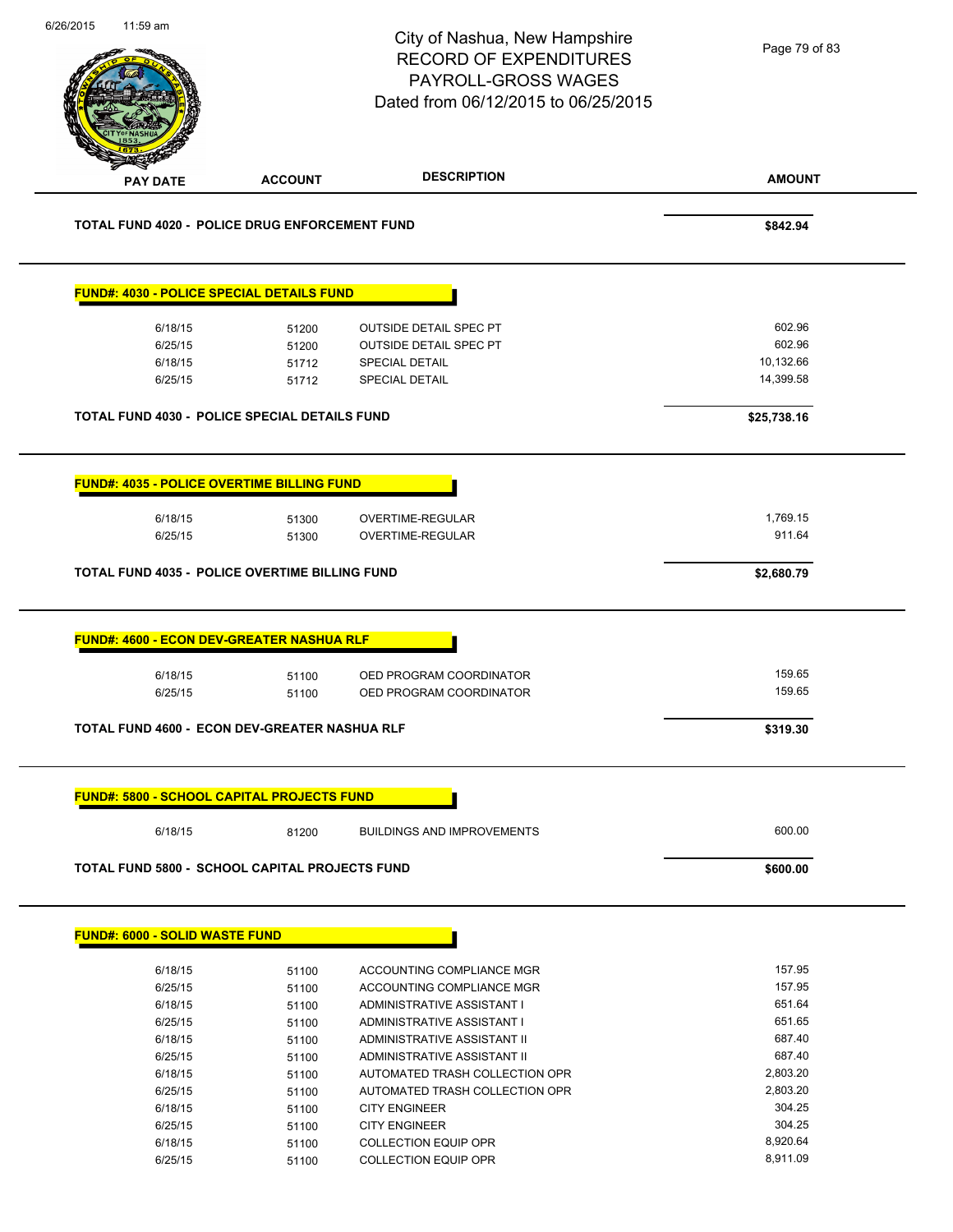

| <b>PAY DATE</b>                       | <b>ACCOUNT</b> | <b>DESCRIPTION</b>                                   | <b>AMOUNT</b>        |
|---------------------------------------|----------------|------------------------------------------------------|----------------------|
| <b>FUND#: 6000 - SOLID WASTE FUND</b> |                |                                                      |                      |
|                                       |                |                                                      |                      |
| 6/18/15                               | 51100          | <b>COLLECTION EQUIP OPR LANDFILL</b>                 | 925.60               |
| 6/25/15                               | 51100          | <b>COLLECTION EQUIP OPR LANDFILL</b>                 | 925.60               |
| 6/18/15                               | 51100          | DEP TREASURER TAX COLLECTOR                          | 235.45               |
| 6/25/15                               | 51100          | DEP TREASURER TAX COLLECTOR                          | 235.45               |
| 6/18/15                               | 51100          | DEPUTY MANAGER OF ENGINEERING                        | 76.70                |
| 6/25/15                               | 51100          | DEPUTY MANAGER OF ENGINEERING                        | 76.70                |
| 6/18/15                               | 51100          | DIRECTOR PUBLIC WORKS                                | 212.10               |
| 6/25/15                               | 51100          | <b>DIRECTOR PUBLIC WORKS</b>                         | 212.10               |
| 6/18/15                               | 51100          | <b>DIVISION OPERATIONS MANAGER</b>                   | 176.70               |
| 6/25/15                               | 51100          | <b>DIVISION OPERATIONS MANAGER</b>                   | 176.70               |
| 6/18/15                               | 51100          | DPW BILLING ACCOUNTANT                               | 452.45               |
| 6/25/15                               | 51100          | DPW BILLING ACCOUNTANT                               | 452.45               |
| 6/4/15                                | 51100          | DPW COLLECTIONS SPEC III                             | 3,641.40<br>357.00   |
| 6/18/15<br>6/25/15                    | 51100          | DPW COLLECTIONS SPEC III<br>DPW COLLECTIONS SPEC III | 357.00               |
| 6/18/15                               | 51100          | DPW CONTRACT ADMINISTRATOR                           | 111.30               |
| 6/25/15                               | 51100<br>51100 | DPW CONTRACT ADMINISTRATOR                           | 111.30               |
| 6/18/15                               | 51100          | <b>ENVIRONMENTAL ENGINEER</b>                        | 1,293.10             |
| 6/25/15                               | 51100          | <b>ENVIRONMENTAL ENGINEER</b>                        | 1,293.10             |
| 6/18/15                               | 51100          | <b>EQUIPMENT OPR LANDFILL</b>                        | 6,568.81             |
| 6/25/15                               | 51100          | <b>EQUIPMENT OPR LANDFILL</b>                        | 6,568.81             |
| 6/18/15                               | 51100          | <b>EXECUTIVE ASSISTANT</b>                           | 14.36                |
| 6/25/15                               | 51100          | <b>EXECUTIVE ASSISTANT</b>                           | 14.36                |
| 6/18/15                               | 51100          | FINANCE AND ADMIN MANAGER                            | 383.40               |
| 6/25/15                               | 51100          | FINANCE AND ADMIN MANAGER                            | 383.40               |
| 6/18/15                               | 51100          | FLEET MANAGER STREET DEPT                            | 304.50               |
| 6/25/15                               | 51100          | FLEET MANAGER STREET DEPT                            | 304.50               |
| 6/18/15                               | 51100          | LICENSED SCALE OPERATOR                              | 698.90               |
| 6/25/15                               | 51100          | LICENSED SCALE OPERATOR                              | 698.90               |
| 6/18/15                               | 51100          | RECYCLING COORDINATOR                                | 1,091.05             |
| 6/25/15                               | 51100          | RECYCLING COORDINATOR                                | 1,091.05             |
| 6/18/15                               | 51100          | SENIOR STAFF ENGINEER                                | 121.95               |
| 6/25/15                               | 51100          | <b>SENIOR STAFF ENGINEER</b>                         | 121.95               |
| 6/18/15                               | 51100          | <b>SOLID WASTE FOREMAN</b>                           | 2,372.01             |
| 6/25/15                               | 51100          | SOLID WASTE FOREMAN                                  | 2,372.00             |
| 6/18/15                               | 51100          | SOLID WASTE TECHNICIAN                               | 985.56               |
| 6/25/15                               | 51100          | SOLID WASTE TECHNICIAN                               | 985.55               |
| 6/18/15                               | 51100          | SUPERINTENDENT OF SOLID WASTE                        | 1,575.30             |
| 6/25/15                               | 51100          | SUPERINTENDENT OF SOLID WASTE                        | 1,575.30             |
| 6/18/15                               | 51300          | OVERTIME-REGULAR                                     | 2,180.47<br>2,350.67 |
| 6/25/15<br>6/18/15                    | 51300          | OVERTIME-REGULAR<br>WAGES TEMP-SEASONAL              | 3,584.75             |
| 6/25/15                               | 51400          | <b>WAGES TEMP-SEASONAL</b>                           | 3,068.00             |
| 6/25/15                               | 51400<br>55118 | TELEPHONE-CELLULAR                                   | 118.00               |
|                                       |                |                                                      |                      |

#### **TOTAL FUND 6000 - SOLID WASTE FUND \$77,896.37**

#### **FUND#: 6200 - WASTEWATER FUND**

| 6/18/15 | 51100 | ACCOUNTING COMPLIANCE MGR   | 315.80 |
|---------|-------|-----------------------------|--------|
| 6/25/15 | 51100 | ACCOUNTING COMPLIANCE MGR   | 315.80 |
| 6/18/15 | 51100 | ADMINISTRATIVE ASSISTANT II | 833.70 |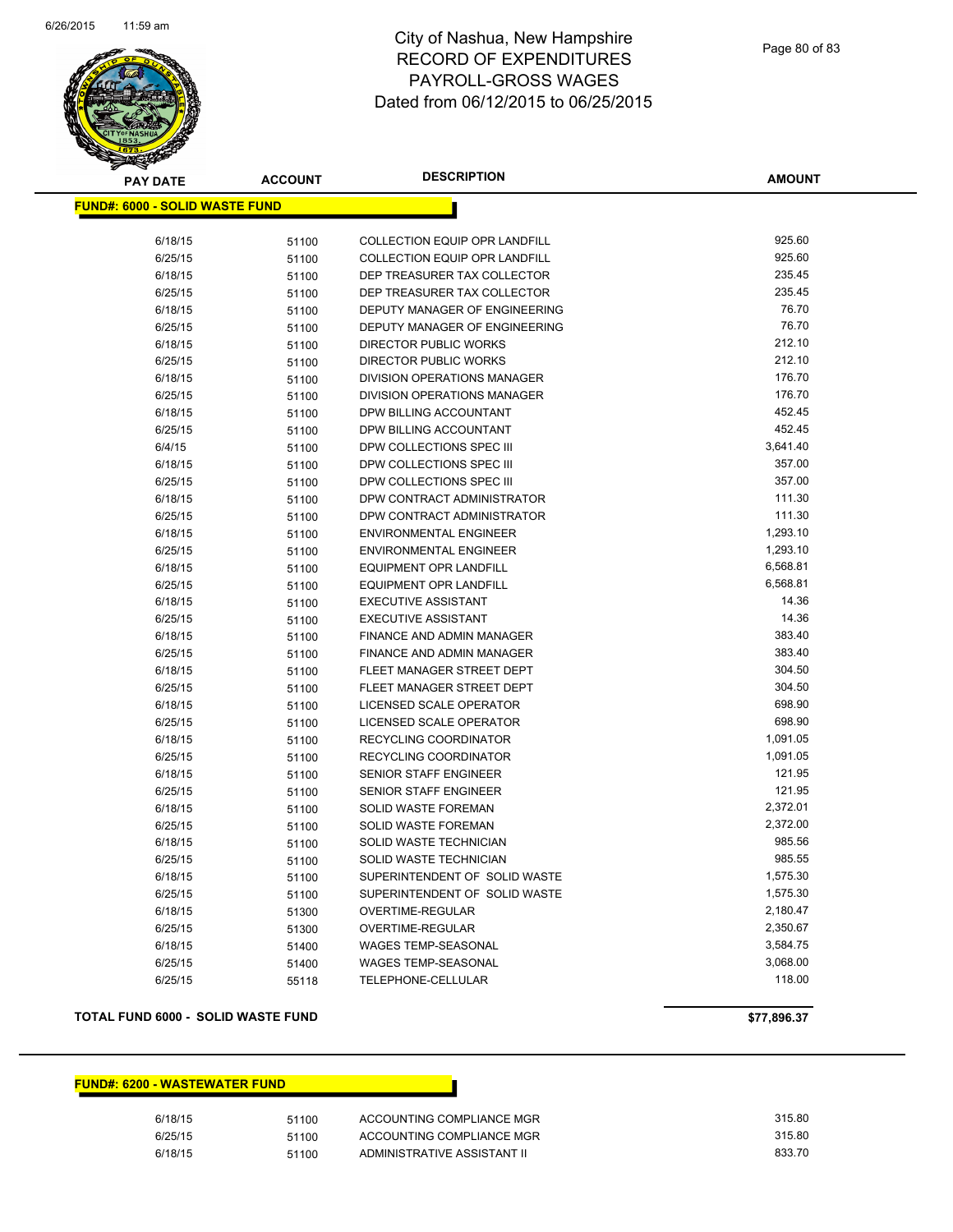

| <u> FUND#: 6200 - WASTEWATER FUND</u><br>833.70<br>6/25/15<br>ADMINISTRATIVE ASSISTANT II<br>51100<br>877.90<br>6/18/15<br>51100<br>ANALYTICAL CHEMIST<br>877.90<br>6/25/15<br>ANALYTICAL CHEMIST<br>51100<br>709.95<br>6/18/15<br><b>CITY ENGINEER</b><br>51100<br>709.95<br>6/25/15<br><b>CITY ENGINEER</b><br>51100<br>1,139.95<br>6/18/15<br><b>COLLECTION SYSTEM FOREMAN</b><br>51100<br>1,132.83<br>6/25/15<br><b>COLLECTION SYSTEM FOREMAN</b><br>51100<br>2,872.00<br>6/18/15<br><b>COLLECTION SYSTEMS OPERATOR</b><br>51100<br>2,803.20<br>6/25/15<br><b>COLLECTION SYSTEMS OPERATOR</b><br>51100<br>1,203.84<br>6/18/15<br>COLLECTION SYSTEMS TECHNICIAN<br>51100<br>1,003.20<br>6/25/15<br><b>COLLECTION SYSTEMS TECHNICIAN</b><br>51100 |  |
|-----------------------------------------------------------------------------------------------------------------------------------------------------------------------------------------------------------------------------------------------------------------------------------------------------------------------------------------------------------------------------------------------------------------------------------------------------------------------------------------------------------------------------------------------------------------------------------------------------------------------------------------------------------------------------------------------------------------------------------------------------|--|
|                                                                                                                                                                                                                                                                                                                                                                                                                                                                                                                                                                                                                                                                                                                                                     |  |
|                                                                                                                                                                                                                                                                                                                                                                                                                                                                                                                                                                                                                                                                                                                                                     |  |
|                                                                                                                                                                                                                                                                                                                                                                                                                                                                                                                                                                                                                                                                                                                                                     |  |
|                                                                                                                                                                                                                                                                                                                                                                                                                                                                                                                                                                                                                                                                                                                                                     |  |
|                                                                                                                                                                                                                                                                                                                                                                                                                                                                                                                                                                                                                                                                                                                                                     |  |
|                                                                                                                                                                                                                                                                                                                                                                                                                                                                                                                                                                                                                                                                                                                                                     |  |
|                                                                                                                                                                                                                                                                                                                                                                                                                                                                                                                                                                                                                                                                                                                                                     |  |
|                                                                                                                                                                                                                                                                                                                                                                                                                                                                                                                                                                                                                                                                                                                                                     |  |
|                                                                                                                                                                                                                                                                                                                                                                                                                                                                                                                                                                                                                                                                                                                                                     |  |
|                                                                                                                                                                                                                                                                                                                                                                                                                                                                                                                                                                                                                                                                                                                                                     |  |
|                                                                                                                                                                                                                                                                                                                                                                                                                                                                                                                                                                                                                                                                                                                                                     |  |
|                                                                                                                                                                                                                                                                                                                                                                                                                                                                                                                                                                                                                                                                                                                                                     |  |
|                                                                                                                                                                                                                                                                                                                                                                                                                                                                                                                                                                                                                                                                                                                                                     |  |
| 817.35<br>6/18/15<br><b>COLLECTIONS SPEC II</b><br>51100                                                                                                                                                                                                                                                                                                                                                                                                                                                                                                                                                                                                                                                                                            |  |
| 817.35<br>6/25/15<br><b>COLLECTIONS SPEC II</b><br>51100                                                                                                                                                                                                                                                                                                                                                                                                                                                                                                                                                                                                                                                                                            |  |
| 6/18/15<br>232.25<br>CONST INSP ENGINEERING ASST<br>51100                                                                                                                                                                                                                                                                                                                                                                                                                                                                                                                                                                                                                                                                                           |  |
| 232.25<br>6/25/15<br>CONST INSP ENGINEERING ASST<br>51100                                                                                                                                                                                                                                                                                                                                                                                                                                                                                                                                                                                                                                                                                           |  |
| 1,225.70<br>6/18/15<br><b>CSO STORM WATER ENGINEER</b><br>51100                                                                                                                                                                                                                                                                                                                                                                                                                                                                                                                                                                                                                                                                                     |  |
| 1,225.70<br>6/25/15<br><b>CSO STORM WATER ENGINEER</b><br>51100                                                                                                                                                                                                                                                                                                                                                                                                                                                                                                                                                                                                                                                                                     |  |
| 6/18/15<br>1,021.20<br><b>CSO TECHNICIAN INSPECTOR</b><br>51100                                                                                                                                                                                                                                                                                                                                                                                                                                                                                                                                                                                                                                                                                     |  |
| 1,021.20<br>6/25/15<br>51100<br><b>CSO TECHNICIAN INSPECTOR</b>                                                                                                                                                                                                                                                                                                                                                                                                                                                                                                                                                                                                                                                                                     |  |
| 235.45<br>6/18/15<br>DEP TREASURER TAX COLLECTOR<br>51100                                                                                                                                                                                                                                                                                                                                                                                                                                                                                                                                                                                                                                                                                           |  |
| 235.45<br>6/25/15<br>DEP TREASURER TAX COLLECTOR<br>51100                                                                                                                                                                                                                                                                                                                                                                                                                                                                                                                                                                                                                                                                                           |  |
| 766.80<br>6/18/15<br>DEPUTY MANAGER OF ENGINEERING<br>51100                                                                                                                                                                                                                                                                                                                                                                                                                                                                                                                                                                                                                                                                                         |  |
| 766.80<br>6/25/15<br>DEPUTY MANAGER OF ENGINEERING<br>51100                                                                                                                                                                                                                                                                                                                                                                                                                                                                                                                                                                                                                                                                                         |  |
| 424.10<br>6/18/15<br>DIRECTOR PUBLIC WORKS<br>51100                                                                                                                                                                                                                                                                                                                                                                                                                                                                                                                                                                                                                                                                                                 |  |
| 424.10<br>6/25/15<br>DIRECTOR PUBLIC WORKS<br>51100                                                                                                                                                                                                                                                                                                                                                                                                                                                                                                                                                                                                                                                                                                 |  |
| 176.65<br>6/18/15<br>DIVISION OPERATIONS MANAGER<br>51100                                                                                                                                                                                                                                                                                                                                                                                                                                                                                                                                                                                                                                                                                           |  |
| 176.65<br>6/25/15<br>DIVISION OPERATIONS MANAGER<br>51100                                                                                                                                                                                                                                                                                                                                                                                                                                                                                                                                                                                                                                                                                           |  |
| 452.40<br>6/18/15<br>DPW BILLING ACCOUNTANT<br>51100                                                                                                                                                                                                                                                                                                                                                                                                                                                                                                                                                                                                                                                                                                |  |
| 452.40<br>6/25/15<br>DPW BILLING ACCOUNTANT<br>51100                                                                                                                                                                                                                                                                                                                                                                                                                                                                                                                                                                                                                                                                                                |  |
| 3,641.40<br>6/4/15<br>DPW COLLECTIONS SPEC III<br>51100                                                                                                                                                                                                                                                                                                                                                                                                                                                                                                                                                                                                                                                                                             |  |
| 357.00<br>6/18/15<br>DPW COLLECTIONS SPEC III<br>51100                                                                                                                                                                                                                                                                                                                                                                                                                                                                                                                                                                                                                                                                                              |  |
| 357.00<br>6/25/15<br>DPW COLLECTIONS SPEC III<br>51100                                                                                                                                                                                                                                                                                                                                                                                                                                                                                                                                                                                                                                                                                              |  |
| 667.70<br>6/18/15<br>DPW CONTRACT ADMINISTRATOR<br>51100                                                                                                                                                                                                                                                                                                                                                                                                                                                                                                                                                                                                                                                                                            |  |
| 667.70<br>DPW CONTRACT ADMINISTRATOR<br>6/25/15<br>51100                                                                                                                                                                                                                                                                                                                                                                                                                                                                                                                                                                                                                                                                                            |  |
| 2,136.80<br>6/18/15<br>ELECTRICAL DIAGNOSTIC TECH I<br>51100<br>2,136.80                                                                                                                                                                                                                                                                                                                                                                                                                                                                                                                                                                                                                                                                            |  |
| ELECTRICAL DIAGNOSTIC TECH I<br>6/25/15<br>51100<br>14.36<br>6/18/15<br><b>EXECUTIVE ASSISTANT</b>                                                                                                                                                                                                                                                                                                                                                                                                                                                                                                                                                                                                                                                  |  |
| 51100<br>14.36<br>6/25/15<br><b>EXECUTIVE ASSISTANT</b>                                                                                                                                                                                                                                                                                                                                                                                                                                                                                                                                                                                                                                                                                             |  |
| 51100<br>383.40<br>6/18/15<br>FINANCE AND ADMIN MANAGER                                                                                                                                                                                                                                                                                                                                                                                                                                                                                                                                                                                                                                                                                             |  |
| 51100<br>383.40<br>6/25/15<br>FINANCE AND ADMIN MANAGER<br>51100                                                                                                                                                                                                                                                                                                                                                                                                                                                                                                                                                                                                                                                                                    |  |
| 101.50<br>FLEET MANAGER STREET DEPT<br>6/18/15<br>51100                                                                                                                                                                                                                                                                                                                                                                                                                                                                                                                                                                                                                                                                                             |  |
| 101.50<br>6/25/15<br>FLEET MANAGER STREET DEPT<br>51100                                                                                                                                                                                                                                                                                                                                                                                                                                                                                                                                                                                                                                                                                             |  |
| 1,139.95<br>6/18/15<br><b>FOREMAN MAINTENANCE</b><br>51100                                                                                                                                                                                                                                                                                                                                                                                                                                                                                                                                                                                                                                                                                          |  |
| 1,139.95<br>6/25/15<br>FOREMAN MAINTENANCE<br>51100                                                                                                                                                                                                                                                                                                                                                                                                                                                                                                                                                                                                                                                                                                 |  |
| 1,186.05<br>6/18/15<br>INDUSTRIAL PRETREATMENT COORD<br>51100                                                                                                                                                                                                                                                                                                                                                                                                                                                                                                                                                                                                                                                                                       |  |
| 1,186.05<br>6/25/15<br>INDUSTRIAL PRETREATMENT COORD<br>51100                                                                                                                                                                                                                                                                                                                                                                                                                                                                                                                                                                                                                                                                                       |  |
| 4,115.20<br>6/18/15<br><b>MECHANIC WWTP 1ST CLASS</b><br>51100                                                                                                                                                                                                                                                                                                                                                                                                                                                                                                                                                                                                                                                                                      |  |
| 4,115.20<br>6/25/15<br>MECHANIC WWTP 1ST CLASS<br>51100                                                                                                                                                                                                                                                                                                                                                                                                                                                                                                                                                                                                                                                                                             |  |
| 3,070.40<br>6/18/15<br>OPERATOR II WWTP 1st<br>51100                                                                                                                                                                                                                                                                                                                                                                                                                                                                                                                                                                                                                                                                                                |  |
| 6/25/15<br>OPERATOR II WWTP 1st<br>2,253.76<br>51100                                                                                                                                                                                                                                                                                                                                                                                                                                                                                                                                                                                                                                                                                                |  |
| 3,110.40<br>6/18/15<br>OPERATOR II WWTP 2nd<br>51100                                                                                                                                                                                                                                                                                                                                                                                                                                                                                                                                                                                                                                                                                                |  |
| 3,110.40<br>6/25/15<br>OPERATOR II WWTP 2nd<br>51100                                                                                                                                                                                                                                                                                                                                                                                                                                                                                                                                                                                                                                                                                                |  |
| 1,040.81<br>6/18/15<br>OPERATOR II WWTP 3rd<br>51100                                                                                                                                                                                                                                                                                                                                                                                                                                                                                                                                                                                                                                                                                                |  |
| 1,040.83<br>OPERATOR II WWTP 3rd<br>6/25/15<br>51100                                                                                                                                                                                                                                                                                                                                                                                                                                                                                                                                                                                                                                                                                                |  |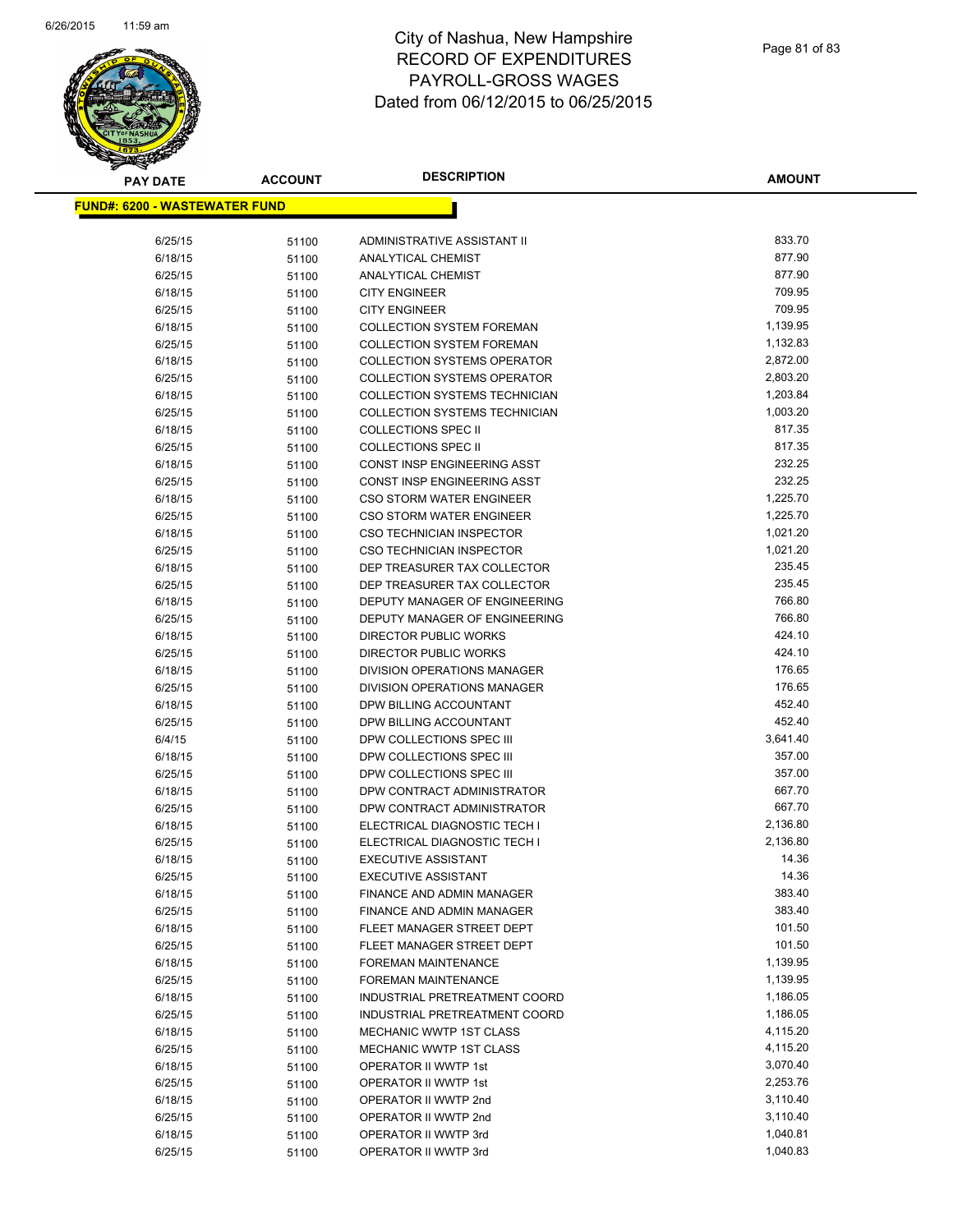

| <b>PAY DATE</b>                       | <b>ACCOUNT</b> | <b>DESCRIPTION</b>                 | <b>AMOUNT</b> |
|---------------------------------------|----------------|------------------------------------|---------------|
| <u> FUND#: 6200 - WASTEWATER FUND</u> |                |                                    |               |
|                                       |                |                                    |               |
| 6/18/15                               | 51100          | <b>OPERATOR III WWTP 1st</b>       | 3,234.81      |
| 6/25/15                               | 51100          | <b>OPERATOR III WWTP 1st</b>       | 3,234.80      |
| 6/18/15                               | 51100          | PLANT OPERATIONS SUPERVISOR        | 1,445.45      |
| 6/25/15                               | 51100          | PLANT OPERATIONS SUPERVISOR        | 1,445.45      |
| 6/18/15                               | 51100          | <b>PROCESS CHEMIST</b>             | 1,103.60      |
| 6/25/15                               | 51100          | <b>PROCESS CHEMIST</b>             | 1,103.60      |
| 6/18/15                               | 51100          | <b>SENIOR STAFF ENGINEER</b>       | 670.85        |
| 6/25/15                               | 51100          | <b>SENIOR STAFF ENGINEER</b>       | 670.85        |
| 6/18/15                               | 51100          | SUPERINTENDENT OF WASTEWATER       | 1,720.00      |
| 6/25/15                               | 51100          | SUPERINTENDENT OF WASTEWATER       | 1,720.00      |
| 6/18/15                               | 51100          | <b>SUPV LABORATORY</b>             | 1,186.05      |
| 6/25/15                               | 51100          | <b>SUPV LABORATORY</b>             | 1,186.05      |
| 6/18/15                               | 51100          | <b>TRUCK DRIVER STREET REPAIR</b>  | 876.00        |
| 6/25/15                               | 51100          | <b>TRUCK DRIVER STREET REPAIR</b>  | 877.20        |
| 6/18/15                               | 51100          | <b>WASTEWATER PROJECT ENGINEER</b> | 1,331.46      |
| 6/25/15                               | 51100          | <b>WASTEWATER PROJECT ENGINEER</b> | 1,331.45      |
| 6/18/15                               | 51300          | <b>OVERTIME-REGULAR</b>            | 7,797.71      |
| 6/25/15                               | 51300          | <b>OVERTIME-REGULAR</b>            | 9,244.33      |
| 6/18/15                               | 51400          | <b>WAGES TEMP-SEASONAL</b>         | 2,000.00      |
| 6/25/15                               | 51400          | <b>WAGES TEMP-SEASONAL</b>         | 2,746.00      |
| 6/25/15                               | 55118          | <b>TELEPHONE-CELLULAR</b>          | 118.00        |
|                                       |                |                                    |               |

**TOTAL FUND 6200 - WASTEWATER FUND \$108,849.10** 

**FUND#: 6500 - PROPERTY & CASUALTY FUND**

| 6/18/15 | 51100 | <b>PROGRAM SUPV</b>             | 1.177.20  |
|---------|-------|---------------------------------|-----------|
| 6/25/15 | 51100 | <b>PROGRAM SUPV</b>             | 1,177.20  |
| 6/18/15 | 51100 | PROPERTY AND CASUALTY ADJUSTER  | 2,027.40  |
| 6/25/15 | 51100 | PROPERTY AND CASUALTY ADJUSTER  | 2.027.41  |
| 6/18/15 | 51100 | <b>RISK MANAGER</b>             | 1.579.20  |
| 6/25/15 | 51100 | <b>RISK MANAGER</b>             | 1.579.20  |
| 6/18/15 | 51100 | SAFETY LOSS PREVENTION SPEC     | 1,040.00  |
| 6/25/15 | 51100 | SAFETY LOSS PREVENTION SPEC     | 1.040.00  |
| 6/18/15 | 59207 | WORKERS COMPENSATION CLAIMS     | 6.670.43  |
| 6/25/15 | 59207 | WORKERS COMPENSATION CLAIMS     | 4.620.09  |
| 6/18/15 | 59225 | <b>GENERAL LIABILITY CLAIMS</b> | 13.742.42 |
| 6/18/15 | 59290 | LONG TERM DISABILITY CLAIMS     | 2.702.73  |
| 6/25/15 | 59290 | LONG TERM DISABILITY CLAIMS     | 2.702.73  |

TOTAL FUND 6500 - PROPERTY & CASUALTY FUND<br>
\$42,086.01

#### **FUND#: 6600 - BENEFITS SELF INSURANCE FUND**

| 51100 | DEPUTY MGR HUMAN RESOURCES | 1.255.85 |
|-------|----------------------------|----------|
| 51100 | DEPUTY MGR HUMAN RESOURCES | 1.255.86 |
| 51100 | EMPLOYEE BENEFITS SPEC     | 902.75   |
| 51100 | EMPLOYEE BENEFITS SPEC     | 902.75   |
| 51100 | HUMAN RESOURCES DIRECTOR   | 5.597.56 |
| 51100 | HUMAN RESOURCES DIRECTOR   | 193.02   |
|       |                            |          |